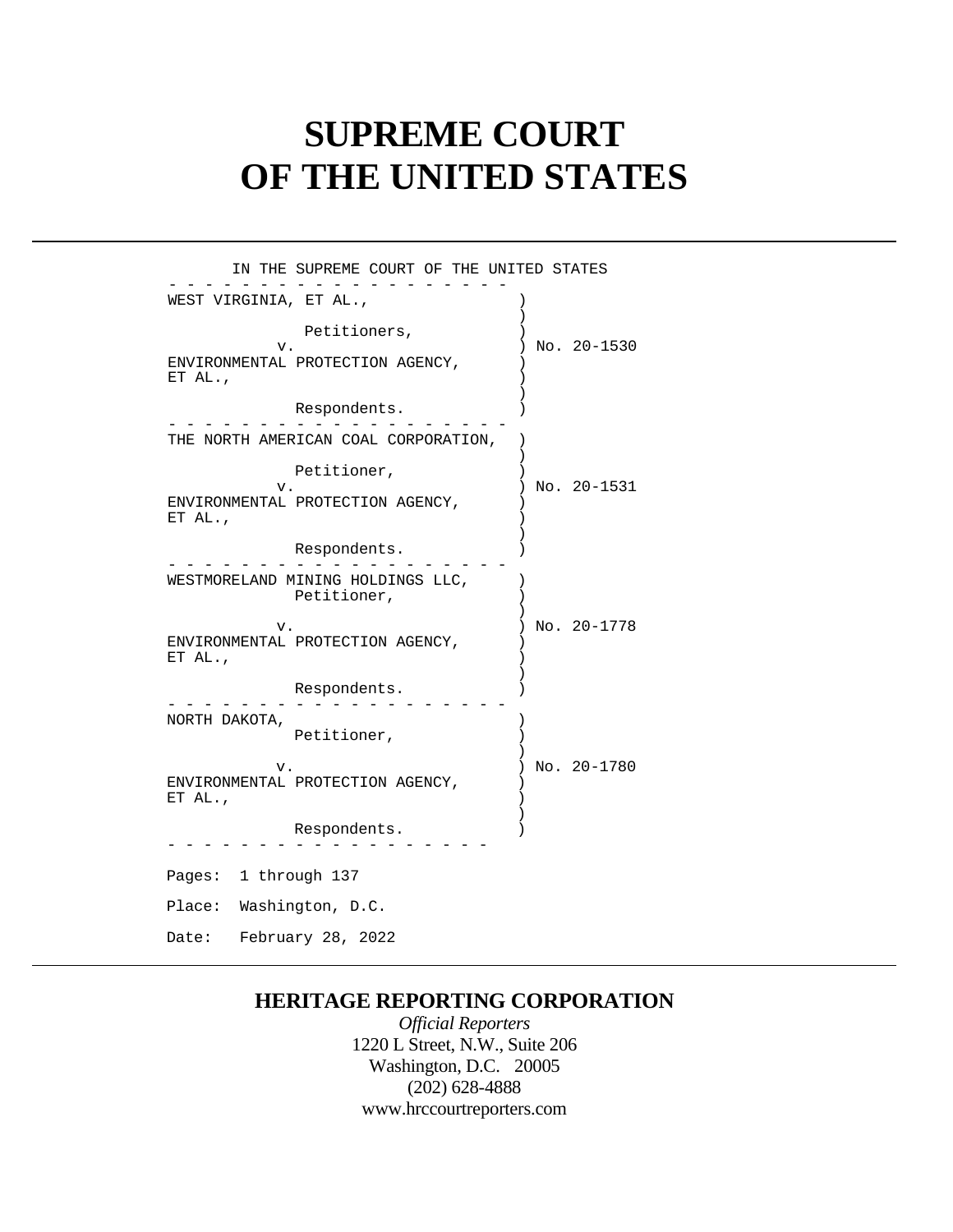1

1 2 3 4 5 6 7 8 9 10 11 12 13 14 ENVIRONMENTAL PROTECTION AGENCY,  $\qquad$  ) 15 16 17 18 19 20 21 22 23 24 argument before the Supreme Court of the United States 25 at 10:00 a.m. - - - - - - - - - - - - - - - - - - - - - - - - - - - - - - - - - - - - - - - - - - - - - - - - - - - - - - - - - - - - - - - - - - - - - - - - - - - - - - - - - - - - - - - - - - - - - - - IN THE SUPREME COURT OF THE UNITED STATES WEST VIRGINIA, ET AL.,  $\qquad \qquad$  $\lambda$ Petitioners,  $)$ v.<br>
(V. ) No. 20–1530<br>
(No. 20–1530 ENVIRONMENTAL PROTECTION AGENCY, ET  $AL.$ , ) Respondents. ) THE NORTH AMERICAN COAL CORPORATION, ) Petitioner,<br>v. ) No. 20-1531 ENVIRONMENTAL PROTECTION AGENCY, ET AL., ) ) Respondents. (1) WESTMORELAND MINING HOLDINGS LLC, Petitioner, )  $)$ v. ) No. 20-1778 ET AL., ) Respondents. ) NORTH DAKOTA, ) Petitioner, ) ) v. ) No. 20-1780 ENVIRONMENTAL PROTECTION AGENCY, ET AL., ) ) Respondents. ) Washington, D.C. Monday, February 28, 2022 The above-entitled matter came on for oral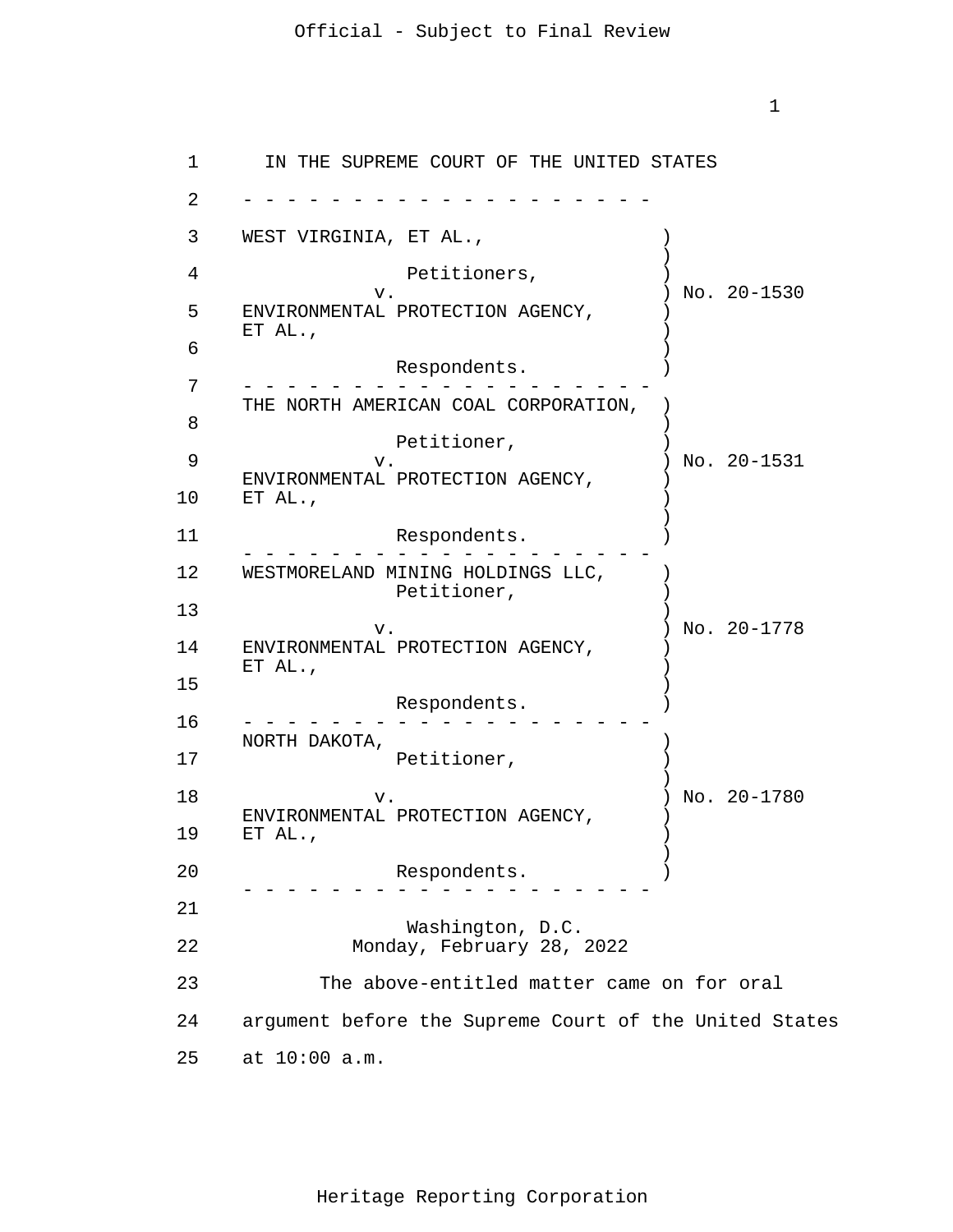### APPEARANCES:

| 2  | LINDSAY S. SEE, Solicitor General, Charleston, West    |
|----|--------------------------------------------------------|
| 3  | Virginia; on behalf of the State Petitioners.          |
| 4  | JACOB M. ROTH, ESQUIRE, Washington, D.C.; on behalf of |
| 5  | the Private Petitioners.                               |
| 6  | GEN. ELIZABETH B. PRELOGAR, Solicitor General,         |
| 7  | Department of Justice, Washington, D.C.; on behalf     |
| 8  | of the Federal Respondents.                            |
| 9  | BETH S. BRINKMANN, ESQUIRE, Washington, D.C.; on       |
| 10 | behalf of the Power Company Respondents.               |
| 11 |                                                        |
| 12 |                                                        |
| 13 |                                                        |
| 14 |                                                        |
| 15 |                                                        |
| 16 |                                                        |
| 17 |                                                        |
| 18 |                                                        |
| 19 |                                                        |
| 20 |                                                        |
| 21 |                                                        |
| 22 |                                                        |
| 23 |                                                        |
| 24 |                                                        |
| 25 |                                                        |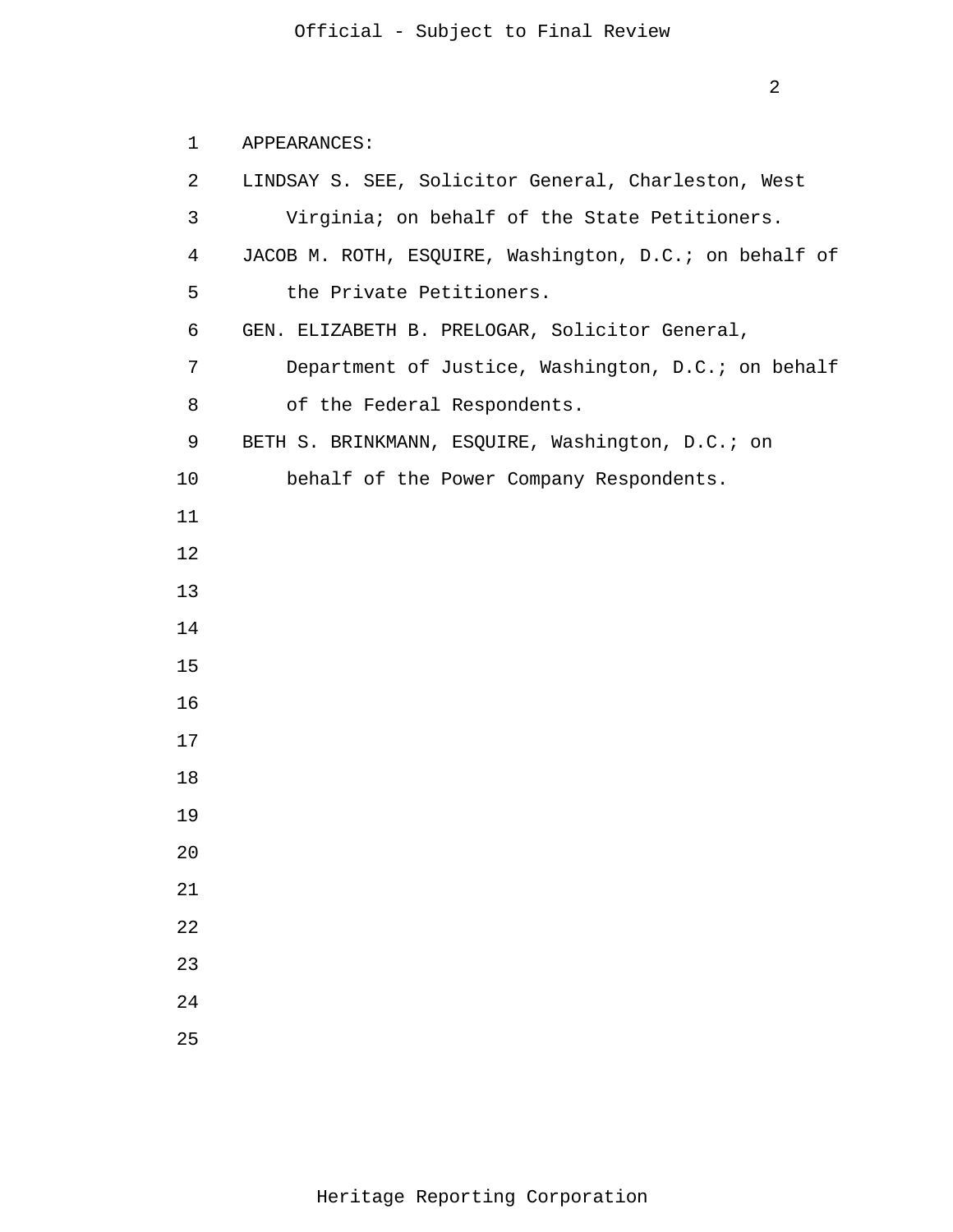3

| 1  | CONTENTS                                |       |
|----|-----------------------------------------|-------|
| 2  | ORAL ARGUMENT OF:                       | PAGE: |
| 3  | LINDSAY S. SEE, ESQ.                    |       |
| 4  | On behalf of the State Petitioners      | 4     |
| 5  | ORAL ARGUMENT OF:                       |       |
| 6  | JACOB M. ROTH, ESQ.                     |       |
| 7  | On behalf of the Private Petitioners 39 |       |
| 8  | ORAL ARGUMENT OF:                       |       |
| 9  | GEN. ELIZABETH B. PRELOGAR, ESQ.        |       |
| 10 | On behalf of the Federal Respondents 63 |       |
|    | 11 ORAL ARGUMENT OF:                    |       |
|    | 12 BETH S. BRINKMANN, ESQ.              |       |
| 13 | On behalf of the Power Company          |       |
| 14 | Respondents                             | 101   |
|    | 15 REBUTTAL ARGUMENT OF:                |       |
|    | 16 LINDSAY S. SEE, ESQ.                 |       |
| 17 | On behalf of the State Petitioners      | 134   |
| 18 |                                         |       |
| 19 |                                         |       |
| 20 |                                         |       |
| 21 |                                         |       |
| 22 |                                         |       |
| 23 |                                         |       |
| 24 |                                         |       |
| 25 |                                         |       |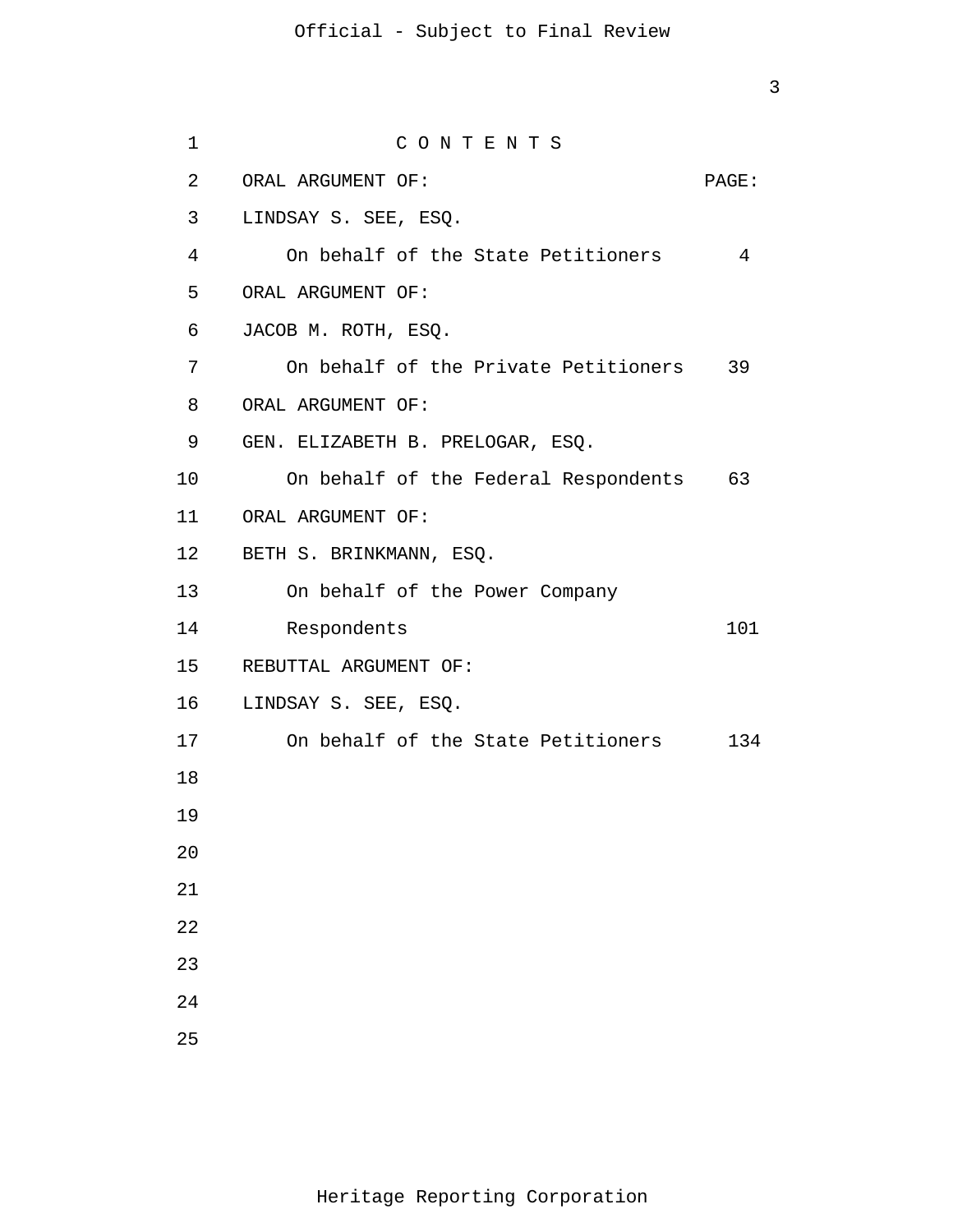1 2 3 4 5 6 7 8 9 10 11 12 13 14 15 16 17 18 19 20 21 22 23 24 25 P R O C E E D I N G S (10:00 a.m.) CHIEF JUSTICE ROBERTS: We'll hear argument this morning in Case 20-1530, West Virginia versus the Environmental Protection Agency, and the consolidated cases. Ms. See. ORAL ARGUMENT OF LINDSAY S. SEE ON BEHALF OF THE STATE PETITIONERS MS. SEE: Mr. Chief Justice, and may it please the Court: In Section 111 of the Clean Air Act, Congress directed EPA to partner with the states to regulate on a source-specific level, which means identifying measures particular buildings can take to reduce their own emissions. The D.C. Circuit gave EPA much broader power, power to reshape the nation's energy sector, or most any other industry for that matter, by choosing which sources should exist at all and setting standards to make it happen. No tools of statutory construction support that result. First, electricity generation is a pervasive and essential aspect of modern life and squarely within the states'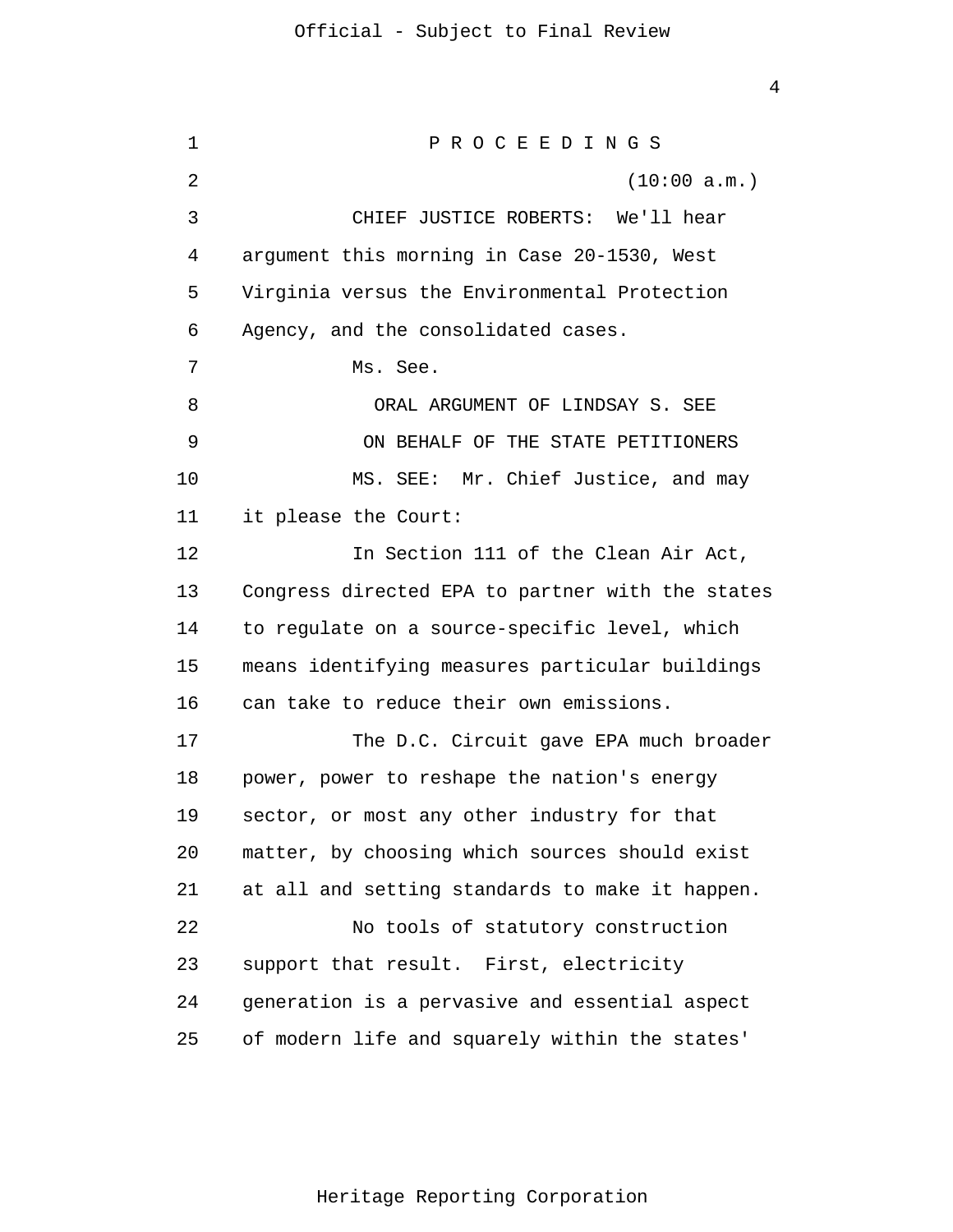5

1 2 3 4 5 6 7 8 9 10 11 12 13 14 15 16 17 18 19 20 21 22 traditional zone. Yet, EPA can now regulate in ways that cost billions of dollars, affect thousands of businesses, and are designed to address an issue with worldwide effect. This is major policymaking power under any definition. And though Respondents argue EPA can resolve these questions unless clearly forbidden, this Court's precedents are clear that's backward. Unless Congress clearly authorizes it, Section 111 does not stretch so far, and Congress hasn't done so here. Second, the words Congress did use in the context where it placed them confirms Section 111's traditional scope. Read together, key statutory terms like "the requirement standards before individual sources" and "focused on their performance" show that Congress did not green-light this transformative power. And, finally, standing is no reason to avoid the merits. We're injured by a judgment that brings back to life a rule that hurts us

24 25 benefits us. Respondents' arguments in sound mootness, and it's their burden to show that

and that takes off the books a rule that

23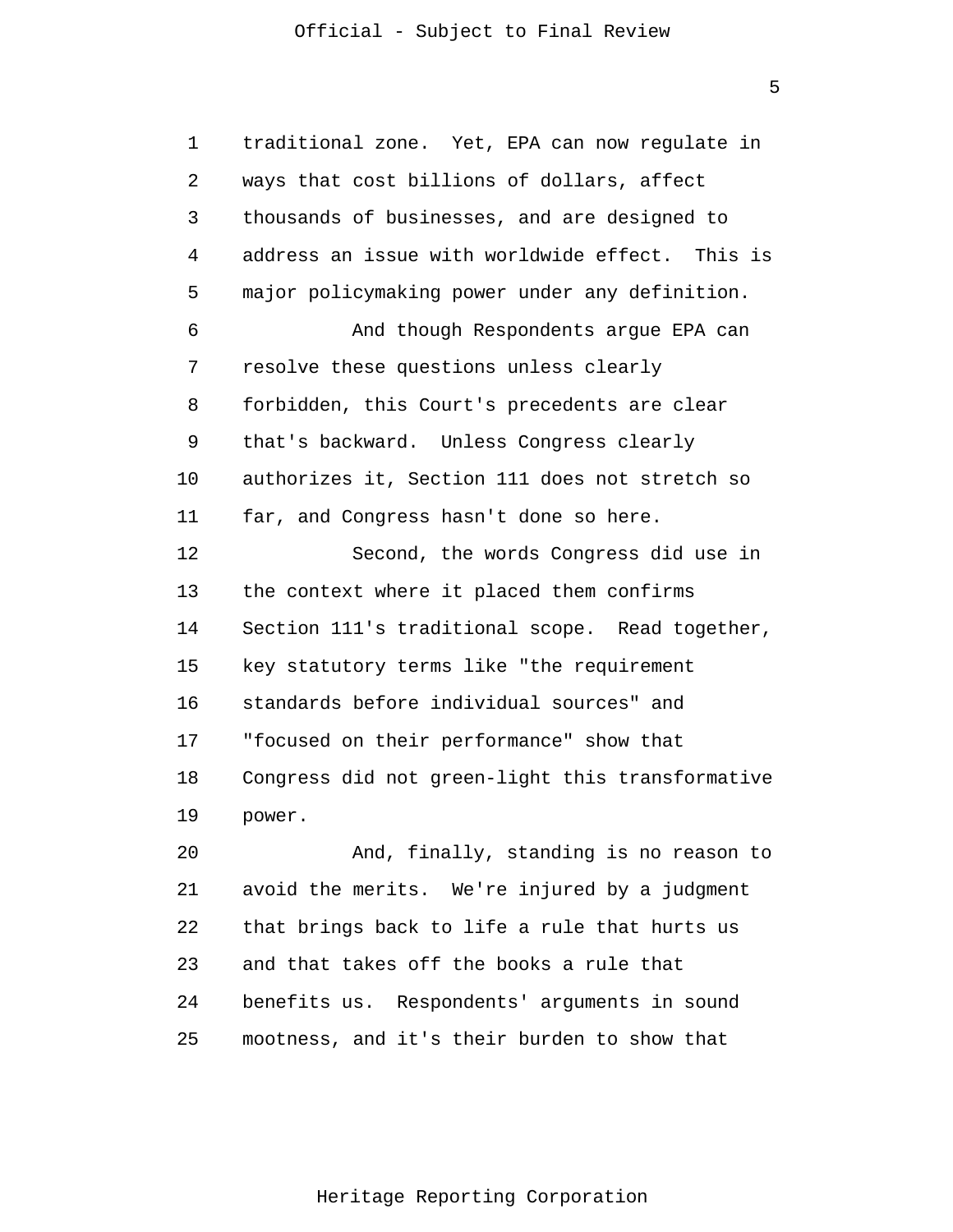6

| 1  | EPA's voluntary cessation and a -- and a stay     |
|----|---------------------------------------------------|
| 2  | are enough to end the case. They're not. We're    |
| 3  | asking for the classic appellate relief of        |
| 4  | undoing what the court below did, and this Court  |
| 5  | has full power to give it.                        |
| 6  | And the weighty issues at stake                   |
| 7  | confirm that it should. In contrast to EPA's      |
| 8  | important but environmentally focused role,       |
| 9  | Congress and the states are able to weigh all of  |
| 10 | the competing factors and constituencies in       |
| 11 | play. The lower court was wrong to                |
| 12 | short-circuit that process here, and the Court    |
| 13 | should reverse.                                   |
| 14 | I welcome the Court's questions.                  |
| 15 | JUSTICE THOMAS: You start your                    |
| 16 | argument with the major questions doctrine.<br>Do |
| 17 | you need that to win?                             |
| 18 | MS. SEE: We do not, Your Honor. We                |
| 19 | think that the text is clear. The Court can use   |
| 20 | any of the tools of statutory construction. It    |
| 21 | can focus on the particular words in context,     |
| 22 | but major questions and the clear -- and the      |
| 23 | federalism clear statement canon are also         |
| 24 | textual tools of construction, and we think the   |
| 25 | Court can and should use that as well.            |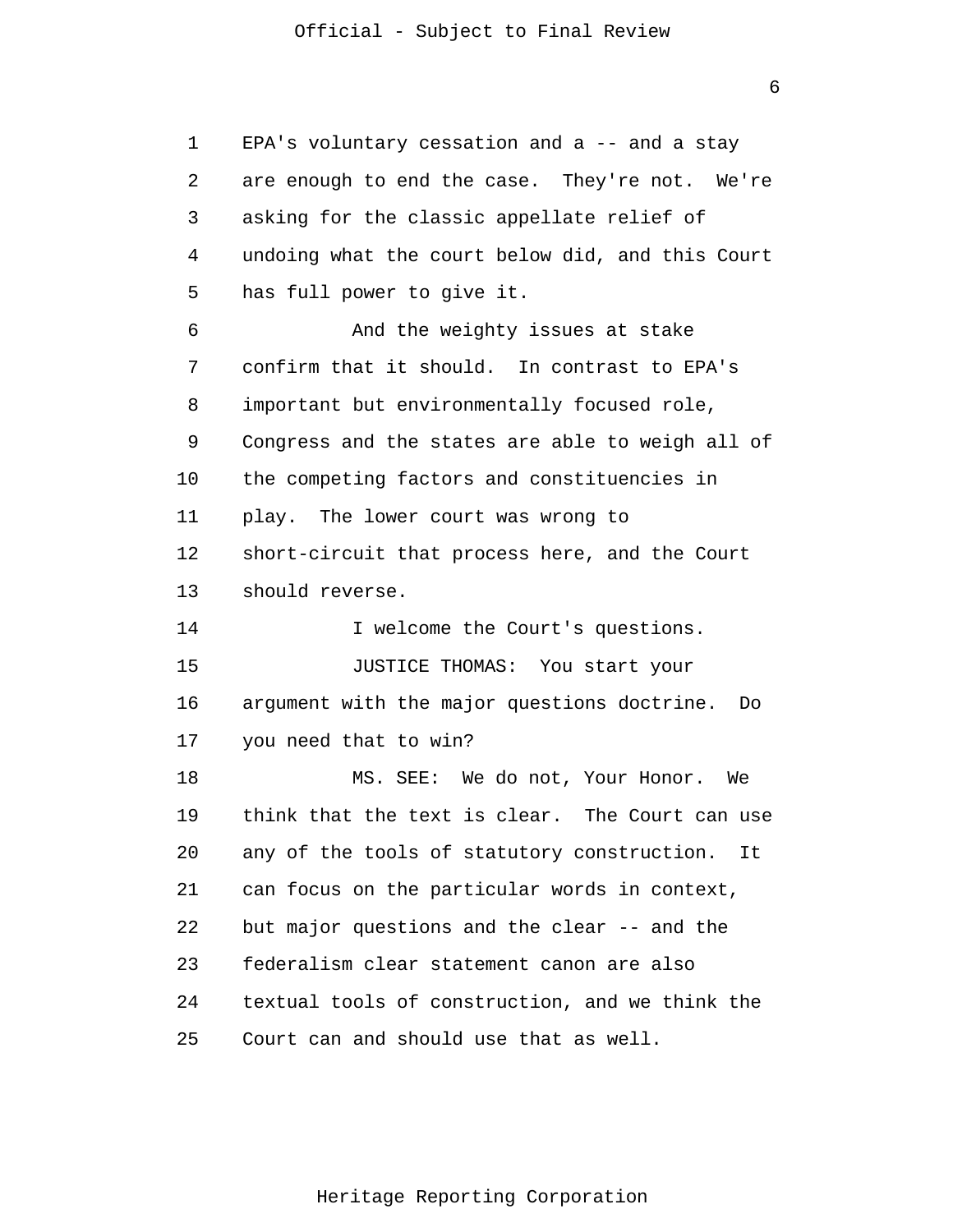1 2 3 JUSTICE THOMAS: So what is the difference between clear statement and major questions?

4 5 6 7 8 9 10 11 12 13 MS. SEE: So there are multiple versions of the clear statement canon. Major questions is one of them. The federalism canon is a different version of the clear statement canon. The clear statement part simply says what we assume would be in the statute, how clearly Congress would speak before courts are willing to find this agency power. So major questions is one version of the clear statement canon.

14 15 16 17 18 19 20 21 22 23 24 25 JUSTICE THOMAS: So what -- what factors would we take into account to determine which canon or which approach we would use? MS. SEE: I think it's important to look at what the constitutional norms in question are. Canons like major questions are grounded in separation of powers. It's grounded in commonsense presumptions about how legislators would operate. It's the words that we expect Congress would put in the statute. When this Court deals with major questions, it is focused on the nature of the

Heritage Reporting Corporation

7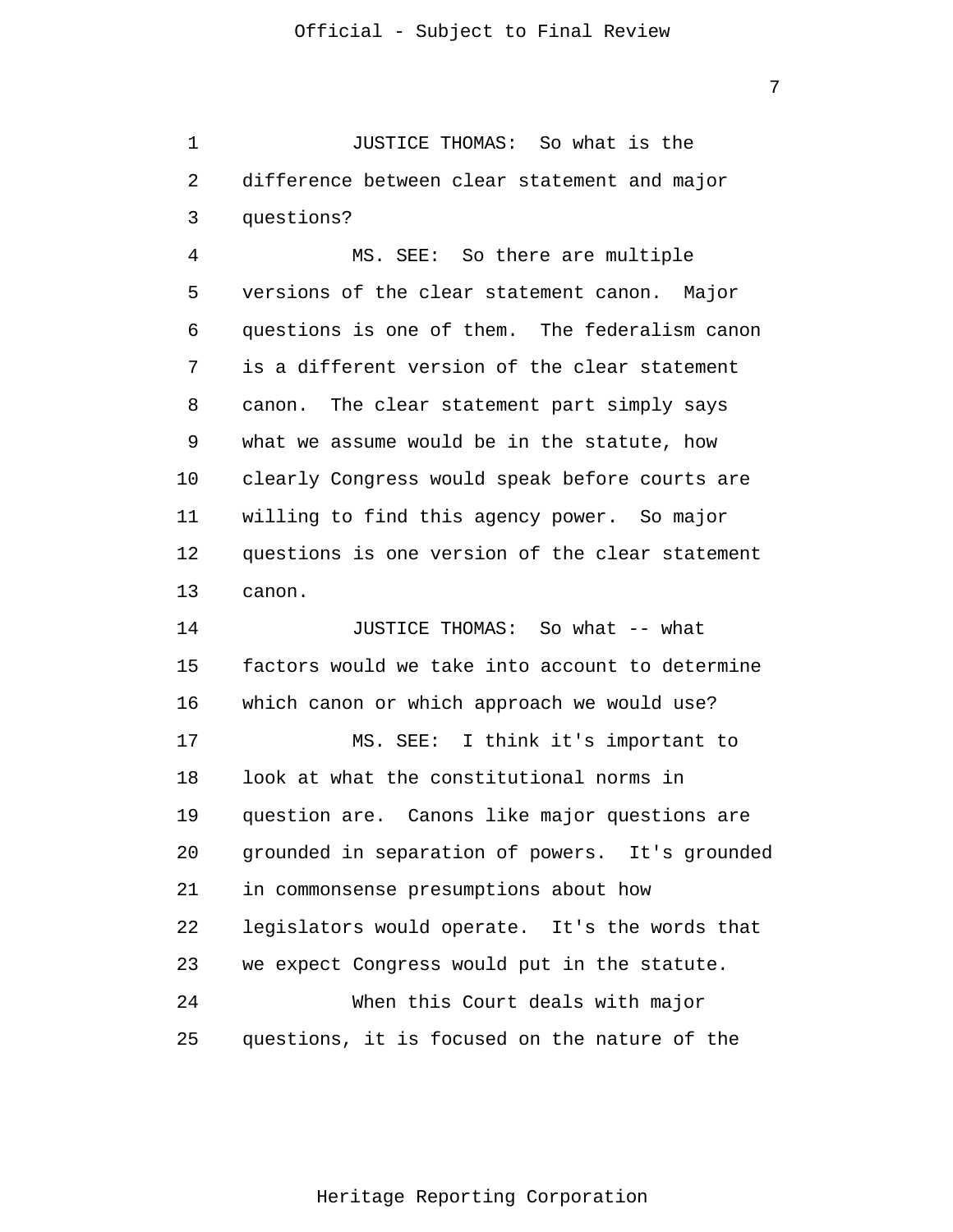8

1 2 3 4 5 6 7 8 9 10 11 12 13 14 15 16 17 18 19 20 21 22 23 24 25 power at stake. Here, because there is transformative power that crosses industries and goes outside of EPA's core competency, this is -- this is the area where this Court has been willing to apply the major questions canon before. And we argue that it should do so here. JUSTICE THOMAS: No, I -- I -- I think I was just trying to get a little bit more specific. What is it about this case that suggests we should use one or the other canon? MS. SEE: Certainly. The power that EPA was claiming -- and the Clean Power Plan is one example of that power -- and the power the D.C. Circuit gave it to go further would be a new and transformative variety of agency power. That is a -- a major policy question. And so that is the sort of thing that courts are not willing to assume that Congress implicitly delegated those sort of questions. JUSTICE THOMAS: So does a statute - does the text of a statute change simply because the problem is a big problem? MS. SEE: No. No, Your Honor. It's not a matter of the text of the statute changing. The clear statement canon is a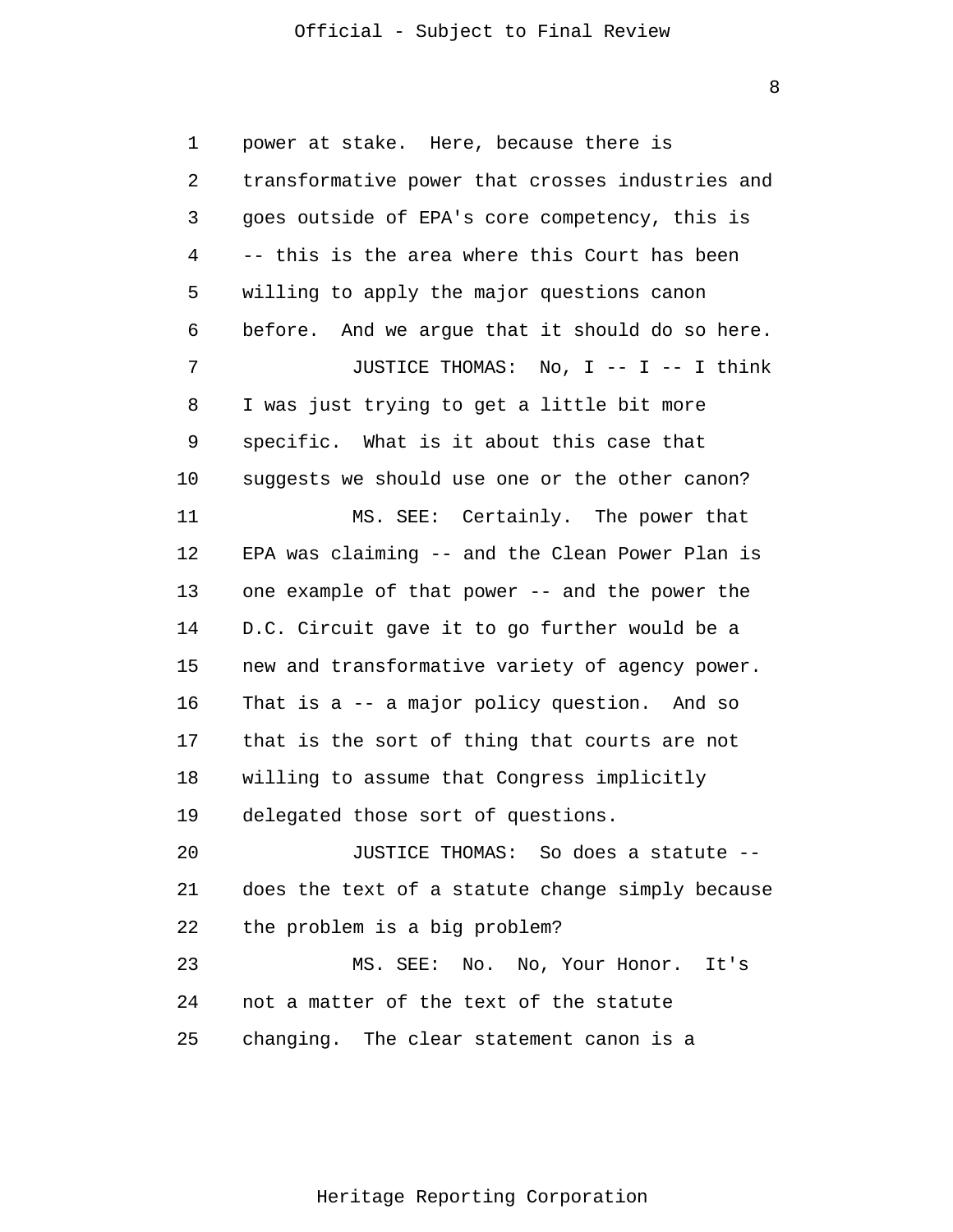1 2 3 4 5 6 7 8 9 10 11 12 13 14 15 16 17 18 19 20 21 22 23 24 25 text-based canon. It looks at the words that we would expect to be in the statute. Now, certainly, if the statute clearly allows this power, we're not asking the Court to ignore that because we would say that actually satisfies the clear statement. JUSTICE THOMAS: Thank you. CHIEF JUSTICE ROBERTS: I just want to follow up a little bit because I'm not quite clear what your position is. So the major questions doctrine you would categorize as simply a variety of the clear statement doctrine? MS. SEE: We would, Your Honor. We would say the major questions doctrine is satisfied when there is a clear statement in the statute that said that Congress, in fact, intended to give this power to the agency. CHIEF JUSTICE ROBERTS: Some -- some of the briefs talk about it as being -- I don't quite know what the right word is -- being informed by constitutional questions of -- of non-delegation or delegation. Is that part of your submission or not? MS. SEE: We have argued

9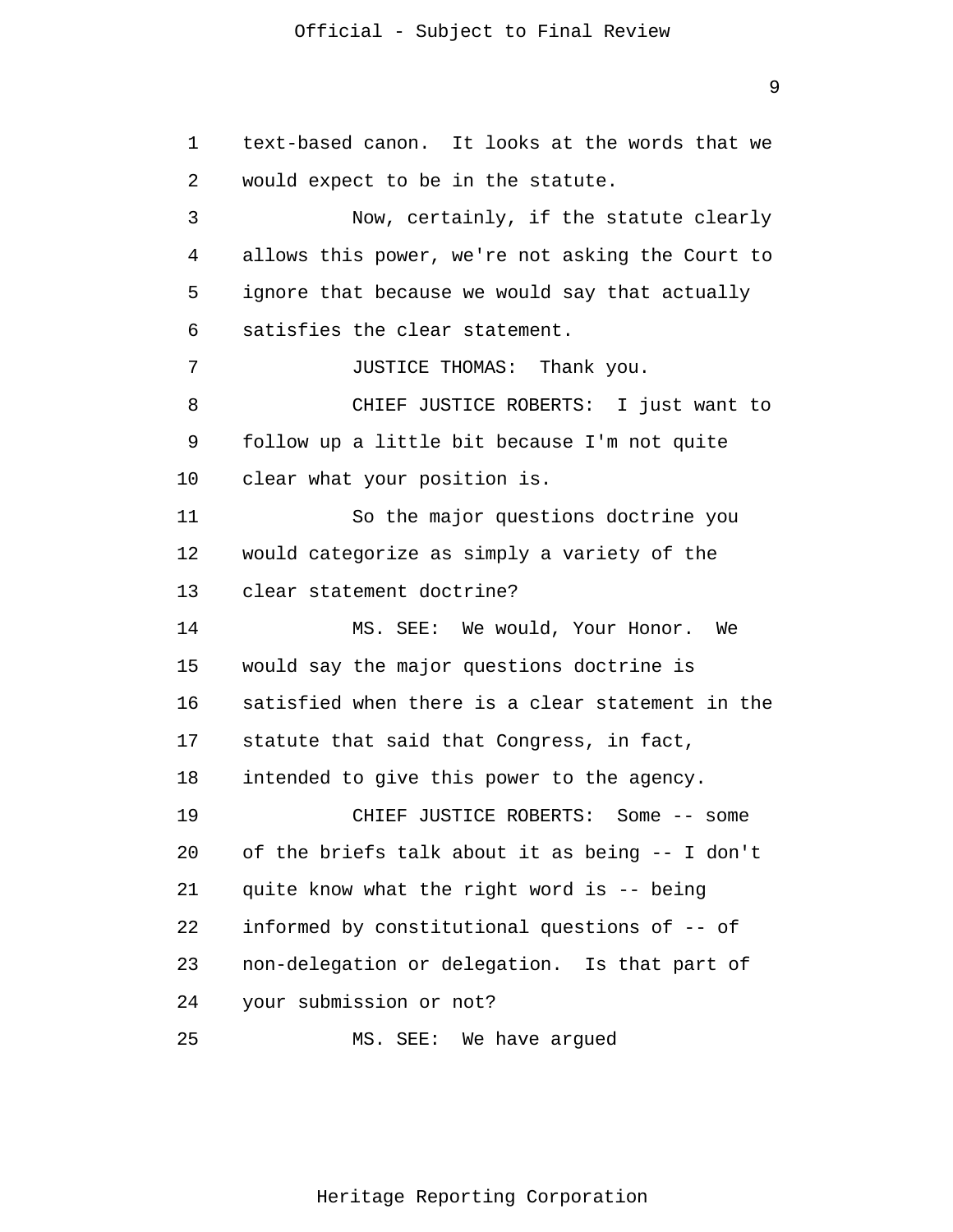10

| 1  | non-delegation under the constitutional           |
|----|---------------------------------------------------|
| 2  | avoidance canon. We think that if Section 111     |
| 3  | is read appropriately with the limits Congress    |
| 4  | put in, there is not a delegation problem.<br>But |
| 5  | we do recognize that there's significant overlap  |
| 6  | between major questions and non-delegation.       |
| 7  | They both get at the same constitutional norm of  |
| 8  | separation of powers, of what Congress would and  |
| 9  | would not be presumed to delegate to an agency.   |
| 10 | Non-delegation is asking a slightly               |
| 11 | different question of, can Congress delegate and  |
| 12 | has it given sufficient guidance? Major           |
| 13 | questions is asking the threshold question:<br>In |
| 14 | fact, did Congress delegate?                      |
| 15 | And, here, no matter what the answer              |
| 16 | is on the non-delegation question, Congress did   |
| 17 | not actually delegate.                            |
| 18 | JUSTICE BREYER:<br>The $--$                       |
| 19 | CHIEF JUSTICE ROBERTS: Go ahead.                  |
| 20 | JUSTICE BREYER: One problem that I                |
| 21 | have is that there is a word in the statute       |
| 22 | which I think is important. It talks about a      |
| 23 | system. And so EPA has to have a system for       |
| 24 | existing plans.                                   |
| 25 | So what is that system? Now $I - - I$             |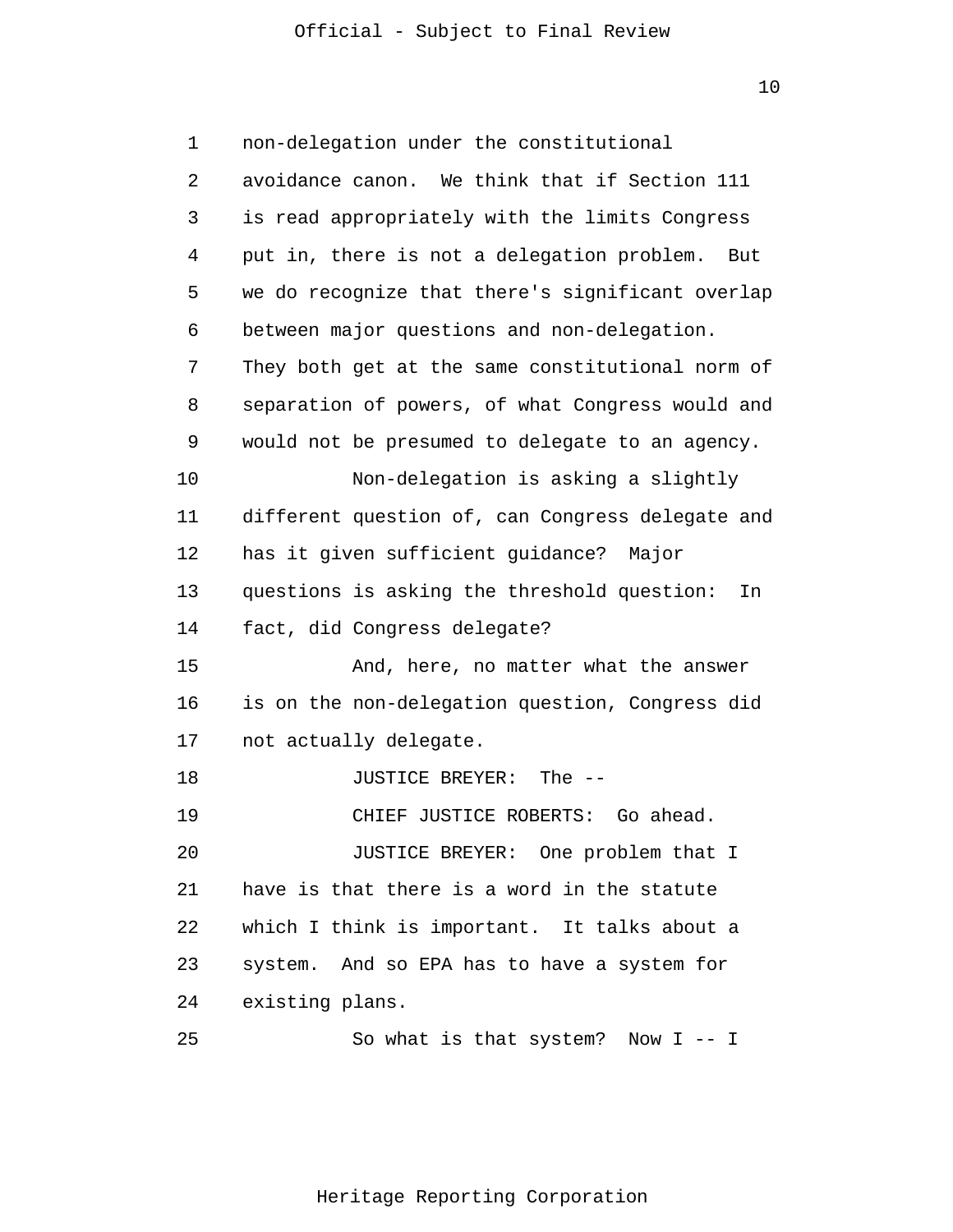1 2 3 4 5 6 7 8 9 10 11 12 13 14 15 16 17 18 19 20 21 22 23 24 25  $$  tend to agree with you that normally, if it's - if you interpret the word "system" so that it totally, a hundred percent changes the opposite -- the economic system of the United States, that's a little far. It's hard to believe that Congress delegated that. But you want to jump from there to the idea that it has to be plant by plant. Now that's -- at that point, I said, but, gee, it's easy for me to think of a system, that they might choose EPA, that isn't plant by plant or isn't within the fence, but isn't really a big deal. You want one? I mean, you know, it used to be years ago that you have -- under the PJM system, that you have computers and they still do, they turn on, you know, they -- they turn on the electricity plants, least cost order MS. SEE: Right. JUSTICE BREYER: -- across the day. Okay. So many companies put in time-of-day metering, and, therefore, it's cheaper if you get your electricity at night and store it. And so EPA might say: Hey, when you're doing that,

11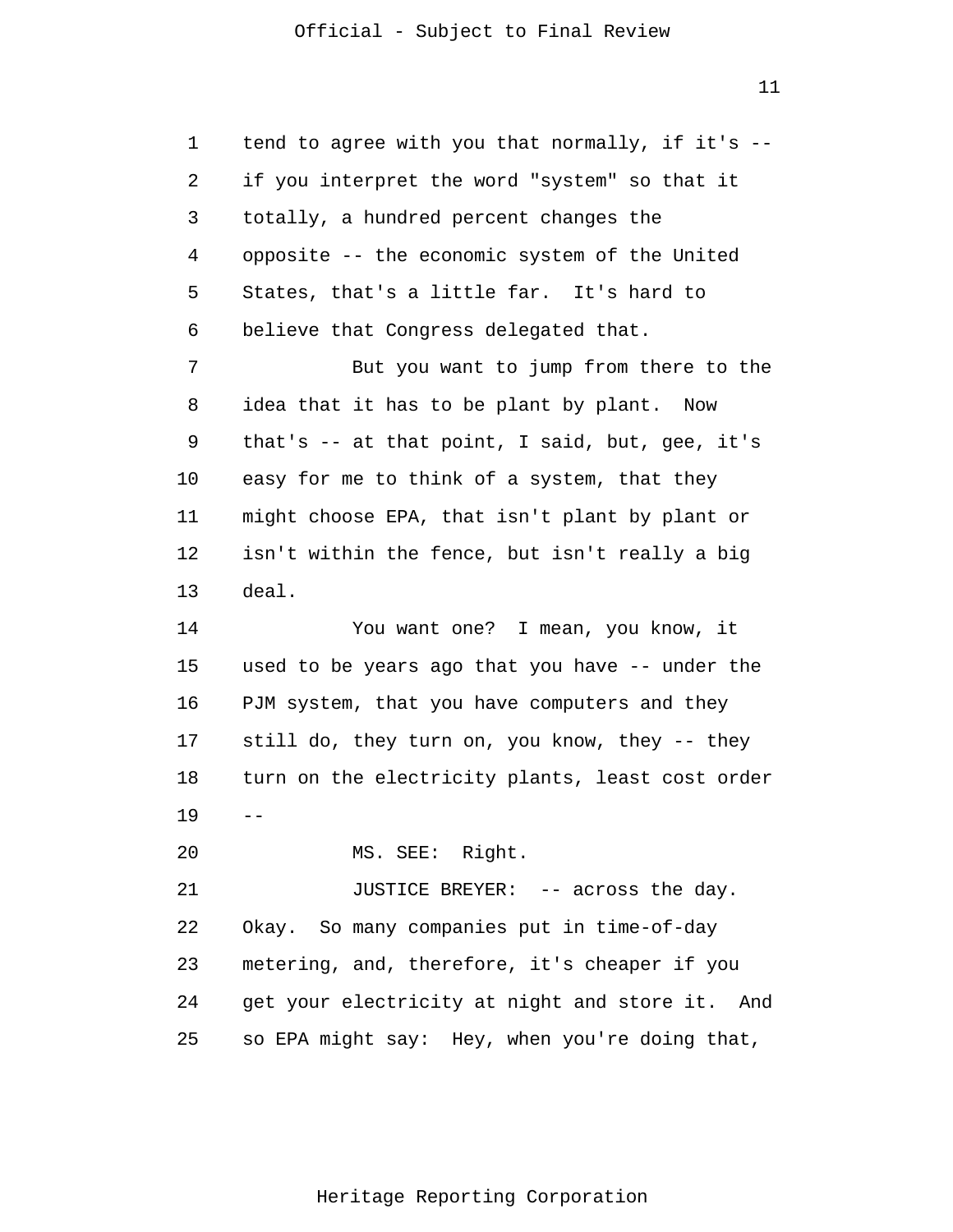12

1 2 3 4 5 6 7 8 9 10 11 12 13 14 15 16 17 18 19 20 21 22 23 24 25 PJM -- or this isn't plant. This is the computer for about a hundred plants. When you do that, add a cent to your presumed cost to reflect the fact that it's coal-based. Or subtract a stent -- a cent when it's L&G-based and subtract two cents if it's solar-based. Eh, that's not a big deal. And if you think two cents is a big deal, let's make it a quarter of a cent, okay? And so there we are. I have something that's fairly minor, Congress might well have delegated, and it is not within the fence. MS. SEE: Your -- JUSTICE BREYER: So I got your basic point, but it doesn't lead, it seems to me, to your basic conclusion. MS. SEE: Well, and, Your Honor, if I could add to that point. The source-specific or inside and outside the fence line shorthand, that itself is not the major question here. That's the limit that Congress put in the statute. If you remove that limit, that's what shows how major the power at stake here is because, once that limit is gone, EPA is not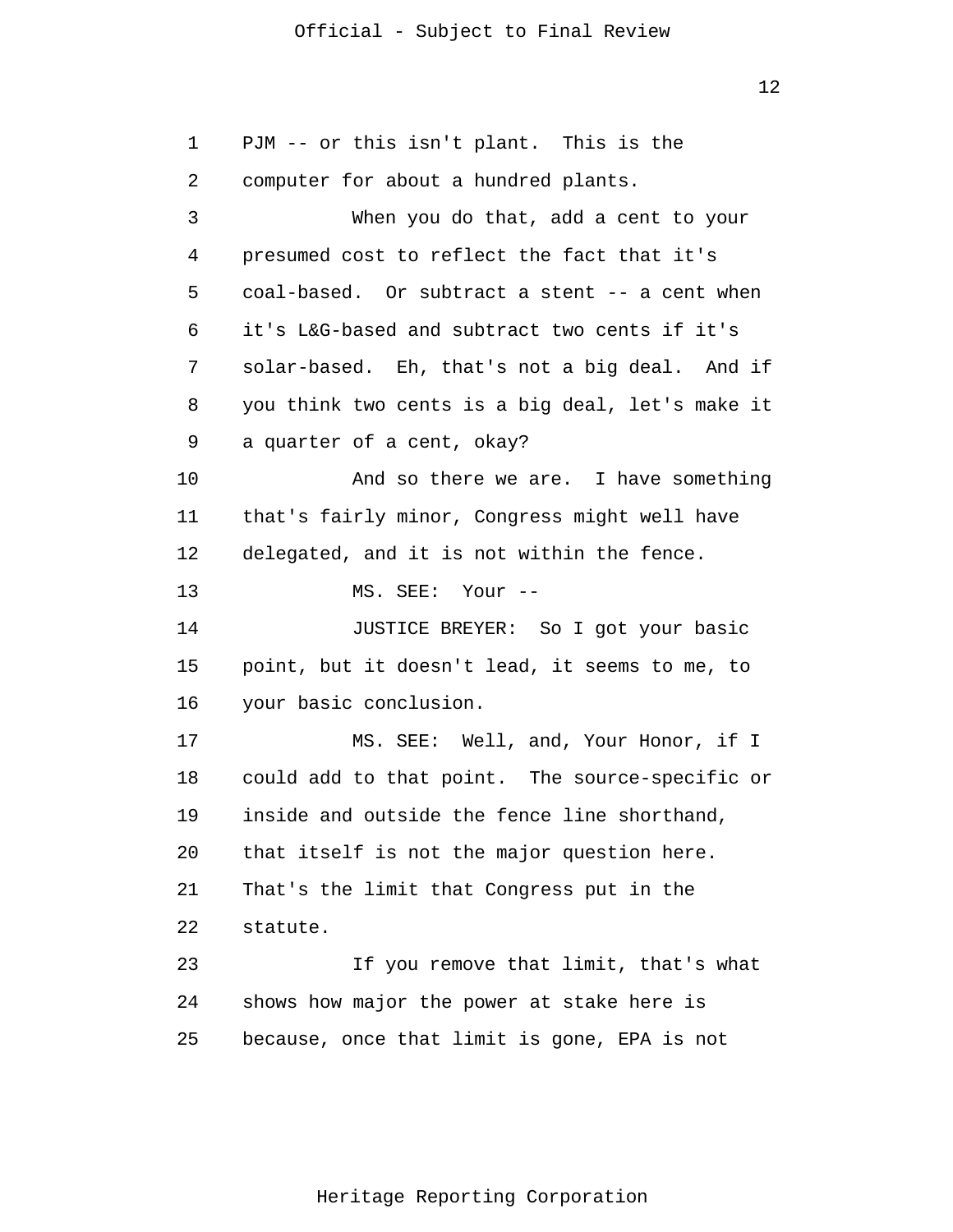13

1 2 3 4 5 6 7 8 9 10 11 12 13 14 15 16 17 18 19 20 21 22 23 24 25 limited to something that's simply two cents or a quarter. EPA can make -- JUSTICE BREYER: Oh, not at all. You can use your system. I mean, Walker -- what was the case we  $--$  I put  $--$  I wrote all that, you know, and the Court actually adopted it. I mean, you look at the individual delegation and you say: Well, do we really believe on the basis of a number of factors, not just whether it's a big deal, that Congress would have delegated this power to this agency?  $MS. SEE: And -- and --$  JUSTICE BREYER: That's what judges do, so let them do it. MS. SEE: And it's certainly true that the Court does look to a number of factors. The Court's major questions cases have looked at those. But, again, this isn't simply the matter of the particular exercise of agency power in this rule here. That's not how this Court has proceeded. If you look at the Brown & Williamson case, for instance, this Court was faced with a particular tobacco marketing rule, but, when determining whether it was a major question, the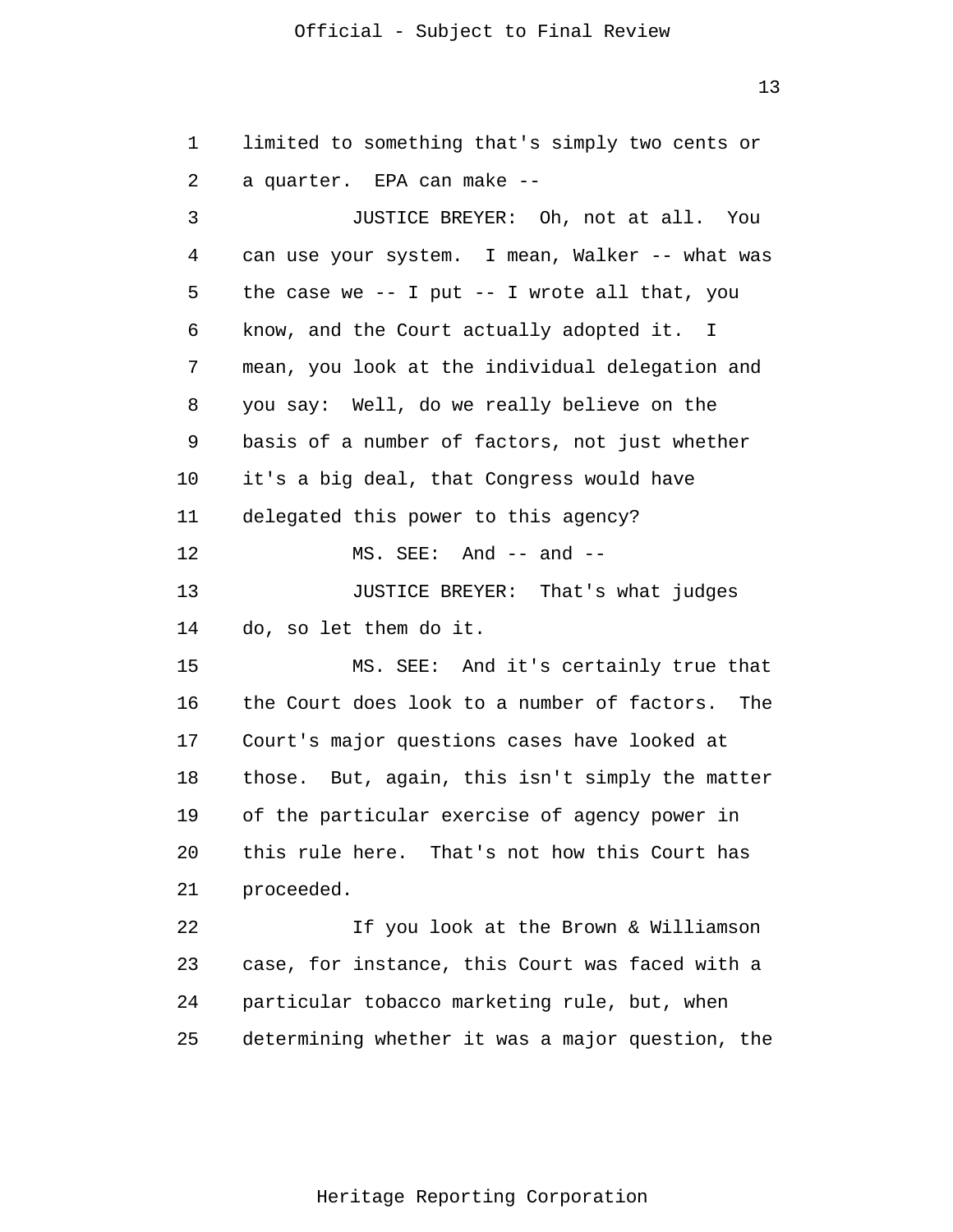14

1 2 3 4 Court looked at how far the theory of statutory interpretation -- JUSTICE KAGAN: But I think what Justice Breyer is suggesting is that that works

6 7 words, inside-the-fence reform can be very small or it can be catastrophic.

against you rather than for you. In other

5

8 9 10 11 12 And inside the fence, there are inside-the-fence technological fixes that could drive the entire coal industry out of business tomorrow. And an outside-the-fence rule could be very small or it could be very large.

13 14 15 16 17 18 19 So the rule that you're saying sort of emerges from this statute, which is an inside-the-fence/outside-the-fence rule, bears no necessary relationship to whether a -- a rule is major in your sense of expensive, costly, destructive to the coal industry. It just bears no necessary relationship to that at all.

20 21 22 23 MS. SEE: Your Honor, I don't think that's true because there are, of course, limits Congress put in the statute, and they make sense with this source-specific limitation.

24 25 EPA has to focus on systems that are achievable, lead to achievable emission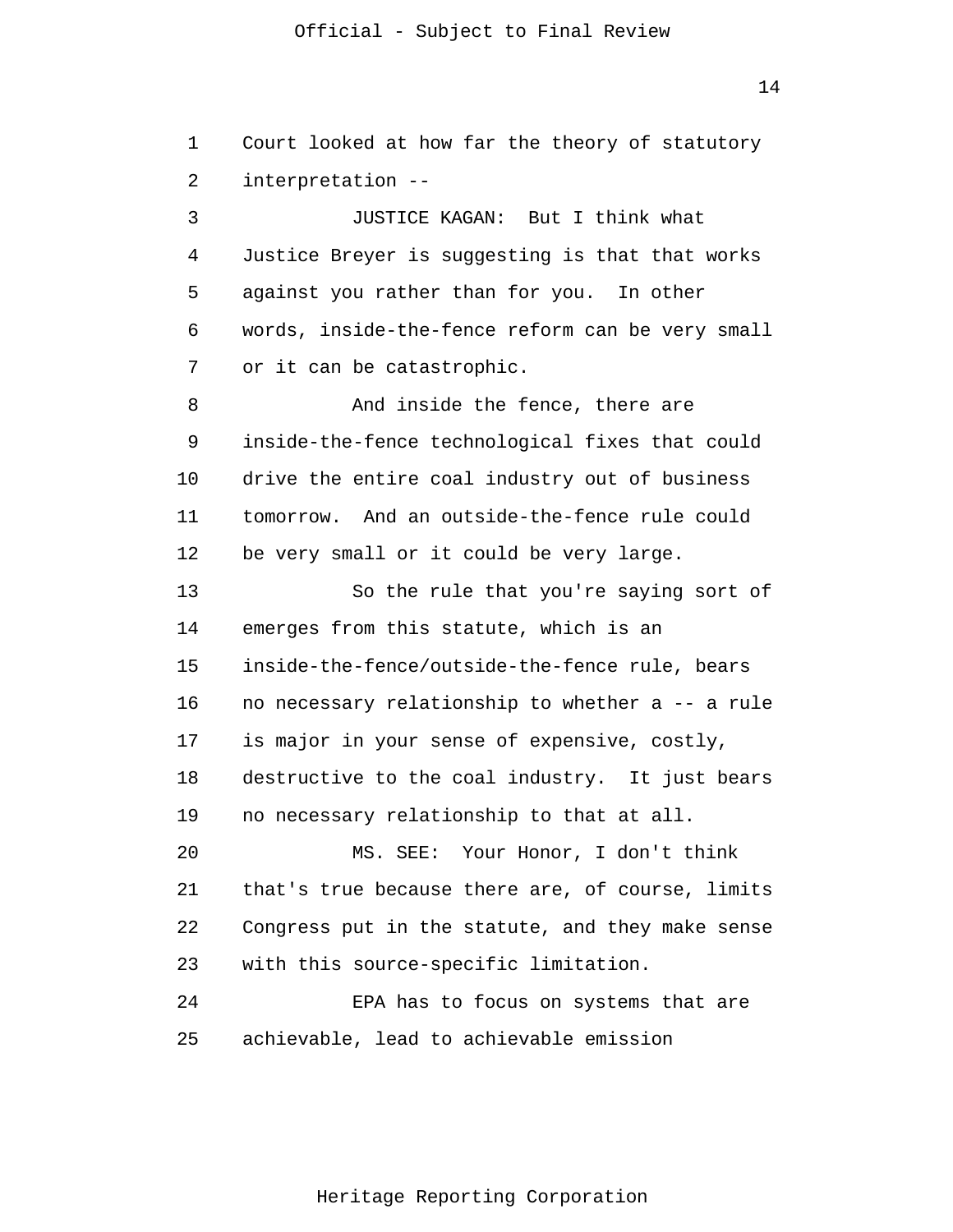1 2 3 reductions that are adequately demonstrated. Those are constraints that make sense for a source-specific requirement.

4 5 6 7 8 9 They don't make sense when EPA is regulated on a grid-wide or nation-wide level. If EPA says we want to reduce coal plants significantly, well, of course, that would always be achievable in the sense it will reduce emissions.

10 11 12 13 14 15 So -- so the actual limits Congress wrote into the statute don't make sense without reading all of the words that Congress put in, which is this is a statute that's focused on what particular sources can do to make their own operations more environmentally efficient.

16 17 18 19 20 21 22 JUSTICE SOTOMAYOR: Counsel, I -- I want to go back to a version of what Justice Kagan and Justice Breyer are asking, which is, when I look at the EPA as a whole, I see them, Congress, using very specific terminology when it's looking at an existing source and technology for that source.

23 24 25 So, in a number of provisions, it says very clearly an existing source that has installed the best available control technology.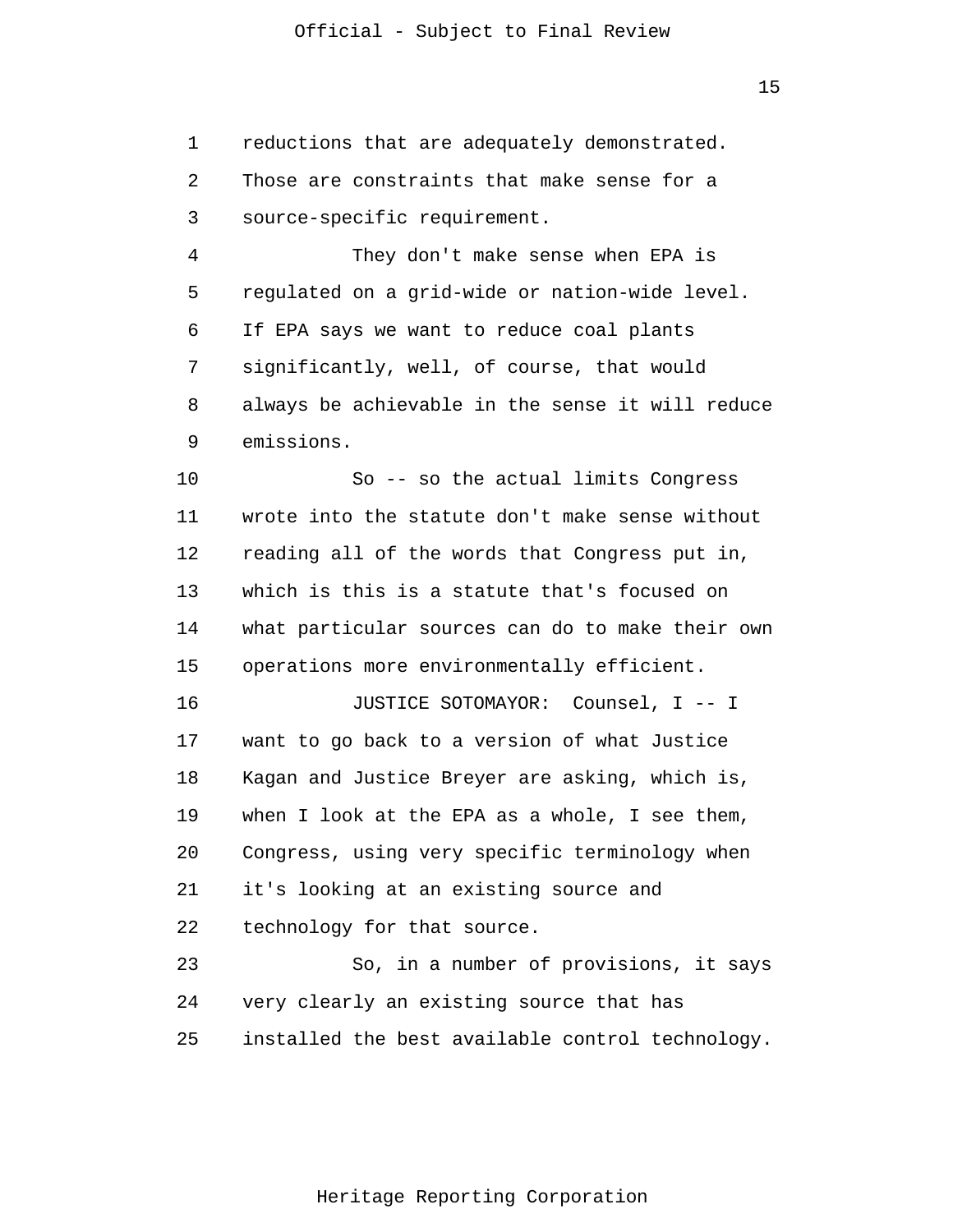16

| 1  | That's very much inside the fence. An existing   |
|----|--------------------------------------------------|
| 2  | source that has installed the best available     |
| 3  | technology. That's in at least two provisions.   |
| 4  | But, here, we have something much                |
| 5  | broader and very different words that say the    |
| 6  | best system and doesn't use at the source, only  |
| 7  | for the state, but not in its definition of what |
| 8  | the EPA has to do. So how do I give meaning to   |
| 9  | those two different words?                       |
| 10 | And then, secondly, assuming that                |
| 11 | answer, okay, Massachusetts versus EPA said that |
| 12 | carbon dioxide is a pollutant under the Clean    |
| 13 | Air Act. So that's clear, right?                 |
| 14 | MS. SEE: We're not challenging that,             |
| 15 | correct.                                         |
| 16 | JUSTICE SOTOMAYOR: All right. You're             |
| 17 | not challenging AEP Connecticut, where we said   |
| 18 | that Congress clearly delegated to the EPA the   |
| 19 | discretion about whether and how to regulate     |
| 20 | carbon dioxide, correct?                         |
| 21 | MS. SEE: We are not disputing the                |
| 22 | portion that said Congress spoke to whether and  |
| 23 | how. We are disputing that how means that EPA    |
| 24 | can do that --                                   |
| 25 | JUSTICE SOTOMAYOR: I understand --               |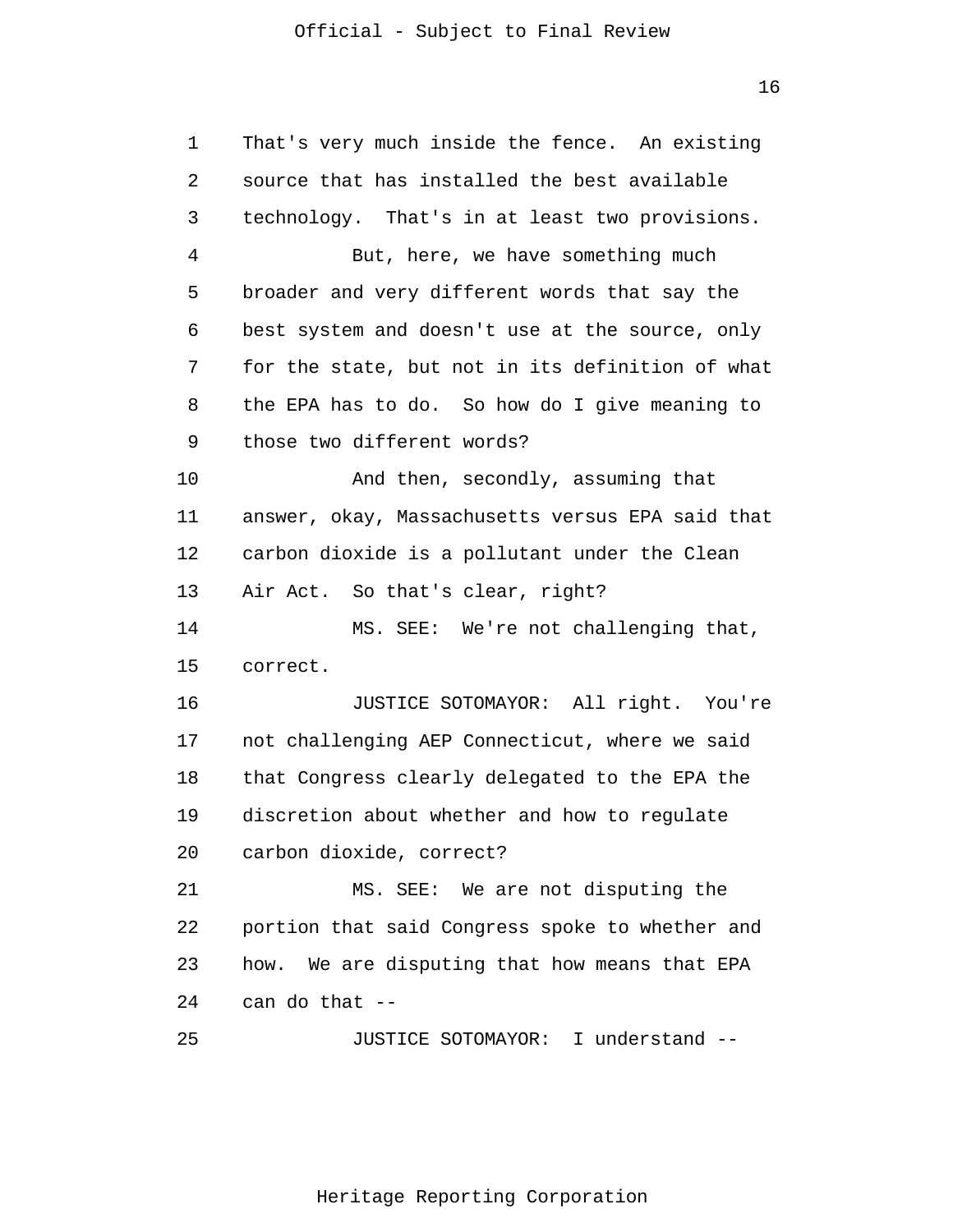| 1  | MS. SEE: -- by any means necessary.              |
|----|--------------------------------------------------|
| 2  | JUSTICE SOTOMAYOR: -- what you're                |
| 3  | saying, but this is really a step further than   |
| 4  | anything we have said before. All of our other   |
| 5  | cases, whether it's regulation of tobacco or     |
| 6  | regulation of evictions under major questions    |
| 7  | doctrine have not addressed the how.             |
| 8  | Now we're going to the how, and you              |
| 9  | want us to look at the how. Now Justice Kagan    |
| 10 | said inside-the-fence-line requirements          |
| 11 | themselves can lead to generation shifting       |
| 12 | because some of those could be so expensive that |
| 13 | they force generation shifting.                  |
| 14 | So, if that's the case, how do we                |
| 15 | define this major question? It can't be that     |
| 16 | what Congress has chosen might lead in or        |
| 17 | outside the fence because there's some           |
| 18 | out-of-fence activities that don't necessarily   |
| 19 | lead to generation system changing. Biomass,     |
| 20 | which the ACE Rule precluded, only requires      |
| 21 | certain plants to burn wood.                     |
| 22 | And so that won't force generation               |
| 23 | shifting, so what's -- tease out for me more     |
| 24 | precisely what this major question doctrine      |
| 25 | involves --                                      |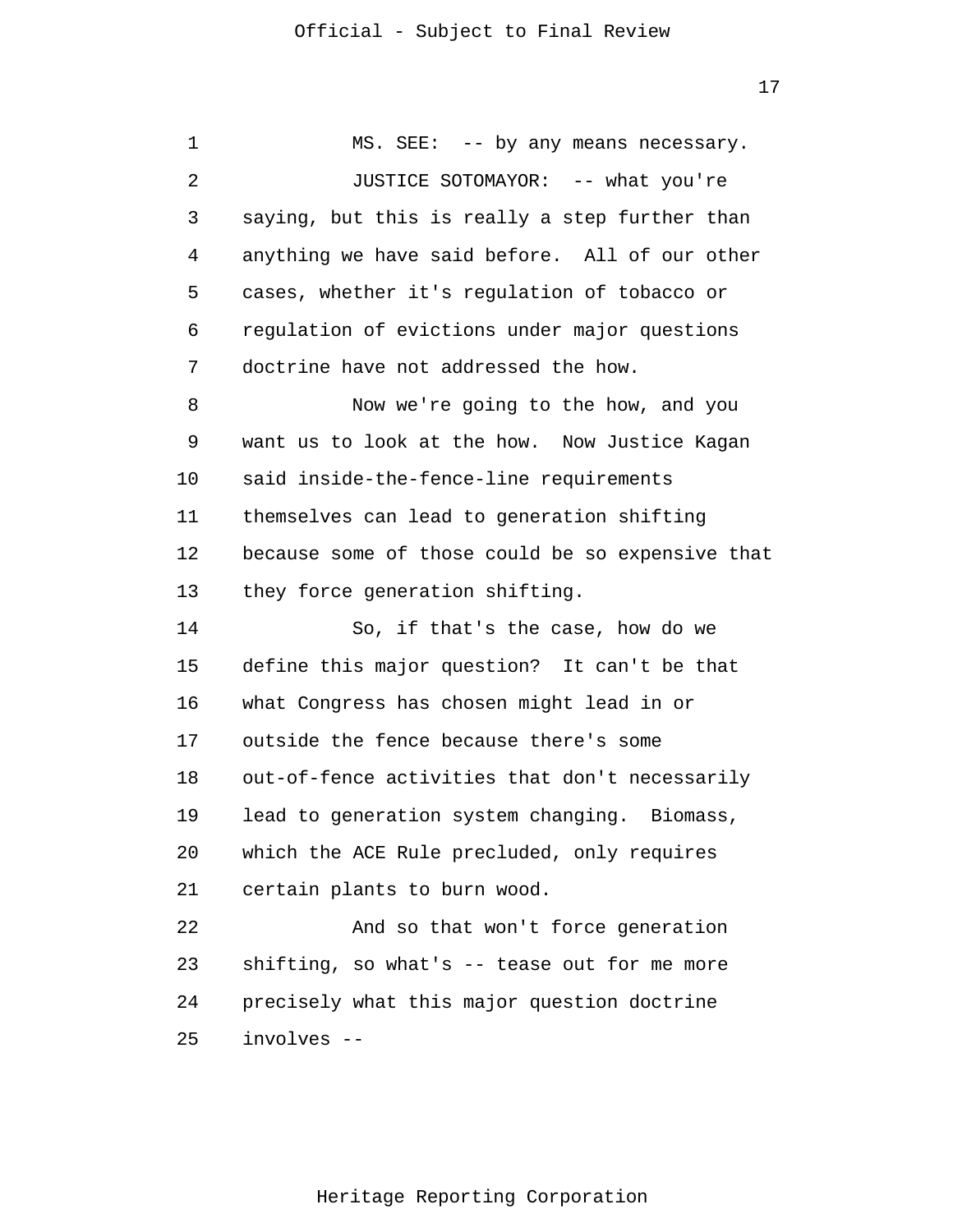1 2 3 4 5 6 7 8 9 10 11 12 13 14 15 16 17 18 19 20 21 22 23 24 25 MS. SEE: I think that -- JUSTICE SOTOMAYOR: -- because I can't see it as being in and out of fencing for the reasons Justice Kagan said --  $MS. SEE: And -- and -- and --$  JUSTICE SOTOMAYOR: -- and for the one that I just pointed to. So go back to two things. How do we give meaning to the different use of words in the statute? And, two, tease out for me what's a major question here. MS. SEE: Certainly. And -- and so I think looking at how do we give meaning to those words, "system" is a broad word. We don't dispute that. But Congress paired it with "limits." This Court always reads statutes as a whole. It doesn't look at isolated words and give them their hypertechnical meanings. In the UR decision, which also interpreted the Clean Air Act, this Court was very clear that the particular words need a narrower and context-focused interpretation. So, if we look at the rest of the words in the statute, that it be for an individual source --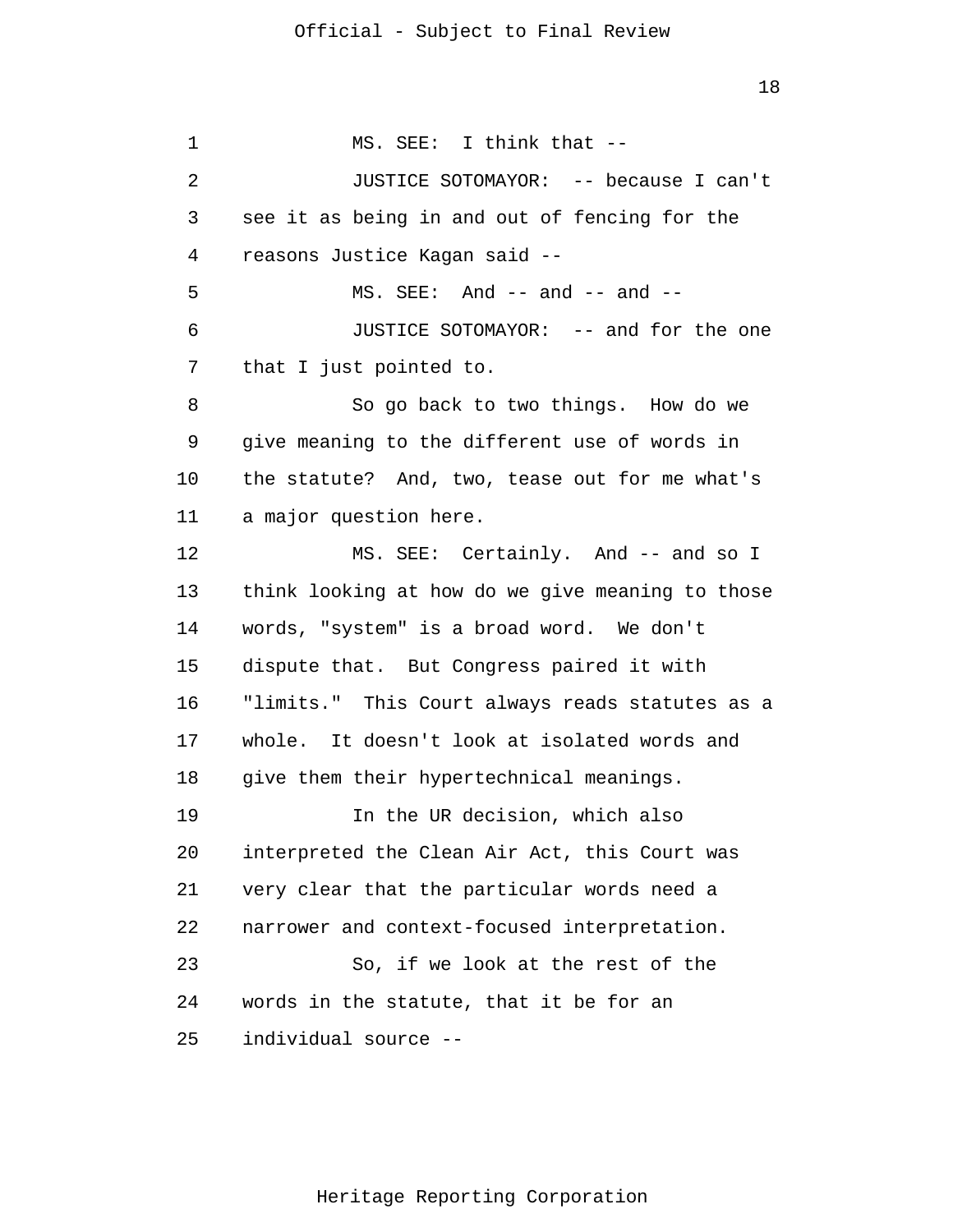1 2 3 4 5 6 7 8 9 10 11 12 13 14 15 16 17 18 19 20 21 22 23 24 25 JUSTICE SOTOMAYOR: It doesn't use "limit" there. It says "best system of emission reduction." I don't read the word "limit" there. MS. SEE: Well, Your Honor, reduction is different from elimination. We know that Congress knows the difference between them because, in Section 112, right next to 111, Congress did use the terms "eliminate" and "prohibit." This Court gives meaning to the different words -- JUSTICE SOTOMAYOR: Well, I wish -- JUSTICE KAGAN: Well, this is a system. JUSTICE SOTOMAYOR: -- I really wish there was any regulation that eliminated carbon dioxide, but even this one might eliminate it from some sources, but this regulation doesn't eliminate the -- those emissions generally. MS. SEE: The D.C. Circuit's interpretation of this statute doesn't give EPA anyplace where it has to stop. The fact that it puts self-imposed handcuffs on in the Clean Power Plan does not mean it would need to do that in the next rule.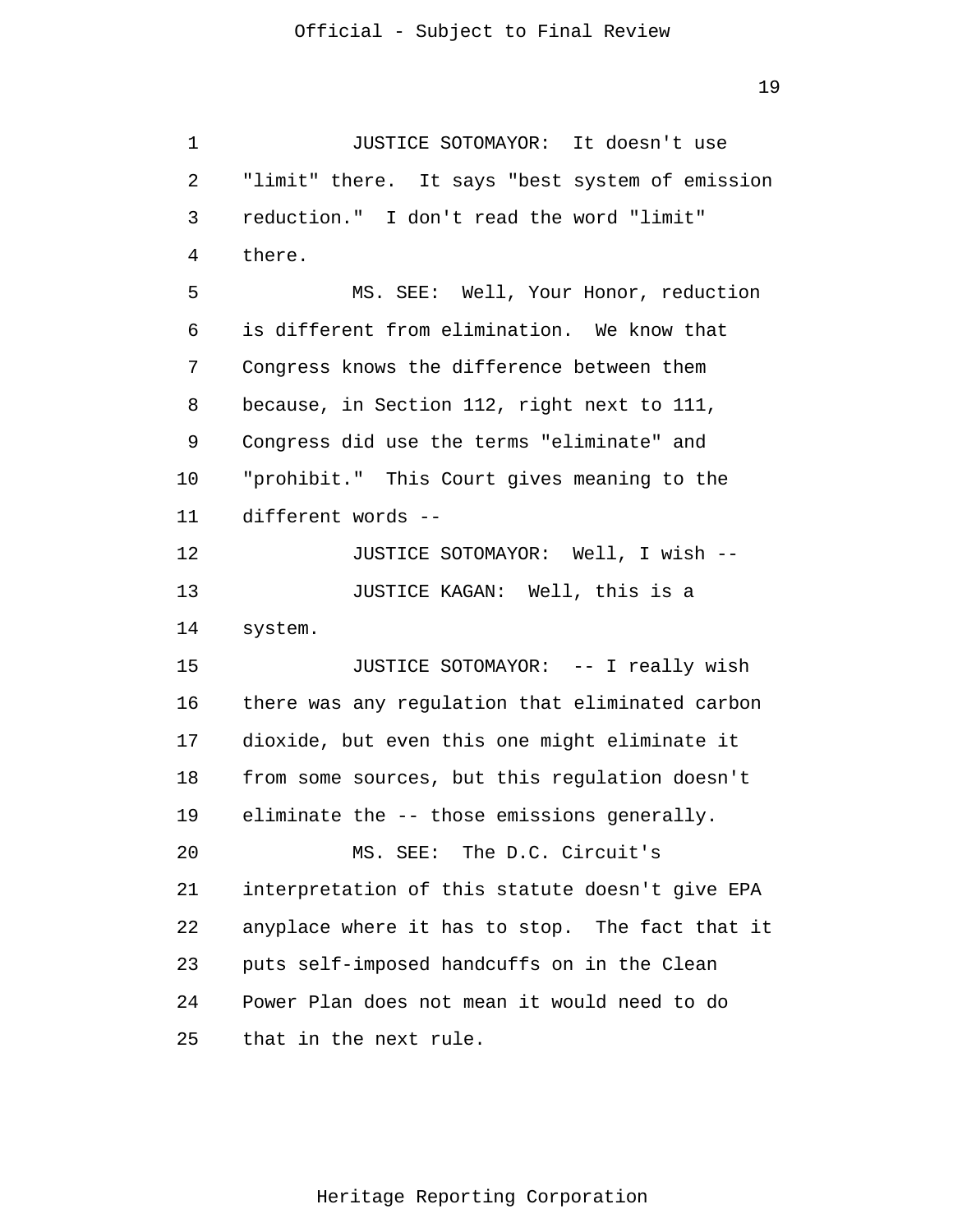1 2 3 4 5 6 7 8 9 10 11 12 13 14 15 16 17 18 19 20 21 22 23 24 25 That's because the -- JUSTICE KAGAN: Well, it does give a place to stop because the statute also says you have to consider cost and you have to consider various other factors, so this is not a kind of, you know, regulate to the end of the world kind of statute. It very clearly says that there are other constraints that have to be considered to impose reasonable limits. MS. SEE: Well, Your Honor, and I agree with you if we are talking about measures that a particular source can take because then you would be able to look at cost and make a reasoned determination. But, if EPA is looking at the national or grid-wide level and if it's dealing with an issue as massive as climate change, it's hard to see what costs wouldn't be justified. So that cost limit isn't really serving as a limiting factor if you take away the source-specific limitation that the rest of the words in the statute clearly put on EPA. JUSTICE GORSUCH: Count -- counsel, one argument we haven't addressed yet and I just want to make sure we do before your time expires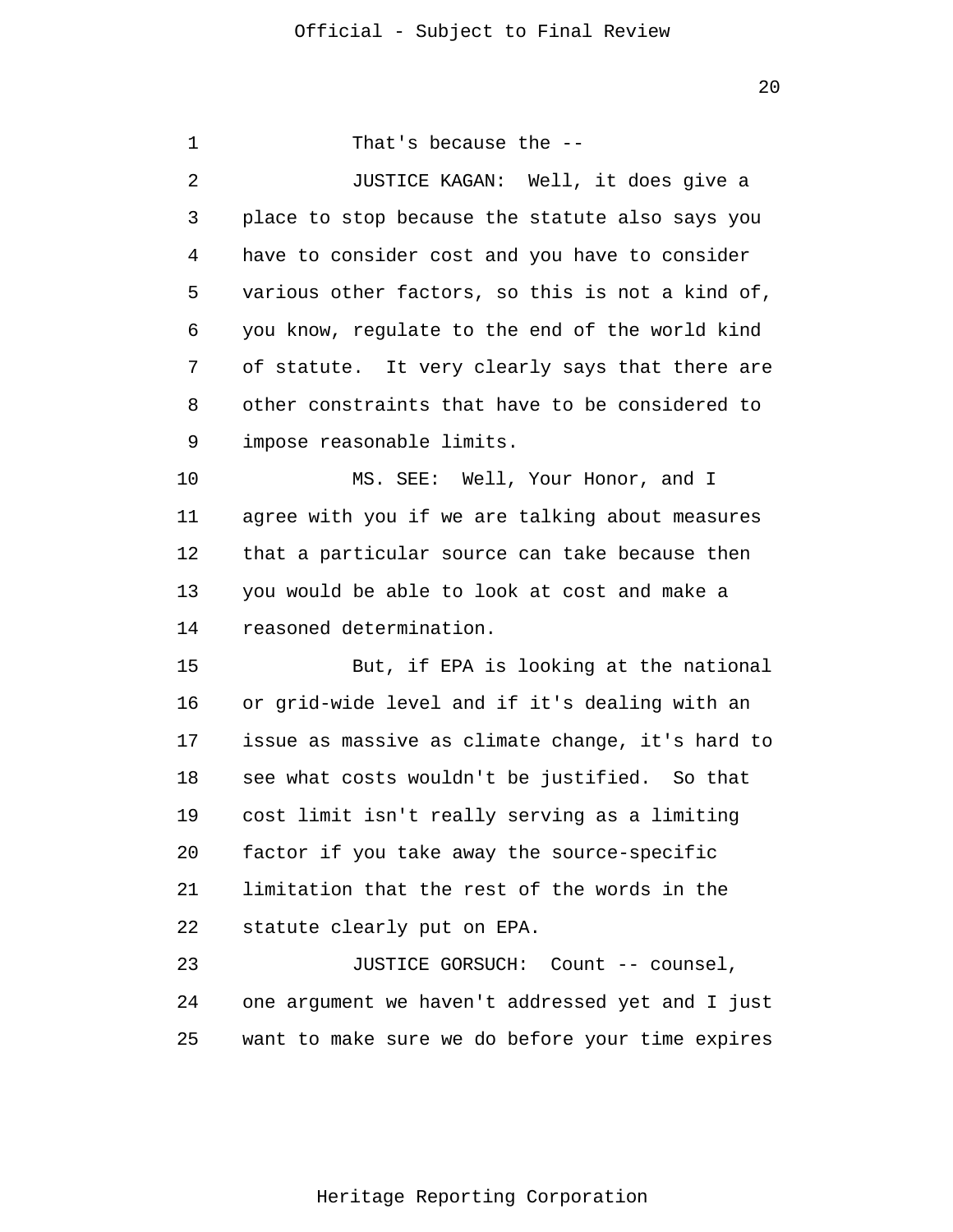21

1 2 3 4 5 6 7 8 9 10 11 12 13 14 15 16 17 18 19 20 21 22 23 24 25 is the question of standing or mootness. MS. SEE: Of course. JUSTICE GORSUCH: And the solicitor general makes a -- a strong argument that states are not harmed here because, under the current state of affairs, there is no rule in place. And how could you be better off with the ACE Rule in place? MS. SEE: Your Honor, if I may answer that question? CHIEF JUSTICE ROBERTS: Certainly. MS. SEE: The solicitor general agrees the relevant Article III question is whether we have injury traceable to the judgment and whether the Court can redress that. And we do. The effect of the judgment is that the Clean Power Plan repeal is unwound and so that rule would come back to life. And that certainly injures the states. Even though nationwide the initial levels have been largely met for the Clean Power Plan, 20 states have not met them. So there's no real question that we are not injured by the judgment. Anything that happens afterwards, a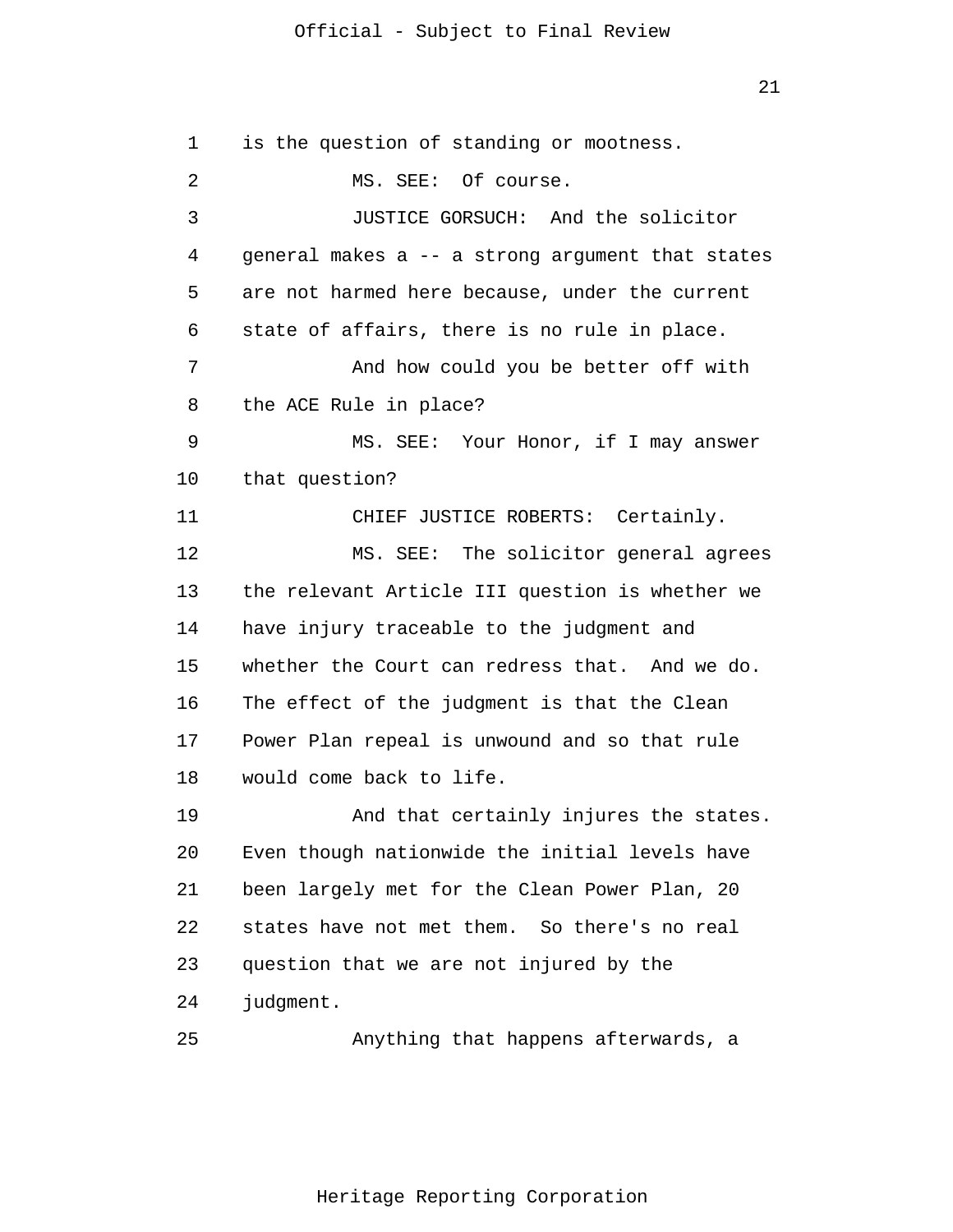22

| 1               | temporary stay or voluntary cessation, is in     |
|-----------------|--------------------------------------------------|
| 2               | mootness, and Respondents have not met their     |
| 3               | heavy burden to show it's impossible for the     |
| 4               | Court to grant us any relief, and it's certain   |
| 5               | that we will not be harmed in the future.        |
| 6               | JUSTICE SOTOMAYOR: How are you --                |
| 7               | CHIEF JUSTICE ROBERTS: Thank you --              |
| 8               | JUSTICE SOTOMAYOR: -- different than             |
| 9               | $- -$                                            |
| 10              | CHIEF JUSTICE ROBERTS: Thank you,                |
| 11              | counsel.                                         |
| 12              | JUSTICE SOTOMAYOR: -- EPA -- oh, I'm             |
| 13              | sorry.                                           |
| 14              | CHIEF JUSTICE ROBERTS: We'll get to              |
| 15 <sub>2</sub> | you in a moment.                                 |
| 16              | Justice Thomas, anything further?                |
| 17              | Justice Breyer?                                  |
| 18              | Justice Sotomayor?                               |
| 19              | JUSTICE SOTOMAYOR: How is this any               |
| 20              | different than EPA versus Brown? There, the EPA  |
| 21              | announced while the case was pending that it was |
| 22              | planning to modify a regulation that had been    |
| 23              | challenged. The government asked, like you're    |
| 24              | asking, that we offer guidance to the EPA, like  |
| 25              | at various points in your brief, you talked      |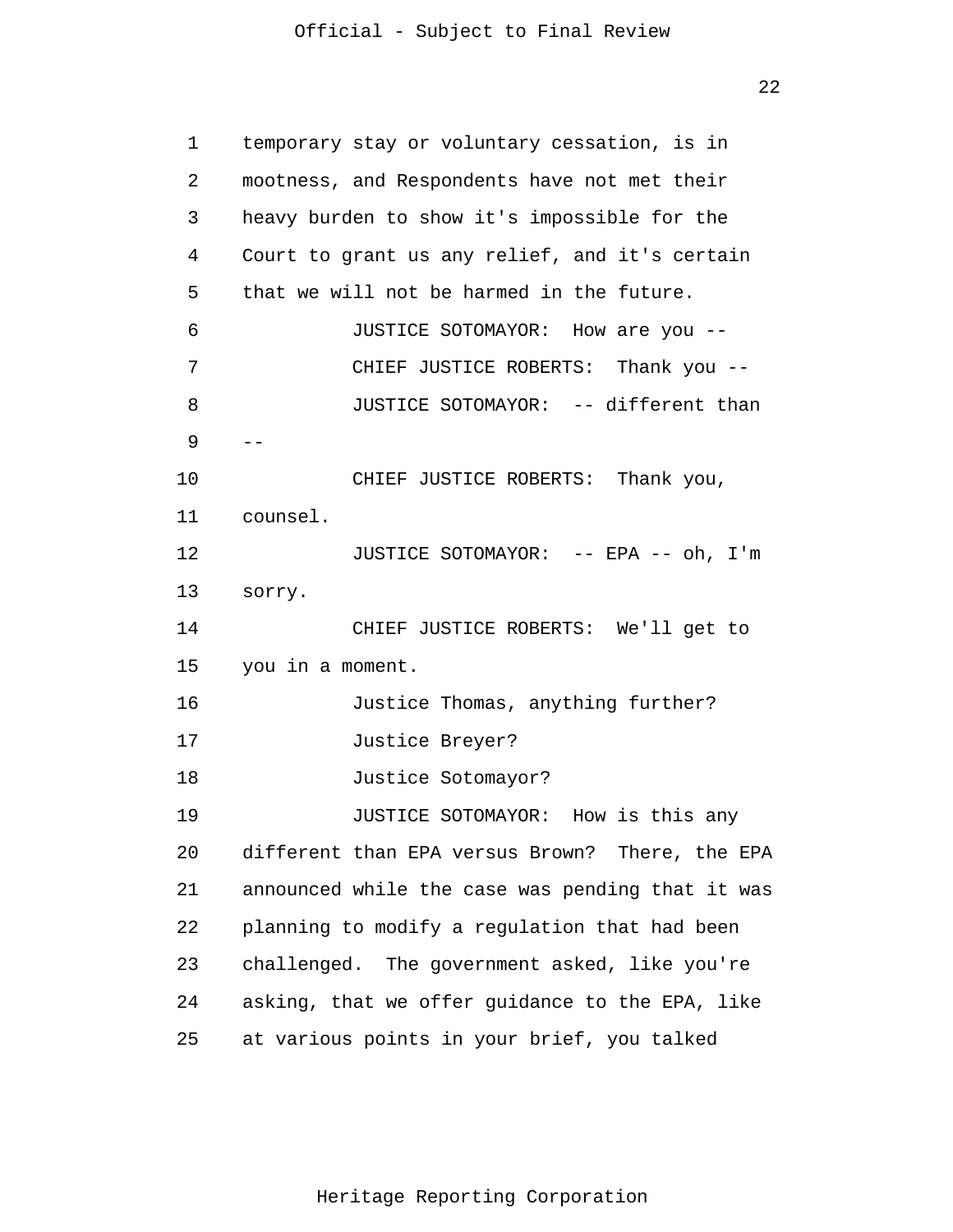1 2 3 4 5 6 7 8 9 10 11 12 13 14 15 16 17 18 19 20 21 22 23 24 25 about guidance for the rulemaking that's taking effect. And we strongly said that would be an advisory opinion. The government has disavowed that it's going to re-adopt the CWA, and it - we said new regulation's coming. How are you different from the EPA, number one? And, number two, I'm not sure how the ACE Rule, which has also been -- the vacatur of it's been put on hold waiting for the new rule -- how that hurts you either, because the new rule is going to supersede both. MS. SEE: Well, Your Honor, first, we do not know what EPA will do at the end of the rulemaking. JUSTICE SOTOMAYOR: Oh, that's absolutely true. MS. SEE: But that's the standard this Court uses. When we're dealing with voluntary cessation, when the next rule is entirely in the control of Respondents, this Court say the case is not moot unless it is certain that we will not be harmed. JUSTICE SOTOMAYOR: This is not a mootness question. This is an advisory opinion question. That's how the EPA discussed it.

23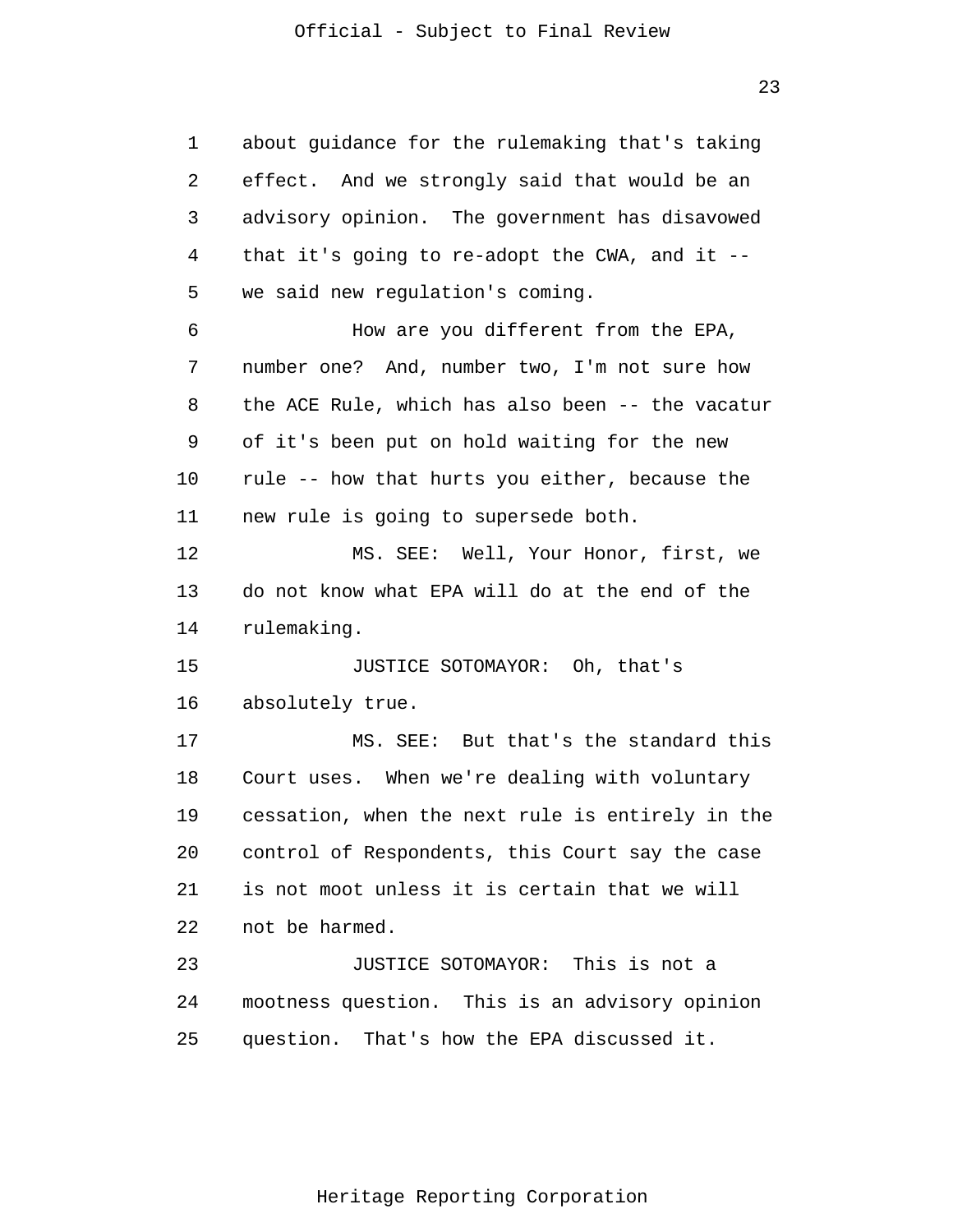24

1 2 3 4 5 6 7 8 9 10 11 12 13 14 15 16 17 18 19 20 21 22 23 24 25 MS. SEE: Of course, Your Honor. And in that case, we would look towards the prudential factors. I think it's important to note it is routine for this Court to rule on the merits of agency cases when rulemaking is ongoing. Even further in this case, we can look to the Waters of the United States cases, the 2018 decision in National Association of Manufacturers. There, the agency was even further along here. There had been two NPRMs of new proposed rules, and this Court still proceeded to give an answer on the merits. I think the prudential factors are very similar here. That is another area where, over multiple administrations, there had been significant agency -- agency waffling on the decision involved and what the standard would be. And this Court found that it was not a mootness question. In fact, this Court said the parties did not argue it and for good reason. And I think the same prudential factors weigh strongly here. This is a clean legal issue, and this is an area where the parties need certainty. The states and regulated parties make decisions decades in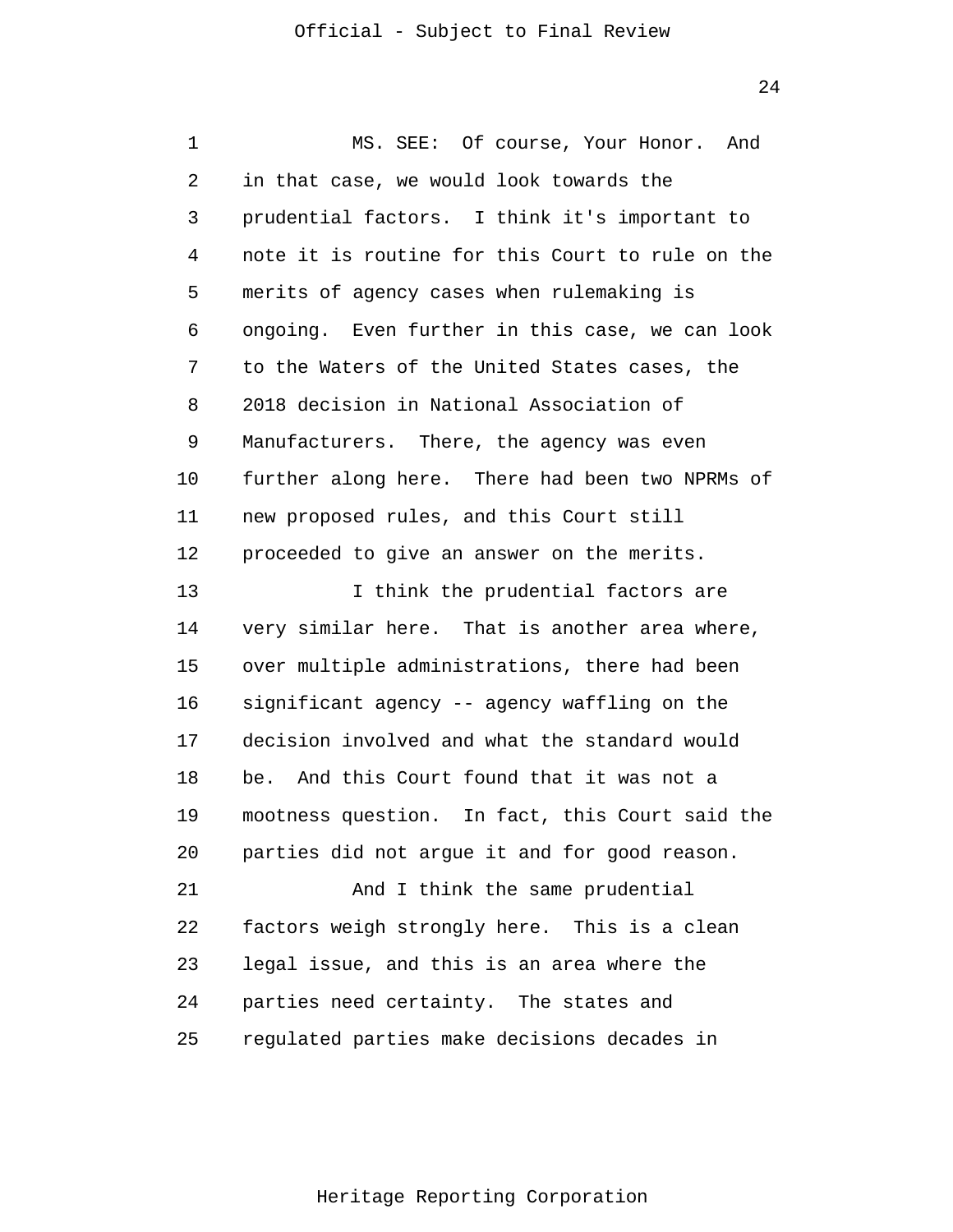25

1 2 3 4 5 6 7 8 9 10 11 12 13 14 15 16 17 18 19 20 21 22 23 24 25 advance. So there's no jurisdictional bar to the Court giving the answer, and there are very strong prudential reasons why it should. JUSTICE SOTOMAYOR: How does it change being an advisory opinion? MS. SEE: It's not an advisory opinion because the Court can still give us the relief of undoing the actual judgment. The Clean Power Plan repeal would, in fact, be final and the ACE Rule would come back. Your Honor asked about the ACE Rule, how it helps us. That is a rule that is respectful of the limits Congress wrote into the statute. It's highly deferential to the states. So that is a rule that helps us. Even if EPA were later to change the rule, they would still have to have the additional burden of adjust -- of accounting for the Fox factors and reliance interests. So it would be harder for them to make a change than simply regulate on a blank space. So that shows how no matter what EPA may do at some point in the future, that doesn't change the fact that the Court can and should give us relief today based on the particular rule before it.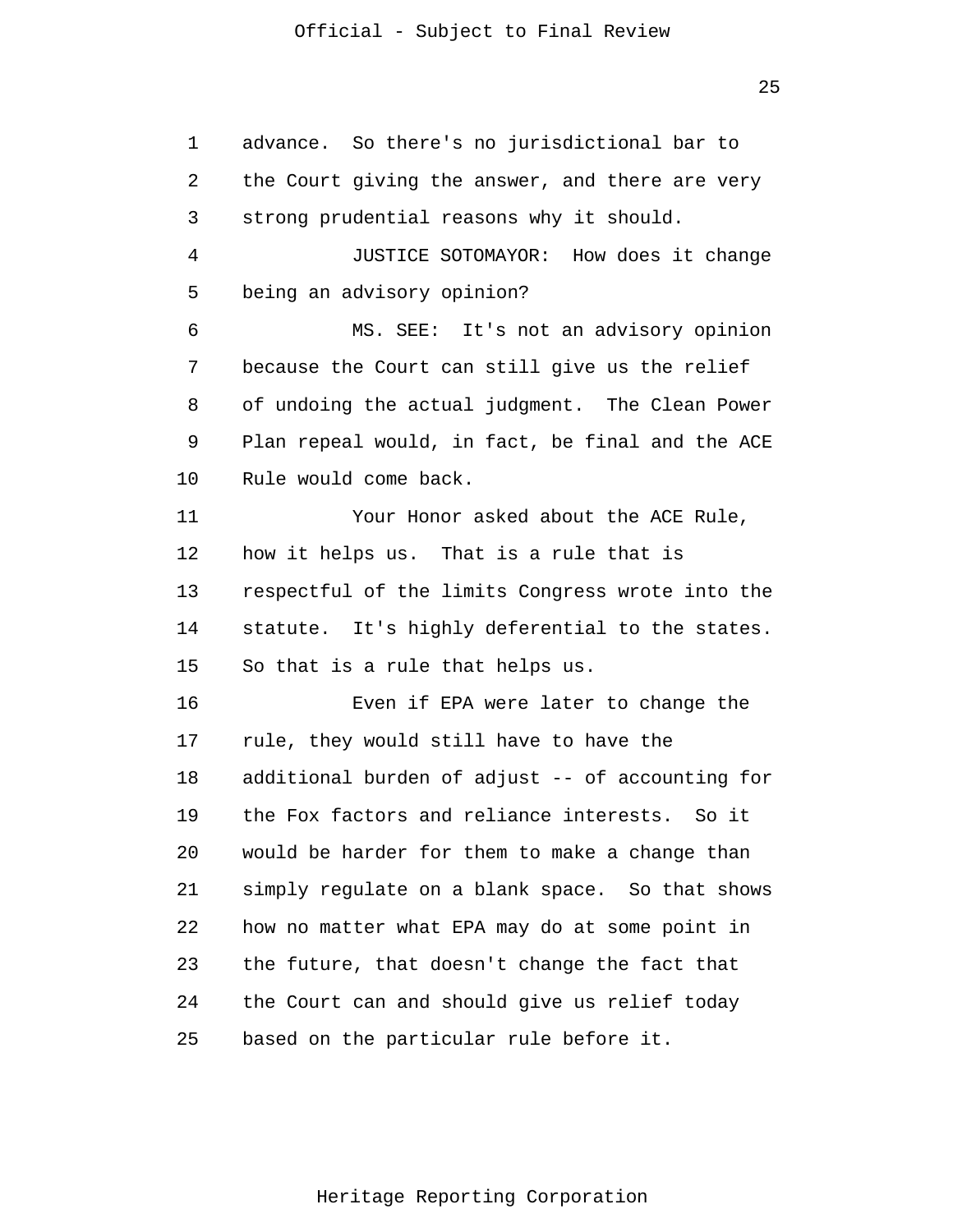| 1  | CHIEF JUSTICE ROBERTS: Justice Kagan?                   |
|----|---------------------------------------------------------|
| 2  | JUSTICE KAGAN: General, you were                        |
| 3  | responding to Justice Breyer's point that               |
| 4  | "system" is a very broad rule by saying that            |
| 5  | there are other phrases in the statutes that            |
| 6  | point the other way. And I think you were               |
| 7  | interrupted, might have been by me, but were you        |
| 8  | going -- I -- I think what you were going to say        |
| 9  | -- tell me if I'm wrong -- is to point to the           |
| 10 | phrase "standard of performance for any existing        |
| 11 | source." Is that -- is that right?                      |
| 12 | MS. SEE: That is certainly one of                       |
| 13 | them, Your Honor.                                       |
| 14 | JUSTICE KAGAN: The major one, the big                   |
| 15 | one?                                                    |
| 16 | MS. SEE: We also think that Section                     |
| 17 | 111(a)(1) has particular textual-based cues as          |
| 18 | well. Yes.                                              |
| 19 | JUSTICE KAGAN: Okay. Well, in the                       |
| 20 | absence of your telling me what they are, as you        |
| 21 | say, the "for any existing source" comes from           |
| 22 | $(d)(1)$ , not from $(a)(1)$ . And, of course, $(d)(1)$ |
| 23 | applies to the states. So this is more a                |
| 24 | clarification question than anything else. That         |
| 25 | would suggest that a state, even if it wished           |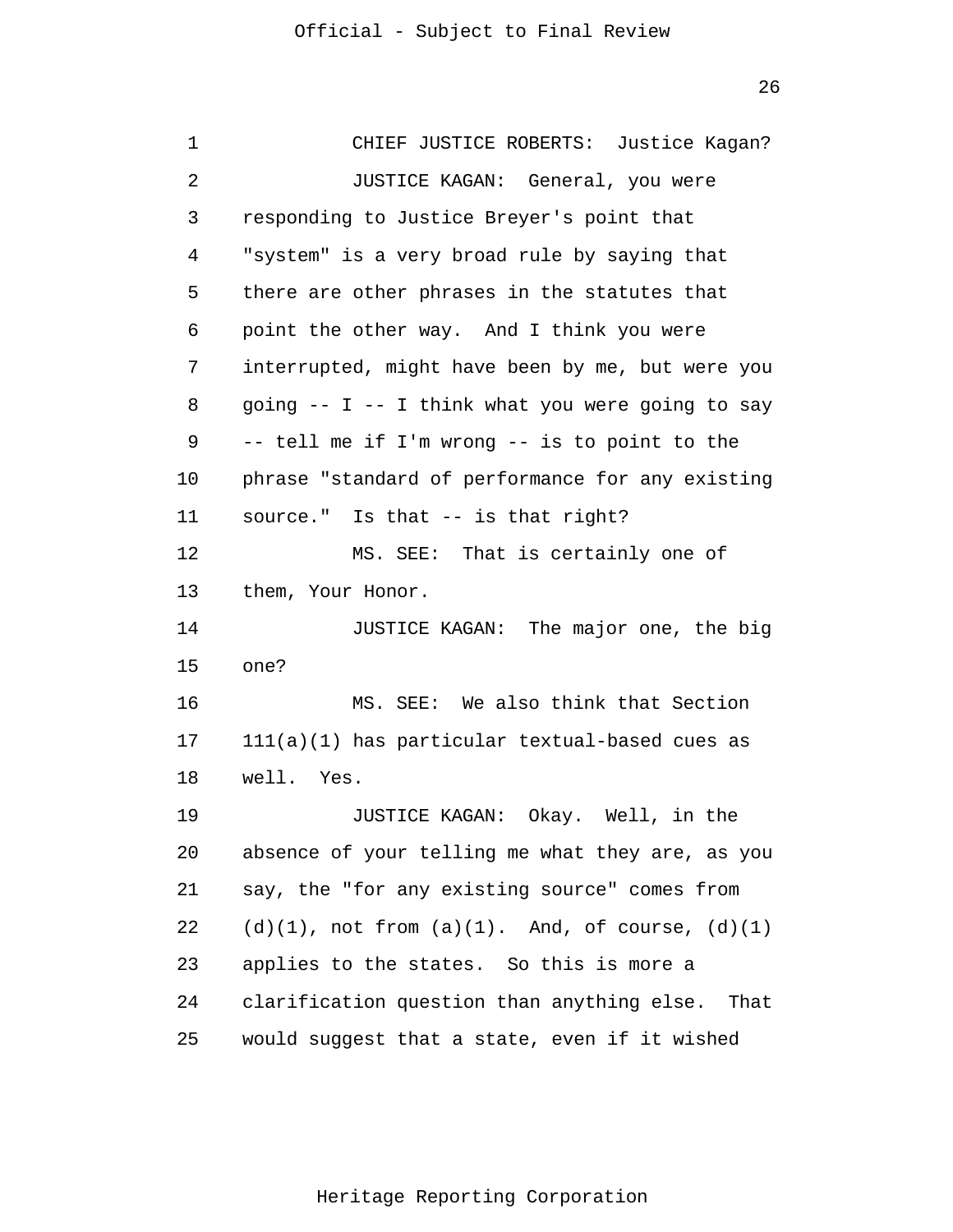27

| 1  | to, could not do what this rule does.<br>Is that |
|----|--------------------------------------------------|
| 2  | -- is that right?                                |
| 3  | MS. SEE: We do agree that the states             |
| 4  | are limited in setting a standard performance to |
| 5  | the -- in the same way that EPA is limited when  |
| 6  | it sets the best system of emission reduction.   |
| 7  | JUSTICE KAGAN: Yeah. So, I mean,                 |
| 8  | isn't that sort of odd? This is, like, supposed  |
| 9  | to be this cooperative federalism system and --  |
| 10 | and states are supposed to have a lot of         |
| 11 | flexibility, and if a state decides this is what |
| 12 | we want to do, we think it's not very costly, we |
| 13 | actually think it's less costly than some of the |
| 14 | inside-the-fence alternatives, your reading      |
| 15 | essentially says too bad.                        |
| 16 | MS. SEE: I think there's two reasons             |
| 17 | why that's not a problem for federalism and      |
| 18 | state flexibility.                               |
| 19 | The first is that states always retain           |
| 20 | inherent discretion to impose more stringent     |
| 21 | plans. So, if a state or a group of states       |
| 22 | wants to have a trading program, they can do     |
| 23 | that. Section 7416 expressly preserves that      |
| 24 | right for the states.                            |
| 25 | But I think the second reason is it's            |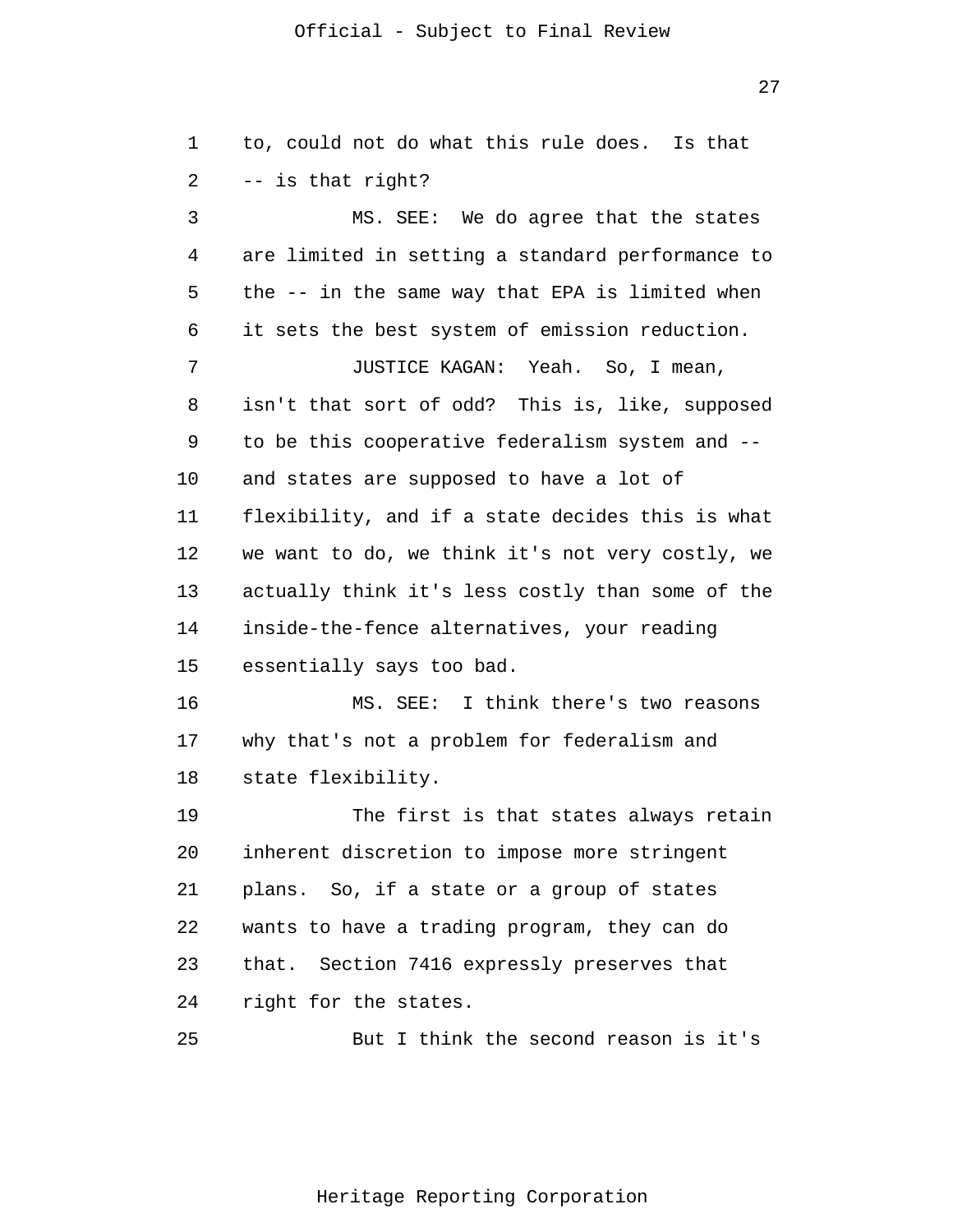1 2 3 4 5 6 7 8 9 10 11 12 13 14 15 16 a false argument to say that more options for EPA leads to more options for the state. And the Clean Power Plan shows how that's true. The Clean Power Plan set an aggressive system that said that there were options for the state, but, really, there weren't because states couldn't actually have other options other than generation shifting and reduced output and the extremely aggressive measures that EPA set in place. So this idea that giving EPA more flexibility helps the states is not true. We think that alternative is worse for the states. It is, in fact, important to give meaning to the actual tailoring that Congress put in 111(d), which is, when states have the emission

17 18 19 limitation from EPA, they are able to tailor that to particular sources based on remaining useful life and other source-specific factors.

20 21 22 That's written out of the statute if EPA can set anything as a system and apply it at any level.

23 24 25 JUSTICE KAGAN: That -- that's helpful to me. Can I ask you a different question, which is just this major question doctrine,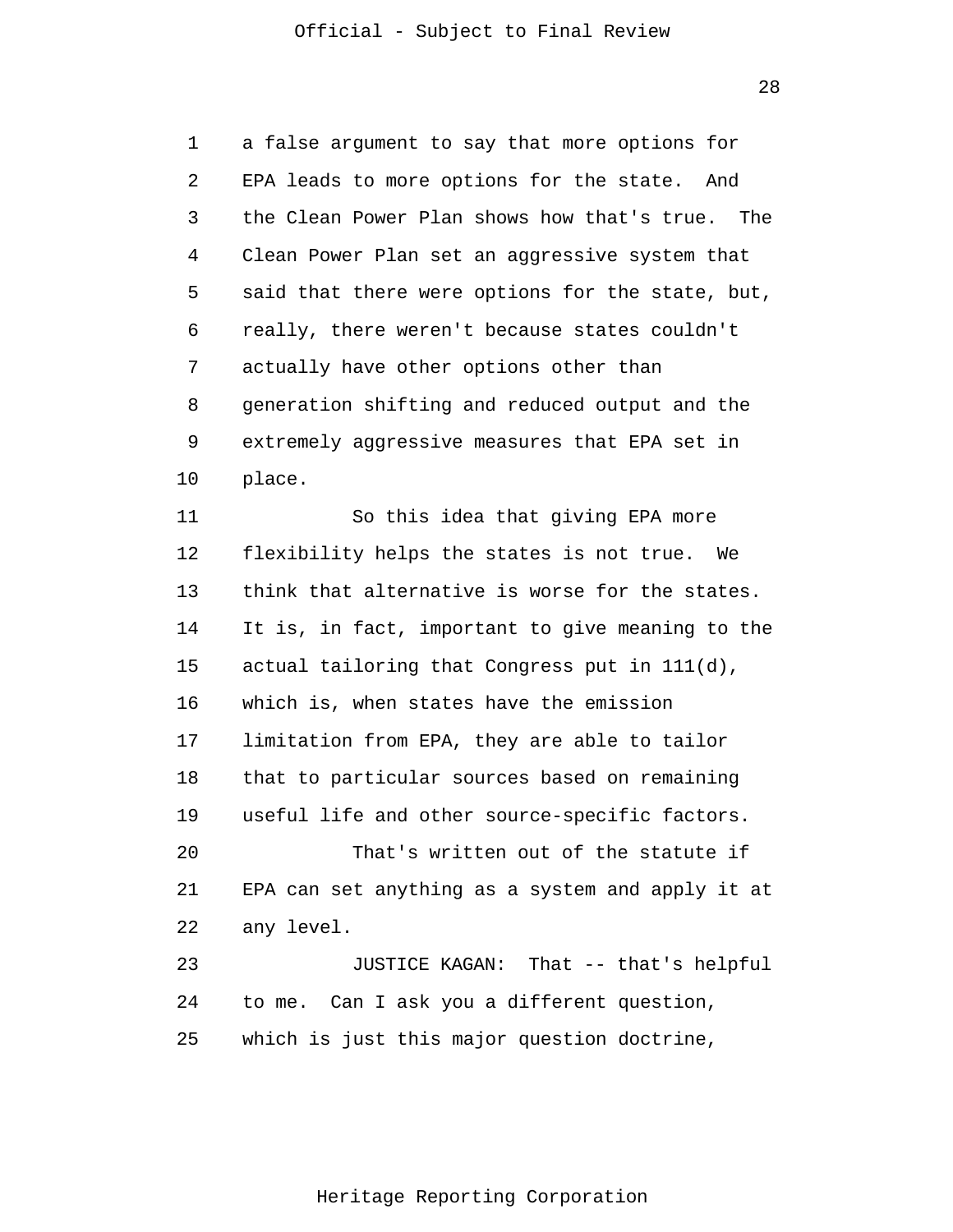29

| 1  | like, How -- how big does a question have to be  |
|----|--------------------------------------------------|
| 2  | or how do you know when it's big enough?         |
| 3  | MS. SEE: I think this Court has                  |
| 4  | certainly applied it in different ways. There's  |
| 5  | sort of two lenses we can look at it on. It can  |
| 6  | be big enough within that particular industry    |
| 7  | where the statute operates. That's the MCI       |
| 8  | decision, which talks about which particular     |
| 9  | telecom companies are subject to rate-making or  |
| 10 | not. That not be -- may not be as massive on an  |
| 11 | economy-wide scale, but it had a major change in |
| 12 | that statute, and this Court found that it was   |
| 13 | appropriate.                                     |
| 14 | But we can also look at the broader              |
| 15 | economic and social consequences --              |
| 16 | JUSTICE KAGAN: And -- and do you look            |
| 17 | at those now? I mean, I would think that if      |
| 18 |                                                  |
| 19 | this is a rule of statutory construction, and -- |
|    | and I would think that whether or not it has any |
| 20 | kind of constitutional links, that the question  |
| 21 | would be what the Congress at the time thought   |
| 22 | and what the circumstances at the time were.     |
| 23 | It seems to me quite irrelevant to               |
| 24 | rules of statutory construction under the        |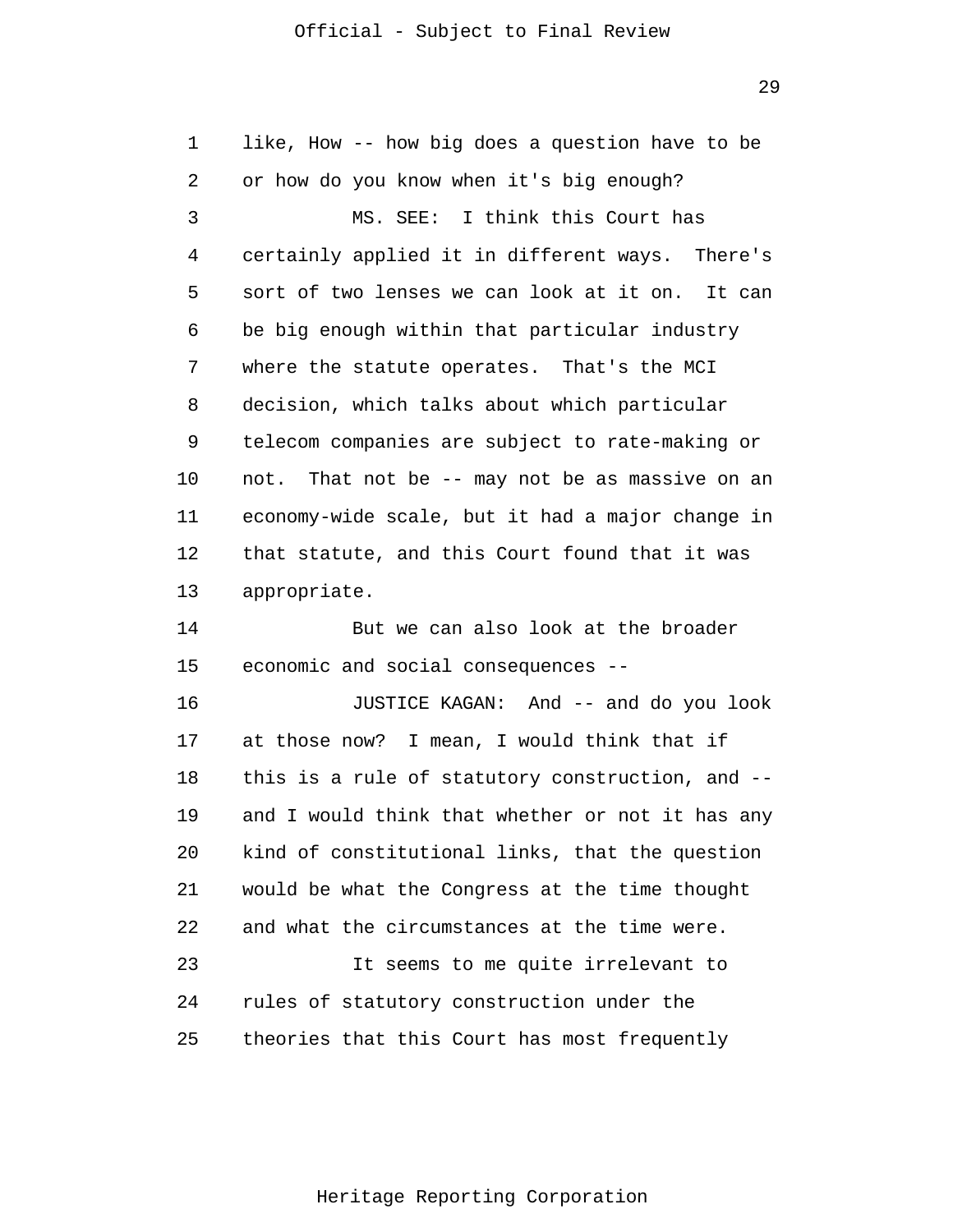| 1  | used in recent years about, like, oh, if we look |
|----|--------------------------------------------------|
| 2  | around the world today, we see that this         |
| 3  | particular rule has a big impact.                |
| 4  | MS. SEE: I don't think that's true,              |
| 5  | Your Honor, because we certainly look at the     |
| 6  | words that the Congress of 1970 or 1990 put into |
| 7  | the Clean Air Act. But, when we have these       |
| 8  | clear statement canons, this Court looks at      |
| 9  | commonsense assumptions about what words we      |
| 10 | would expect to see there if Congress was, in    |
| 11 | fact, going to give broad delegation to allow    |
| 12 | EPA to make decisions such as whether to engage  |
| 13 | in nationwide cap-and-trade systems, how far to  |
| 14 | go, and how to do it.                            |
| 15 | So I think those commonsense                     |
| 16 | assumptions are true for all Congresses. And,    |
| 17 | again, what this Court is doing is looking at    |
| 18 | the actual words that Congress put in.           |
| 19 | JUSTICE KAGAN: Well, but the actual              |
| 20 | words, you know, unfortunately for your          |
| 21 | position, says "system" --                       |
| 22 | MS. SEE: Well, Your Honor --                     |
| 23 | JUSTICE KAGAN: -- which suggests, you            |
| 24 | know, that what Congress wanted to do,           |
| 25 | understanding that this was an area that was     |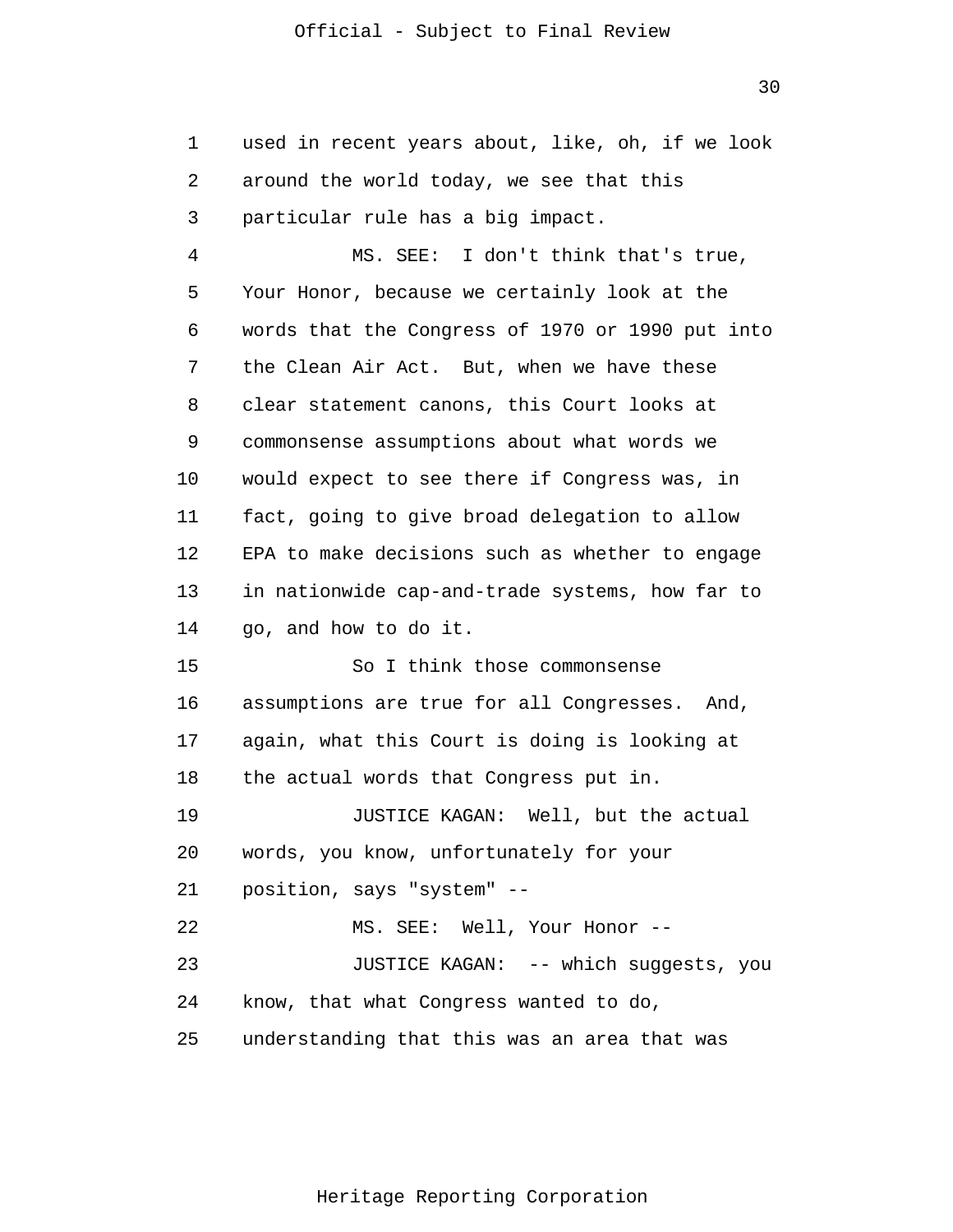31

1 2 3 4 5 6 7 8 9 10 11 12 13 14 15 16 17 18 19 20 21 22 23 24 25 going to move very fast, has lots of technical components to it, that it wanted to give the agency flexibility to regulate as times changed, as circumstances changed, as economic impacts changed, all things that they could not possibly have known at the time. MS. SEE: I think it is true that that flexibility is important in the term "system." Of course, Congress expected and hoped that technology and work practices would change. But Congress didn't just end with "system." It also talked about a standard of performance, and that's one of the terms in Section 111(a). It also talked about something that can be applied. I think even in the Clean Power Plan, at that point, the agency recognized that in context, terms like "application" and "achievable" meant that EPA was limited to measures that could be "implementable by the source." Now the way that the agency got around it at that point is it redefined "source" to mean owner and operator. Now the agency, I don't believe, is trying to justify that statutory sleight of hand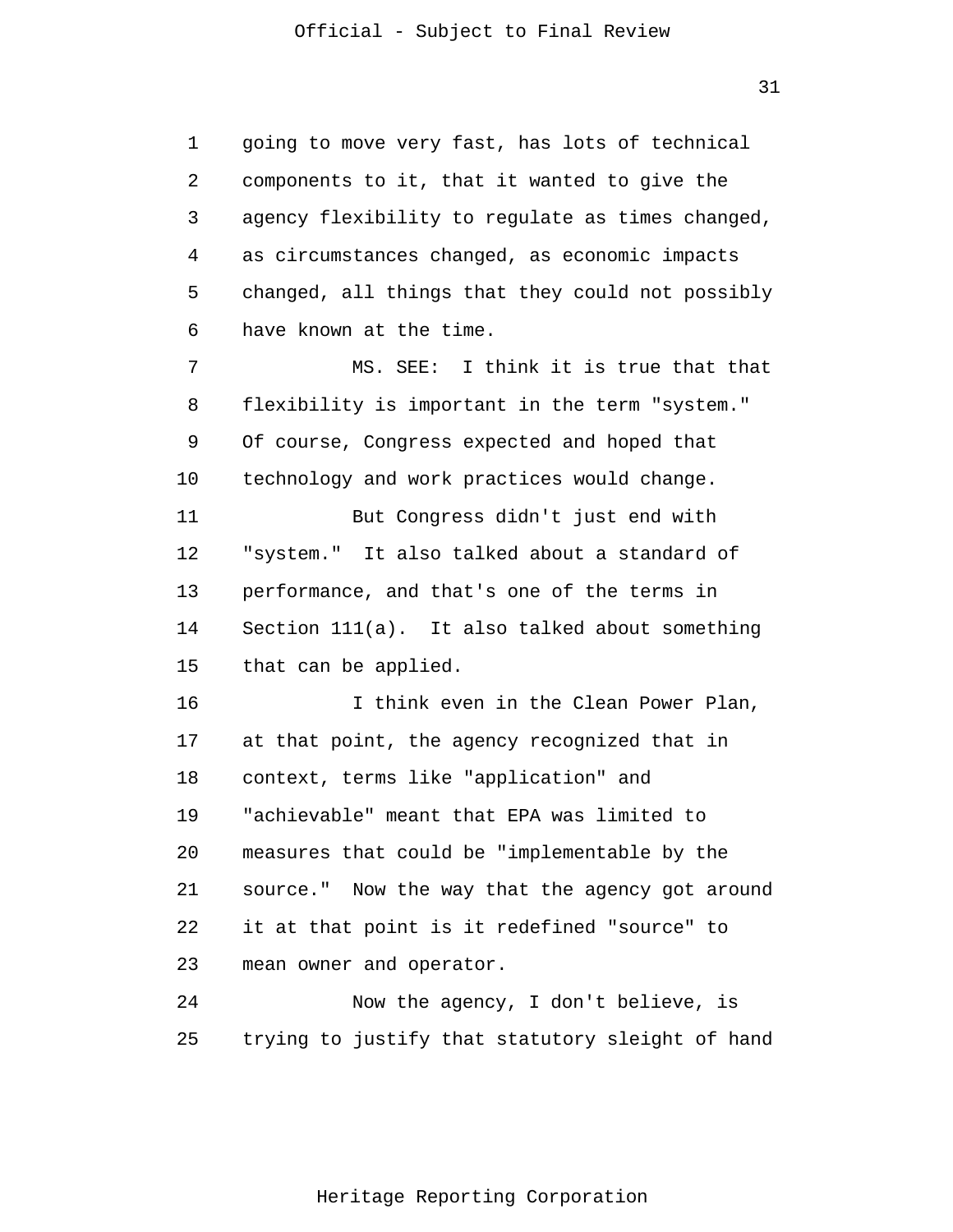1 2 3 4 5 6 7 8 9 10 11 12 13 14 15 16 17 18 19 20 21 22 23 24 25 here, but it still wants to get away from the restriction that application actually means something a source can do. So it's not just "system." JUSTICE KAGAN: Thank you, General. CHIEF JUSTICE ROBERTS: Justice Gorsuch? Justice Kavanaugh? JUSTICE KAVANAUGH: What -- what happens to this case if EPA issues a new rule before we decide this case? MS. SEE: I think it would depend on what the new rule is. If there is a final rule issued, this case very likely would be moot. The coalition that I represent, it did move for the D.C. Circuit to dismiss the challenge to the Clean Power Plan after the rule was, in fact, adopted. That wouldn't necessarily be the result. I think the City of Jacksonville case is helpful for us on that point. That involved an ordinance that had been repealed by the time the case made it to this Court, and that ordinance had actually been replaced by something that was different in some significant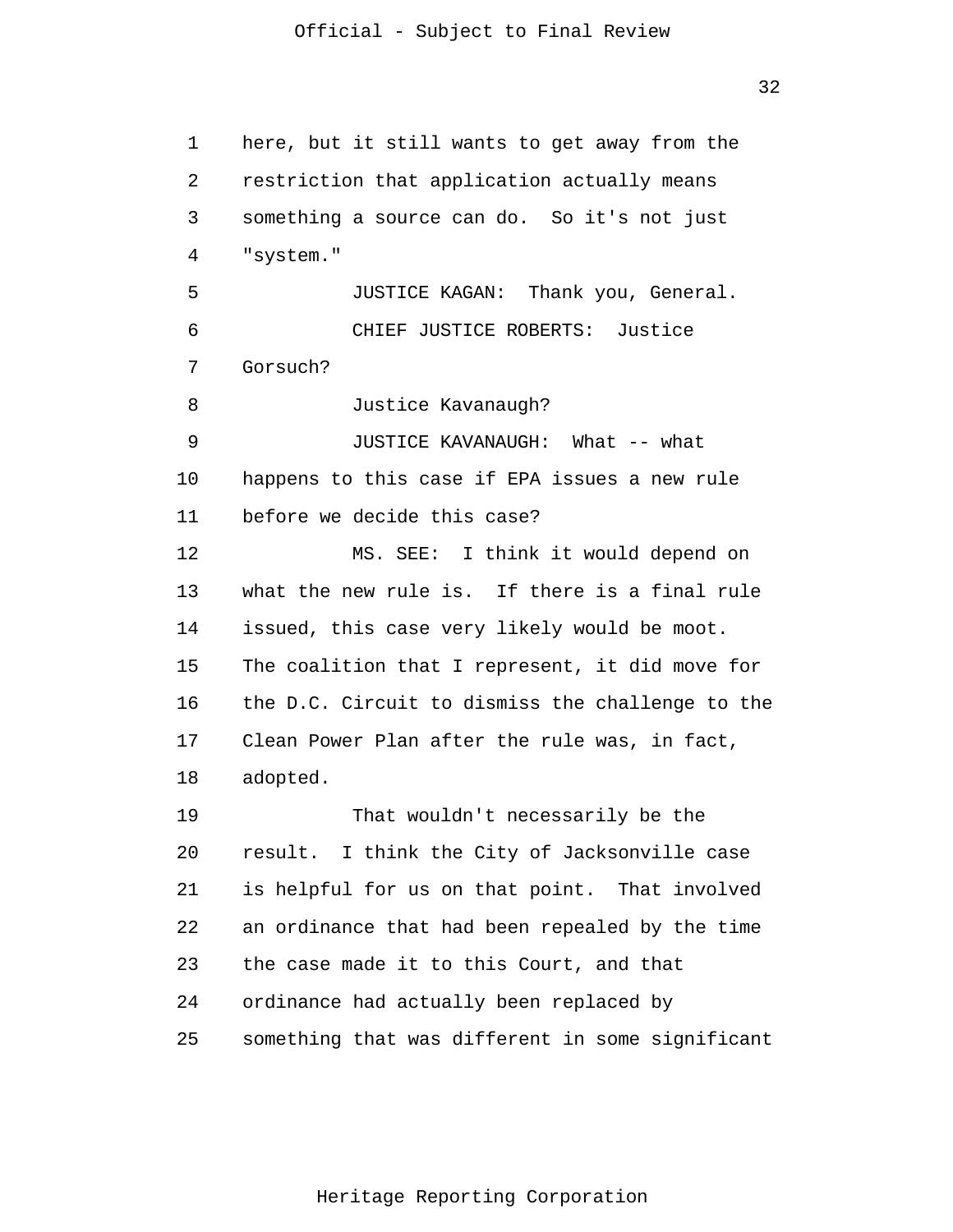ways. And the Court found that the challenge to the first ordinance was still not moot because it injured the parties in "fundamentally the

5 6 7 8 9 10 11 12 13 14 15 16 17 So, if there is a new rule that is based on the same legal error that hurts the states in the same way, it wouldn't necessarily be moot. But we do think that a final rule would be a significantly different situation than here, where a year after the D.C. Circuit's decision we still don't even have a notice of proposed rulemaking to know what direction the agency might go in. And the agency hasn't even given us any indication that a new rule might help us. If anything, statements from the administration

18 suggest that the rule would only make our

19 injuries worse.

1

2

3

4

same way."

20 21 22 23 24 25 JUSTICE KAVANAUGH: Thank you. CHIEF JUSTICE ROBERTS: Justice Barrett? JUSTICE BARRETT: General, what is the daylight between the major questions doctrine and the non-delegation doctrine?

33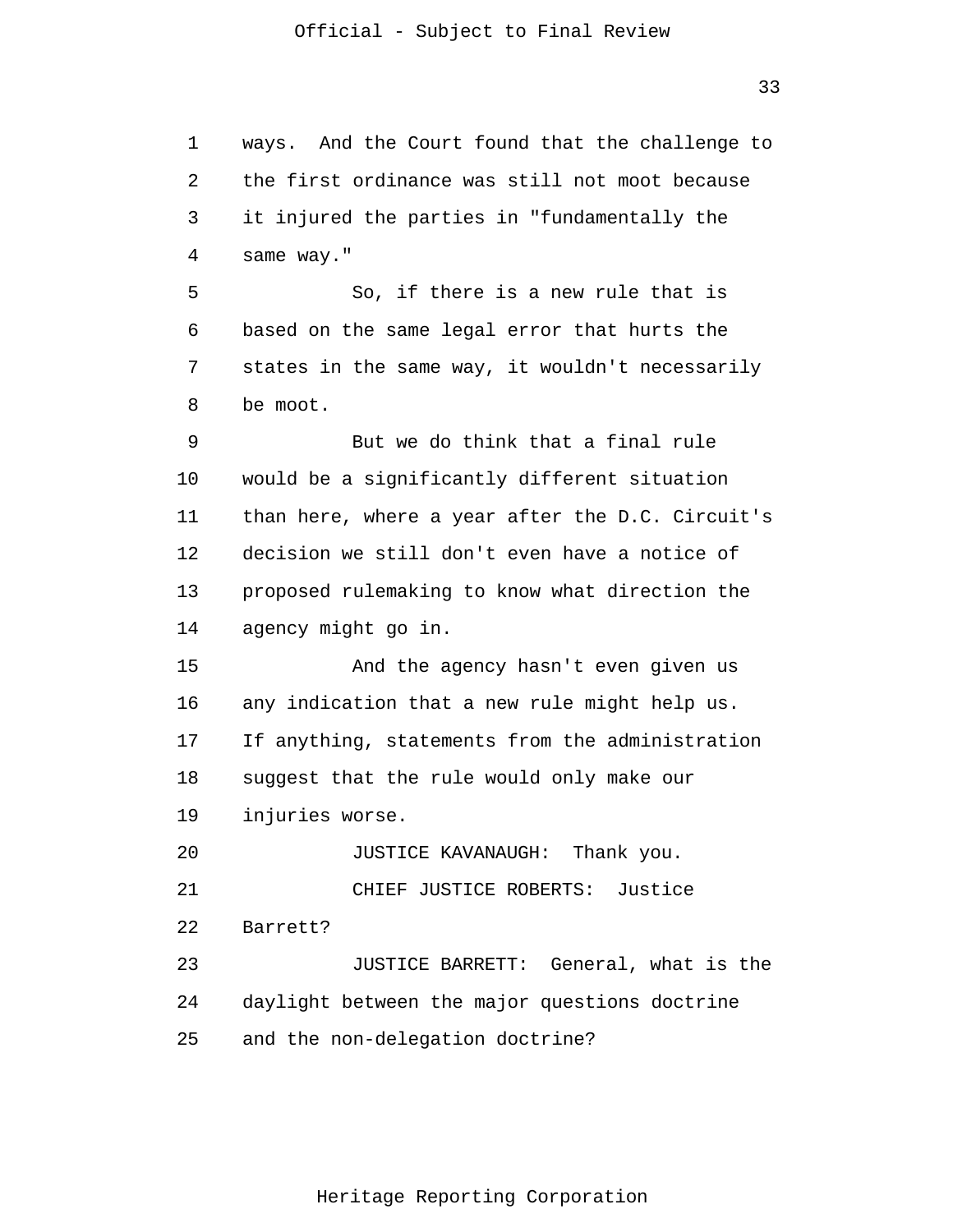| 1  | So, at the beginning of your argument,           |
|----|--------------------------------------------------|
| 2  | you talked about how the major questions         |
| 3  | doctrine can be understood as, you know,         |
| 4  | inspired by the separation of powers and you     |
| 5  | talked about avoidance and non-delegation.       |
| 6  | So, if the idea is that Congress                 |
| 7  | shouldn't delegate major questions to an agency, |
| 8  | is there any daylight between them?              |
| 9  | MS. SEE: $I$ -- I think, certainly,              |
| 10 | that is a broad view of the non-delegation       |
| 11 | doctrine. It's not necessary for the Court to    |
| 12 | go that far to say whether Congress could        |
| 13 | delegate these questions because, here, it's     |
| 14 | clear Congress didn't.                           |
| 15 | So I think the daylight between the              |
| 16 | two is really this question of, has Congress     |
| 17 | purported to delegate? The major questions       |
| 18 | clear statement canon is getting at that         |
| 19 | question, what did Congress think it was doing,  |
| 20 | what did Congress actually do with the words it  |
| 21 | put in the statute.                              |
| 22 | And then it would be a separate                  |
| 23 | question to say, if Congress clearly said, EPA,  |
| 24 | you may go forward and exercise this             |
| 25 | transformative power, that might be a separate   |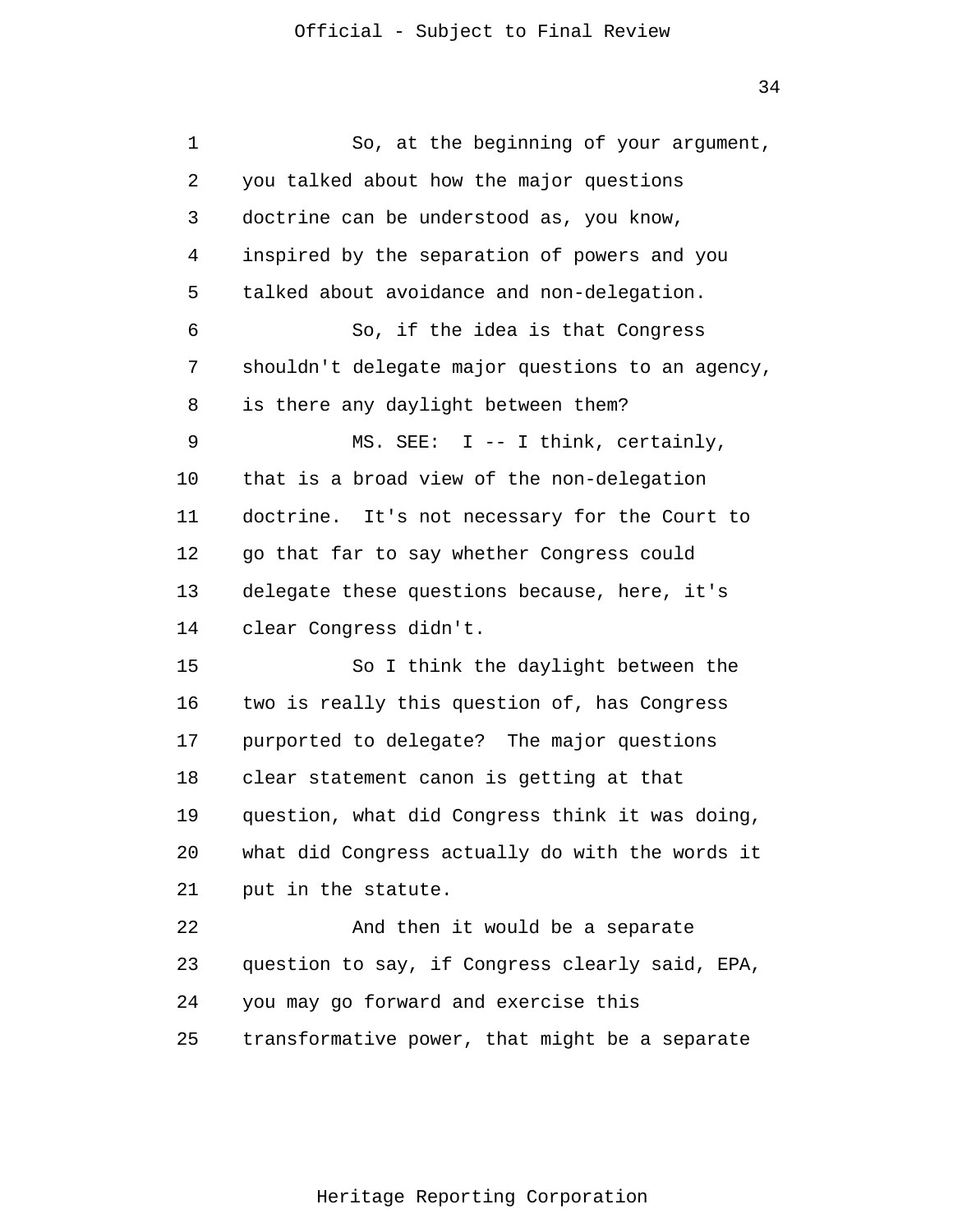1 non-delegation question.

| 2  | JUSTICE BARRETT: Well, when you say              |
|----|--------------------------------------------------|
| 3  | -- let me just push you a little bit on what you |
| 4  | mean by "clear statement." Are you using the     |
| 5  | phrase "clear statement" to mean a linguistic    |
| 6  | canon? In other words, we would expect Congress  |
| 7  | to use a clear statement because one would, it   |
| 8  | would be common sense for one to say something   |
| 9  | like this very clearly and precisely?            |
| 10 | MS. SEE: It would be common sense for            |
| 11 | Congress to speak clearly because this is the    |
| 12 | sort of issue that we assume Congress would      |
| 13 | handle itself. And so, if Congress is not going  |
| 14 | to handle this sort of major policymaking        |
| 15 | question, at minimum, it would clearly direct it |
| 16 | to the agency.                                   |
| 17 | JUSTICE BARRETT: So, when you say                |
| 18 | clear statement canon or clear statement rule,   |
| 19 | you're using that synonymously with, like, a     |
| 20 | linguistic canon?                                |
| 21 | MS. SEE: It is similar in that sense.            |
| 22 | If -- if what you mean by linguistics is that it |
| 23 | is text-based, that is true. We're not asking    |
| 24 | the Court to change the text that's in the       |
| 25 | statute. It's a question about what is the text  |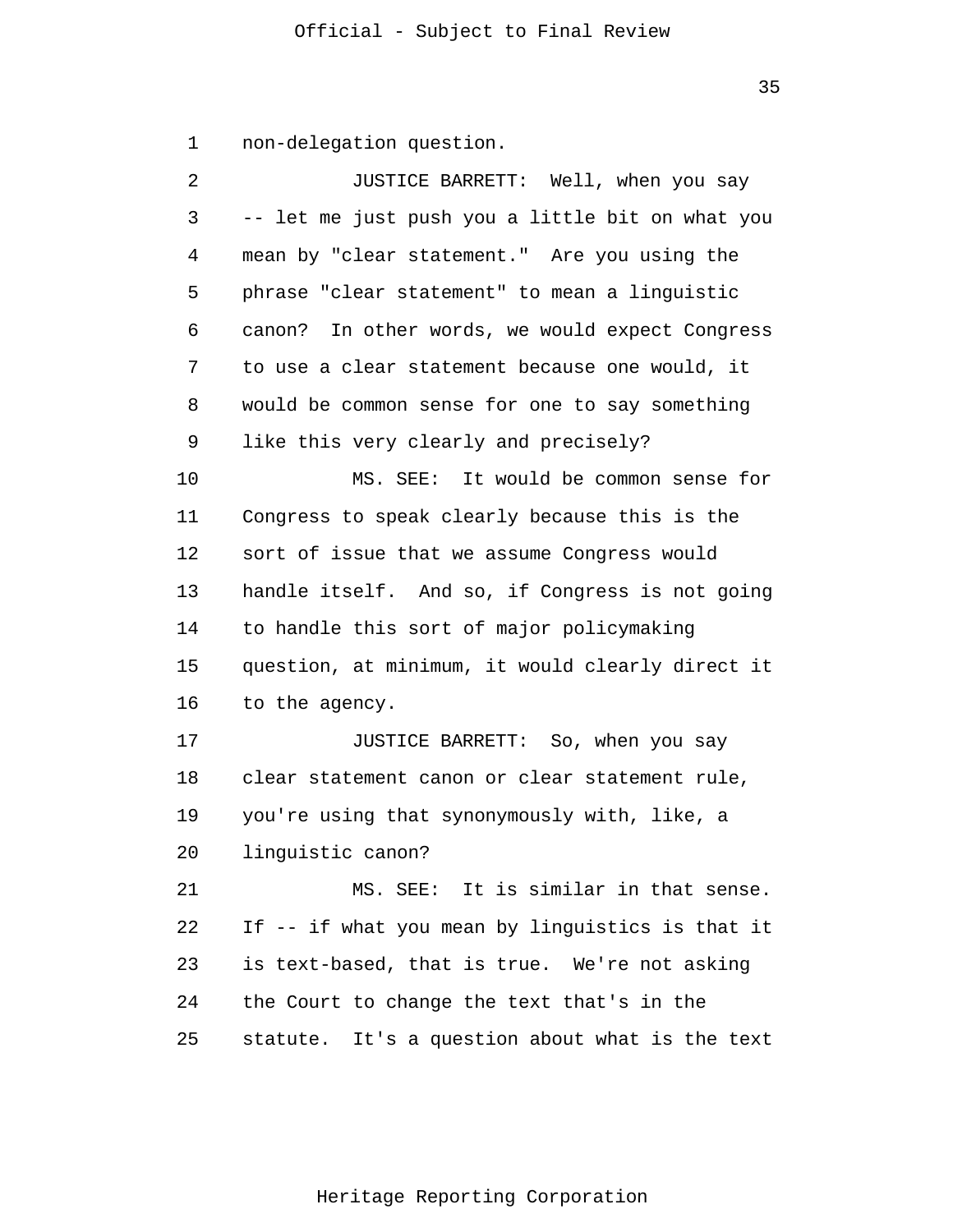36

| 1  | we would expect Congress to have put there.<br>So |
|----|---------------------------------------------------|
| 2  | it's, in this particular class of cases,          |
| 3  | Congress's silence is unambiguous that it did     |
| 4  | not give that power to the agency.                |
| 5  | JUSTICE BREYER: How does this work?               |
| 6  | I mean, I had thought, which is only one way of   |
| 7  | looking at it, that we have a whole U.S. code     |
| 8  | filled with delegations to different agencies,    |
| 9  | and many of those words are fairly technical.     |
| 10 | But we're asking a question, when the             |
| 11 | agency does something, would a Congress that      |
| 12 | passed all those words really have intended that  |
| 13 | agency to have the power to do this thing under   |
| 14 | those words, which doesn't say so explicitly,     |
| 15 | right?                                            |
| 16 | MS. SEE: Your Honor, I --                         |
| 17 | JUSTICE BREYER: And there are many,               |
| 18 | many things that might argue for or against       |
| 19 | Is it an interstitial matter? Is it a<br>that.    |
| 20 | minor matter having to do with administration     |
| 21 | that they're more familiar with? Is it            |
| 22 | something that's going to change the whole        |
| 23 | United States of America? That cuts the other     |
| 24 | way. But a question is, how do we in the face     |
| 25 | of silence determine what Congress would have     |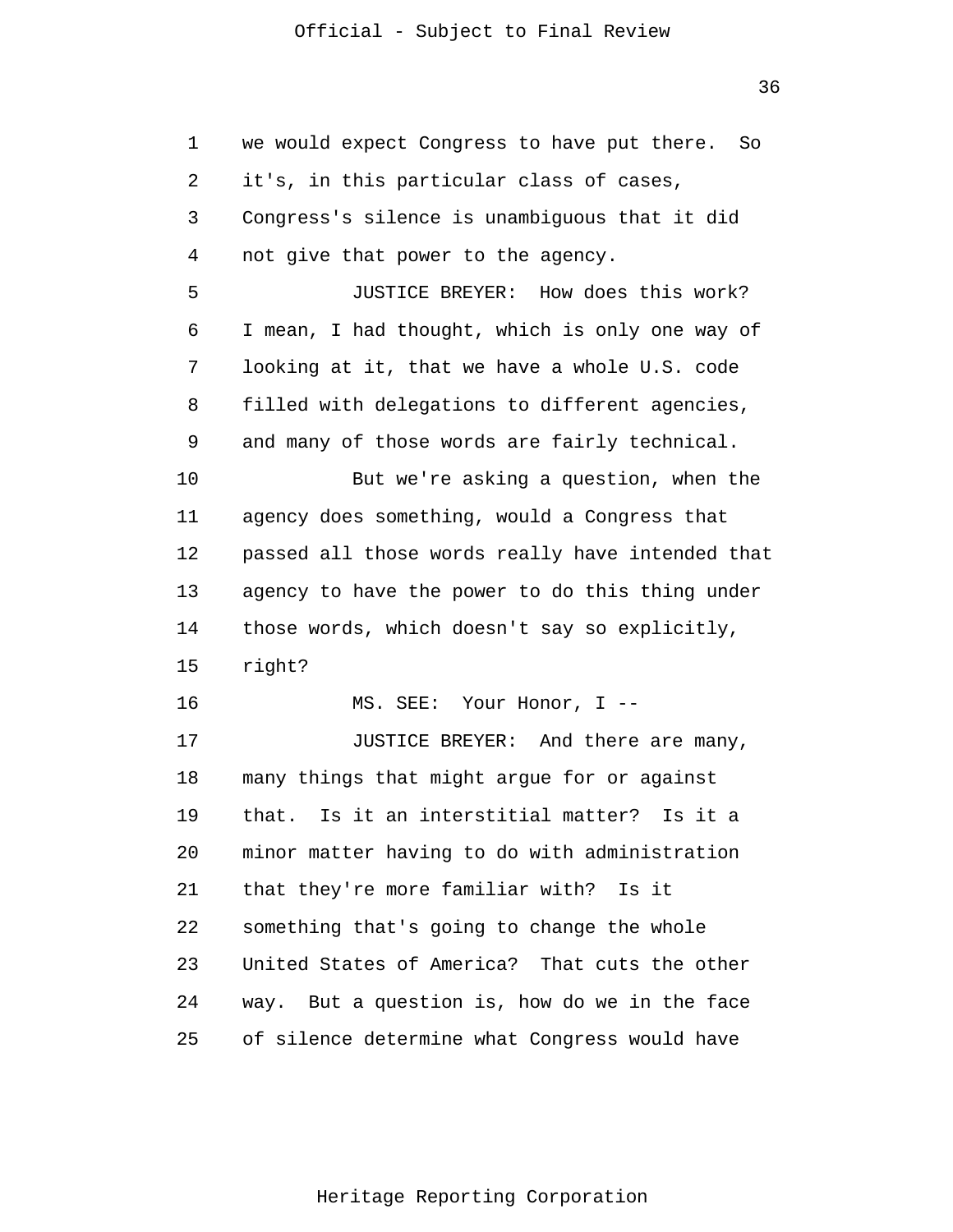37

1 2 3 4 5 6 7 8 9 10 11 12 13 14 15 16 17 18 19 20 21 22 23 24 25 wanted to delegate, including this or not? And a different question is, if Congress did, is it specific enough to pass non-delegation, the non-delegation requirement? Those are two very different questions. MS. SEE: They are, of course, Your Honor. JUSTICE BREYER: And so how -- how do you see it? MS. SEE: So I -- I -- I think, on this first question, when we're looking at how do we know, we can look at the language this Court has used, is the interpretation the agency is advancing something that would lead to extraordinary authority in the words of Gonzales, the Court looks at the breadth of authority. I think a simpler answer here about what Congress actually meant, we can look at 1990, which is the last time the Clean Air Act was amended. Congress made particular changes to 111, but it also made changes to three other portions of the statute where it specifically wrote in trading and cap-and-trade language. That's in the implementation standards for NAAQS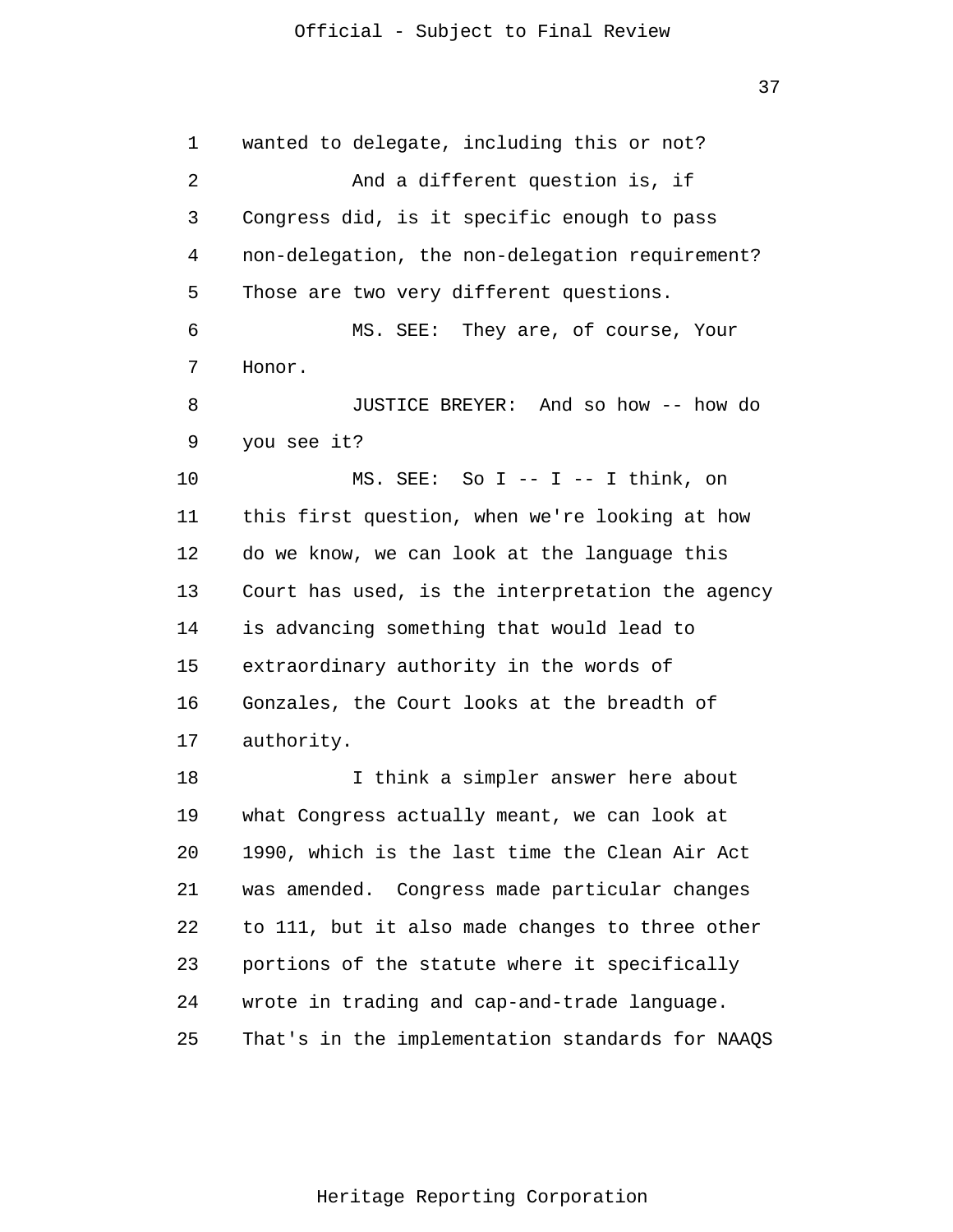38

1 2 3 4 5 6 7 8 9 10 11 12 13 14 15 16 17 18 19 20 21 22 23 24 25 standards. It's in the stratospheric ozone portion of the statute and also acid rain. So we know Congress was thinking about these nationwide cap-and-trade measures at the exact same time it made changes to 111 and it didn't put those words in there. And I think going to the second question of assuming Congress did, assuming we had something that specific, I think then we would have to look at the non-delegation questions, and I think the way that the Court has looked at it through the intelligible principle, that's how we're arguing it here under constitutional avoidance. We think that the limits that Congress put in the statute make sense if the agency is limited to things a particular building can do. But those limits have no meaning to them if EPA is able to regulate at any level it wants to. So we think that even under that existing framework, there would be serious non-delegation questions. And, of course, there would be a separate question if this Court would revisit - would be inclined to revisit in a future case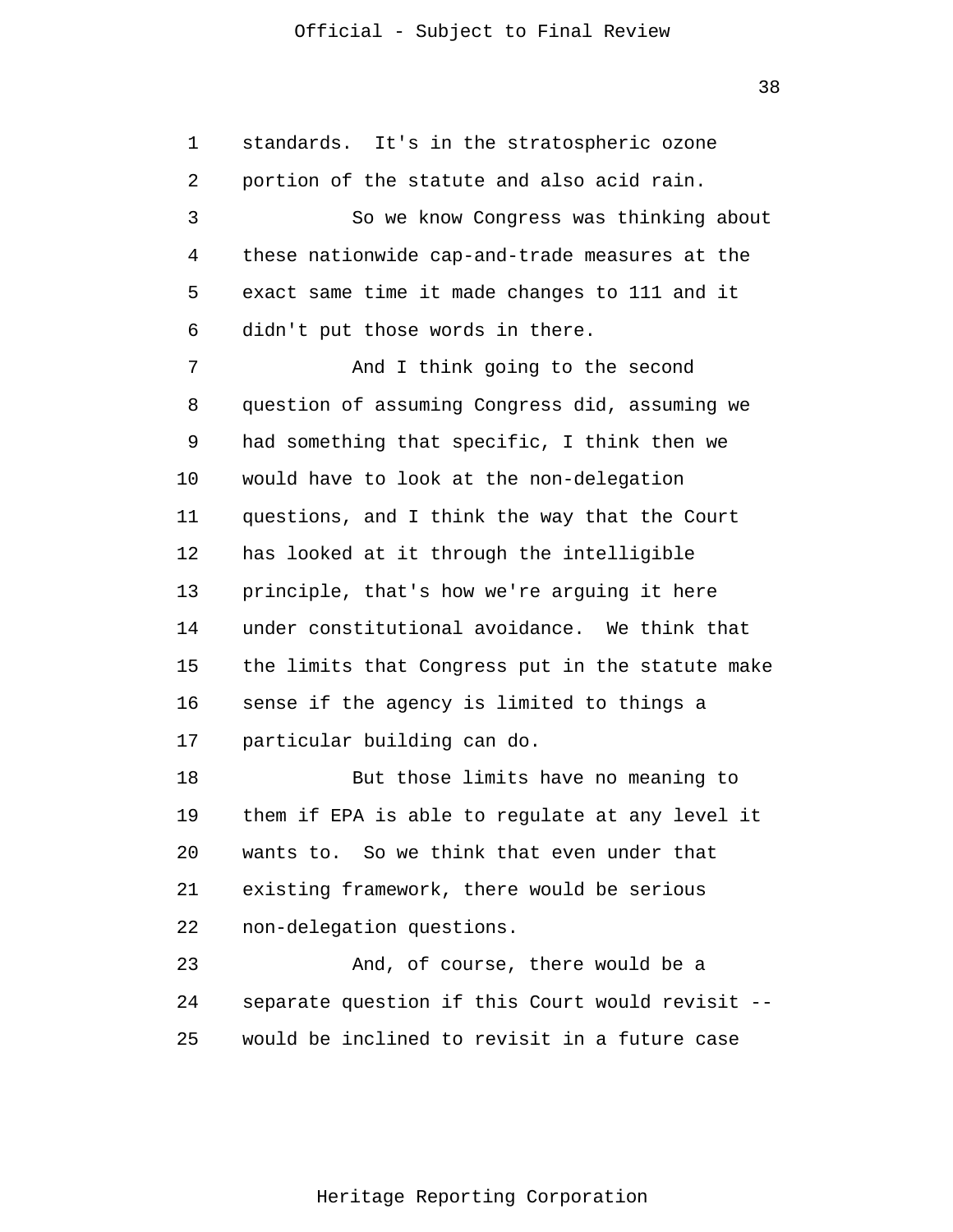39

1 2 3 4 5 6 7 8 9 10 11 12 13 14 15 16 17 18 19 20 21 22 23 24 25 whether or not Congress could delegate that. But, again, Congress does not need to reach that question here because it certainly did not delegate that power. CHIEF JUSTICE ROBERTS: Thank you, counsel. Mr. Roth. ORAL ARGUMENT OF JACOB M. ROTH ON BEHALF OF THE PRIVATE PETITIONERS MR. ROTH: Mr. Chief Justice, and may it please the Court: On our reading of Section 111(d), the EPA's power is a bounded one. It takes an existing pollution source as a given and asks what emissions rate is achievable for that source. Respondents, however, want to divorce the EPA's best system of emission reduction from the particular source that's being regulated. That would allow the agency to effectively dictate not only the technical details of how a coal plant operates but also the big-picture policy of how the nation generates its electricity. What is the right mix of energy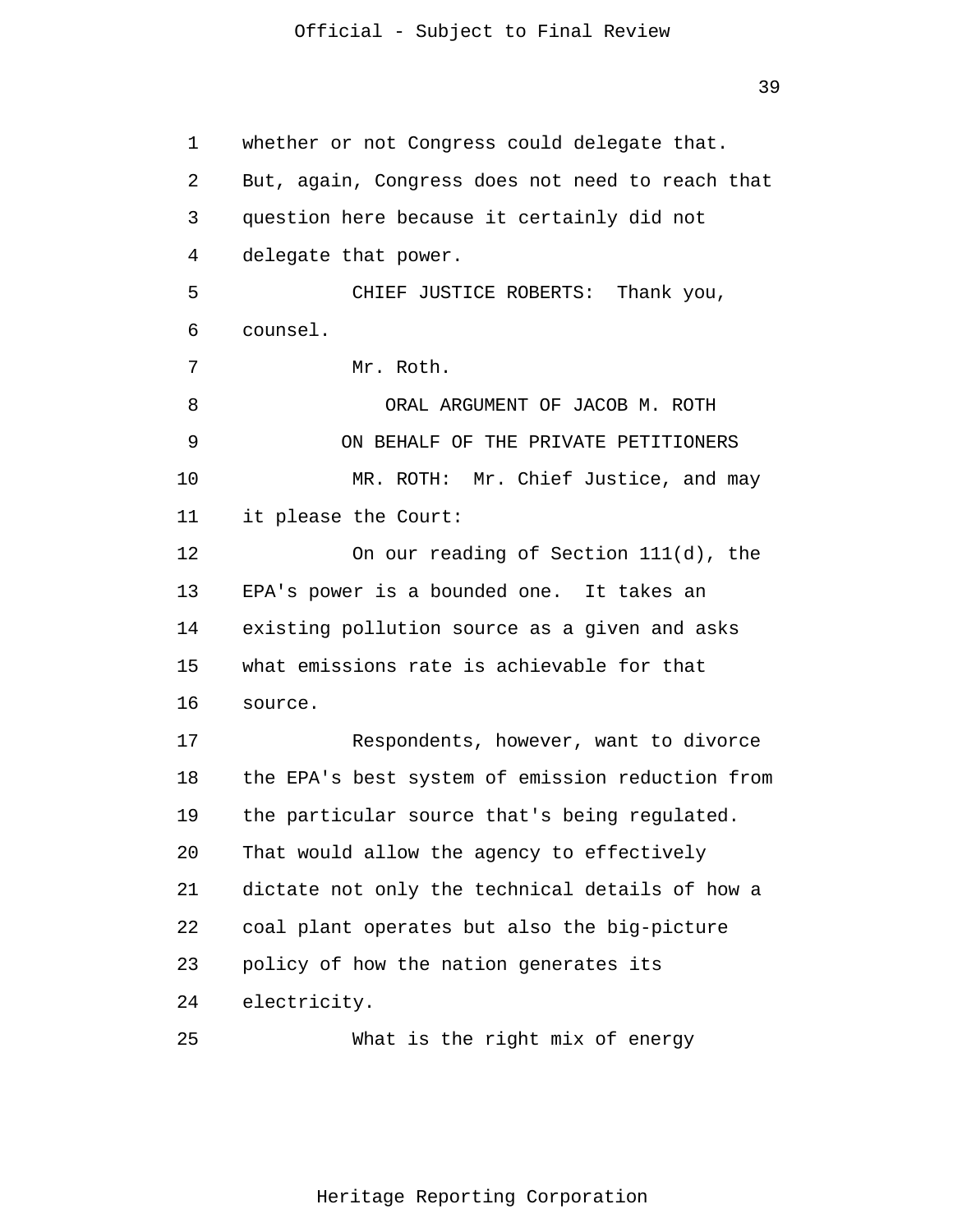40

1 2 3 4 5 6 7 8 9 10 11 12 13 14 15 16 17 18 19 20 21 22 23 24 25 sources for the nation and, for that matter also, how the nation uses its electricity? And the same would go for every other carbon-emitting industry. That immense authority cannot be reconciled with the statutory text and structure, let alone with the major questions doctrine. With that, I welcome the Court's questions. JUSTICE THOMAS: Could you give us just a walk-through, the statutory language that makes the distinction that you're talking about? MR. ROTH: Yes. Absolutely, Justice Thomas. I think the key language in the statute is in (d)(1), which talks about "establishing standards of performance for any existing source." And I think virtually every word in that phrase confirms our interpretation. We're looking at a source, and we're asking how can it better perform from an emissions standpoint while existing. Respondents' interpretation doesn't fit with any of those words because they're not looking at a source. The source doesn't have to be performing. It could be shut down. And the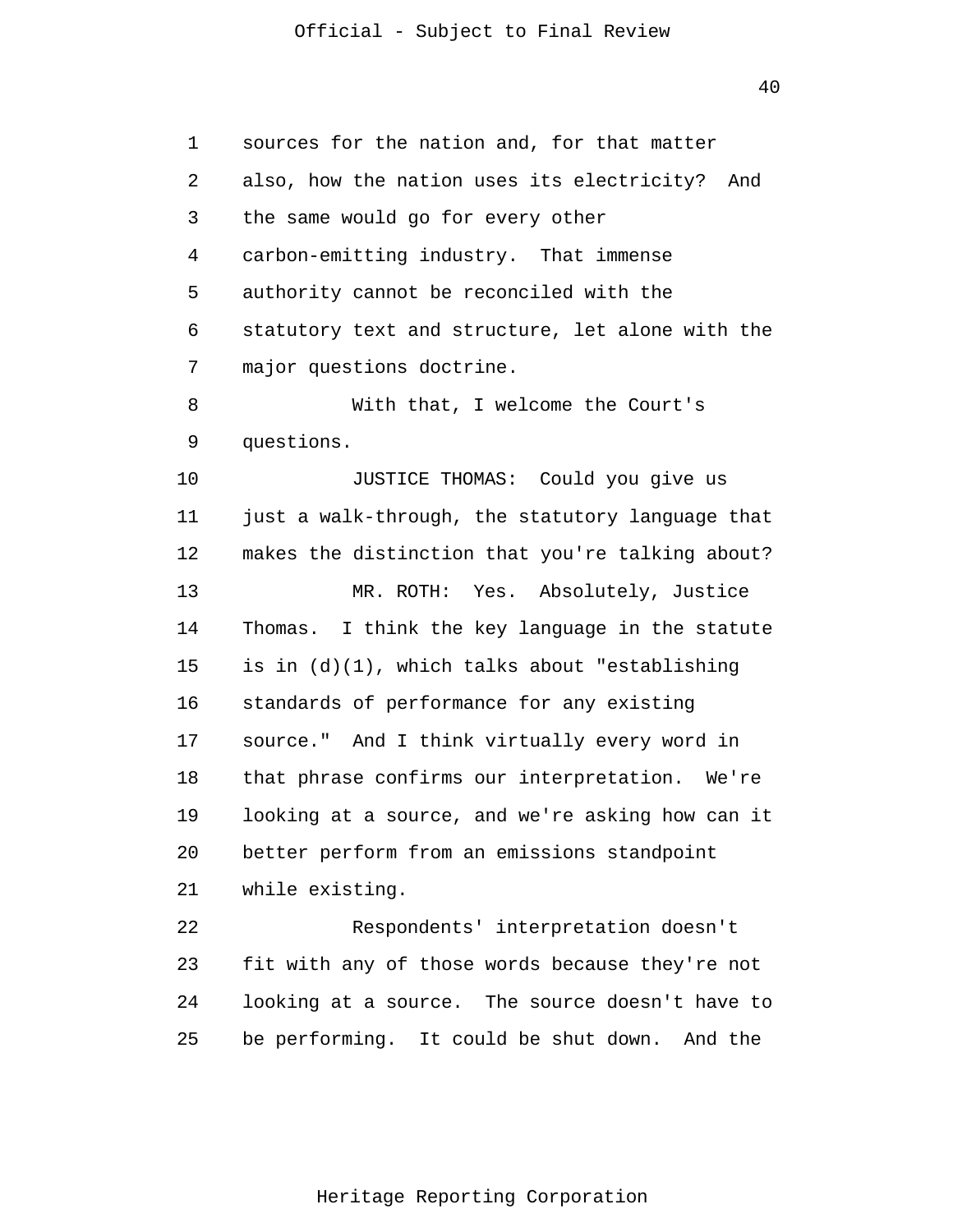1 2 3 4 5 6 7 source doesn't have to continue to exist. So I  $-$ - I would say that the very idea of a standard of performance confirms that we need to be looking at measures that the source can take to do better from an emissions standpoint. JUSTICE THOMAS: There's quite a bit

8 9 10 11 12 of talk about outside the fence and inside the fence. I don't know how you can draw such clean distinctions. It would seem that some of the activity that you might think is based - source-based is also outside the fence.

13 14 15 16 17 18 19 20 How do you make those distinctions? MR. ROTH: Yeah. Justice Thomas, I think that the -- I think it's shorthand that isn't exactly precise. So the way I like to think about it is, is this a measure that would reduce the emissions rate from this source's operations? If it is, then it's within the scope of the statute.

21 22 23 24 25 JUSTICE THOMAS: But it would seem as though that EPA could regulate the source in a way that actually requires a change, for example, in the mix of energy generation that - for example, that the cost of running a facility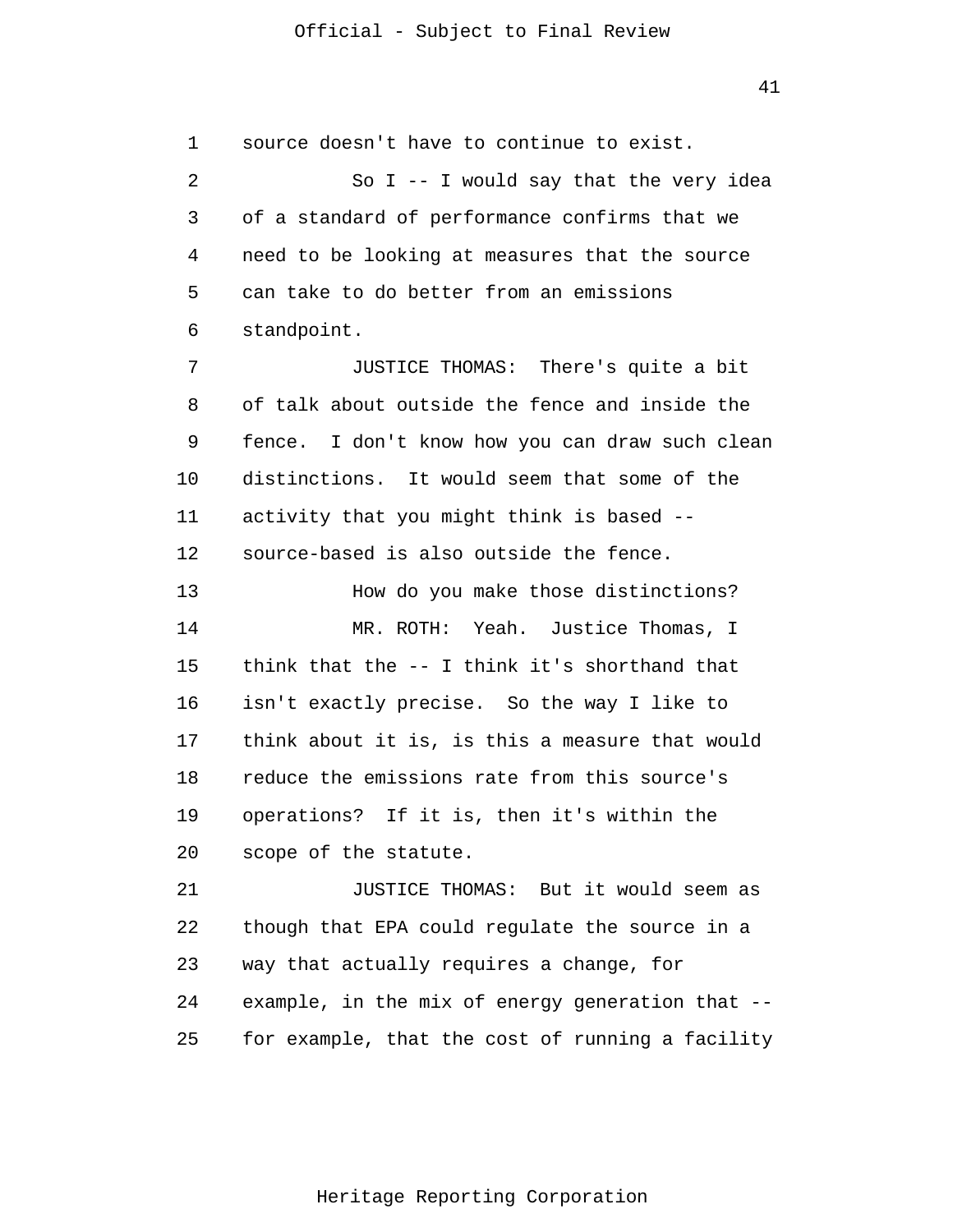1 2 3 4 5 6 7 8 9 10 11 12 13 14 15 16 17 18 19 20 21 22 23 24 25 is so high that you begin to change your generation sources, say, from coal to natural gas or natural gas to solar. MR. ROTH: So, Your Honor, there absolutely could be incidental effects of a regulation that is a valid regulation, right, that have the effect of causing some generation shifting. That's not what we're objecting to here. I mean, there always could be incidental effects of regulation. Our objection is that the EPA's objective, right, the whole design of the Clean Power Plan and that reading of the statute is that the agency can include in its best system measures that are -- that are calling on the plant to operate less or not at all. JUSTICE THOMAS: But what's the difference? If you can do it indirectly or directly, isn't -- isn't it the same result? You don't have to -- EPA doesn't have to say we are doing this for the purpose of requiring you to change your generation, energy generation mix. But, by regulating the facility, it can cause you to do that yourself. So what's the difference?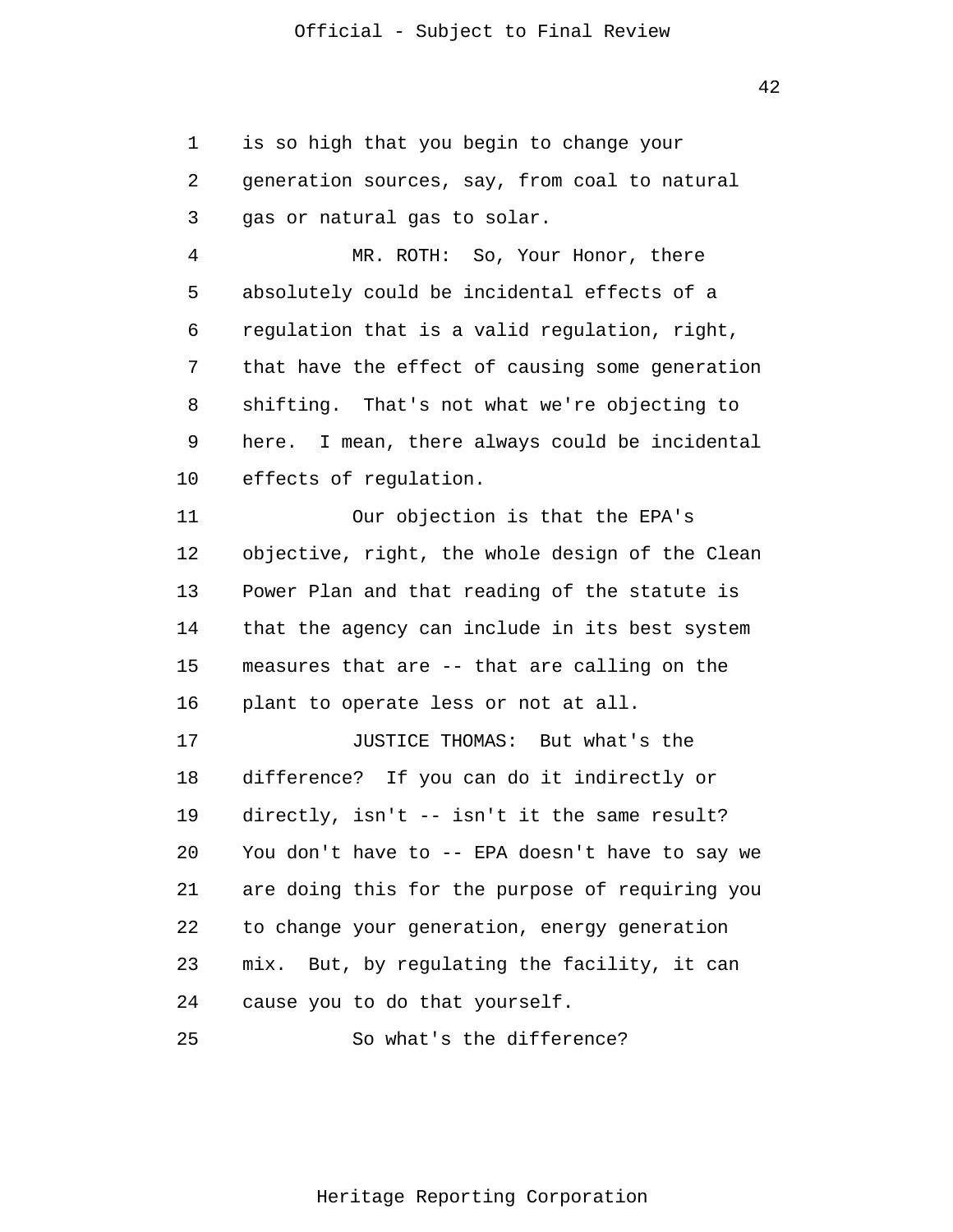43

1 2 3 4 5 6 7 8 9 10 11 12 13 14 15 16 17 18 19 20 21 22 23 24 25 MR. ROTH: Well, Your Honor, I think one can be -- one can result in a standard of performance the way we think of that term and one can't. So, if there's a way for the source to comply, right, I'm going to change my technology, I'm going to change my work practices, I'm going to do these things that are going to cause my operations to emit less than they otherwise would, then it's a standard of performance. We're -- we're regulating how the plant operates. And if you choose to do something else, if you choose -- if you decide, look, this plant doesn't really -- it's not economical anymore, I'm going to shut it down, well, that's an incidental byproduct. I think that's very different from the EPA saying our goal here, the way we are going to reduce emissions, is not by making the plant work better. It's by not using the plant at all. JUSTICE KAGAN: I -- I guess just given the way the grid works, this distinction between incidental and not incidental does not strike me as very convincing because the way the grid works is it -- it -- it prefers cheaper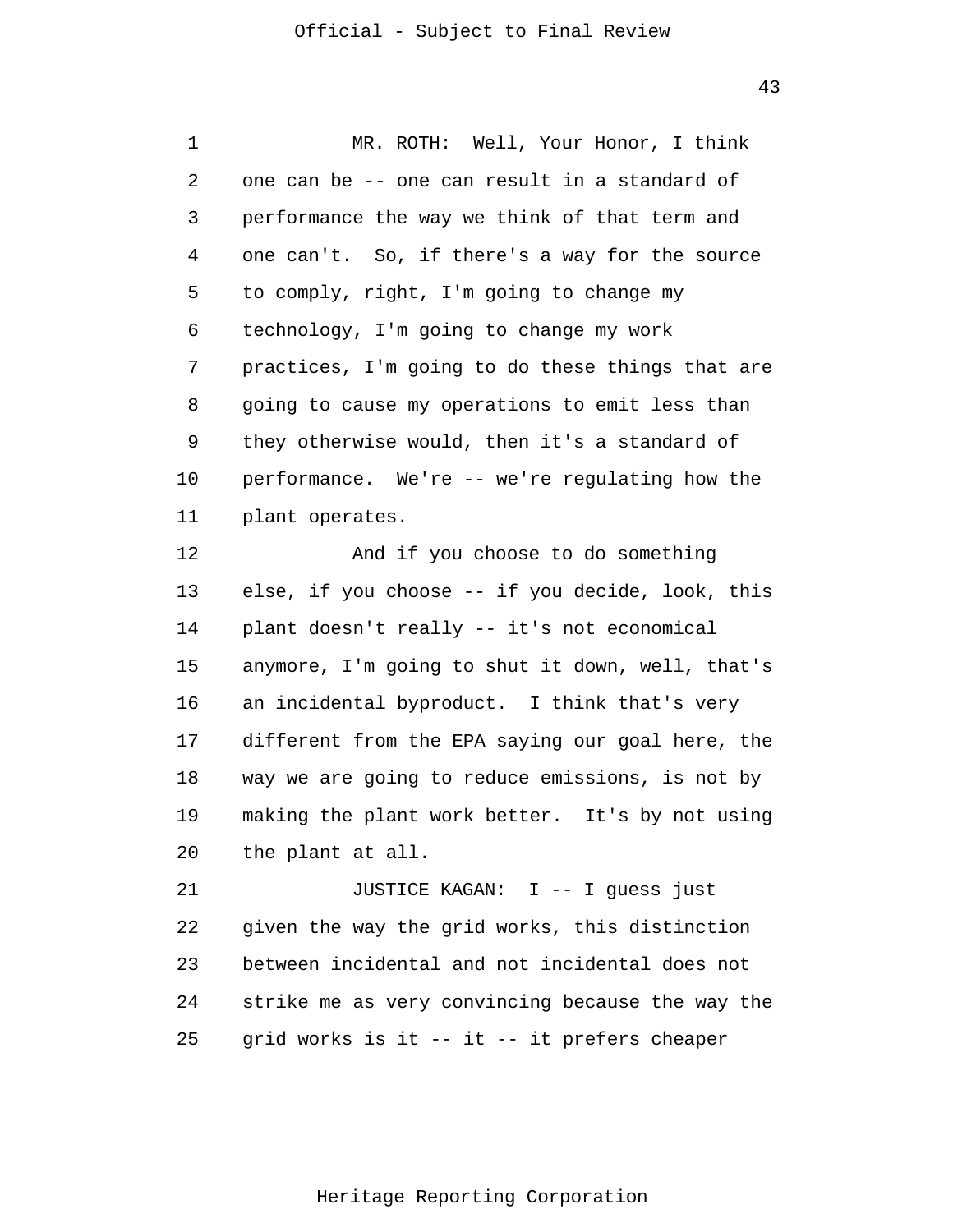1 2 3 4 5 6 7 8 9 10 11 12 13 14 15 16 17 18 19 20 21 22 23 24 25 methods. And so EPA could come out with a rule that is very plant by plant but that makes coal plants hugely more expensive. I mean, this is essentially what the market is already doing, but EPA could do it faster. And the result would be that the grid would choose less of its product and that there -- and you can say that's incidental, but it's like a necessary one-to-one relationship. It will just happen. And so there's no real difference, going back to Justice Thomas's point, inside the fence, outside the fence, it's all going to have the same result. MR. ROTH: Well, Your Honor, I think the difference is in terms of what the statute is asking the agency to do and -- and having the agency perform that task. So, if the agency is being honest and says the best way to reduce emissions from this plant is to buy this scrubber and install this scrubber and, yes, that's going to increase its costs and there's going to be some effect to that, but the reason we are doing this is because the best system for this plant is to get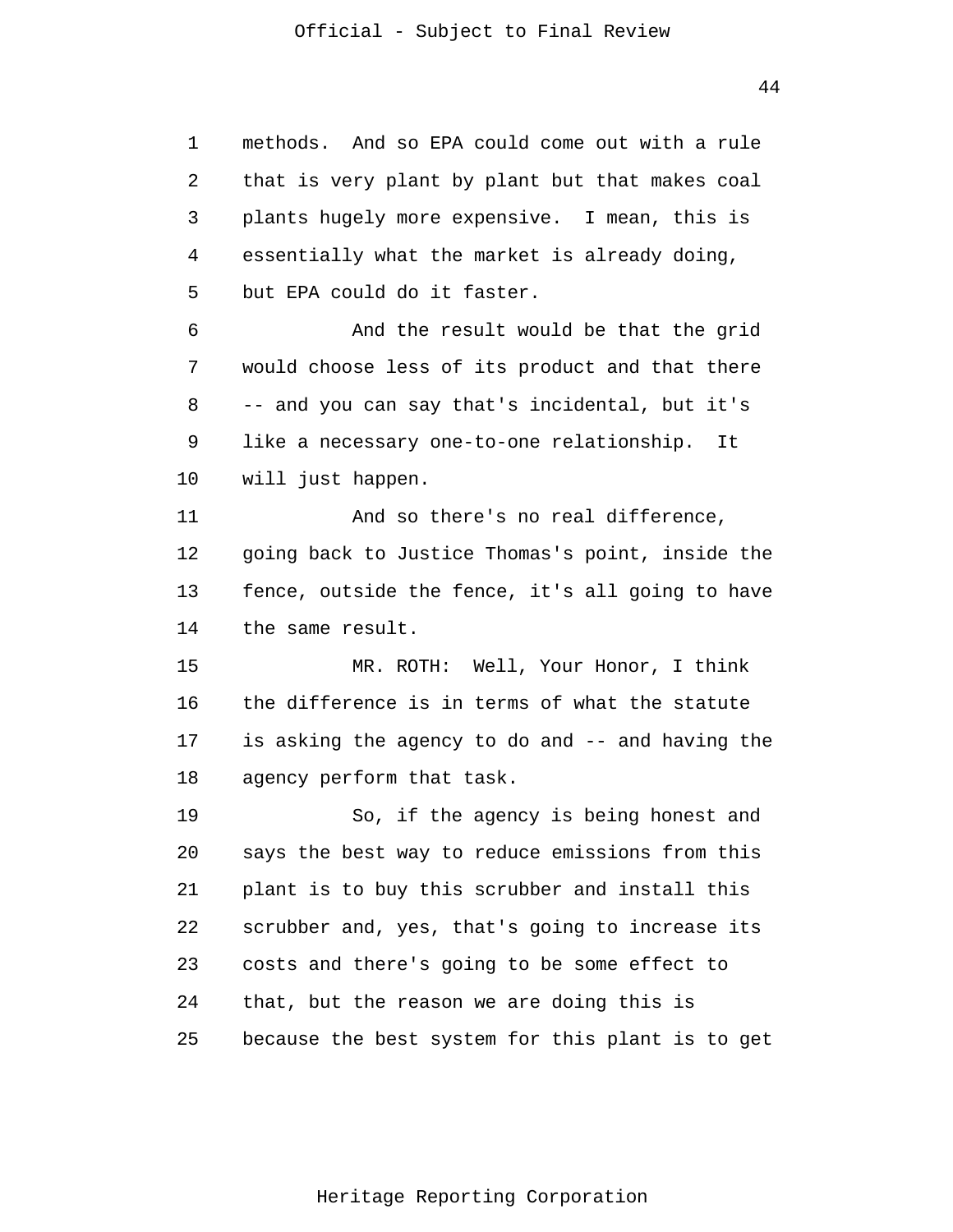45

| 1  | that scrubber, look, it's doing what the statute |
|----|--------------------------------------------------|
| 2  | tells it to do. I don't think we would have an   |
| 3  | objection to that. We could say maybe it's not   |
| 4  | adequately demonstrated or isn't the best --     |
| 5  | JUSTICE KAGAN: And here's what EPA               |
| 6  | has said. EPA has said, you know, it's all       |
| 7  | generation shifting, but this system, it's       |
| 8  | actually going to cost less for everybody than   |
| 9  | if we did something like what you're talking     |
| 10 | about.                                           |
| 11 | So why shouldn't EPA have that                   |
| 12 | ability? Why shouldn't the states have that      |
| 13 | ability?                                         |
| 14 | MR. ROTH: Well, Your Honor, I think              |
| 15 | EPA doesn't have that ability because I don't    |
| 16 | think that's what the statute is designed to do. |
| 17 | I think the statute is designed to set           |
| 18 | performance standards for sources, which I think |
| 19 | necessarily is focused on how well is the plant  |
| 20 | going to perform. And that --                    |
| 21 | JUSTICE BREYER: Although you have --             |
| 22 | why isn't it a -- look, the administrator shall  |
| 23 | prescribe regulations which shall establish a    |
| 24 | procedure similar, dah, dah, dah, dah, which     |
| 25 | establishes standards of performance, which      |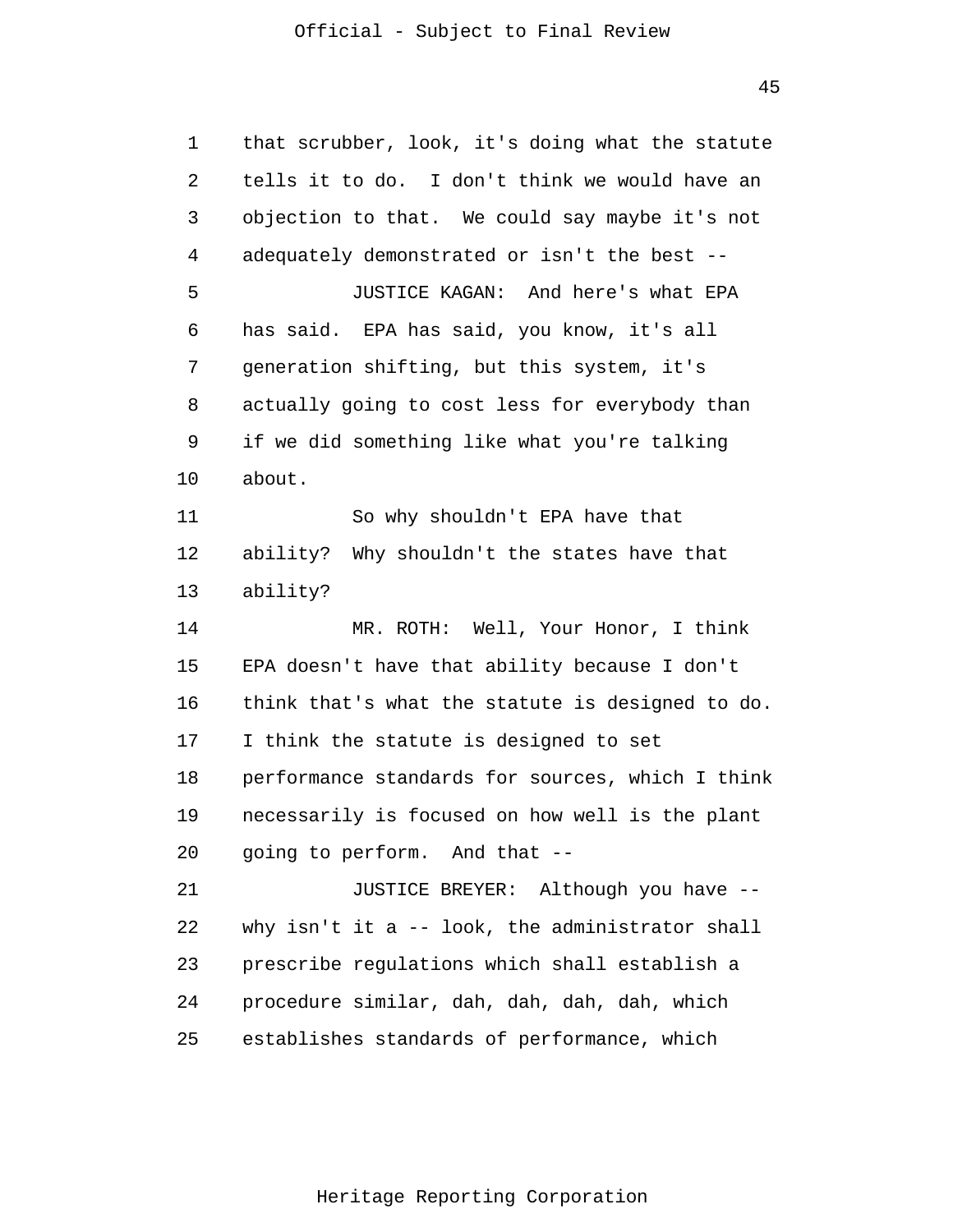1 2 3 4 5 6 7 8 9 10 11 12 13 14 15 16 17 18 19 20 21 22 23 24 25 includes system, for any existing source, okay, and which it would apply if such existing source were a new source. All right? That's what you're supposed to do. MR. ROTH: Right. JUSTICE BREYER: So what we do at EPA is we say just what I said before. You know? We're talking about the computer, which is underground somewhere in New Jersey or it used to be or -- or I don't know where it is now, it's somewhere underground in Boston or something, controls several states. And it's going to affect, because it's going to affect the prices of what comes online faster, of sources all over the place. Now what in this -- these words here prevents them from doing that? And it has nothing to do with in fence. It has to do with totally without a fence, okay? MR. ROTH: Right. So -- JUSTICE BREYER: So what are the words that stop that? MR. ROTH: -- so, Justice Breyer, I don't think that could be called a standard of performance for any existing source because, on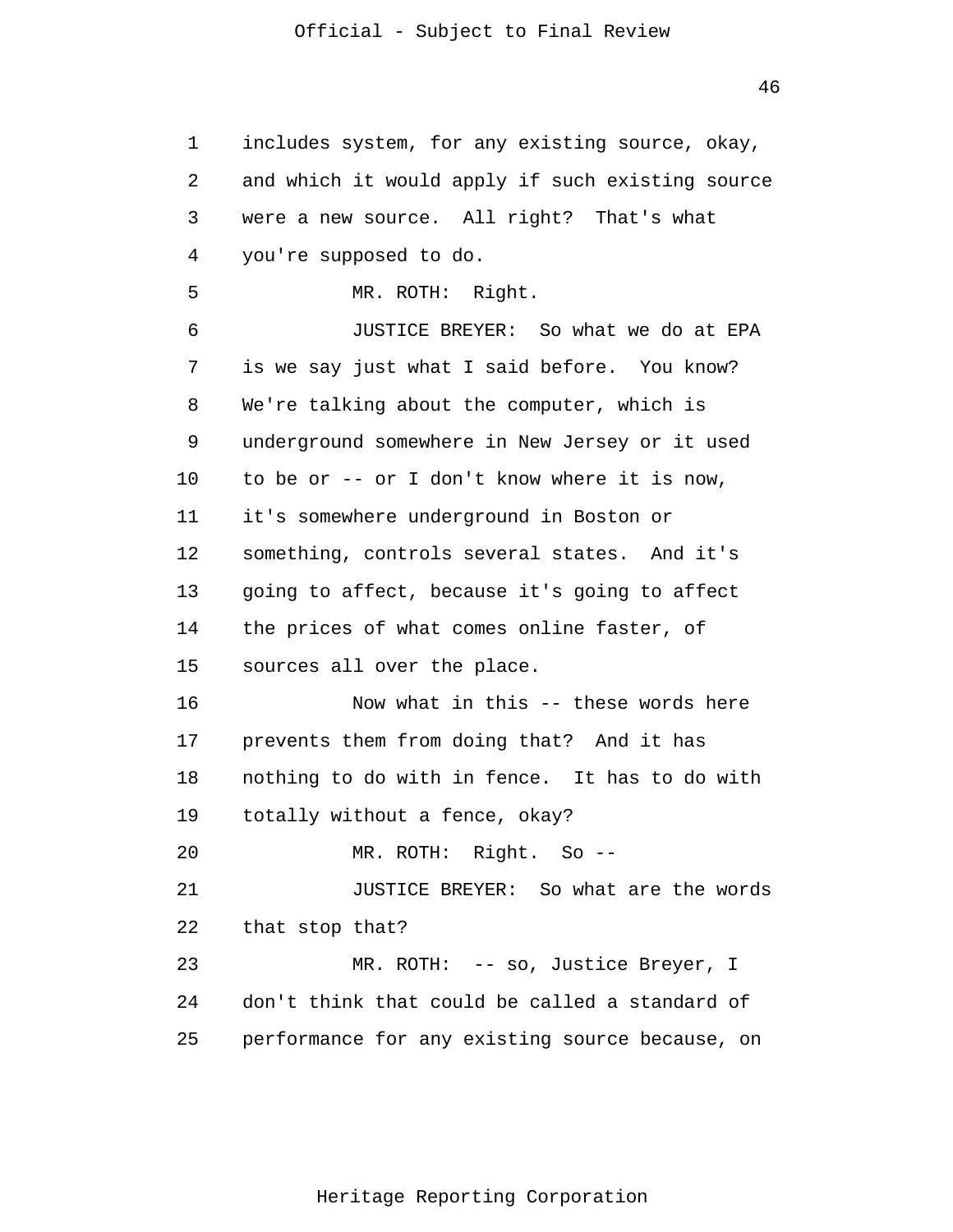47

1 2 3 4 5 6 7 8 9 10 11 12 13 14 15 16 17 18 19 20 21 22 23 24 25 that hypothetical, Your Honor, I know the source is -- JUSTICE BREYER: Why? It affects every -- MR. ROTH: -- because -- JUSTICE BREYER: -- existing source that happens to have a time-of-day meter. MR. ROTH: But, Your Honor, none of the sources are doing better from an emissions standpoint. They are not performing better. JUSTICE BREYER: Oh, yes, they are. They are, in fact -- well, regardless of that -- $MR.$  ROTH: I -- I -- I -- JUSTICE BREYER: -- what in the language here says that that doesn't apply to any -- to existing sources? Do you like any fish at all? If you like any fish, namely, every fish in the world, then you also like salmon, which is any fish, okay? Got it? MR. ROTH: Yes. Yes, Justice Breyer. JUSTICE BREYER: Okay. So, here, we have  $a$  --  $a$  -- a rule because it applies to PJM online outside the fence. MR. ROTH: Right. JUSTICE BREYER: And, of course, it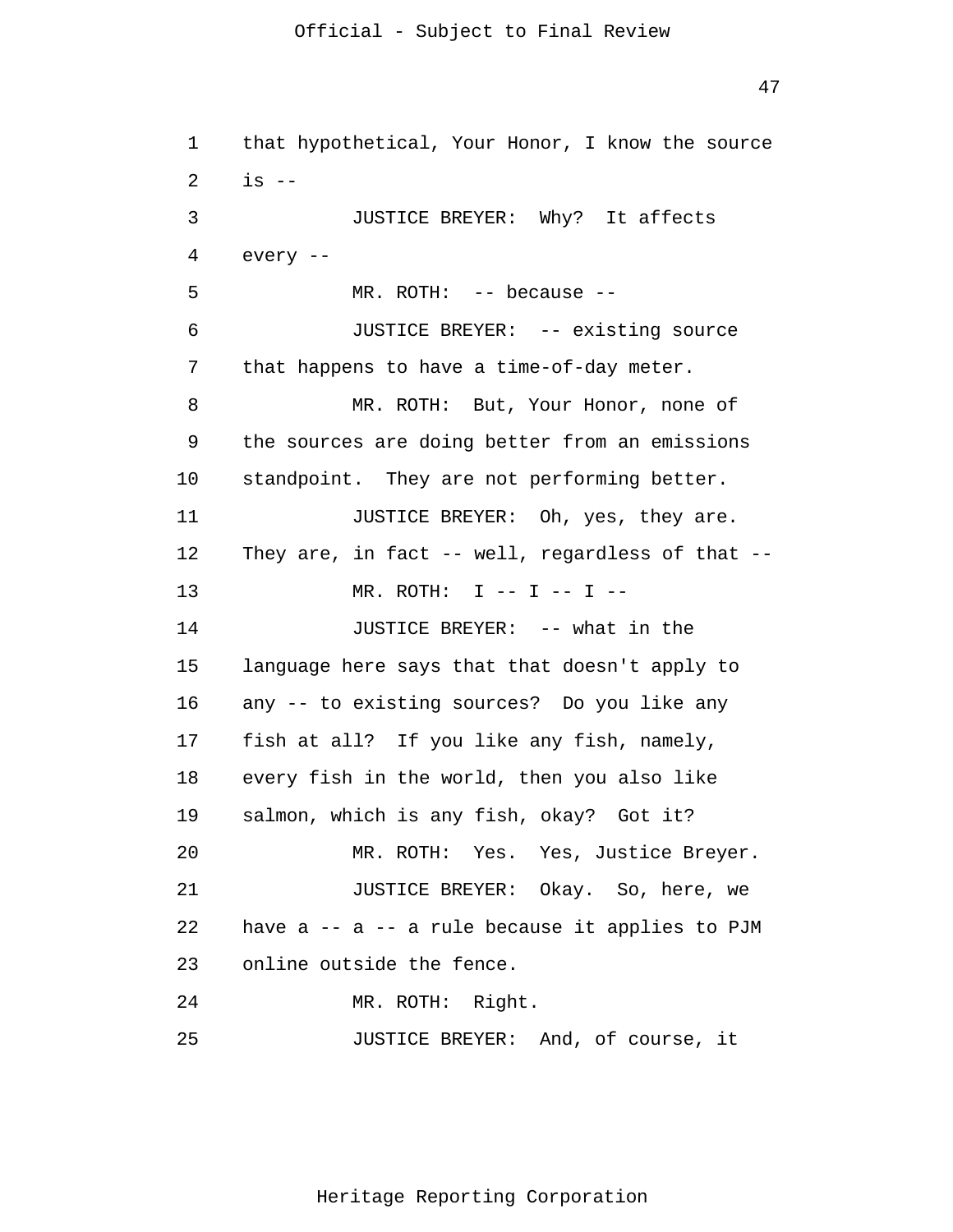48

1 2 3 4 5 6 7 8 9 10 11 12 13 14 15 16 17 18 19 20 21 22 23 24 25 affects and thereby applies to all the -- all the plants that have time-of-day metering, which are, let's say, 50 percent of those in the United States. MR. ROTH: Justice Breyer, if I understand the hypothetical, I don't think any plant on that hypothetical is emitting less other than by virtue of operating less. In other words, it's not about -- JUSTICE BREYER: No. No. What it does -- oh, yeah -- MR. ROTH: It's about -- JUSTICE BREYER: -- no, a different - a different machine of generating is put online, it's number 3 that comes after 1 -- MR. ROTH: Right. JUSTICE BREYER: -- instead of number  $2 - -$ MR. ROTH: Right. JUSTICE BREYER: -- that comes after 1. MR. ROTH: So the regulated source, Justice Breyer -- JUSTICE BREYER: Yeah. MR. ROTH: -- is just operating less.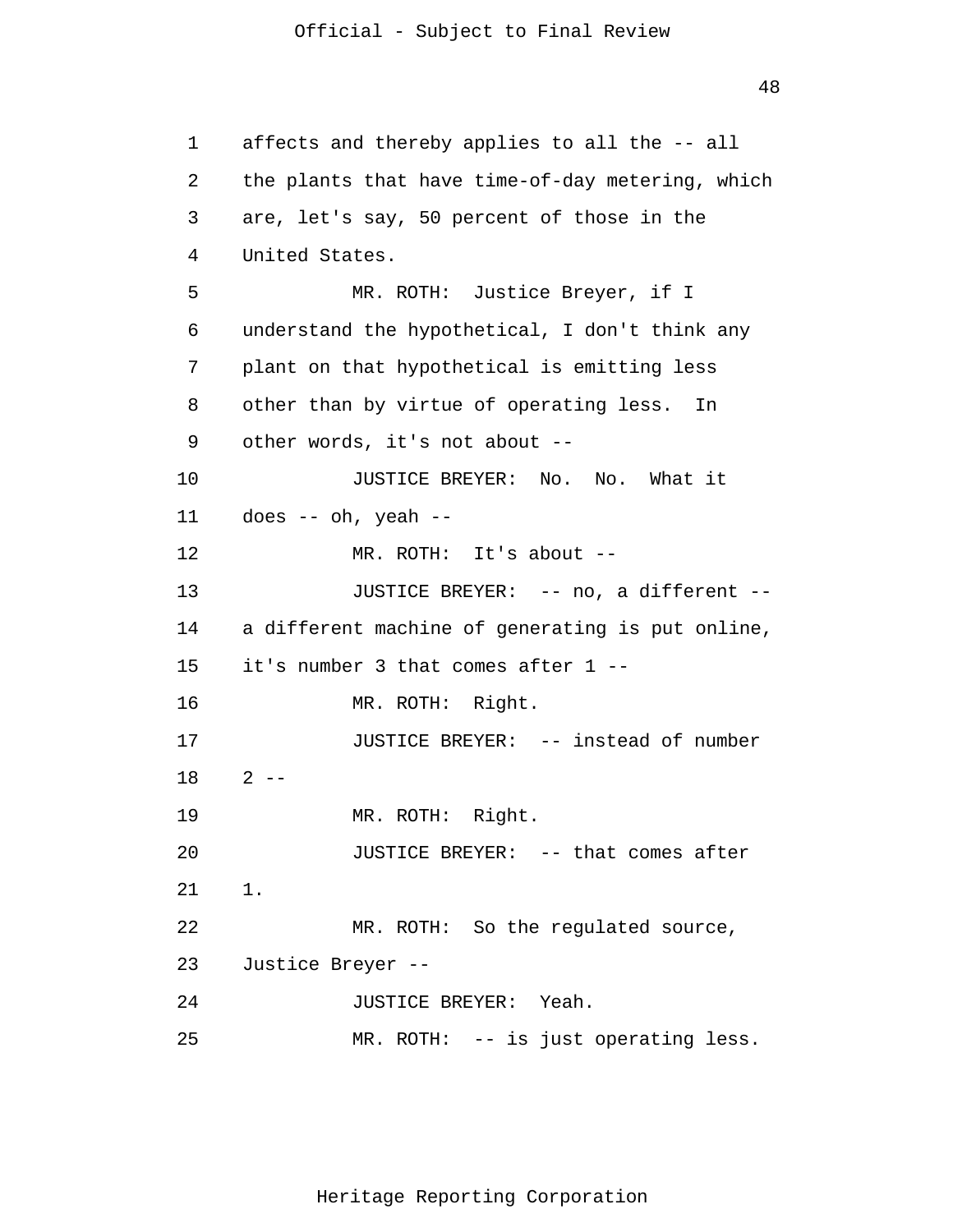1 2 3 4 5 6 7 8 9 10 11 12 13 14 15 16 17 18 19 20 21 22 23 24 25 It's not operating better. I don't think that's a standard of performance. JUSTICE BREYER: Okay. Where does it say better? MR. ROTH: Well, it says standard of performance. So let me give you an example, Justice Breyer. We talk about standards of performance all the time when we're talking about fuel, fuel performance standards for cars, right? When we use that phrase, what we mean is, you know, I can get 30 miles a gallon, I can get 35 miles a gallon. We don't mean I can take the bus. We don't mean I could stay home. You know, yes, you're using less fuel that way. That's not a standard of performance. I think the same is true here. Sure, we can shut down the coal plant, and that'll - it will emit less, but it is not performing better. I don't think we can -- JUSTICE SOTOMAYOR: Counsel -- MR. ROTH: -- refer to that. JUSTICE SOTOMAYOR: -- the problem I have with your argument is that you're looking at "system" as involving just the one plant, but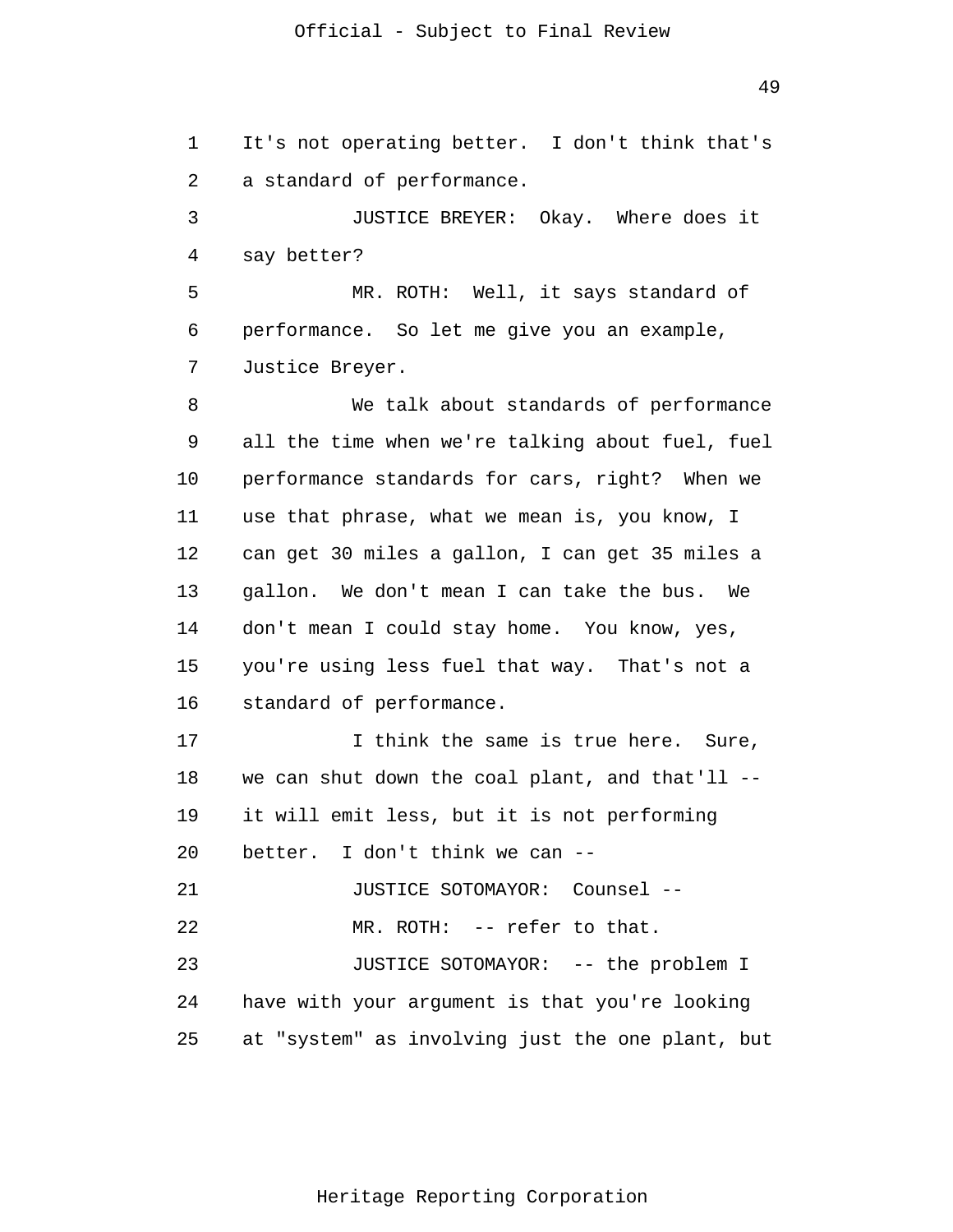50

1 2 3 4 5 6 7 8 9 10 11 12 13 14 15 16 17 18 19 20 21 22 23 24 25 the entire structure of the EPA, if you look at 7410, which 711 -- 7411 says you look at, okay, in looking at the structure of the plant, that very directly says that the state's plan can include incentives, such as fees, marketable permits, and auctions of emission rights. MR. ROTH: Right. JUSTICE SOTOMAYOR: So I look at that and that's generation. That -- that's all the things that your state Petitioners' counsel says states can't do. It's out of the fence, okay? And so are you like her in saying the states don't have the rights to do auctions or credit systems, et cetera? I think not. From your brief, it was very clear to me that you said states have those inherent rights. And I look at 7410 and it's clear that the statute - all right? MR. ROTH: Right. JUSTICE SOTOMAYOR: So let's go that far, and now we're going to go to what you were answering for Justice Breyer. "System" can't mean the reduction by one plant because that's not going to meet the overall standard, which says we don't want to reduce carbon monoxide or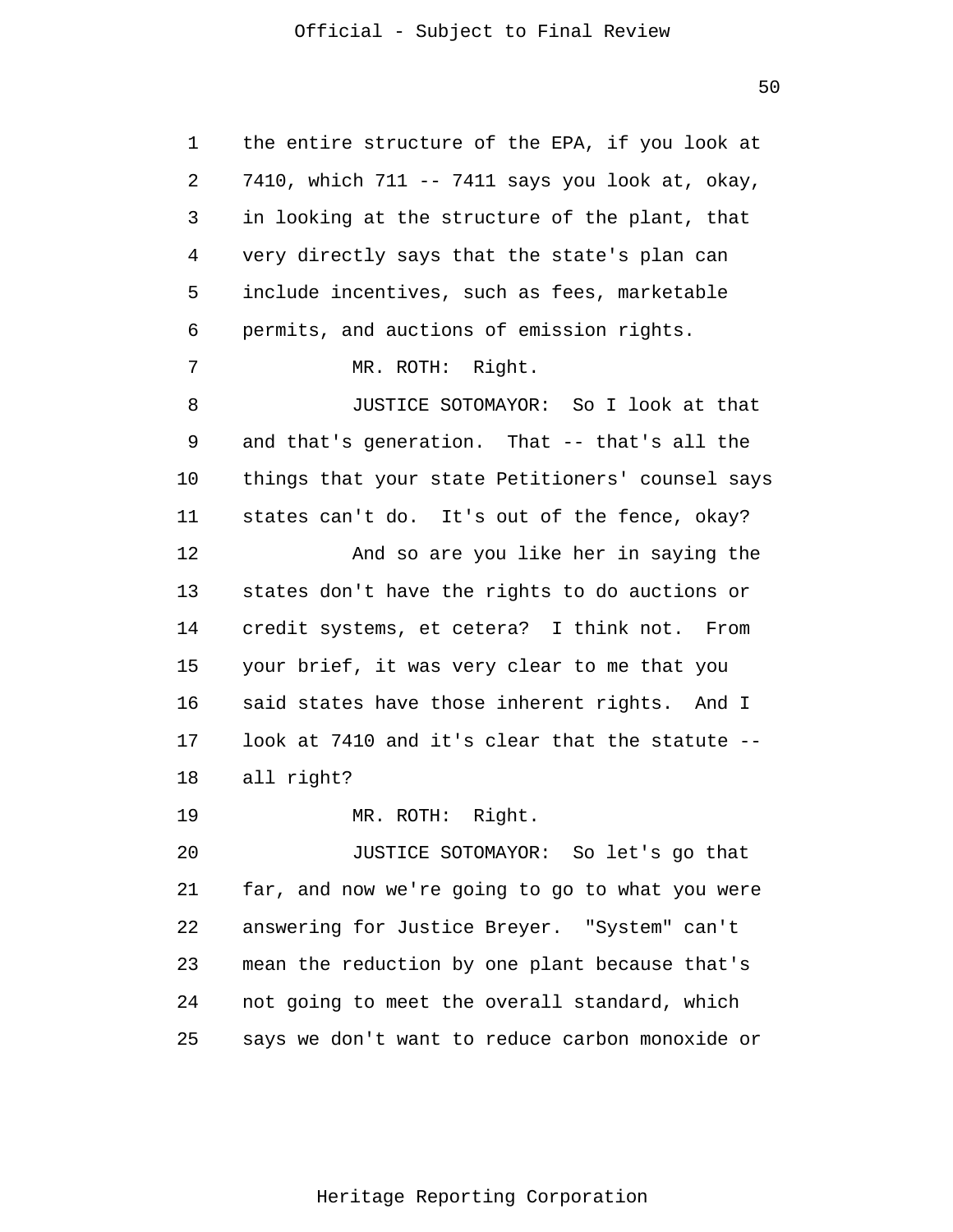1

carbon dioxide in one plant; we want to reduce

2 3 4 5 6 7 8 9 10 11 12 13 14 15 16 17 18 19 20 21 22 23 24 25 it across the system by 30 percent. And across the system may be that plant A is not going to reduce by 10 percent, but it's going to go into the market and reduce by 5 percent, but someone else is going to reduce by 50 percent. And we're going to even out so the system, the ozone layer has 30 percent less. So assume that position. How can we say that it is part of this plan to limit, part of the statute to limit what the EPA or the states are doing with respect to how to reach the best system reduction that can be reached? MR. ROTH: Okay. Thank you, Justice Sotomayor. I think your question actually perfectly tees up the distinction between Section 7410 and Section 7411. I think they are fundamentally different types of provisions. Section 7410 is about getting to a certain level of pollutant in the ambient air. And so, if that is your goal, if that's what the EPA is trying to do, it makes perfect sense to say we're going to have the plants, you know, trade and -- we just want to get to this level

Heritage Reporting Corporation

51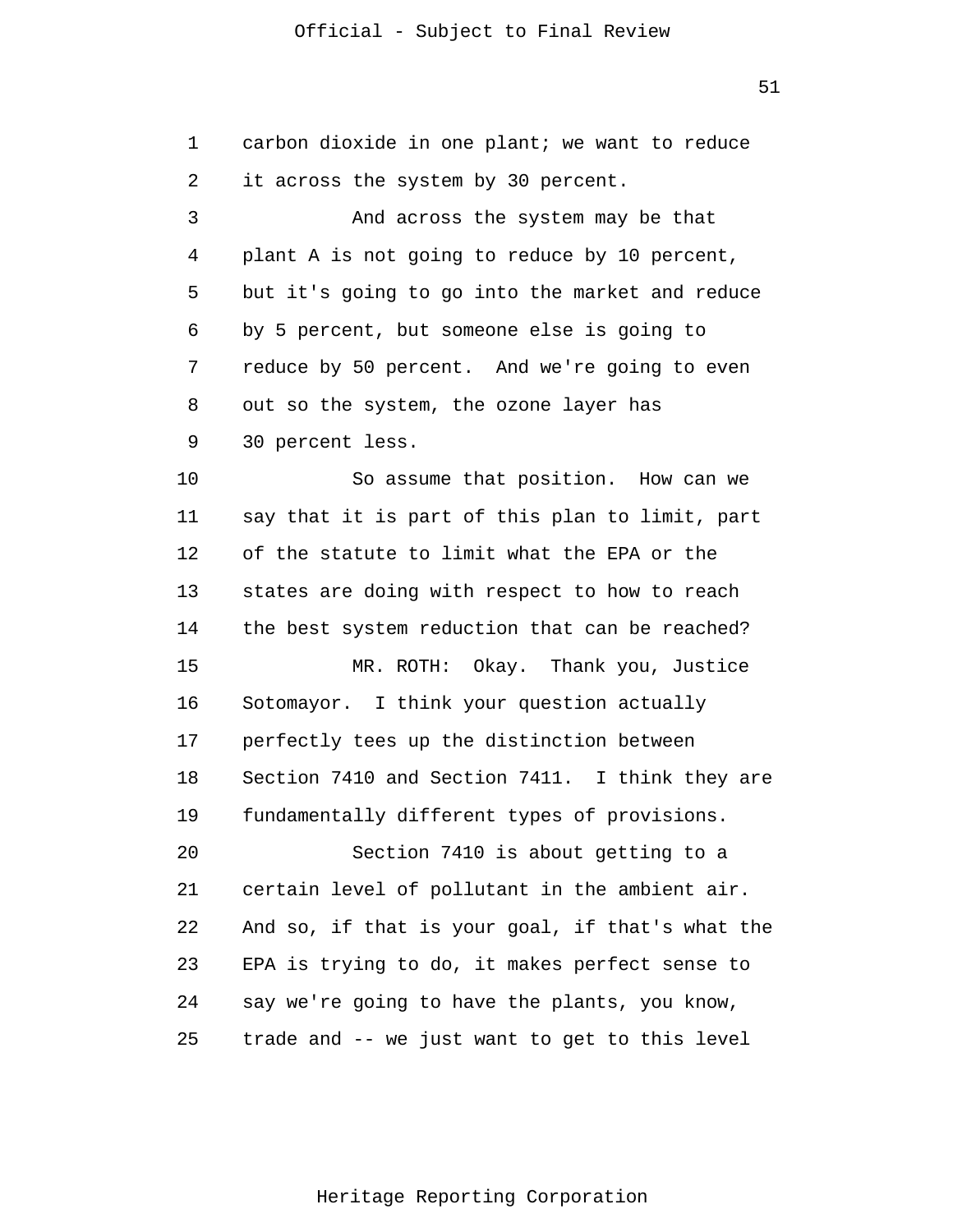1 2 3 4 5 6 7 8 9 10 11 12 13 14 15 16 17 18 19 20 21 22 23 24 25 in the ambient air for -- right, for the whole area. 7411 is a different animal because it is focused on the source. The frame of regulations -- JUSTICE KAGAN: But doesn't 7411 say that the states are to use a procedure similar to that provided by Section 7410? MR. ROTH: Sure, Justice Kagan. The procedures are -- JUSTICE KAGAN: Wait. There -- there is a -- I mean, the -- the text says go look at 7410. MR. ROTH: For the procedures. JUSTICE KAGAN: Now I'm ready. MR. ROTH: For the procedures, Justice Kagan, and the procedures are the state comes up with a plan, submits it to EPA. I agree, they're similar in that respect, but in terms of the way they're designed and the substantive goal of those two provisions, they're totally different types of provisions. Again, one is focused on the levels in the overall area, and one is focused on making sure these sources operate as best as they can. Just so --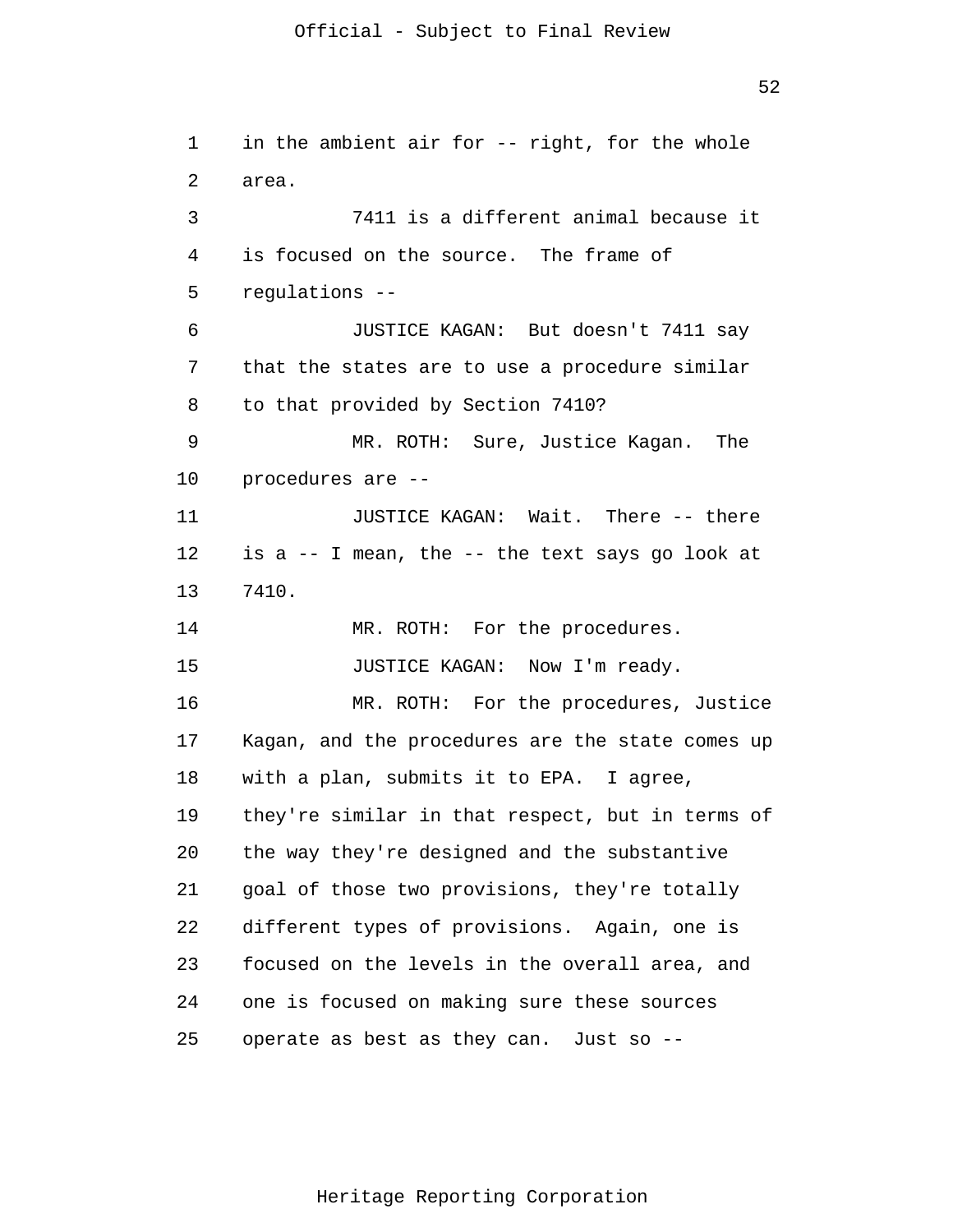1 2 3 4 5 6 7 8 9 10 11 12 13 14 15 16 17 18 19 20 21 22 23 24 25 JUSTICE KAGAN: But, again, Justice Sotomayor is correct, right, that the necessary consequence of your argument, as it is of General See's argument, is that the states can't do this either? MR. ROTH: So -- so let me address that separately. I think there are two questions. I think the first question is, how can we -- how do we set the standard of performance? And I think, in that sense, yes, absolutely, the states are on the same plane as -- as the EPA in identifying the best system. The states are governed by that as well. I do think there's a second question potentially -- it's not at issue here -- which is the state also has the power over implementation and enforcement of the standards. And so you could have an argument that when it comes to compliance, the state can treat certain things as satisfying a standard, you know, by looking at trading or other beyond-the-fence measures. JUSTICE KAGAN: Well, not if your statutory interpretation is correct, you couldn't.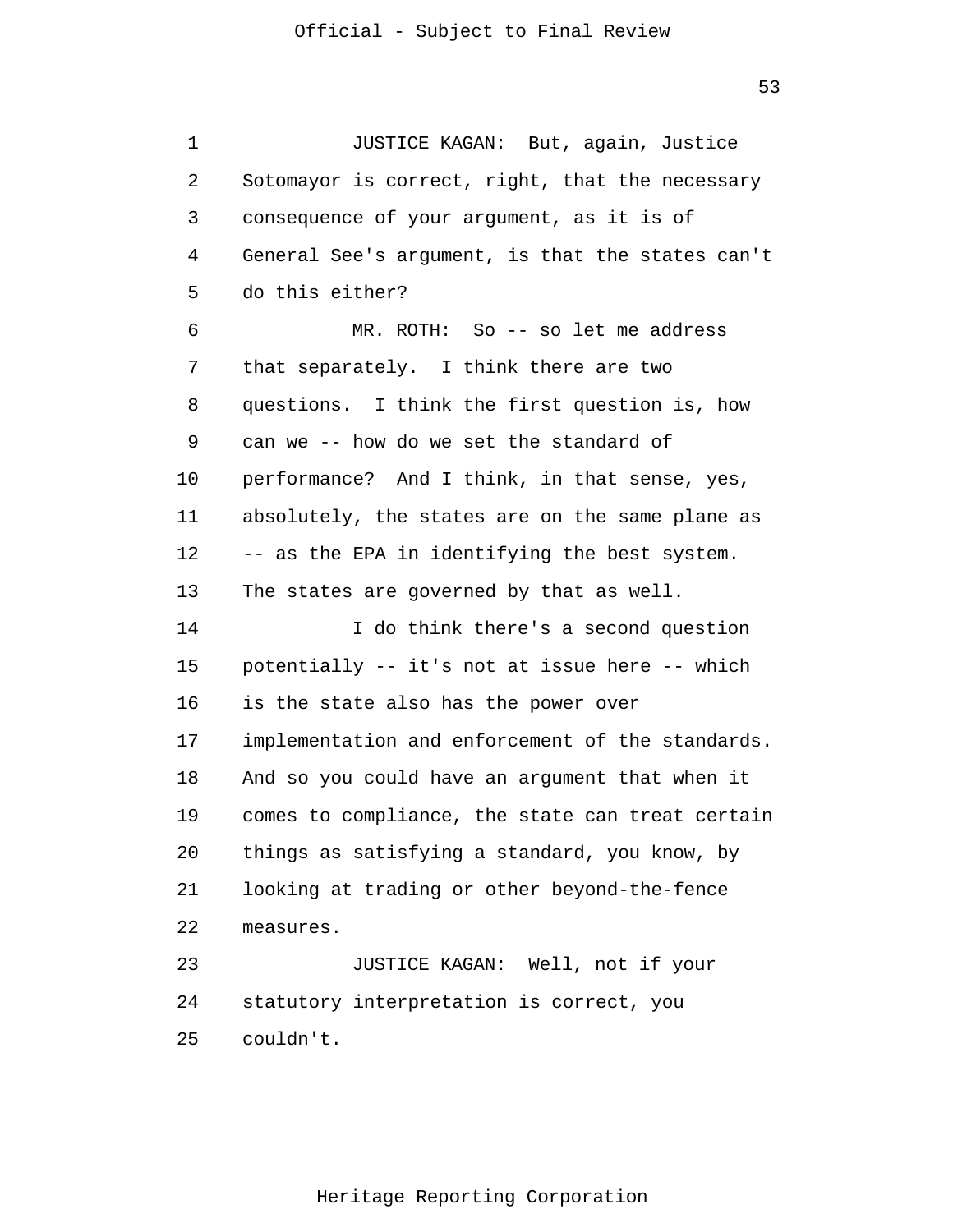1 2 3 MR. ROTH:  $I$  --  $I$  --  $I$  don't think that's right, Your Honor, because I think it's different text.

4 5 6 7 JUSTICE KAGAN: I mean, you keep on telling us this is all about plant by plant by plant and -- and, you know, just because it says standard of performance for --

8 9 10 11 12 13 14 15 MR. ROTH: And, Your Honor, I think that's how the standard gets set. But I think there's a separate question of how the standard gets satisfied, and there are lots of situations in which we distinguish between those things. They are different -- there's different statutory language. They obviously implicate different canons.

16 17 18 19 20 21 22 I mean, the question is not presented here, so I don't -- I'm not staking out a firm position. I'm just saying I think there is room to argue about that because, again, our concern is how is the EPA setting the bar. We're not looking at how are you going to meet the bar. I think those are separate questions.

23 24 25 JUSTICE KAGAN: I -- I would think that, you know -- that the EPA setting the bar, I mean, that's far less regulatory than the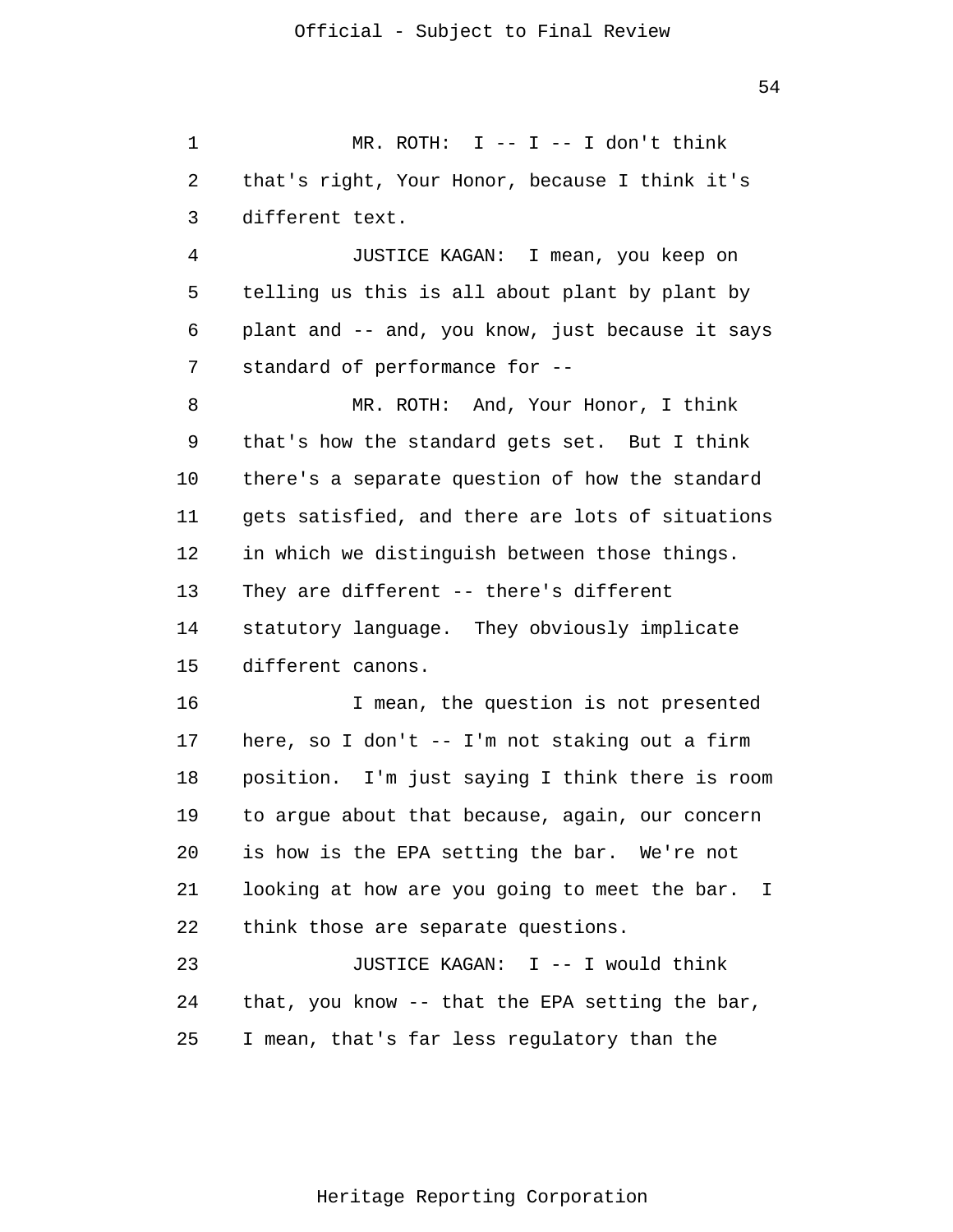1 2 3 4 5 6 7 8 9 10 11 12 13 14 15 16 17 18 19 20 21 22 23 24 25 state saying how are you going to meet the bar. I mean, one of the oddities of this case is that the way this works is the  $E$  -- EPA can say something and then basically states can say we'd like to do something else, that the EPA is not directly regulatory when it says this. MR. ROTH: That's right. I think the EPA is setting the bar. The states are deciding how you get there. And there's an argument that they are entitled to give sources more flexibility, more ways of getting there, right? I think that's less regulatory because it's giving them more flexibility. And I think it's just -- again, it's a different question that I don't think is presented by this case. CHIEF JUSTICE ROBERTS: Justice Thomas? Justice Breyer, anything further? Justice Alito? Justice Sotomayor? JUSTICE SOTOMAYOR: Just one question. In the petition below, you sought vacatur of the ACE Rule, correct? MR. ROTH: That is correct. JUSTICE SOTOMAYOR: And the CWA is no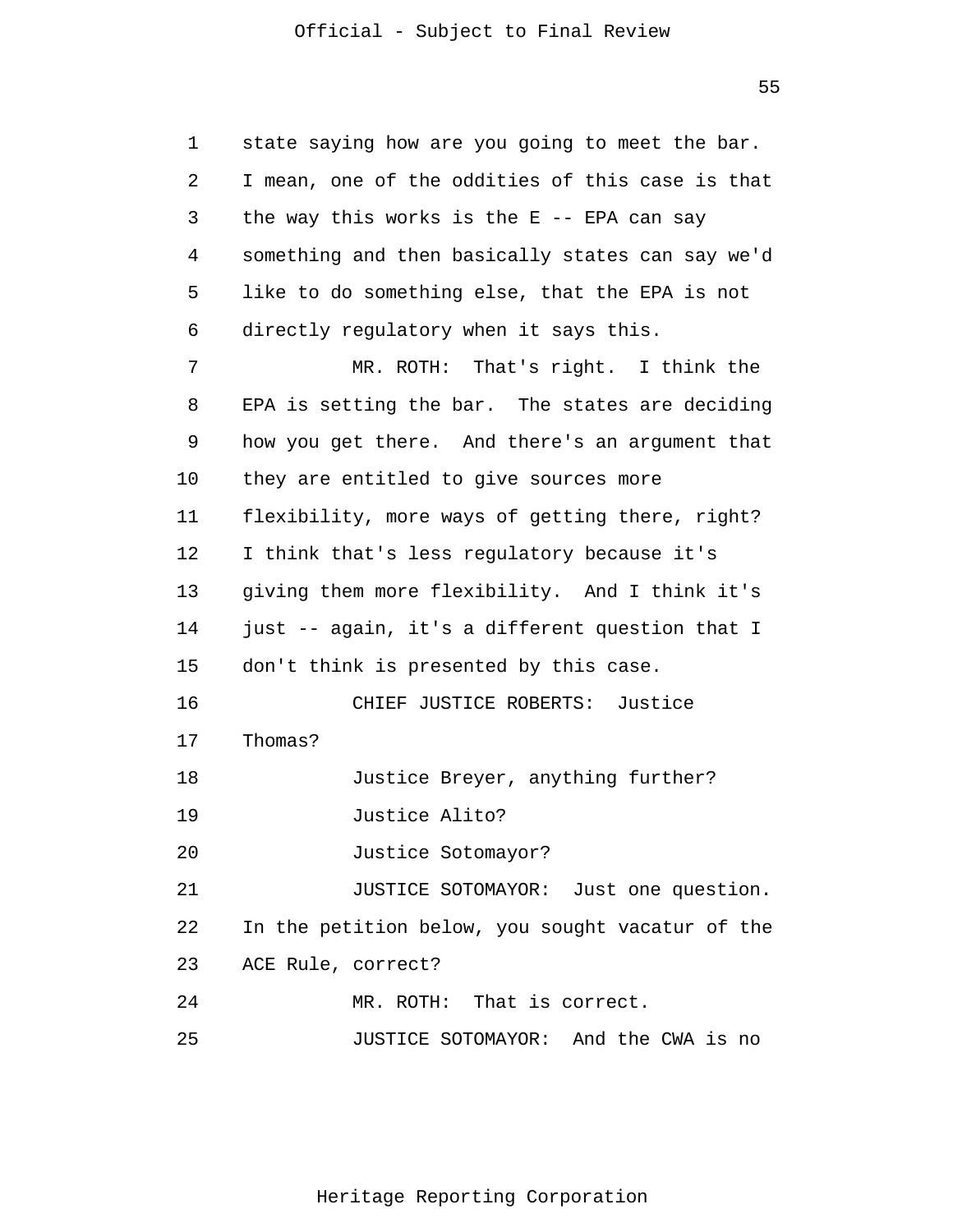56

1 2 3 4 5 6 7 8 9 10 11 12 13 14 15 16 17 18 19 20 21 22 23 24 25 longer in effect. You got the ruling you wanted, vacatur of the ACE Rule. That's been put on hold. So -- but how do you have standing? MR. ROTH: Well, Your Honor, we -- we asked for vacatur of the ACE Rule because we took the position that the EPA couldn't regulate this at all, and so we were asking for no rule as opposed to the ACE Rule, yes, no rule is better than the ACE Rule. But the decision below didn't just vacate the ACE Rule. It vacated the ACE Rule and revived the Clean Power Plan. And I understand the agency has said we're -- we're going to -- we're going to -- JUSTICE SOTOMAYOR: Well, it didn't -- MR. ROTH: -- update the Clean Power Plan -- JUSTICE SOTOMAYOR: -- quite do that. It said that the CWA was vacated on an erroneous premise, and it sent it back for the government to figure out what it was doing.  $MR.$  ROTH: Well, it -- it -- it -- JUSTICE SOTOMAYOR: It's now said we have a new rule.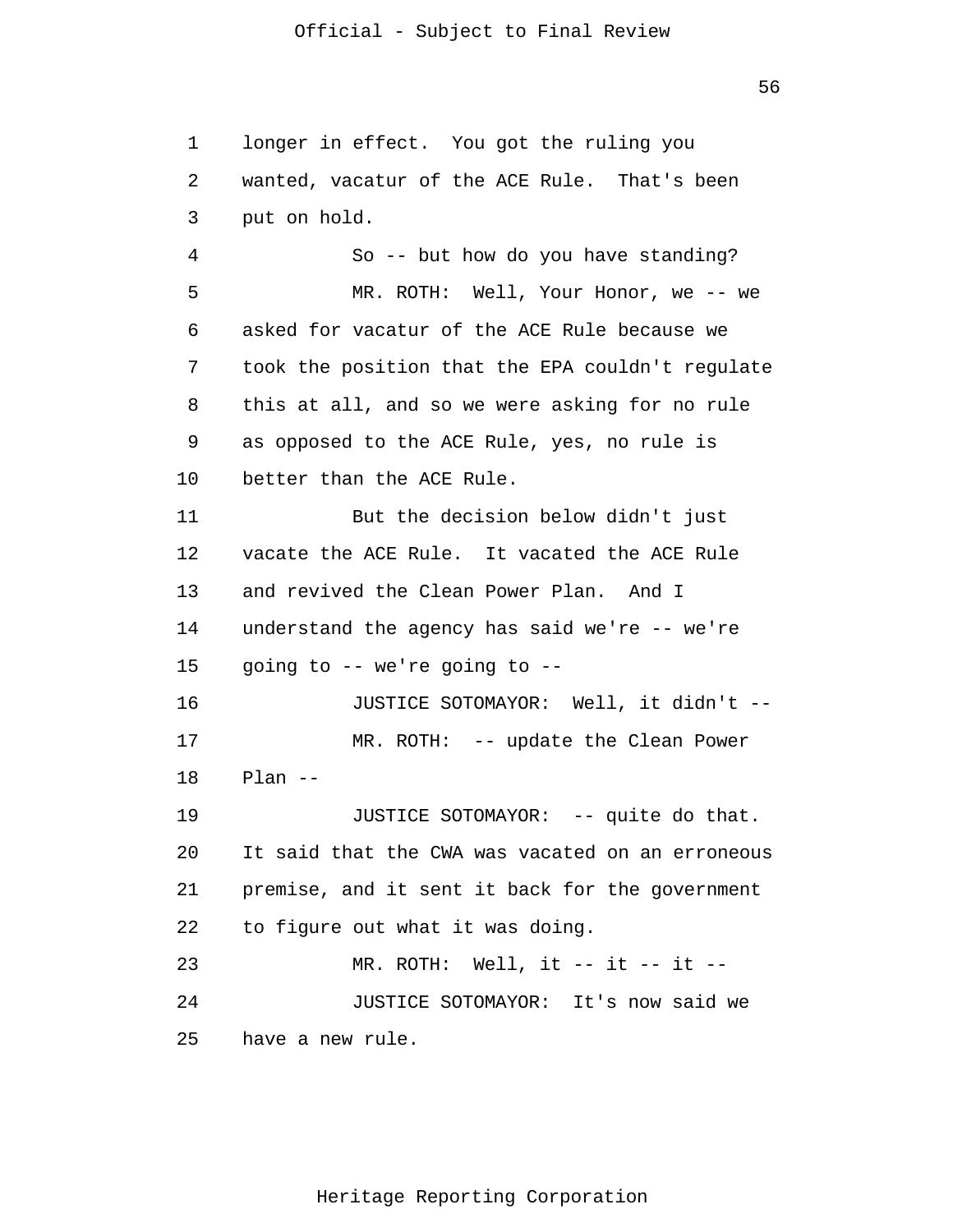1 2 3 4 5 6 7 8 9 10 11 12 13 14 15 16 17 18 19 20 21 22 23 24 25 MR. ROTH: Well, Your Honor, it set aside -- what the judgment technically did was set aside the ACE Rule, including the embedded repeal of the Clean Power Plan. JUSTICE SOTOMAYOR: All right. MR. ROTH: And the agency -- the agency has now said, well, we're not -- we're going to update it, right, it's out of date, we've got to change some dates, we've got to change some figures, but that -- I mean, that doesn't moot the case. We still obviously -- JUSTICE SOTOMAYOR: All right. MR. ROTH: -- have a dispute about what -- what the statute means and what the agency is allowed to do. JUSTICE SOTOMAYOR: Thank you, counsel. CHIEF JUSTICE ROBERTS: Justice Kagan? JUSTICE KAGAN: Mr. Roth, I'm -- I'm going to give you sort of like what I take to be the major questions doctrine as this Court has stated it in prior cases, principally Brown & Williamson and UARG. This is, like, my understanding of these cases. And I would like you to tell me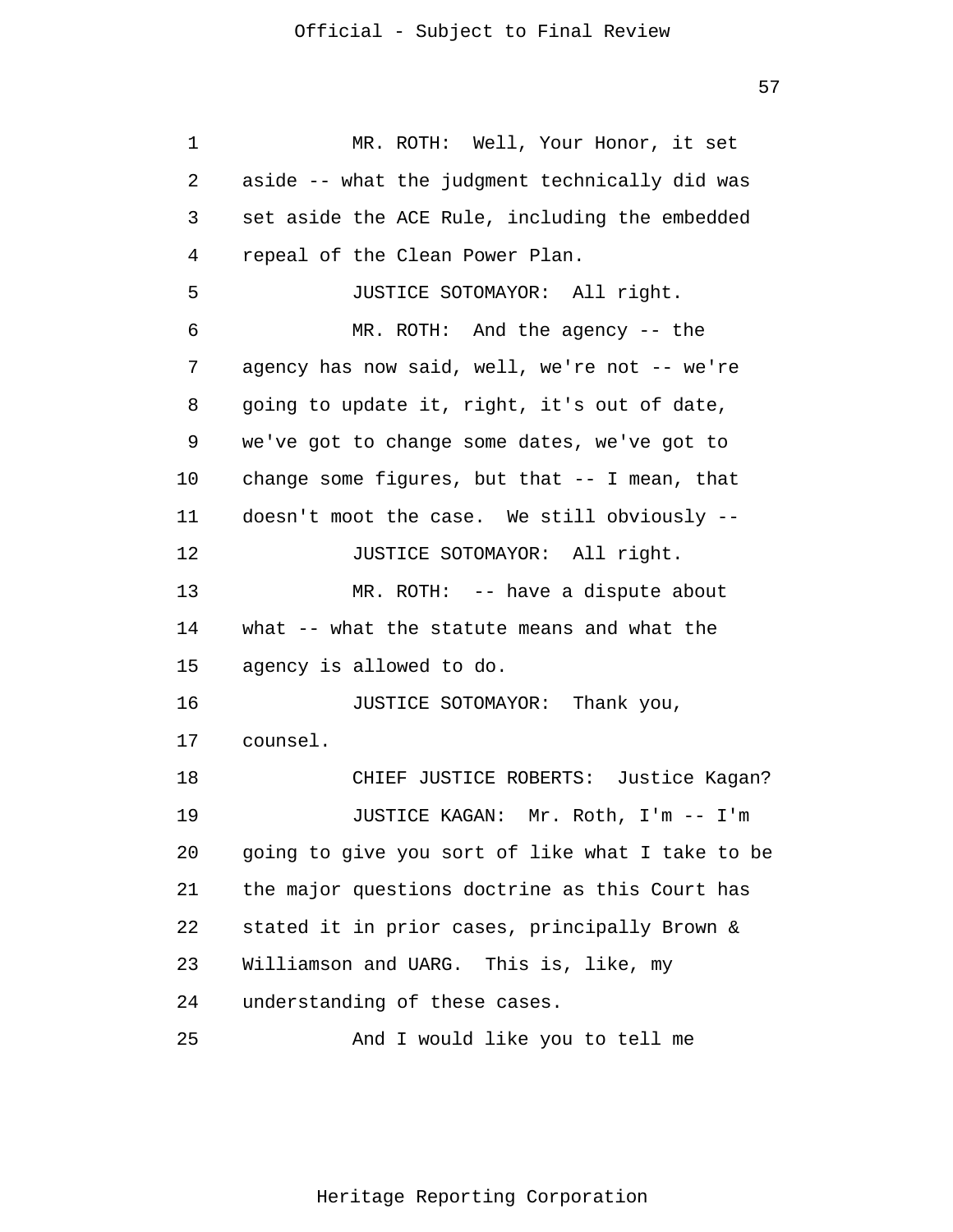1 2 3 4 whether you think I have the right understanding or the wrong understanding. If the right one, why you fit into it, and if the wrong one, you know, whatever.

5 6 7 8 9 10 11 12 13 14 15 16 So my understanding is there's ambiguity in the statute. That's the first condition. The second is that the agency has stepped far outside of what we think of as its appropriate lane, you know, the FDA regulating tobacco, that sort of thing, just like something that's like, what, the FDA regulates tobacco? So that's the second. And the third is, even though it would -- it is conceivable on the face of the provision being most directly looked at, that it kind of wreaks havoc on a lot of other things in the statute.

17 18 19 20 So I would say it's those three things that are the common points of UARG and of Brown & Williamson. Do you agree with that? MR. ROTH: Yes, Your Honor, I do

21 22 23 24 25 generally agree with that. I think -- I think that certainly works for us in this case. I mean, I think there are some stronger versions of the major questions doctrine that some cases might suggest, but I think that version is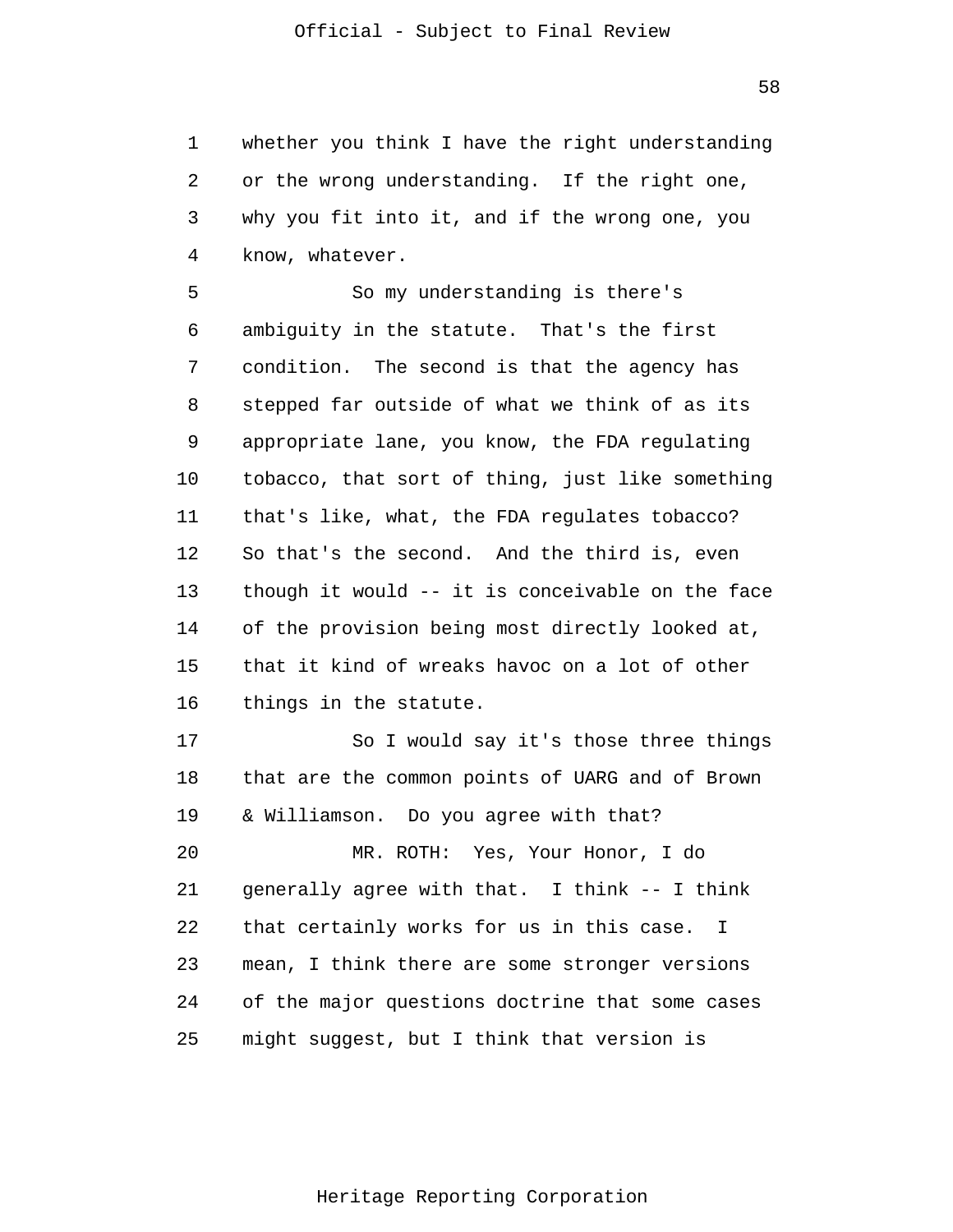1 2 perfectly consistent with what we're arguing here.

3 4 5 6 7 8 9 10 11 12 13 14 15 16 17 18 19 20 21 22 23 24 25 In fact, again, I don't think we actually need the major questions doctrine to win this case. I think the text is pretty clear. But I do think we fit directly within that, and here's a way to think about it. On our version of the statute, the agency is basically solving an engineering problem, right? We've got the source, it's taking coal, it's turning it into electricity, we want to minimize the amount of emissions. When it's doing that, it's a classic administrative technical type question that we expect the agency to answer. On the Respondents' interpretation, the agency is asking questions like: Should we phase out the coal industry? Should we phase out coal? Should we build more solar farms in this country? Should we restrict how consumers use electricity in order to bring down emissions? Those are not the types of questions we expect the agency to be answering. JUSTICE KAGAN: I feel like a little bit of a broken record, but I'll just bat this

Heritage Reporting Corporation

59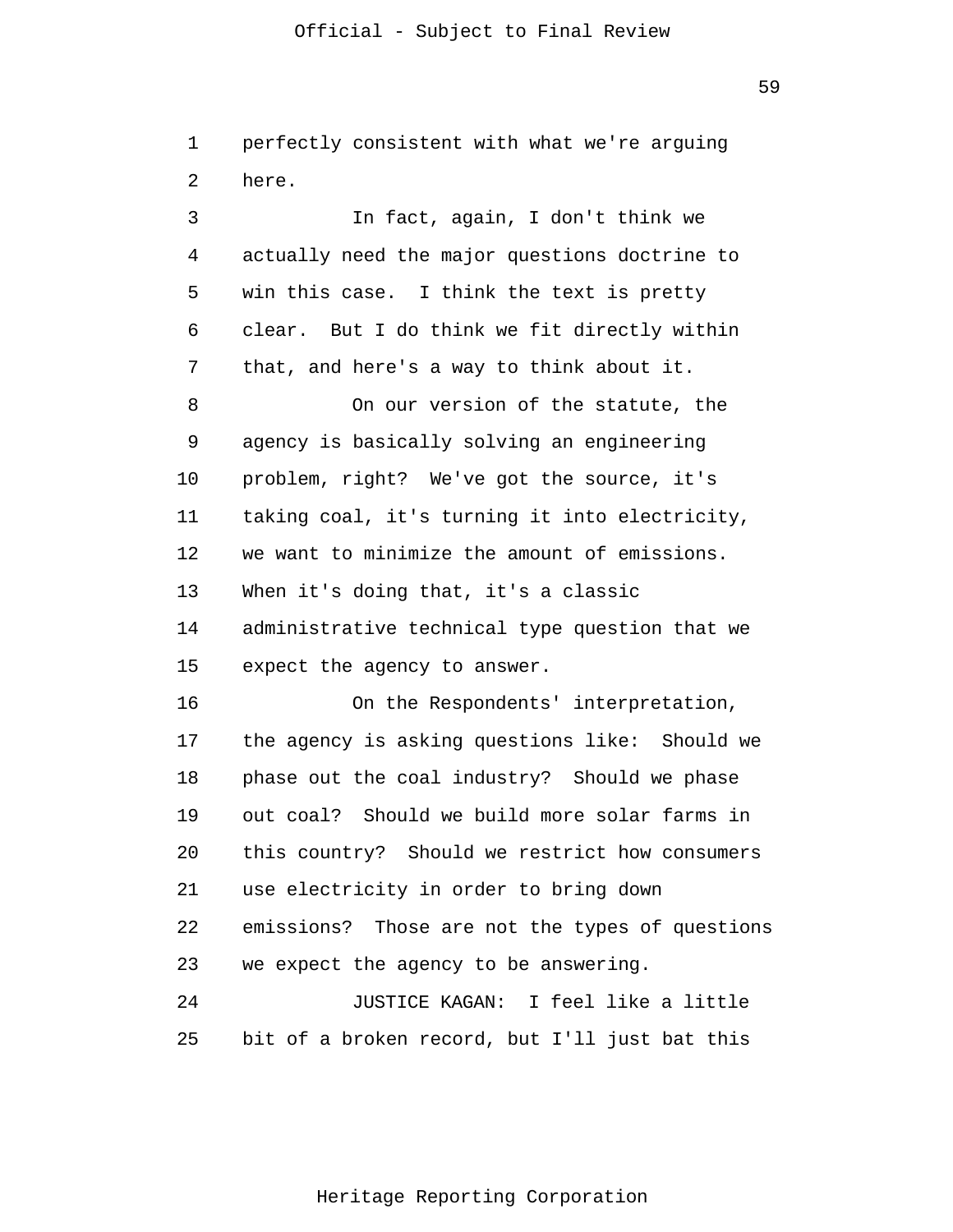1 2 3 4 5 6 7 8 9 10 11 12 13 14 15 16 17 18 19 20 21 22 23 24 25 one back to you. You can do that with source-by-source regulations. You know, if that's what EPA wanted to do, I have a basketful of source-by-source regulations that would allow them to get their way on all of those questions. It just has no necessary relationship to this fence/non-fence way of thinking of things. MR. ROTH: Your Honor, I -- I - respectfully, I -- I don't -- I don't see it that way. I think, if the agency is restricted within the fence and to  $-$ - measures that the  $-$  that the source can use to reduce its own emissions, I think it's quite circumscribed of an analysis. And, yes, it can do things that are going to be expensive and maybe there will be some consequences to that, and if they do, we may be having a different fight about whether it's adequately demonstrated under the statutory factors. But it's just a fundamentally different order of -- of question and order of inquiry that the agency is engaged in. And I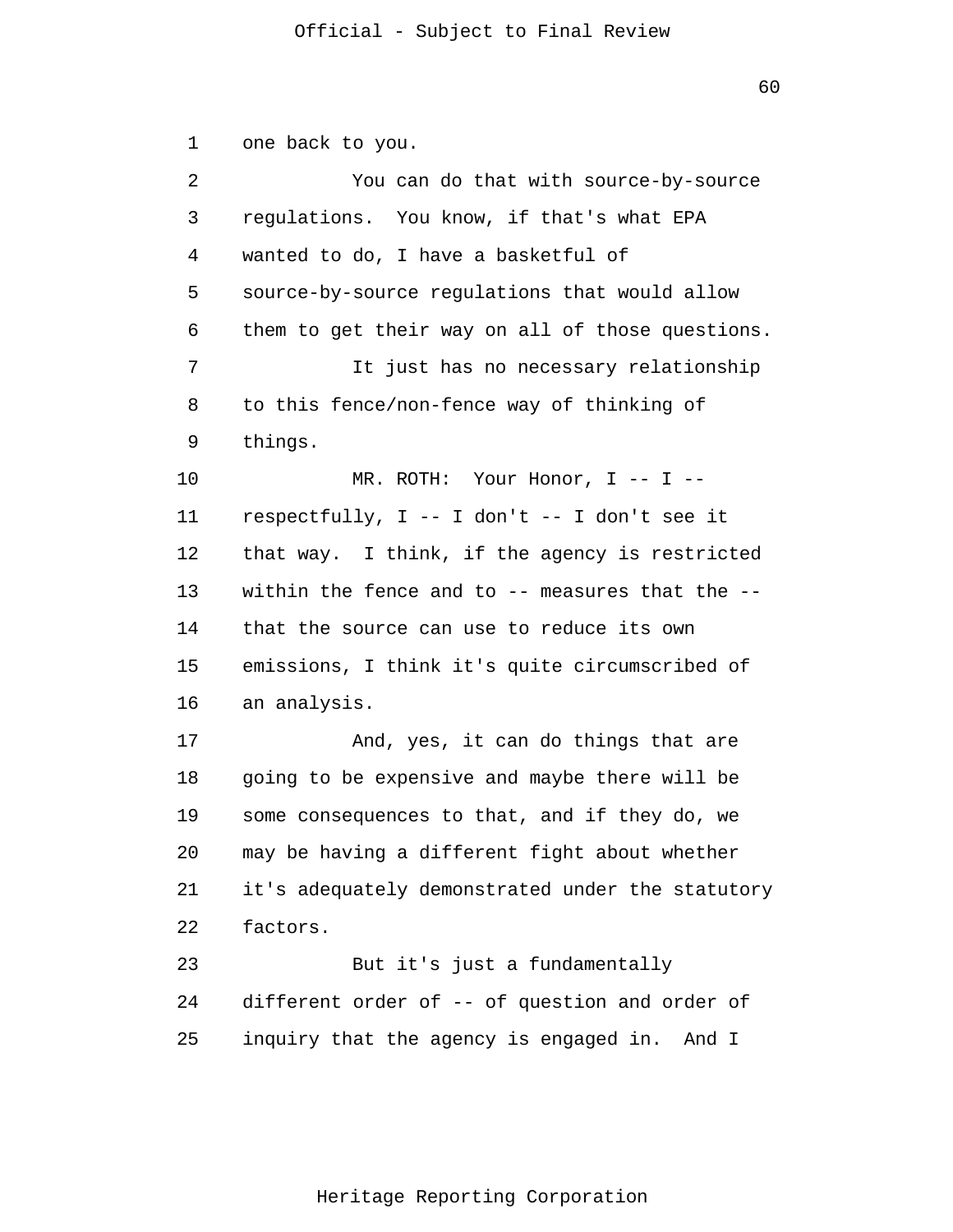61

| 1  | think, when you get to that high level of how    |
|----|--------------------------------------------------|
| 2  | should we generate electricity, how should       |
| 3  | consumers use electricity, we have just gone so  |
| 4  | far beyond what we would expect the agency to be |
| 5  | doing and what the agency has done for 40 years  |
| 6  | under this provision.                            |
| 7  | JUSTICE KAGAN: Thank you.                        |
| 8  | CHIEF JUSTICE ROBERTS: Justice                   |
| 9  | Gorsuch?                                         |
| 10 | Justice Kavanaugh?                               |
| 11 | Justice Barrett?                                 |
| 12 | JUSTICE BARRETT: Just one question.              |
| 13 | I'm not sure that you quite answered Justice     |
| 14 | Kagan when she was asking you about your         |
| 15 | formulation of the major questions doctrine      |
| 16 | because she described it as, you know, in Brown  |
| 17 | & Williamson, you know, the FDA staying in its   |
| 18 | lane, what, the FDA can regulate tobacco.        |
| 19 | Or, if you think about the eviction              |
| 20 | moratorium case from earlier this term, you      |
| 21 | know, it was, what, the CDC can regulate the     |
| 22 | landlord/tenant relationship.                    |
| 23 | Here, if we're thinking about EPA                |
| 24 | regulating greenhouse-gases, well, there's a     |
| 25 | match between the regulation and the agency's    |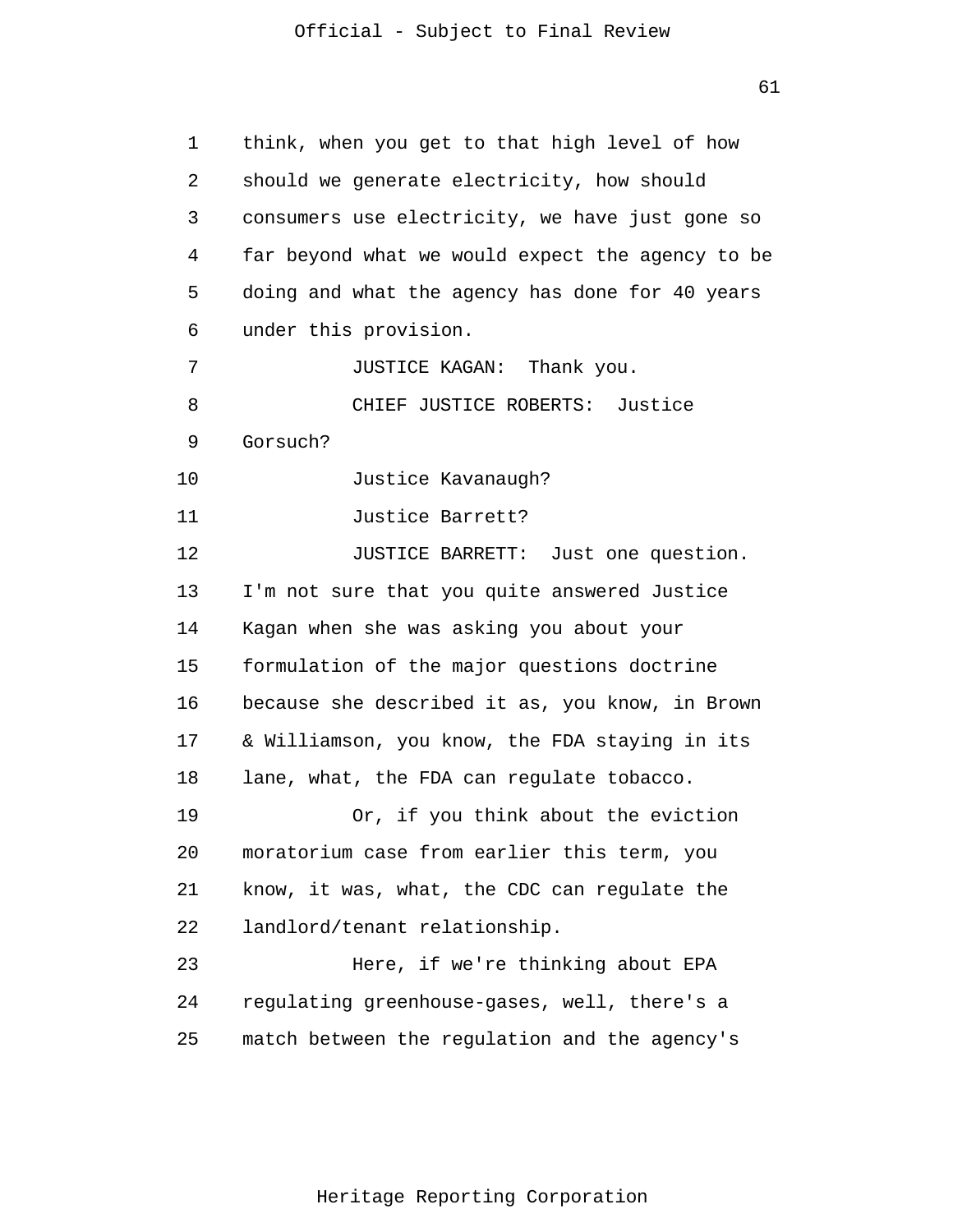62

1 2 3 4 5 6 7 8 9 10 11 12 13 14 15 16 17 18 19 20 21 22 23 24 25 wheelhouse, right? So you're describing something a little bit different than Justice Kagan was asking you. You're saying, when you look at this scheme, this is a really big deal. How do we decide that? That -- that's a little bit different than a mismatch between the subject of the -- of the regulation and what the agency does. MR. ROTH: So, actually, Justice Barrett, I think it is a mismatch and it's pretty much the same way because I think, if you look at the Clean Power Plan and that interpretation of the statute, the agency really isn't regulating emissions. It's regulating industrial policy and energy policy, right, that is going to have downstream emissions consequences. It's not actually saying here's how you can reduce your emissions. It's saying, well, we can do the market differently in a way that we won't need you at all. And then, yeah, sure, you won't have the emissions from the plant. I think that is just taking it on up to -- to, again, a fundamentally different level in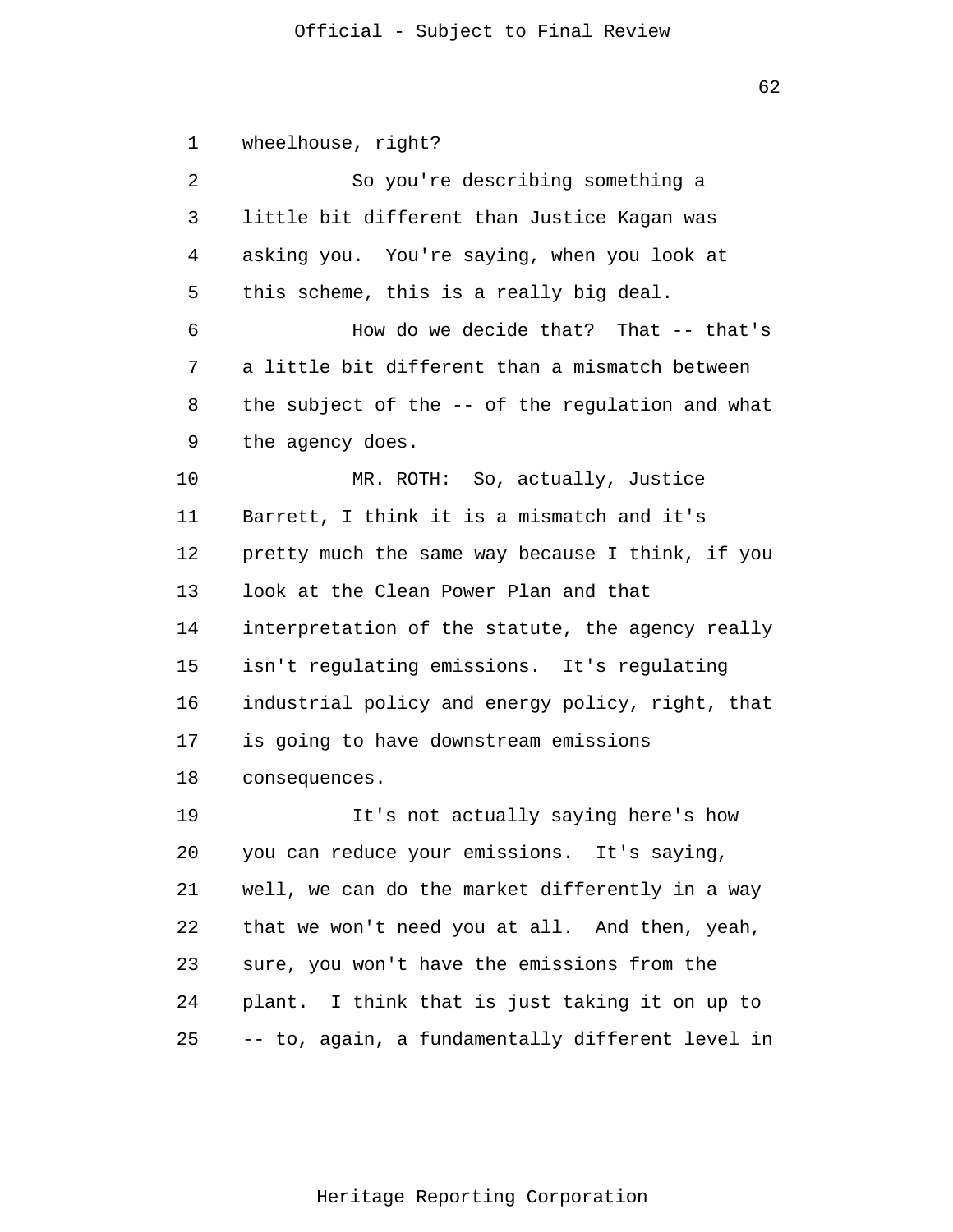63

1 2 3 4 5 6 7 8 9 10 11 12 13 14 15 16 17 18 19 20 21 22 23 24 25 just the same way as -- as Brown & Williamson and those precedents. JUSTICE BARRETT: Thank you. MR. ROTH: Thank you. CHIEF JUSTICE ROBERTS: Thank you, counsel. General Prelogar, we'll -- why don't we take a five-minute break. (Whereupon, a brief recess was taken.) CHIEF JUSTICE ROBERTS: General Prelogar. ORAL ARGUMENT OF GEN. ELIZABETH B. PRELOGAR ON BEHALF OF THE FEDERAL RESPONDENTS GENERAL PRELOGAR: Mr. Chief Justice, and may it please the Court: This case is not justiciable, and Petitioners are wrong on the merits in any event. On justiciability, the D.C. Circuit's judgment leaves no EPA rule in effect. The agency action challenged here wasn't the Clean Power Plan; it was the decision to replace it with the ACE Rule. The D.C. Circuit vacated ACE but chose not to reinstate the CPP, so no federal regulation will occur until EPA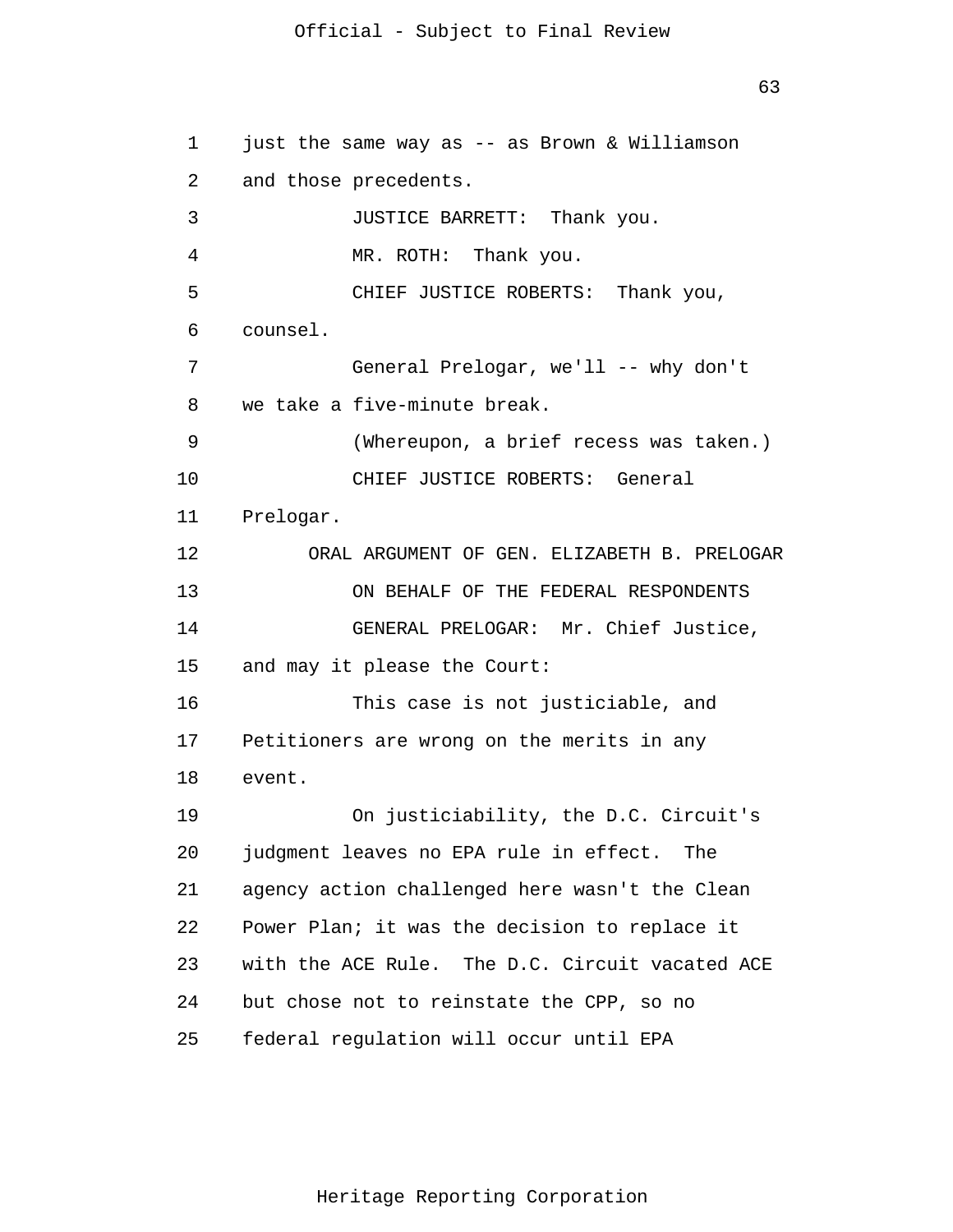64

1 2 3 4 5 6 7 8 9 10 11 12 13 14 15 16 17 18 19 20 21 22 23 24 25 completes its upcoming rulemaking. Petitioners aren't harmed by the status quo and can't establish Article III injury from the D.C. Circuit's judgment. Instead, what they seek from this Court is a decision to constrain EPA's authority in the upcoming rulemaking. That is the very definition of an advisory opinion, which the Court should decline to issue. If the Court reaches the merits, it should affirm. No one seriously defends the ACE Rule's view that the statute restricts states and power plants to inside-the-fence-line measure. That restriction is unprecedented and would threaten to disrupt an industry that has long relied on measures like trading and averaging to reduce emissions in the most cost-effective way. Nor does the statute limit EPA to inside-the-fence-line measures in identifying the best system of emission reduction. Petitioners claim that interpretation is necessary to prevent the EPA from restructuring the entire industry or shutting down all coal plants.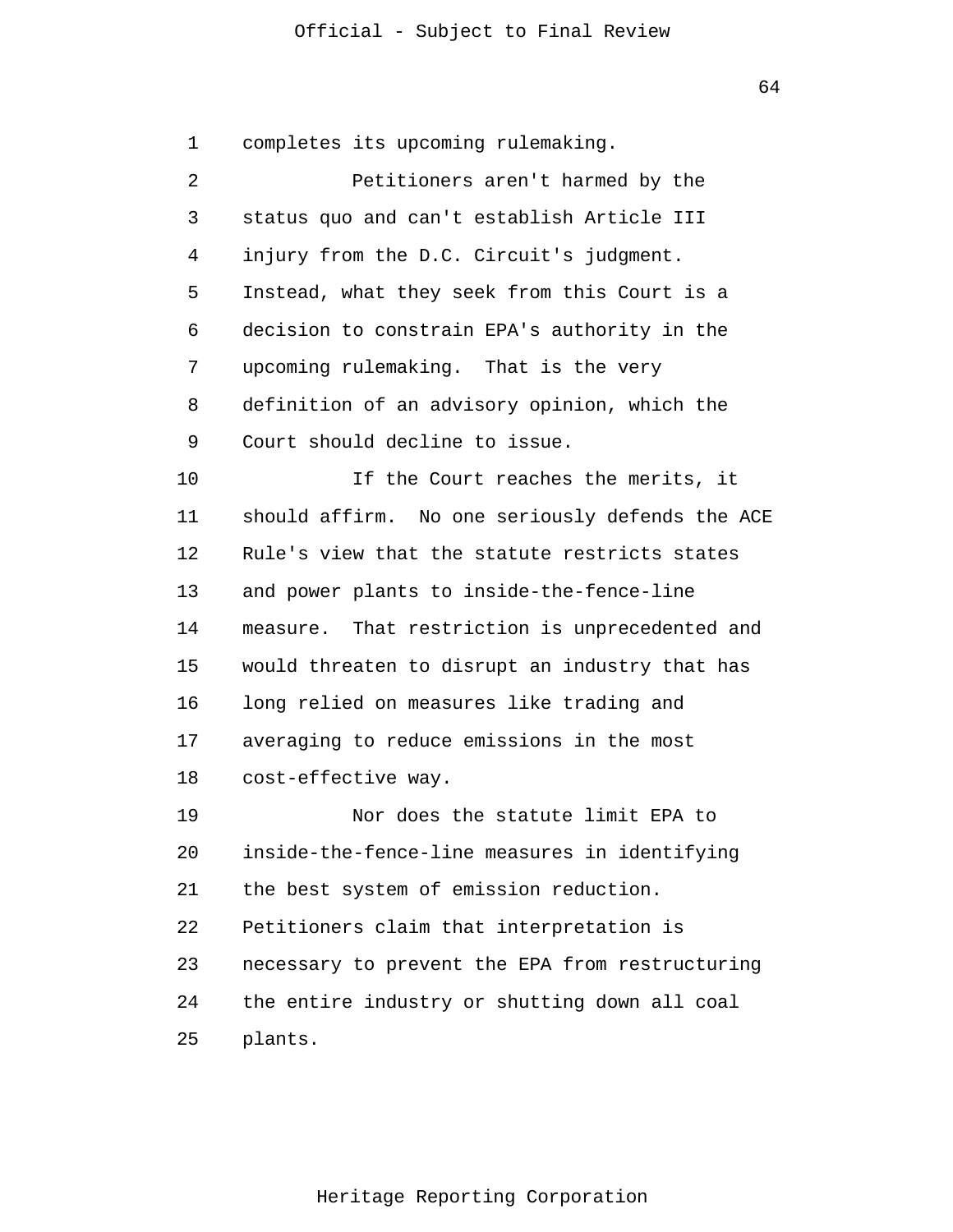65

| 1  | We agree that EPA cannot do those                |
|----|--------------------------------------------------|
| 2  | things, but that's because of the express        |
| 3  | constraints that Congress included in the        |
| 4  | statute. Among other things, the system has to   |
| 5  | be adequately demonstrated. It has to be of      |
| 6  | reasonable cost. It can't threaten the           |
| 7  | reliability of the energy grid. And,             |
| 8  | critically, it must be focused on cleaner        |
| 9  | production, not on reducing overall levels of    |
| 10 | production.                                      |
| 11 | Finally, Petitioners are wrong to say            |
| 12 | that this case implicates a major question. For  |
| 13 | all their criticisms of the CPP, we know that it |
| 14 | wouldn't have had major consequences. The        |
| 15 | industry achieved the CPP's emission limits a    |
| 16 | decade ahead of schedule and in the absence of   |
| 17 | any federal regulation.                          |
| 18 | Given that reality, Petitioners ask              |
| 19 | the Court to focus on the nature of the statute  |
| 20 | in the abstract, not on the particular effects   |
| 21 | of any particular regulation. But that is never  |
| 22 | how this Court has looked at major questions,    |
| 23 | and it just reinforces that Petitioners are      |
| 24 | seeking an advisory opinion here.                |
| 25 | I welcome the Court's questions.                 |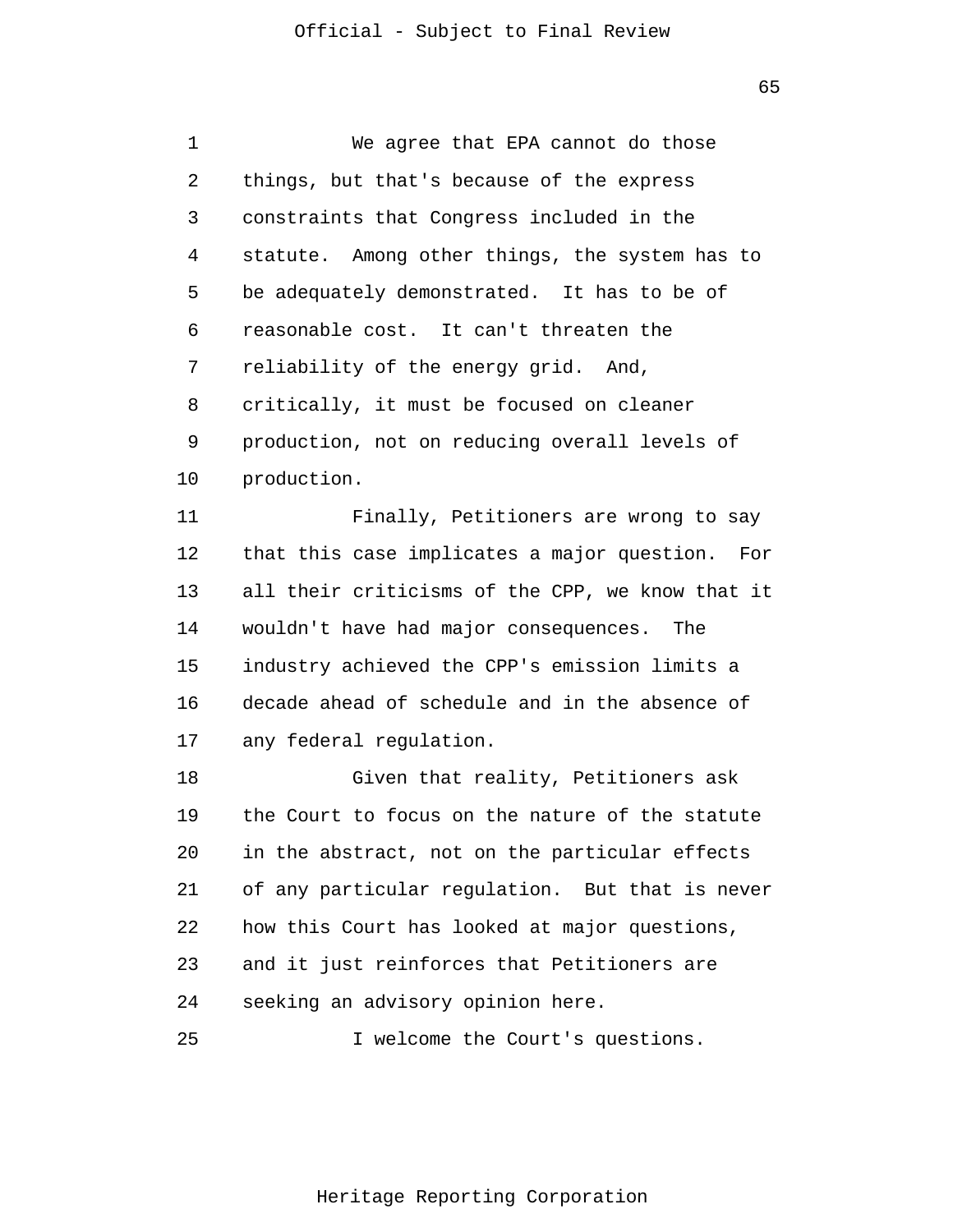1 2 3 4 5 6 7 8 9 10 11 12 13 14 15 16 17 18 19 20 21 22 23 24 25 JUSTICE THOMAS: Would you kindly say a bit more about your statement that the Court did not below -- the D.C. Circuit did not reinstate the CCP? GENERAL PRELOGAR: Yes, of course, Justice -- JUSTICE THOMAS: Or CPP. GENERAL PRELOGAR: Of course, Justice Thomas. So, at the time that the case was pending in the D.C. Circuit, I think there was a live question about what EPA's rule would be. Was it going to be the CPP, or was it going to be ACE? But, when the D.C. Circuit issued its judgment and vacated the ACE Rule, it did not reinstate the CPP. And I think that was for good reason. There were really three key facts that had changed on the ground that I think prompted the D.C. Circuit to determine that that was the appropriate remedy here. The first thing I would emphasize is that the CPP had never taken effect, so it had never altered the status quo or subjected Petitioners to any form of regulation. And then, second, the industry had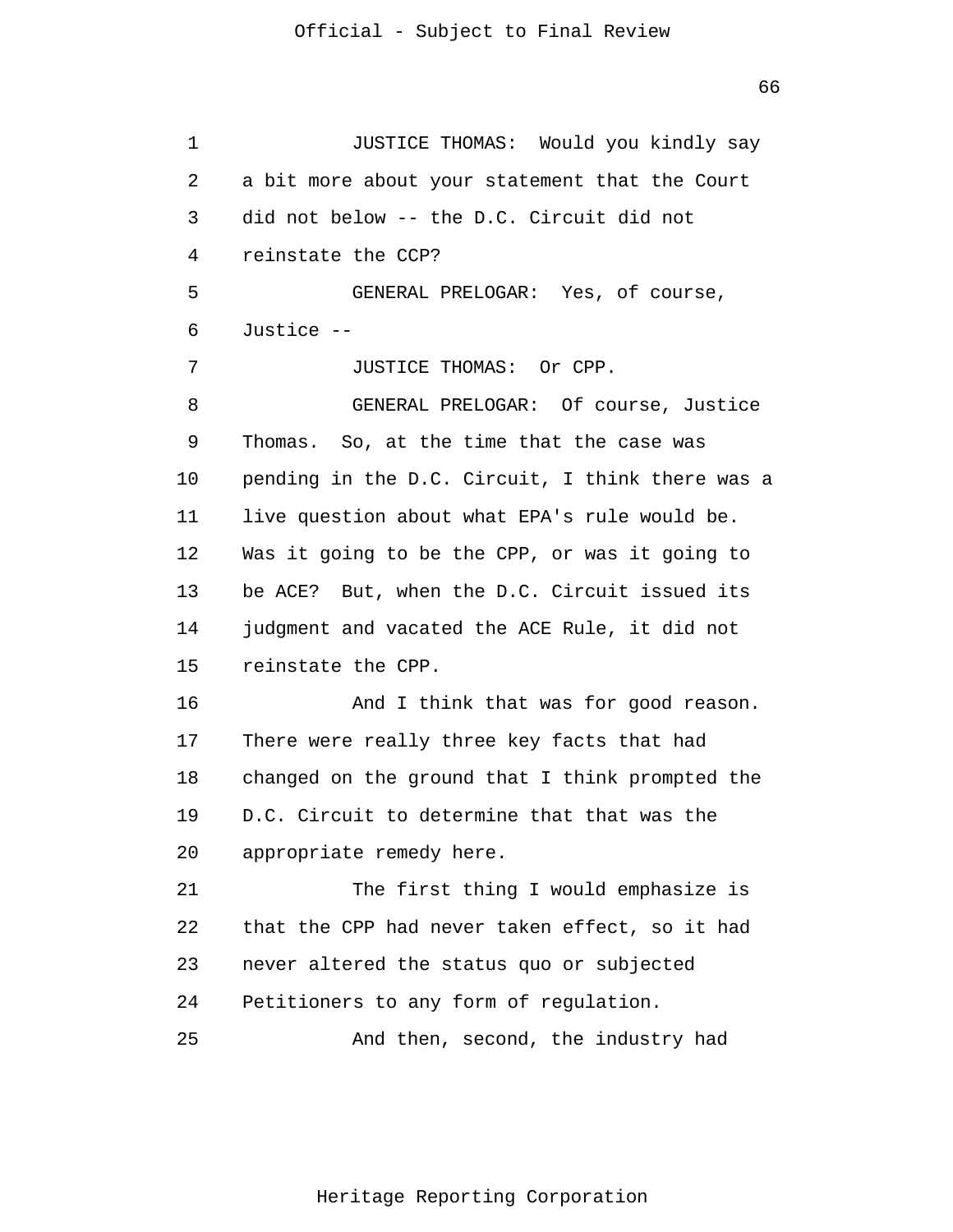1 2 3 4 5 very much undergone tremendous changes, and so the CPP was totally obsolete. The emission limits had been satisfied, and the compliance deadlines for submitting state plans had come and gone.

6 7 8 9 10 11 12 13 14 And then the third fact I would point to is that EPA had made clear that if the ACE Rule were invalid, it was going to go back to the drawing board and it would do a new rulemaking, which is what it's currently doing. It did not seek to breathe new life into the CPP. And I think, therefore, the D.C. Circuit recognized that the CPP was -- was gone and it wasn't coming back.

15 16 17 18 19 20 21 22 23 JUSTICE BREYER: Well, I don't understand -- I mean, I must be wrong. So just tell me I'm wrong. Look, I -- I thought that the -- the agency, the EPA, said we're getting rid of the CPP and the reason we're getting rid of it is because our interpretation of the law is ACE. Is that right? GENERAL PRELOGAR: That's correct. That's what the ACE Rule did.

24 25 JUSTICE BREYER: Okay. So then they go to the D.C. Circuit, and the D.C. Circuit

67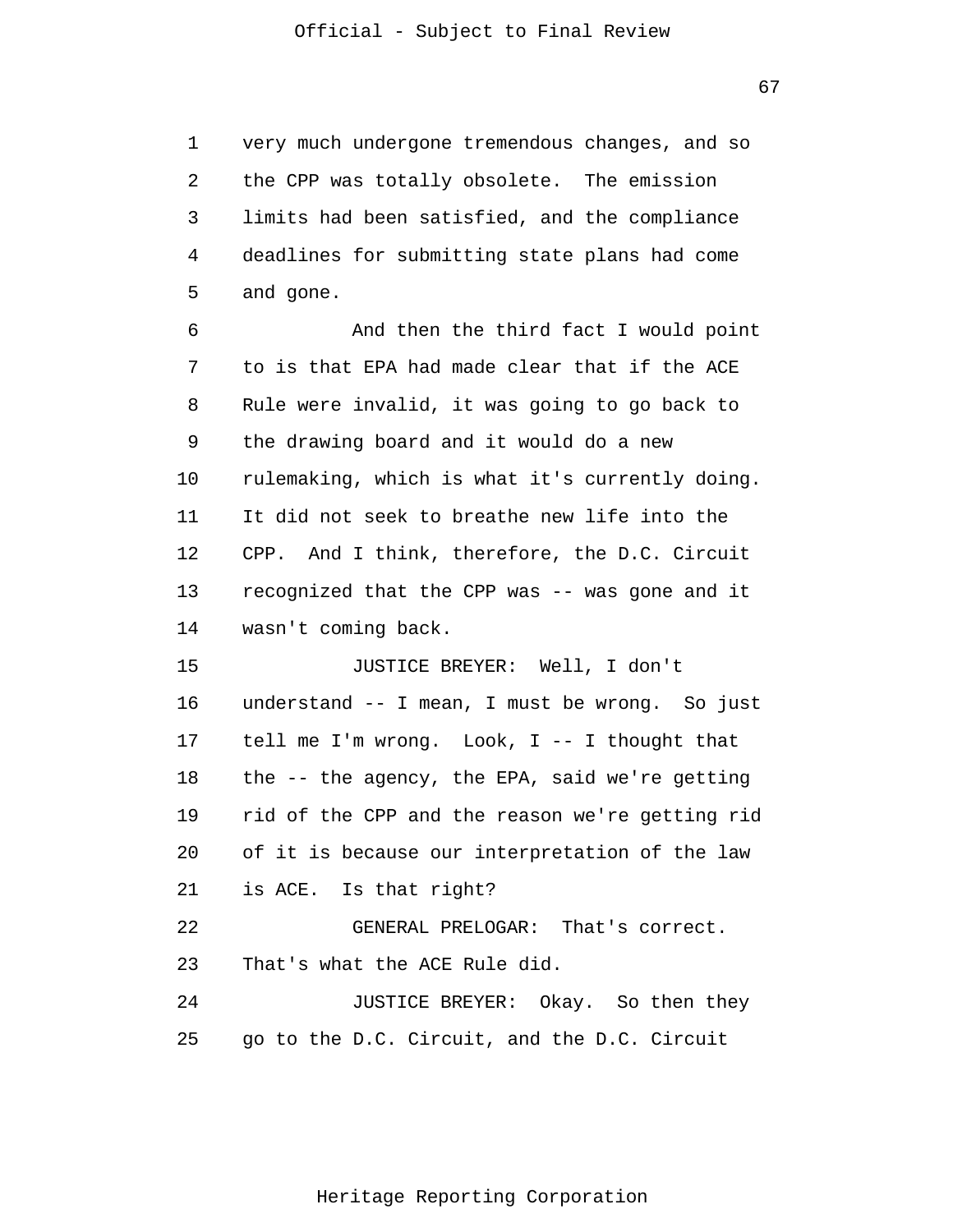1 2 3 4 5 6 7 8 9 10 11 12 13 14 15 16 17 18 19 20 21 22 23 24 25 says no, your interpretation of ACE is wrong. Well, if their reason for getting rid of the CPP is ACE, and if ACE is wrong, and then you send it back to the EPA, why isn't CPP back? Because they've never had any good reason for getting rid of it. GENERAL PRELOGAR: Because there's a well-developed body of administrative law that speaks precisely to that issue in the D.C. Circuit about what the effects will be when a rule is invalid and vacated. And it's not the case that the prior regulatory regime always and invariably springs back into existence. Instead, the D.C. Circuit has made clear that it resolves that on a case-by-case basis, and sometimes it's appropriate to put the prior rule back into effect. JUSTICE BREYER: Okay. And what did they say here? GENERAL PRELOGAR: And, here, we think the D.C. Circuit's judgment -- JUSTICE BREYER: Did it say that? GENERAL PRELOGAR: -- quite notably did not put the CPP back into effect. It only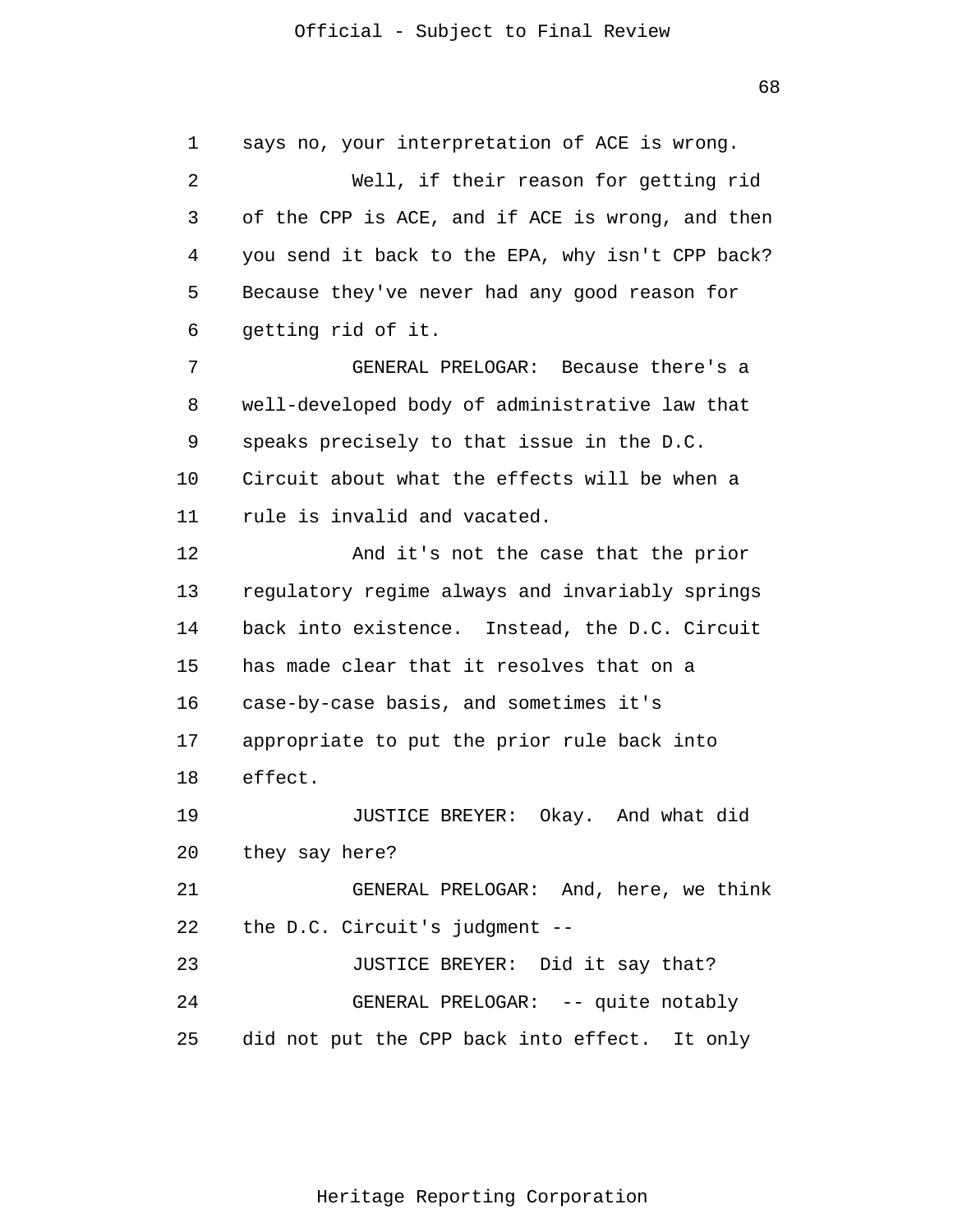1 2 3 4 5 6 7 8 9 10 11 12 13 14 15 16 17 18 19 20 21 22 23 24 25 vacated ACE. And then the D.C. Circuit confirmed that that was the best reading of its judgment when it issued the partial stay of the mandate to make clear that in the interim, until EPA conducts its own rule -- JUSTICE BREYER: Okay. So -- so, in other words, they said EPA, you're wrong about ACE, but, EPA, even though that was the only reason you gave for getting rid of CPP, CPP is not back? GENERAL PRELOGAR: Yes, that's how we interpret the D.C. Circuit's judgment. JUSTICE BREYER: If I read that interpretation -- now, if I don't agree with that, I don't know if I -- you know, I haven't really read it, but -- but I'll go read that. (Laughter.) JUSTICE BREYER: And -- and -- and then -- and then -- and then suppose I don't agree with you. I think, oh, God, they're going to send it back, CPP will go back. And you are in the midst of a new rulemaking, so how do you get rid of CPP? I mean, one, you have the power not to prosecute. A pretty broad power. But that's plant by plant.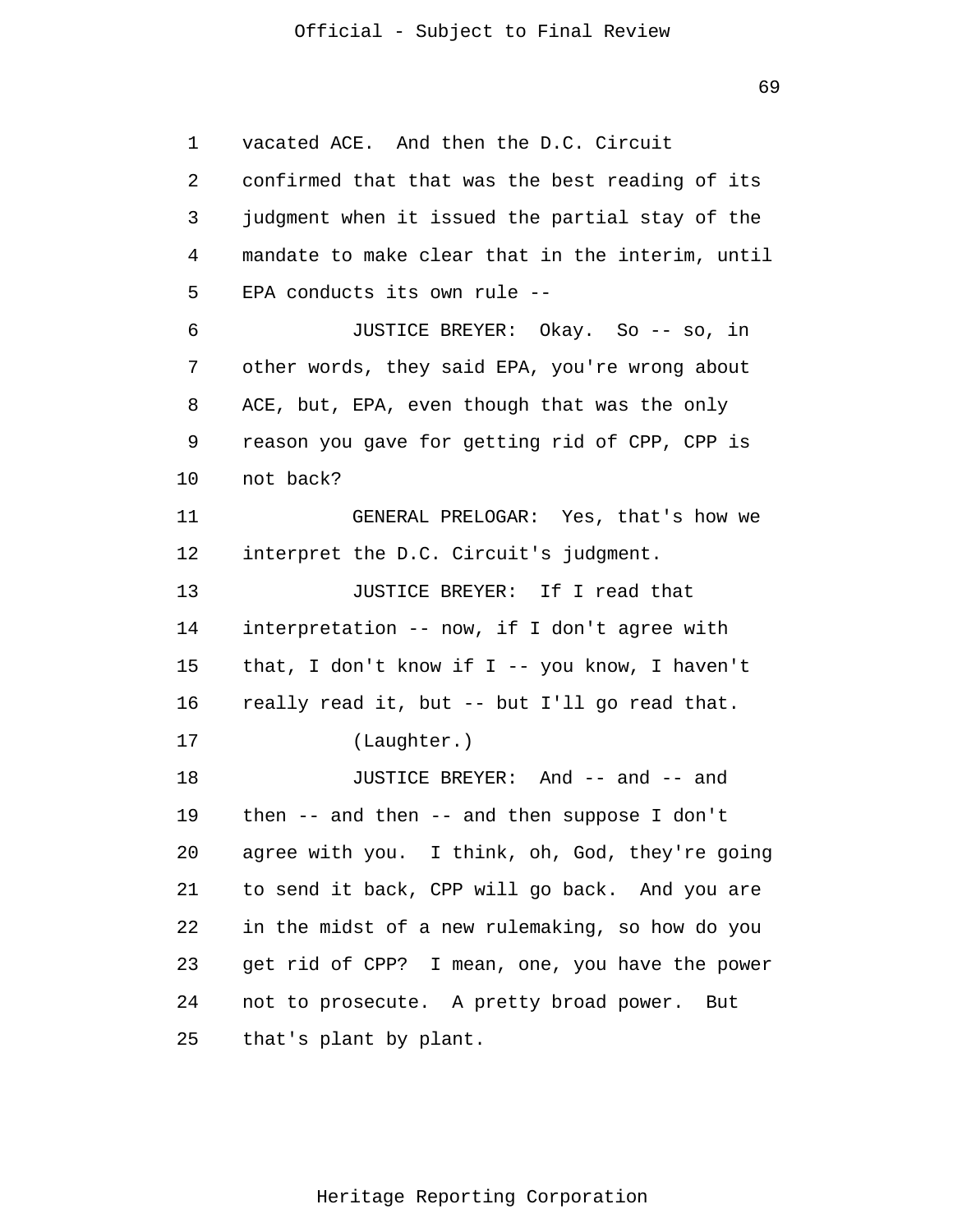70

1 2 3 4 5 6 7 8 9 10 11 12 13 14 15 16 17 18 19 20 21 22 23 24 25 Two, you have a power to suspend things for good cause. You know, the good cause, you don't have to go -- you -- you wouldn't have to get rid of CPP via a rulemaking because you can do it quickly through good cause. Is there anything else you have? GENERAL PRELOGAR: Well, Justice Breyer, I want to resist the premise in the first place -- JUSTICE BREYER: Yeah, of course. GENERAL PRELOGAR: -- that the CPP could possibly come back into effect. Among other things, all of the key compliance deadlines for the submission of state plans have come and gone -- JUSTICE BREYER: Yeah. GENERAL PRELOGAR: -- so EPA would need to do a rulemaking regardless, as your question suggested -- JUSTICE BREYER: Yeah. GENERAL PRELOGAR: -- in order to even sensibly try to implement the CPP. But it said just the opposite. It is not seeking to reinstate CPP --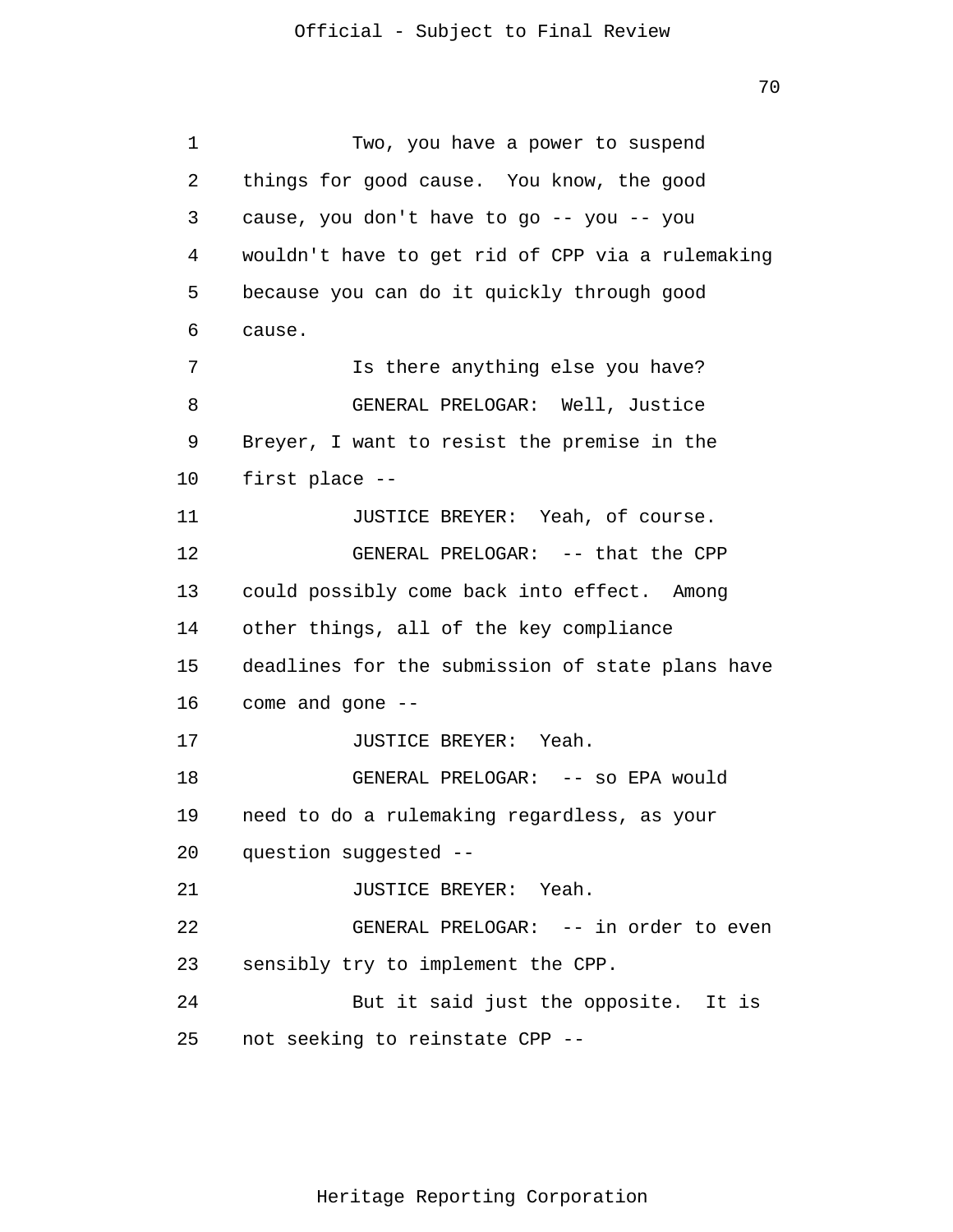1 2 3 4 5 6 7 8 9 10 11 12 13 14 15 16 17 18 19 20 21 22 23 24 25 JUSTICE BREYER: Okay. I got that point. I -- I just wonder, maybe I'm just curious about it, what does -- what does the - how can an agency get rid of a rule it doesn't want if it doesn't want to go through a big rulemaking in order to get rid of it because it wants to do something else? GENERAL PRELOGAR: Well, I think, to the extent that you've put your finger on it, that's a really good reason why the D.C. Circuit didn't reinstate the CPP. And I should emphasize no one was advocating to have the CPP put -- put back into effect for all of the facts that I -- I identified for Justice Thomas. Here, when we filed the motion for a partial stay, the other parties consented to that. And we were on record, making clear in the D.C. Circuit that if ACE were invalidated, EPA was going to conduct a new rulemaking. That's exactly what it's doing, and so no federal regulation is in place. JUSTICE SOTOMAYOR: General -- CHIEF JUSTICE ROBERTS: Well, before -- before the D.C. Circuit ruled, ACE was on the books, and they liked it. After they ruled, ACE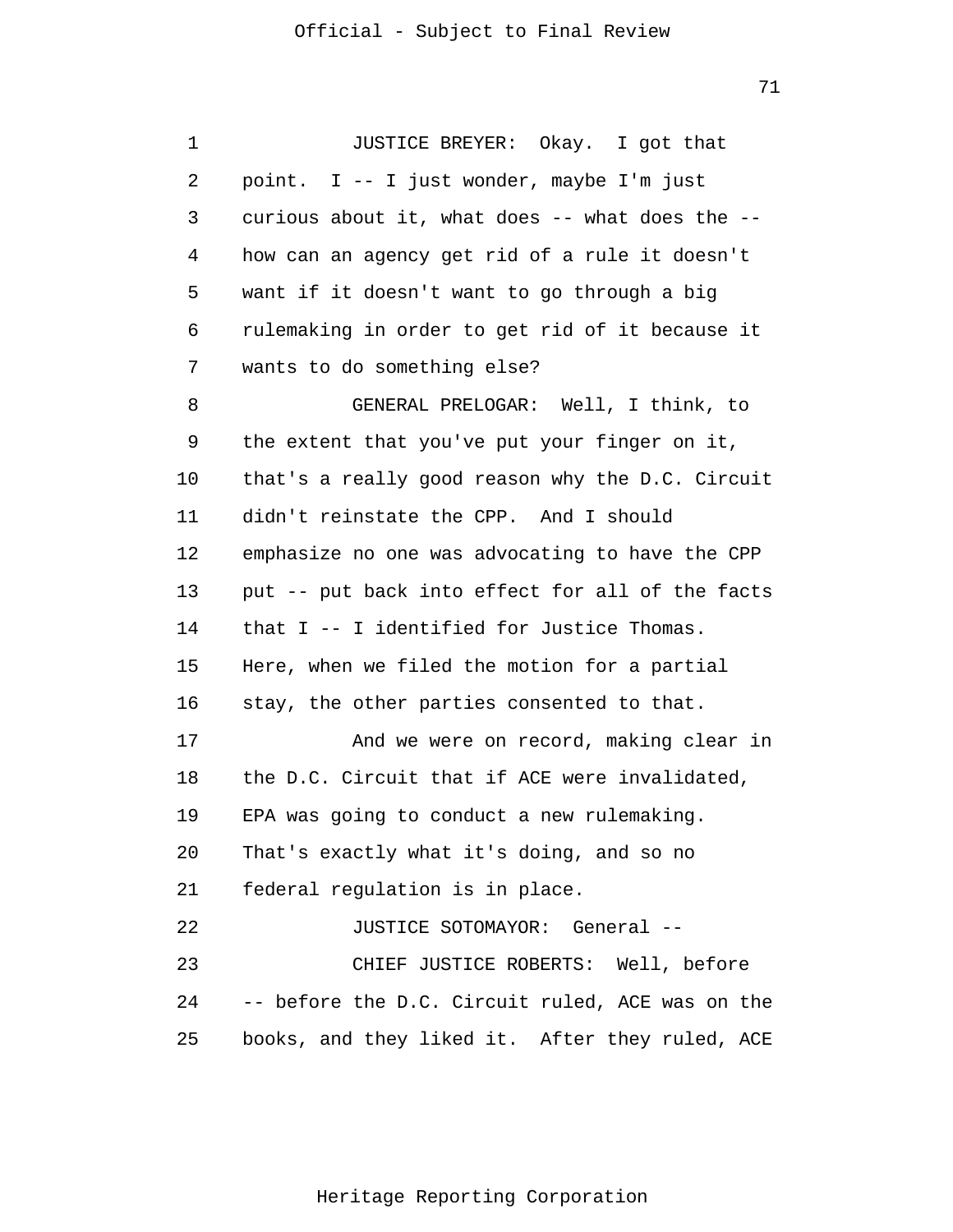1 2 3 was off the books, and they don't like that. I don't understand why that's not fully justiciable.

4 5 6 7 8 9 10 11 12 GENERAL PRELOGAR: Well, it's certainly true that they liked the legal analysis in the ACE Rule, but I think the key thing to recognize here is that they aren't actually harmed in an Article III sense from the absence of regulation. That's the lay of the land now. The choice is, will there be no federal regulation while the rulemaking is -- is completed, or is ACE going to take effect?

13 14 15 16 17 18 19 20 And they can't say that they have any concrete injury or harm from not having the regulation of ACE, from not having to start working on state plans that are just going to become overtaken by events when EPA completes that rulemaking. Instead, what they're focused on is the effects of what's going to happen in the future. They're very clearly --

21 22 23 24 25 CHIEF JUSTICE ROBERTS: Well, I guess, I mean, I -- I gather the position would be it's -- just because there's no regulation doesn't mean we're happy. They would like regulation according to their particular perspective.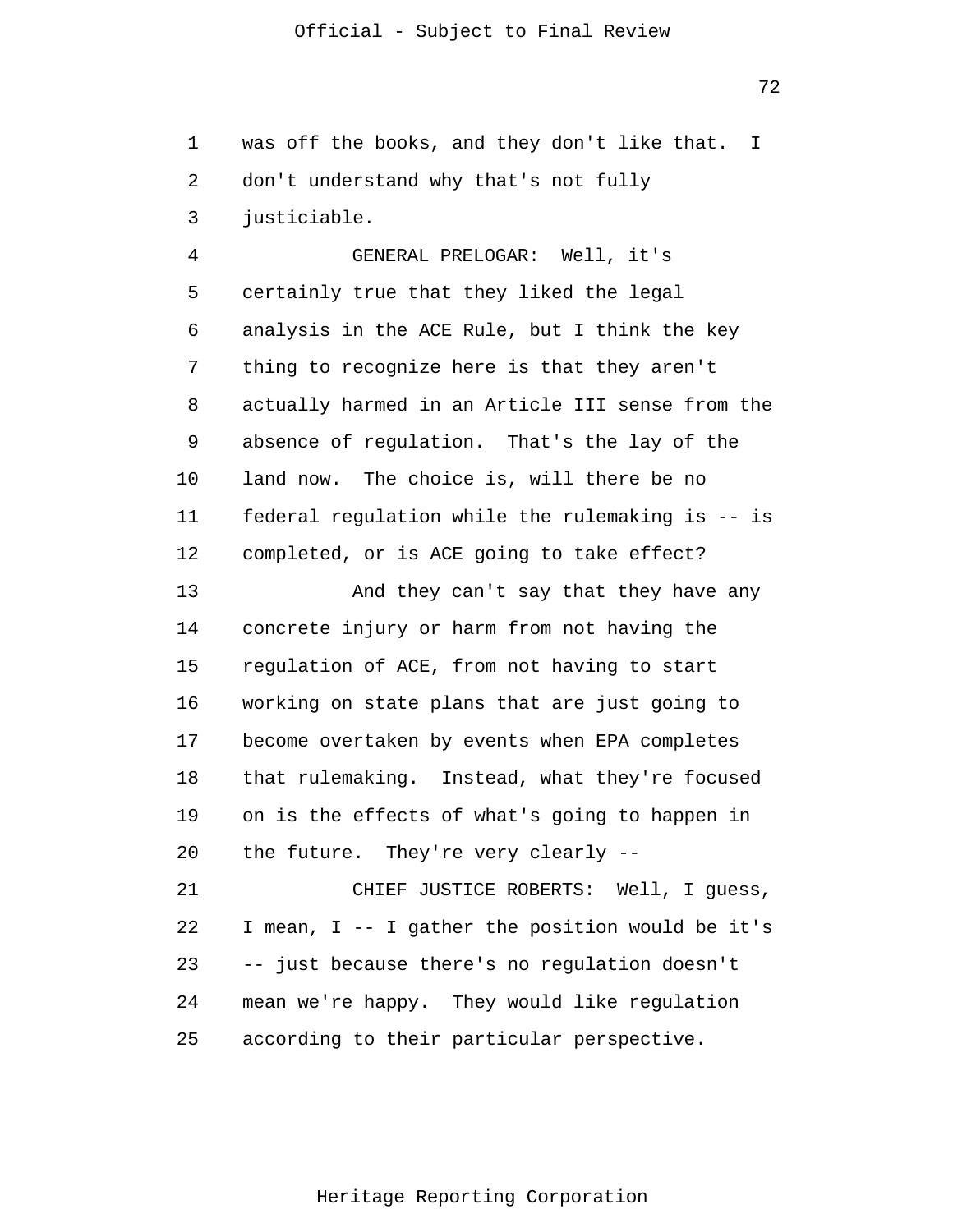They'd like good regulation, which they think

1

73

2 3 4 5 6 7 8 9 10 11 12 13 14 15 16 17 18 19 20 21 22 23 24 25 they had with ACE, and now they don't have it. Again, why isn't that a justiciable harm? GENERAL PRELOGAR: Well, Mr. Chief Justice, nothing prevents them right now from regulating however they wish. If West Virginia today wants to start regulating consistent with what ACE contemplated, it can take whatever actions it wants to take with respect to the sources in its state. So there's no impingement of its sovereign prerogatives. They right now have full authority to undertake whatever kind of regulation they'd like. What they don't have an injury from is the absence of having a federal regulation in place that would impose additional regulatory burdens on them in the meantime. JUSTICE SOTOMAYOR: Counsel, Ms. See said -- Counsel See said, General, that 20 states were not in compliance with the CPP. What do we make of that? Because you said the industry has reached the limits, but 20 states haven't. What do you make of that statement by her? And why is that fact not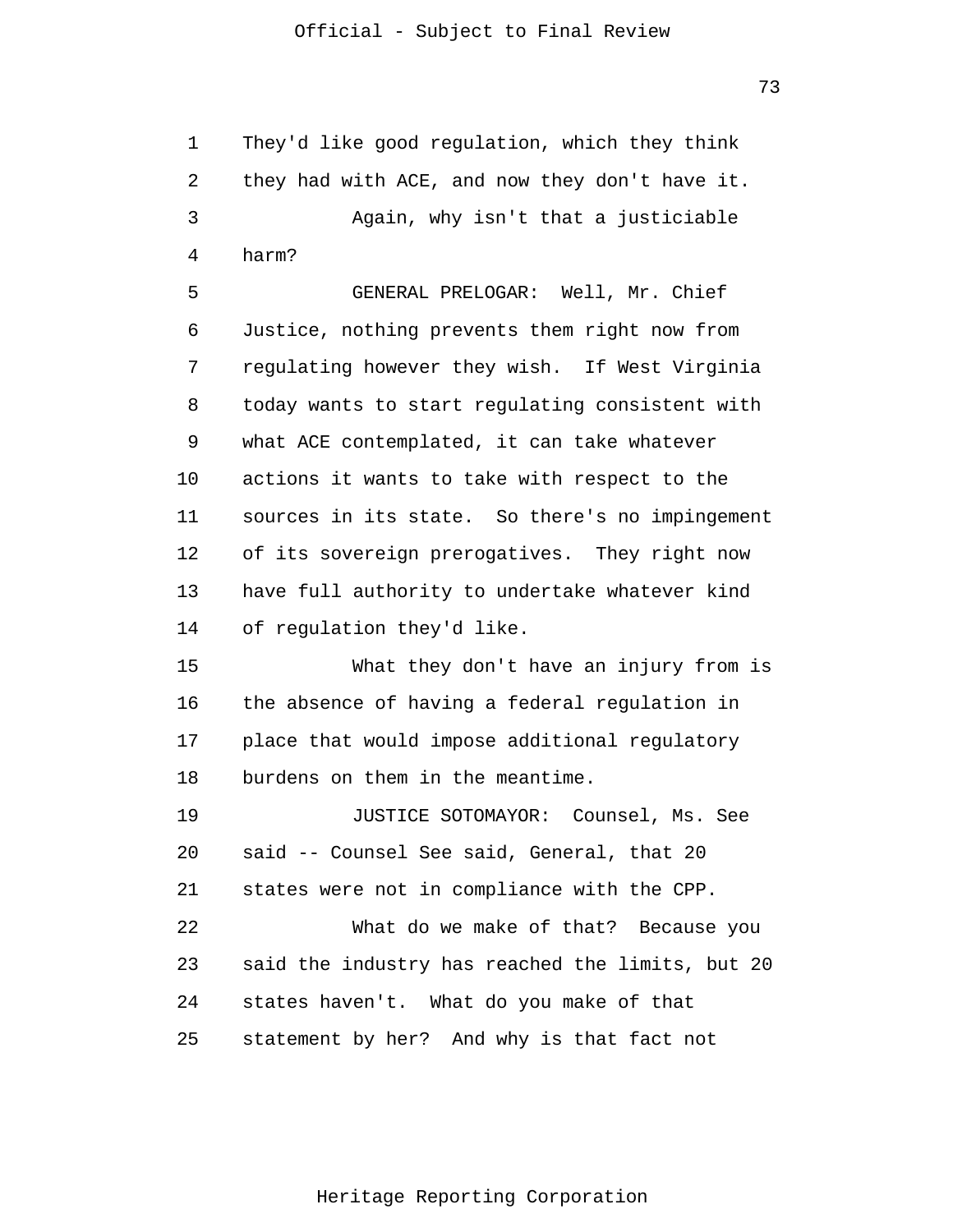|  | important? |  |
|--|------------|--|
|--|------------|--|

| 2  | GENERAL PRELOGAR: So I think that's              |
|----|--------------------------------------------------|
| 3  | incorrect when you look at the analysis that EPA |
| 4  | conducted when it repealed the CPP, and in that  |
| 5  | regulatory impact analysis, what EPA observed is |
| 6  | that taking into account delayed implementation, |
| 7  | which would be necessary, and looking at the     |
| 8  | flexibilities that are offered by interstate     |
| 9  | trading, there would be no difference between a  |
| 10 | world where the CPP took effect and one where it |
| 11 | didn't.                                          |
| 12 | On a nationwide level, the emissions             |
| 13 | limits have been reached, and so, effectively,   |
| 14 | there would be no cost to states to engage in    |
| 15 | that interstate trading to get their limits      |
| 16 | below the requisite levels.                      |
| 17 | And for that reason, in terms of costs           |
| 18 | and benefits, what the repealed rule said is no  |
| 19 | cost savings to states from repealing this       |
| 20 | because it wouldn't impose any burdens on them   |
| 21 | and also no further benefits with respect to     |
| 22 | further emissions reductions because we don't    |

23 24 expect that there would be any further emissions reductions under the CPP itself.

25 JUSTICE KAVANAUGH: What's the status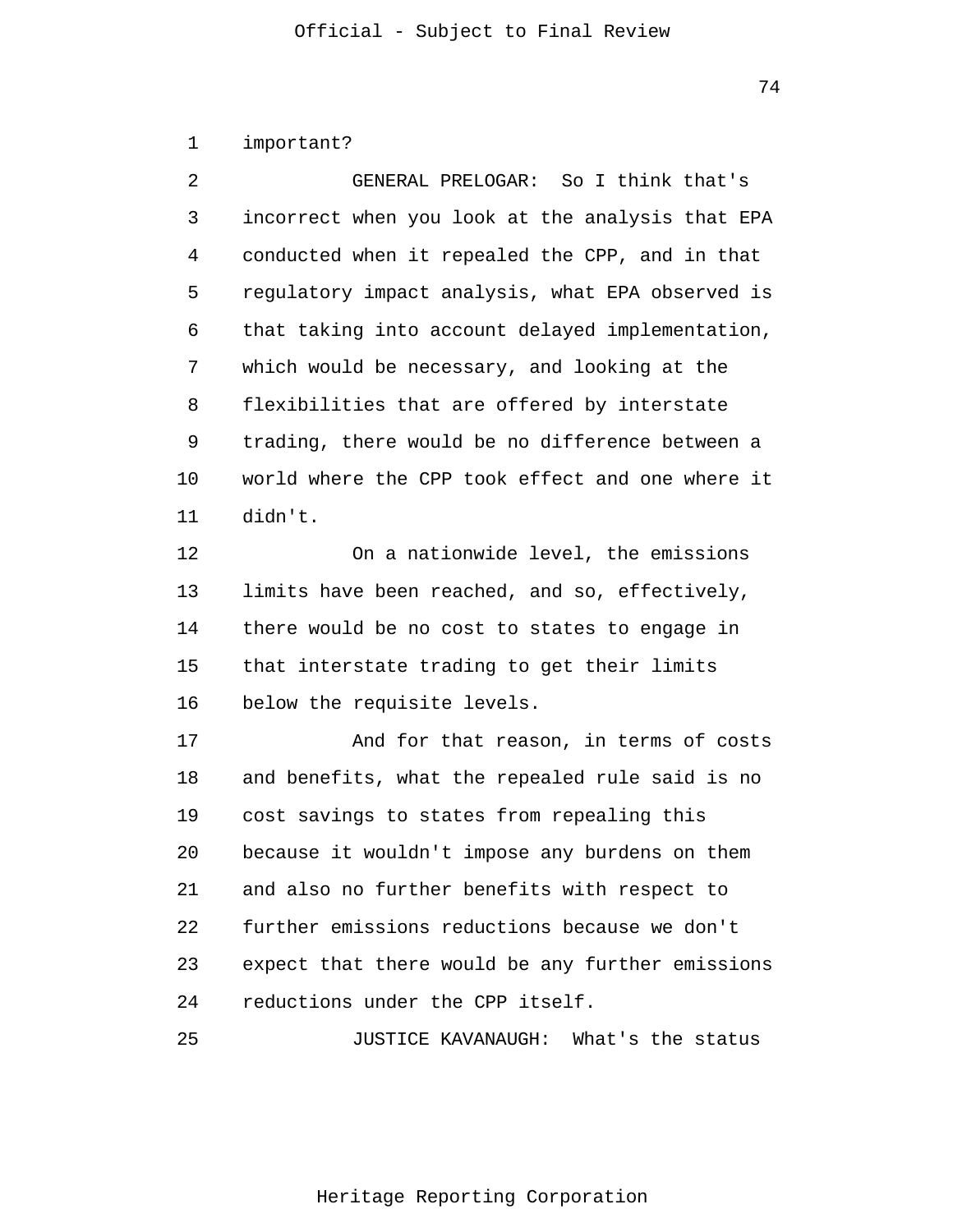75

```
1 
 2 
 3 
 4 
 5 
 6 
 7 
 8 
 9 
10 
11 
12 
13 
14 
15 
16 
17 
18 
19 
20 
21 
22 
23 
24 
25 
      of the new rulemaking to the extent you can 
      share?
                  GENERAL PRELOGAR: EPA is still
       undertaking preparatory activities. It expects
       to issue a notice of proposed rulemaking by the
       end of this year. In the past, it's taken about
       a year after that to issue a final rule.
                  JUSTICE SOTOMAYOR: Counsel, there are
       two parts --
                 JUSTICE KAGAN: This year, the
       calendar year?
                  GENERAL PRELOGAR: This calendar year,
       that's correct.
                  JUSTICE SOTOMAYOR: There are two
       questions I have. At least one brief, I think
       it might have been two, claims that the Clean
       Power Plan placed more stringent emissions on
       existing plants than it did on new sources which
       seems -- I don't understand how that makes
       sense.
                  And, Number 2, what I'm troubled by is
       not generation shifting qua generation shifting
       because, as very clear in the questioning,
       and -- and I think biologic there could be some
       plant source changes that could force generation
```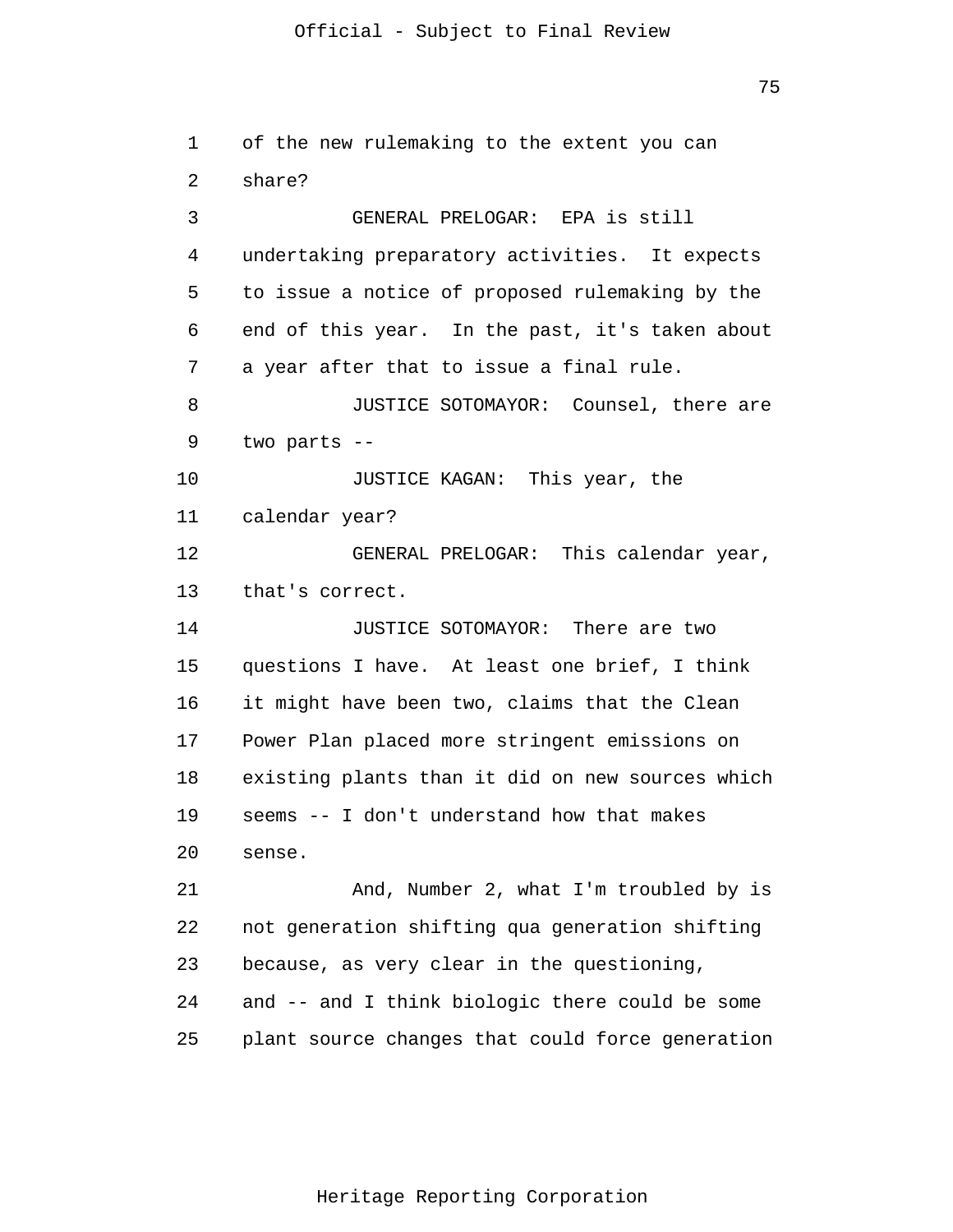1 2 3 4 5 6 7 8 9 10 11 12 13 14 15 16 17 18 19 20 21 22 23 24 25 shifting anyway, so it's not generation shifting qua. But I think what the major issue that might trouble me is the claim that the emissions standards that you set force states to do generation shifting, that you have not given them options not to generation shift. You list out a whole bunch of options, but I thought one of their claims was that no matter what they did, they still had to generation shift. So could you answer those two questions? Old and new plants and whether there is -- have you exceeded your authority by forcing some -- forcing the states out of choices? GENERAL PRELOGAR: Yes. And I'll -- I'll take those questions in turn. So first with respect to the argument that the existing source standard under the CPP was more stringent be the new source standard, I -- I think that's incorrect. And it's really trying to make an apples and oranges comparison. The two standards operated quite differently and critically had different time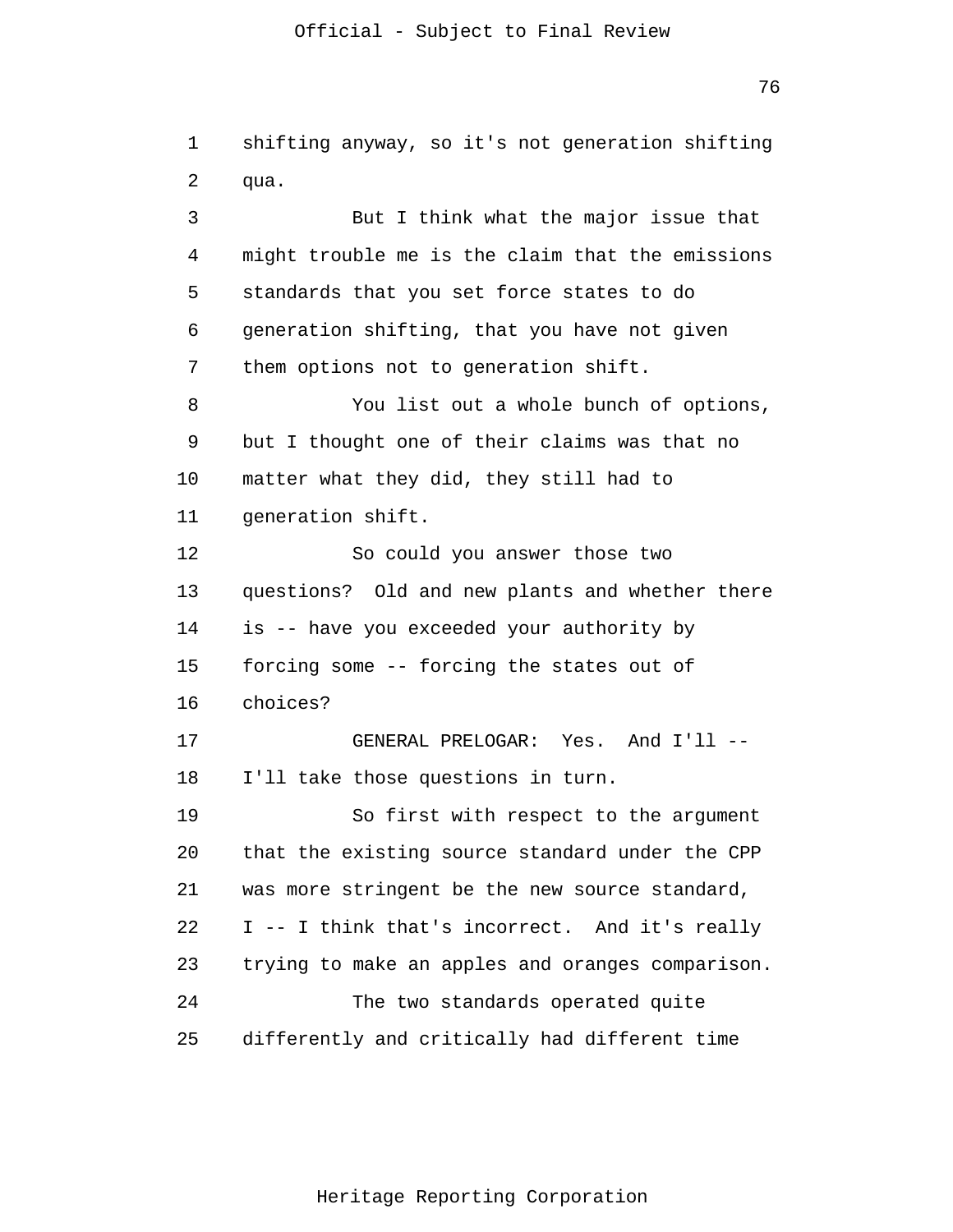77

1 2 3 4 5 frames. So the new source standard took effect immediately; whereas under the CPP, the existing sources wouldn't actually have to put into place any kinds of emissions reductions until 2022 at the earliest, or even 2023 in some cases.

6 7 8 9 10 That means for the first seven years that both standards were contemplated to be in effect, the new source standard was far more stringent because the new sources were already subject to that emission reduction.

11 12 13 14 15 16 17 18 19 And then the second thing I would point to is that even after that initial period, the phase-in period, EPA has a statutory obligation to revisit the new source standard every eight years to take account of any changed circumstances. And so there was no guarantee that that standard would remain unchanged and would function as a less stringent standard as compared to the existing source standard.

20 21 22 23 24 25 To turn to the second aspect of your question, focused on whether the CPP effectively would have required generation shifting, the answer to that is no. The CPP itself emphasized that there were other types of mechanisms that sources could consider deploying; things like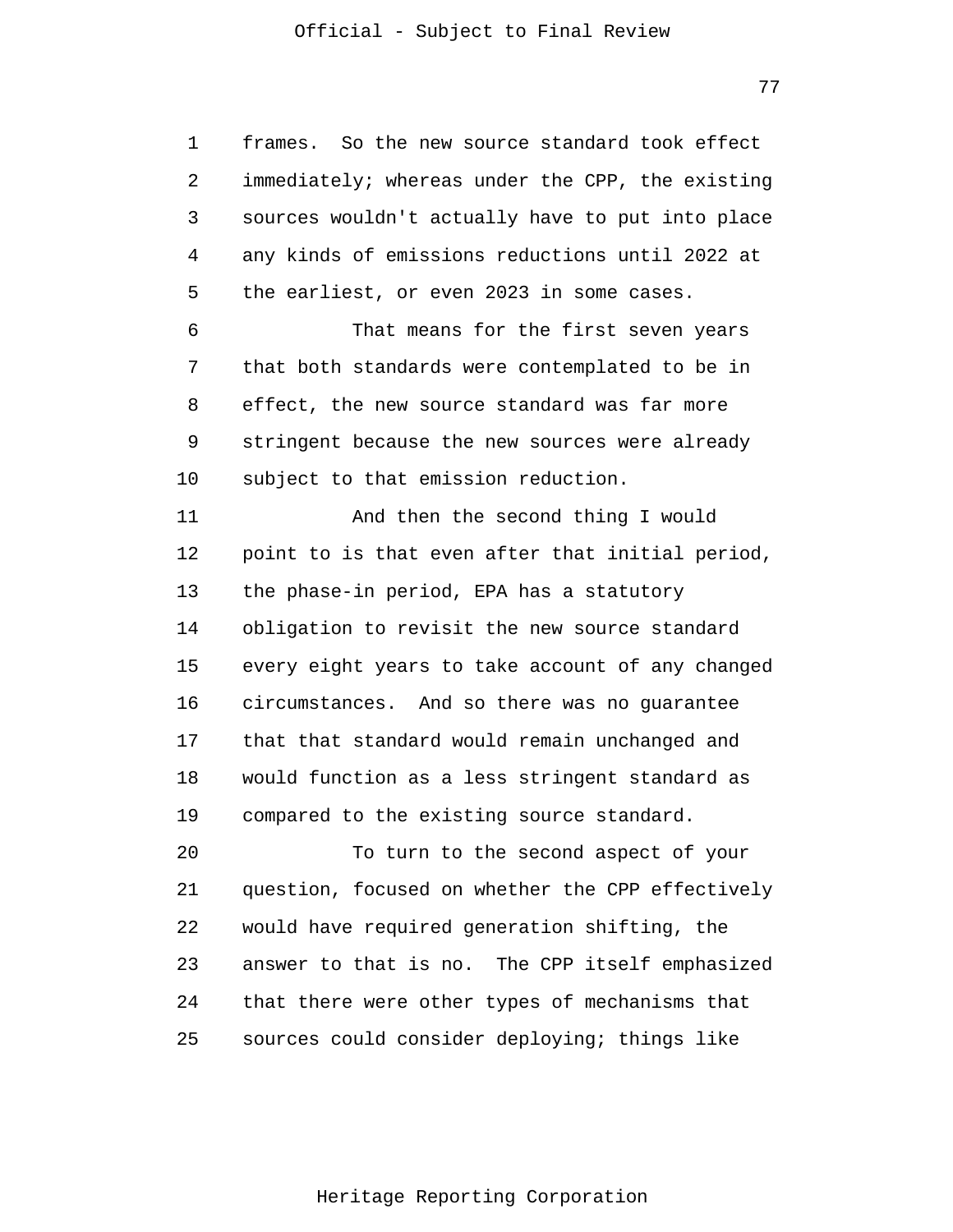1 2 3 4 5 6 7 8 9 10 11 12 13 14 15 16 17 18 19 20 21 22 23 24 25 carbon capture and sequestration, natural gas co-firing. Those were not listed as components of the best system in the CPP, but they were available technologies. And just as a matter of on-the-ground realities, the coal plants in -- in some instances have used those technologies to emit at levels below what the CPP contemplated. So it's just wrong to say that the standards couldn't have been met through any other way than generation shifting. But -- JUSTICE KAVANAUGH: I think the other -- keep going, sorry. GENERAL PRELOGAR: Well, if I could make one final point in response to Justice Sotomayor. I do want to acknowledge that, of course, EPA recognized that sources were most likely to comply through generation shifting. That would be most cost-effective for them. But I don't think that there is any anomaly between that kind of correspondence between the best system of emission reduction and how the sources actually choose to comply, because of course part of EPA's task here is to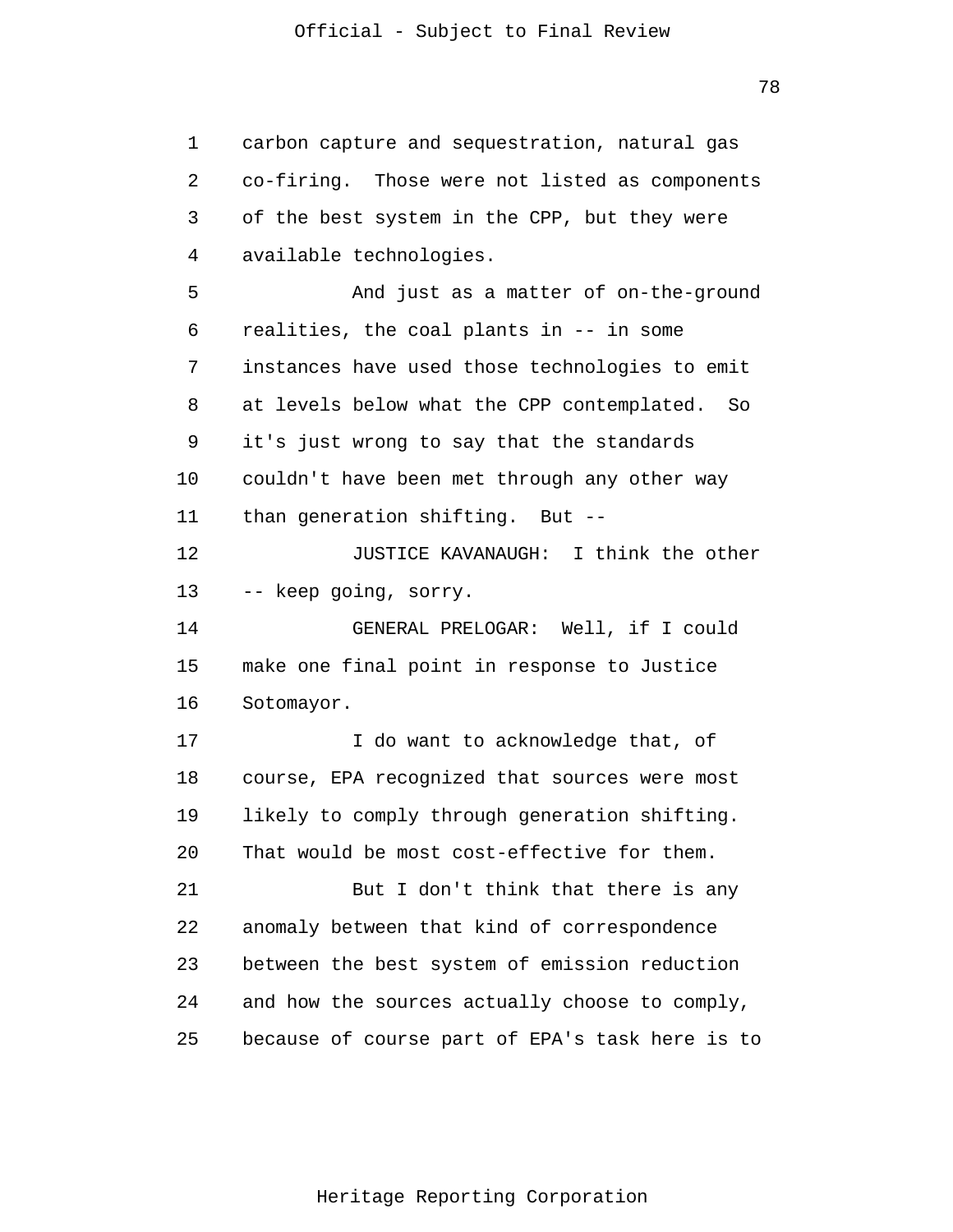1 2 3 4 5 6 7 8 9 10 11 12 13 14 15 16 17 18 19 20 21 22 23 24 25 see what is adequately demonstrated, what is the power sector already doing to control emissions. And -- and that's the starting point for identifying the best system, and they also have to look at cost. So to the extent that EPA is saying, here's what the power sector is doing to reduce their emissions, it's -- it's just not surprising to see that they would continue to generation shift to satisfy that emission limit. JUSTICE KAVANAUGH: The other side's theory, I think, zooming out a bit, is that Congress knows how to do cap-and-trade. They did it with acid rain. There were bills pending in Congress to do cap-and-trade for CO2 emissions. Ultimately those did not pass and then what happened is the executive branch, as executive branches are, unhappy with the pace of what's going on in Congress, tried to do a cap-and-trade regime through an old and somewhat ill-fitting regulation. So the cap-and-trade aspect of this, I just want you to address, and kind of put that in context of like UARG, squeezing it into a - an old statute that wasn't necessarily designed for something like this.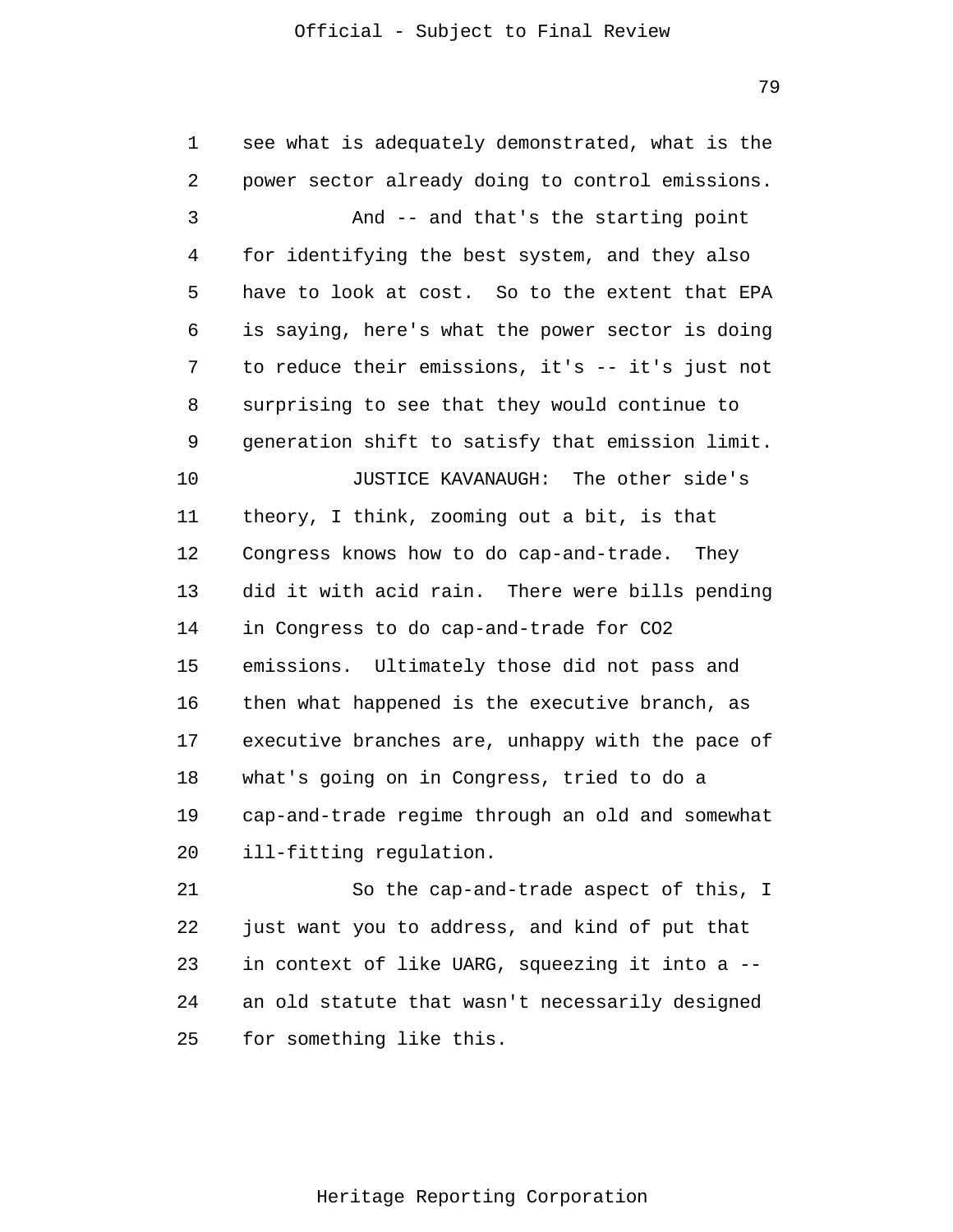1 2 3 4 5 6 7 8 9 10 11 12 13 14 15 16 17 18 GENERAL PRELOGAR: So I think that their reliance on that failed legislation in Congress is -- is wholly misplaced. Those bills looked very different from the CPP. It's - it's not as though Congress considered something like the CPP and rejected it and said those bills would have applied to far more industry participants, not just power plants, would have governed far more pollutants and not just carbon dioxide. And I think as -- as this Court recognized in Massachusetts versus EPA, when it relied on or rejected a similar type of argument pointing to failed legislation, I just don't think there's anything to glean from that record that would suggest that Congress had specifically contemplated and disapproved of the CPP itself.

19 20 21 22 23 24 25 And -- and just one final point on that is to emphasize that, of course, the CPP was not a -- a national cap-and-trade scheme. EPA exercised its role as kind of intermediate step of announcing the degree of emission limitation achievable based on the system it had identified, but then it was up to the states to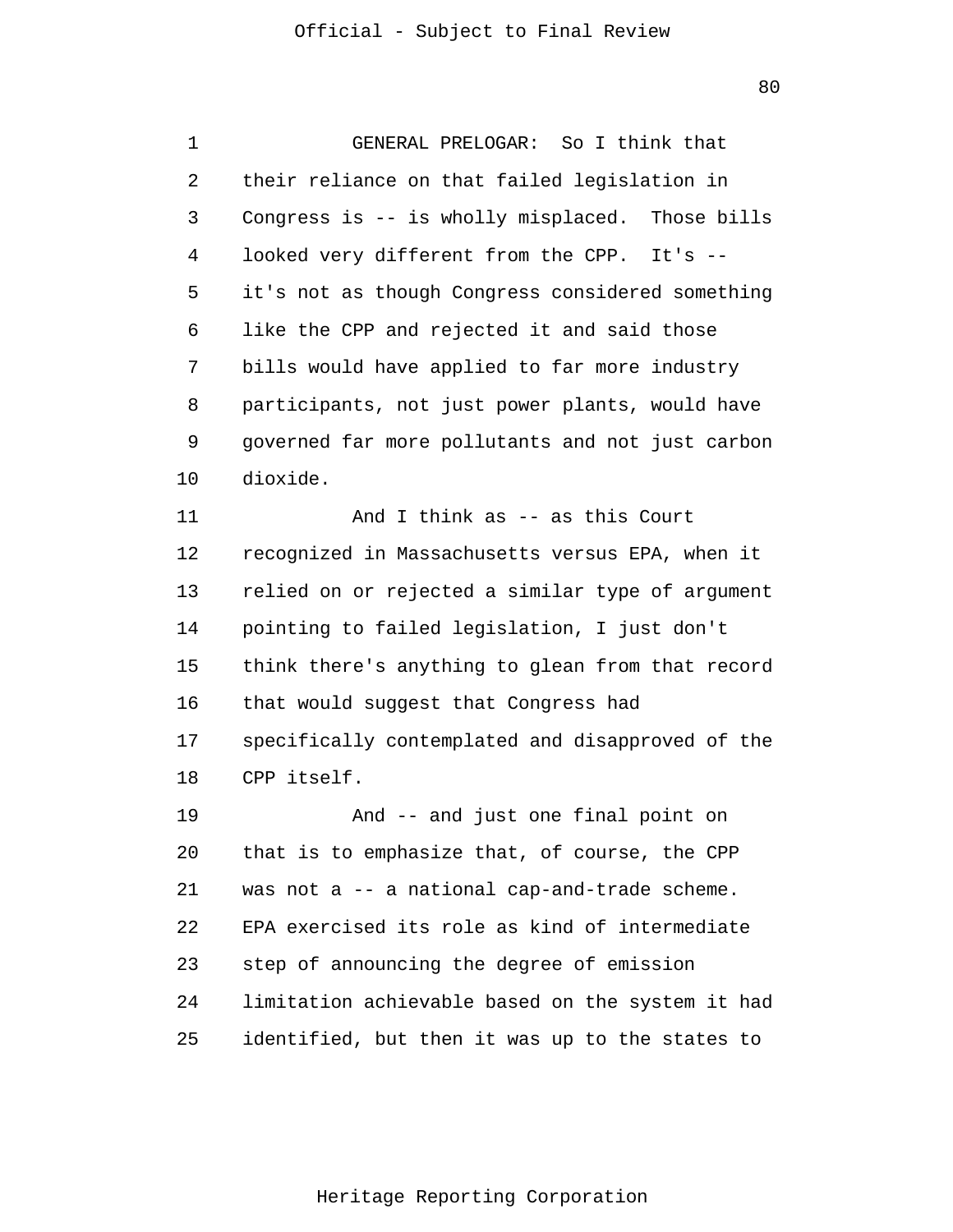1 2 3 4 5 6 7 8 9 10 11 12 13 14 15 16 17 18 19 20 21 22 23 24 25 exercise their role in this cooperative federalism scheme to identify the standards of performance for their sources. And as I mentioned to Justice Sotomayor, nothing required that they actually use the best system that EPA had identified to any particular degree or -- or even at all. CHIEF JUSTICE ROBERTS: General, do - do I take from your opening comments that you agree that there is such a thing as the major questions doctrine? GENERAL PRELOGAR: I certainly agree that the Court has applied that interpretive principle but not in a case that looks like this one. okay. CHIEF JUSTICE ROBERTS: Well, okay -- GENERAL PRELOGAR: It's always done it  $-$ CHIEF JUSTICE ROBERTS: But what -- GENERAL PRELOGAR: -- with respect to actual effects. CHIEF JUSTICE ROBERTS: So -- right. So how would you articulate what the major questions doctrine is?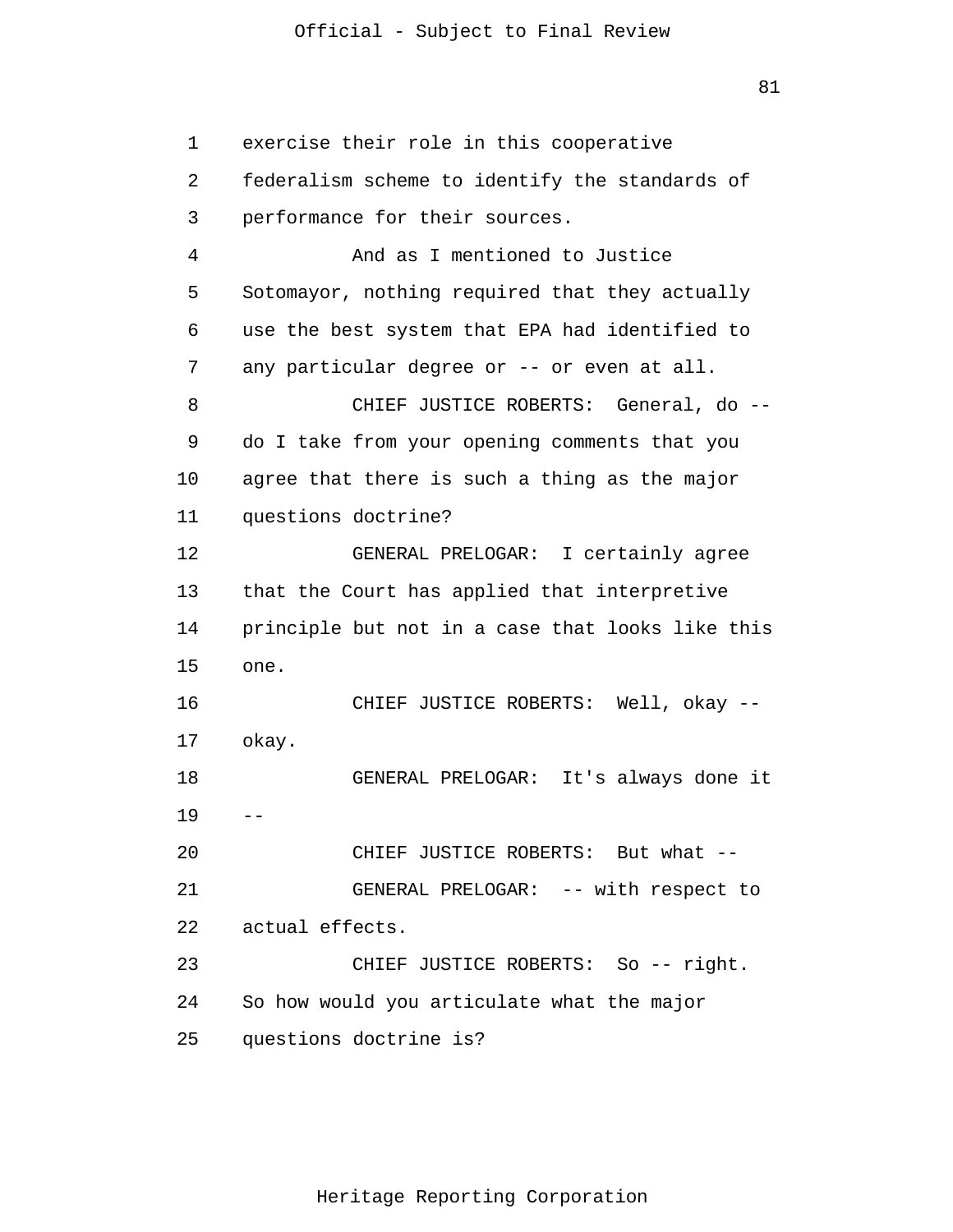1 2 3 4 5 6 7 8 9 10 11 12 13 14 15 16 17 18 19 20 21 22 23 24 25 GENERAL PRELOGAR: As I understand the way the Court has applied this interpretive principle, it has at the outset always engaged in a traditional interpret- -- interpretive exercise, looking at the traditional tools of text, context, and structure. And then in cases like UARG or -- or Brown & Williamson or Eviction Moratorium the Court has said that if there were any doubt about what it has already articulated as the best interpretation of the statute, that ambiguity would be resolved by the fact that the particular agency action has sweeping consequences based on its costs or the number of people involved or the type of authority claimed. And that's just very different, I think, down the line from how Petitioners are asking the Court to rely on major questions here. First and foremost, there is no agency regulation for the Court to review to evaluate those kinds of effects. CHIEF JUSTICE ROBERTS: Well, just getting back to what we're -- we're talking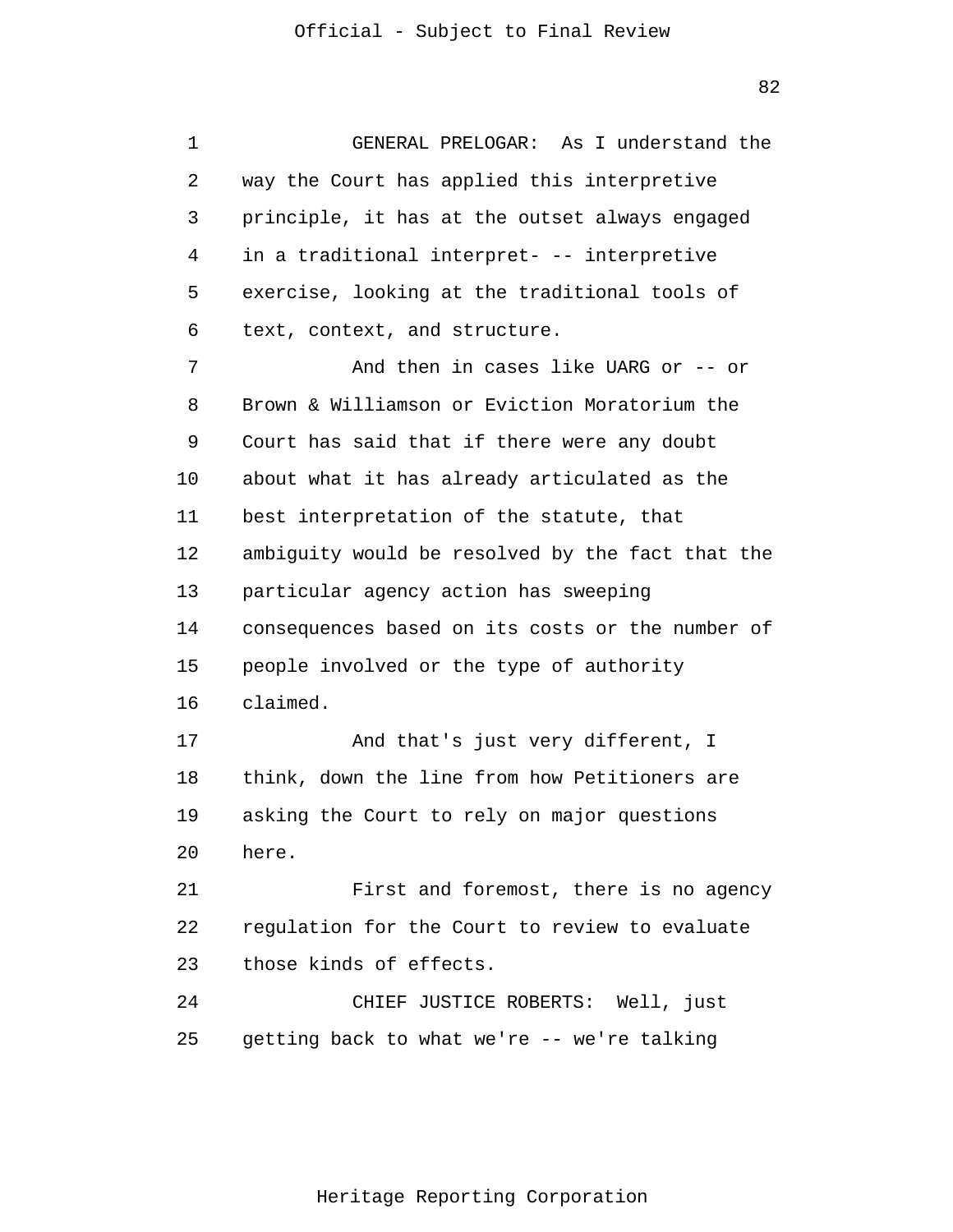1 2 3 4 5 6 7 8 9 10 11 12 13 14 15 16 17 18 19 20 21 22 23 24 25 about, so you go through the whole analysis, you come up with what you think the right answer is, and then you ask whether that's consistent with the major questions doctrine. GENERAL PRELOGAR: That's how the decisions are -- CHIEF JUSTICE ROBERTS: Sounds like -- GENERAL PRELOGAR: -- structured. CHIEF JUSTICE ROBERTS: -- a Rule - like a, Rule of Lenity. GENERAL PRELOGAR: It's -- I -- I think the Court has applied it as additional confirmation of what it has understood to be the best interpretation of a statute based on those traditional tools. CHIEF JUSTICE ROBERTS: Well, why - why doesn't -- I think there's some disagreement about how to apply it. Why -- why wouldn't you look at it at the outset and say, as I think the Court did in FDA, you know, why is the FDA deciding whether, you know, cigarettes are illegal or not, and then that's something that you look at while you're reading the particular statute or whatever other things you look at when you're trying to interpret a statute and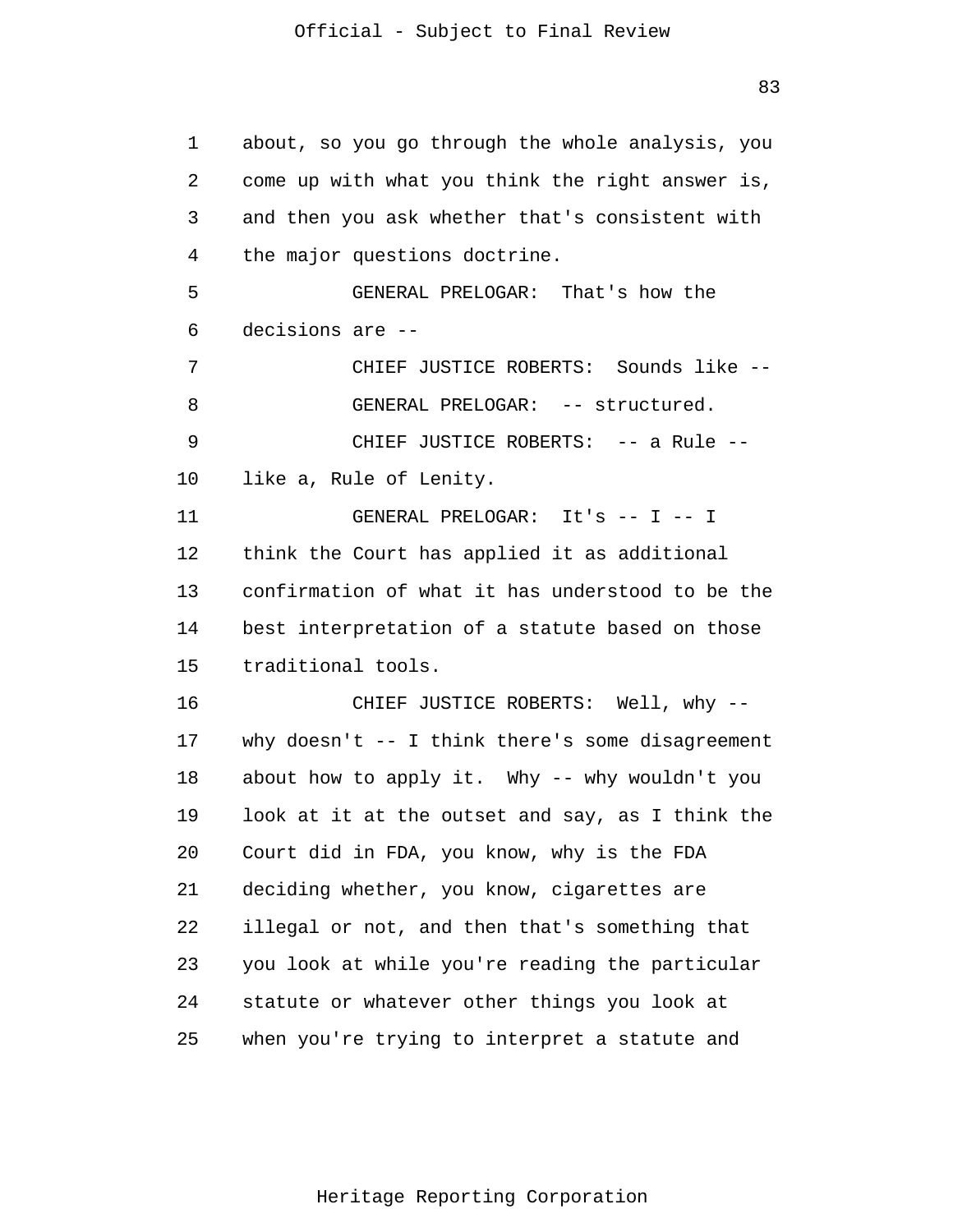1 2 3 4 5 6 7 8 9 10 11 12 13 14 15 16 17 18 19 20 21 22 23 24 see if it's reasonable to suppose that. I -- I mean, i -- just thinking back on Alabama Realtors or the OSHA vaccine case, I don't know how you would read those as not starting with the idea that this -- however you want to phrase it, this is kind of surprising that the CDC is, you know, regulating evictions and all that and then look to see if there's something in there, I guess, that suggests, well, however surprised, you know, that's - that's still what we think that type of regulation was -- was appropriate. GENERAL PRELOGAR: Well, I certainly don't dispute that the Court in those cases has looked at the actual effects of the agency regulation and -- and found them to be surprising and incredibly consequential. But I do think that it wouldn't make sense to try to ask this as an abstract question at the outset because, among other things, we agree with how Justice Kagan articulated the principle, that this is really about filling in or directing what to do when there's ambiguity in a statute.

And so you can't sensibly apply a

25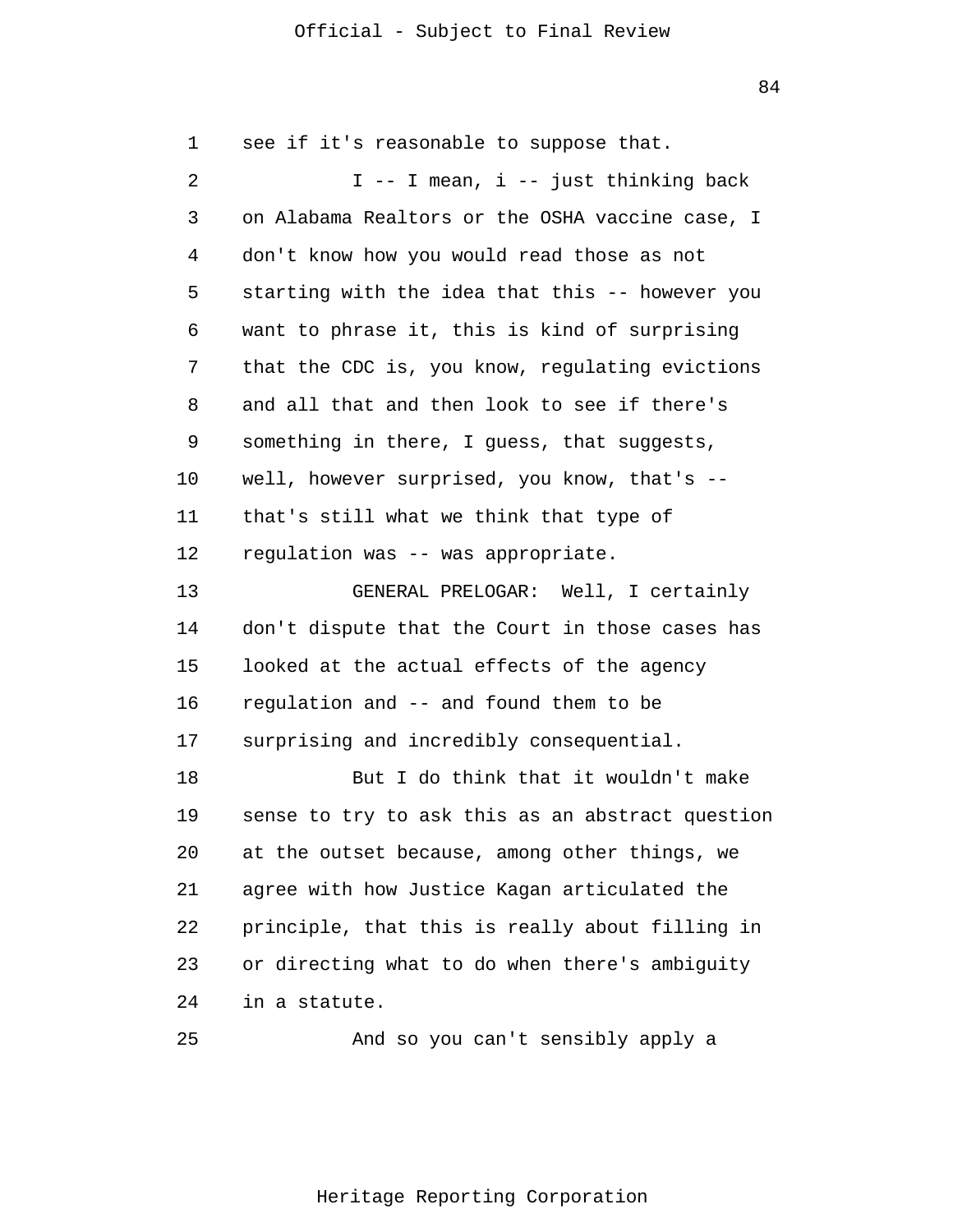| 1  | major questions lens until you've determined    |
|----|-------------------------------------------------|
| 2  | that there's some ambiguity to resolve. And to  |
| 3  | $\qquad \qquad -$                               |
| 4  | CHIEF JUSTICE ROBERTS: I'm not sure I           |
| 5  |                                                 |
| 6  | GENERAL PRELOGAR: -- instead say --             |
| 7  | CHIEF JUSTICE ROBERTS: -- understand            |
| 8  | you. You described it as an abstract inquiry.   |
| 9  | I don't know how abstract it is. It's just you  |
| 10 | look at it and you say, why is this CDC         |
| 11 | regulating evictions?                           |
| 12 | GENERAL PRELOGAR: Well, let me try              |
| 13 | to make it --                                   |
| 14 | CHIEF JUSTICE ROBERTS: That's a                 |
| 15 | pretty concrete question.                       |
| 16 | GENERAL PRELOGAR: And here, I think,            |
| 17 | though it's -- it's not concrete at all because |
| 18 | there's not any agency action for the Court to  |
| 19 | review. And instead, Petitioners have pressed   |
| 20 | on this idea that the Court should adopt an     |
| 21 | inside-the-fence-line limitation that is not at |
| 22 | all the dividing line between what kinds of     |
| 23 | agency effects would be consequential or minor. |
| 24 | You can imagine a future regulation             |
| 25 | that only uses biomass co-firing, for instance, |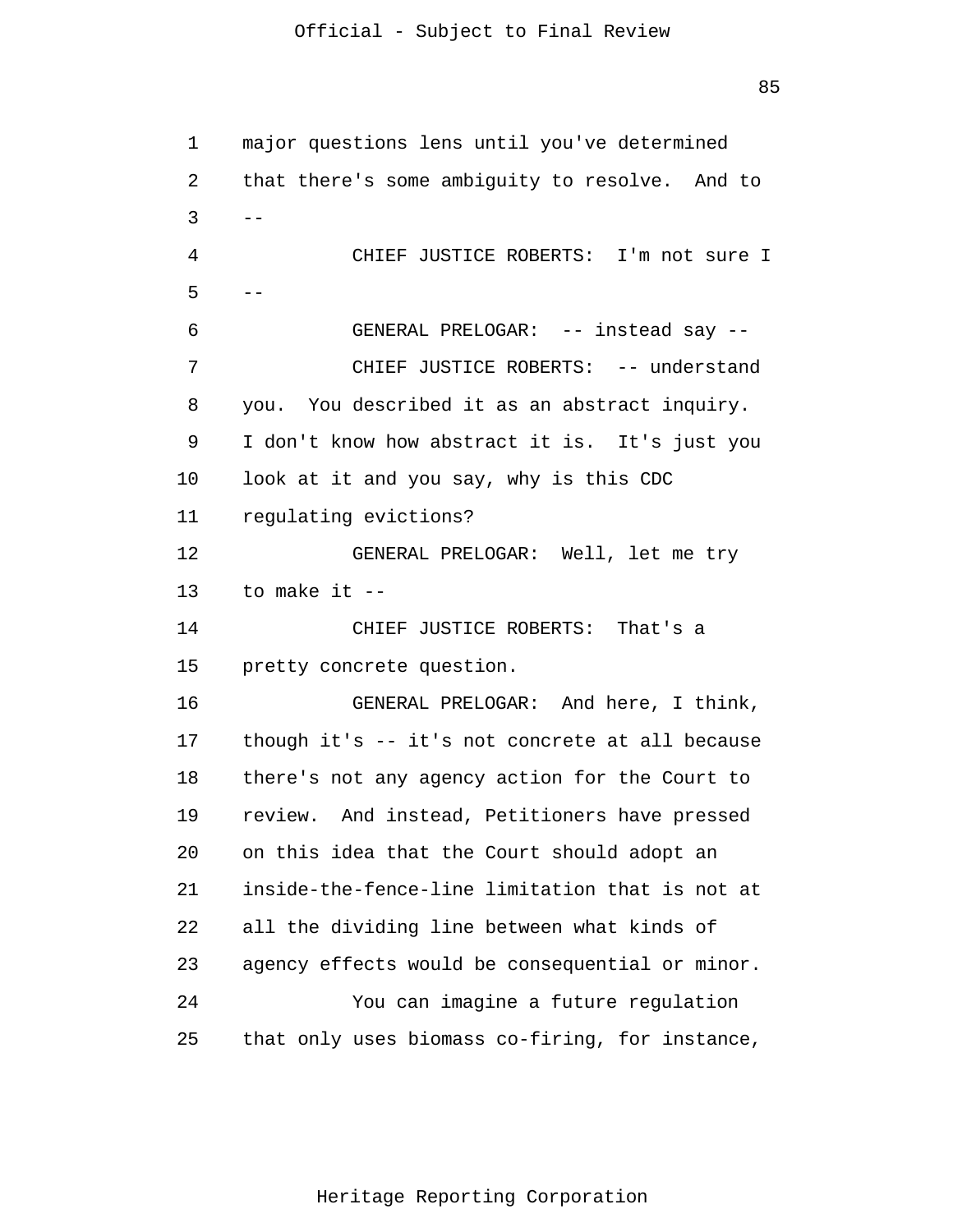86

1 2 3 4 5 6 7 8 9 10 11 12 13 14 15 16 17 18 19 20 21 22 23 24 25  $$ and I -- I think it would be hard to say, well that's a major question, that's -- has vast - has vast economic and political significance. Your -- your average Joe on the street probably hasn't even ever heard of biomass co-firing. So here I think it's particularly abstract because there's no agency action to review to try to put that major questions gloss on it. JUSTICE KAGAN: I mean, just to put it JUSTICE ALITO: You're shifting - your -- your argument is shifting back and forth between your mootness argument and your argument on the merits. As to the mootness argument, have we ever held that the issuance of a stay can moot a case? GENERAL PRELOGAR: I'm not aware of a precedent, but I want to be clear that we're not arguing that it was the stay itself that mooted the case. We think the stay just confirmed the D.C. Circuit's judgment not to reinstate the CPP. JUSTICE ALITO: Has the D.C. Circuit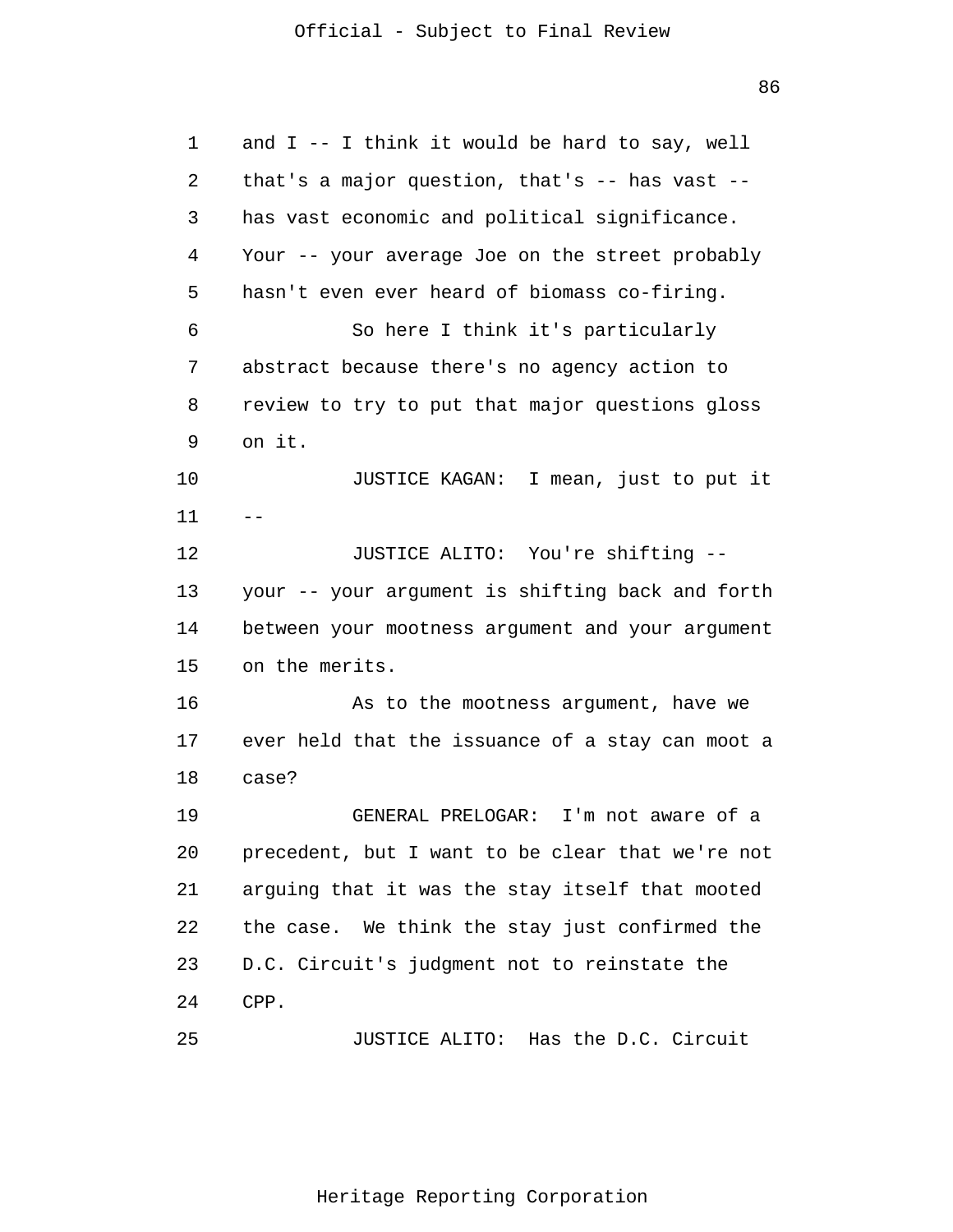87

1  $\overline{a}$ held that the reinstatement of the CPP is off the board?

3 4 5 6 7 8 9 10 11 12 13 14 15 16 17 18 19 20 21 22 23 24 25 GENERAL PRELOGAR: I think that's the only reasonable interpretation of this judgment. And this was something that the parties had touched on in the briefing before the D.C. Circuit. It came up at the oral argument. No one was pressing to have the CPP be reinstated because it just couldn't sensibly apply now given that it's been overtaken by events. JUSTICE ALITO: Well, on to the merits part of what you said just before I asked my question, Mr. Roth made the argument that the application of the major questions doctrine here would be very similar to the application of that doctrine in the tobacco case or in the eviction moratorium case because, here, what your interpretation of the statute claims for EPA is not a technical matter, it is not a question of how to reduce emissions from particular sources, but you are claiming that the interpretation gives you the authority to set industrial policy and energy policy and balance such things as jobs, economic impact, the potentially catastrophic effects of climate change, as well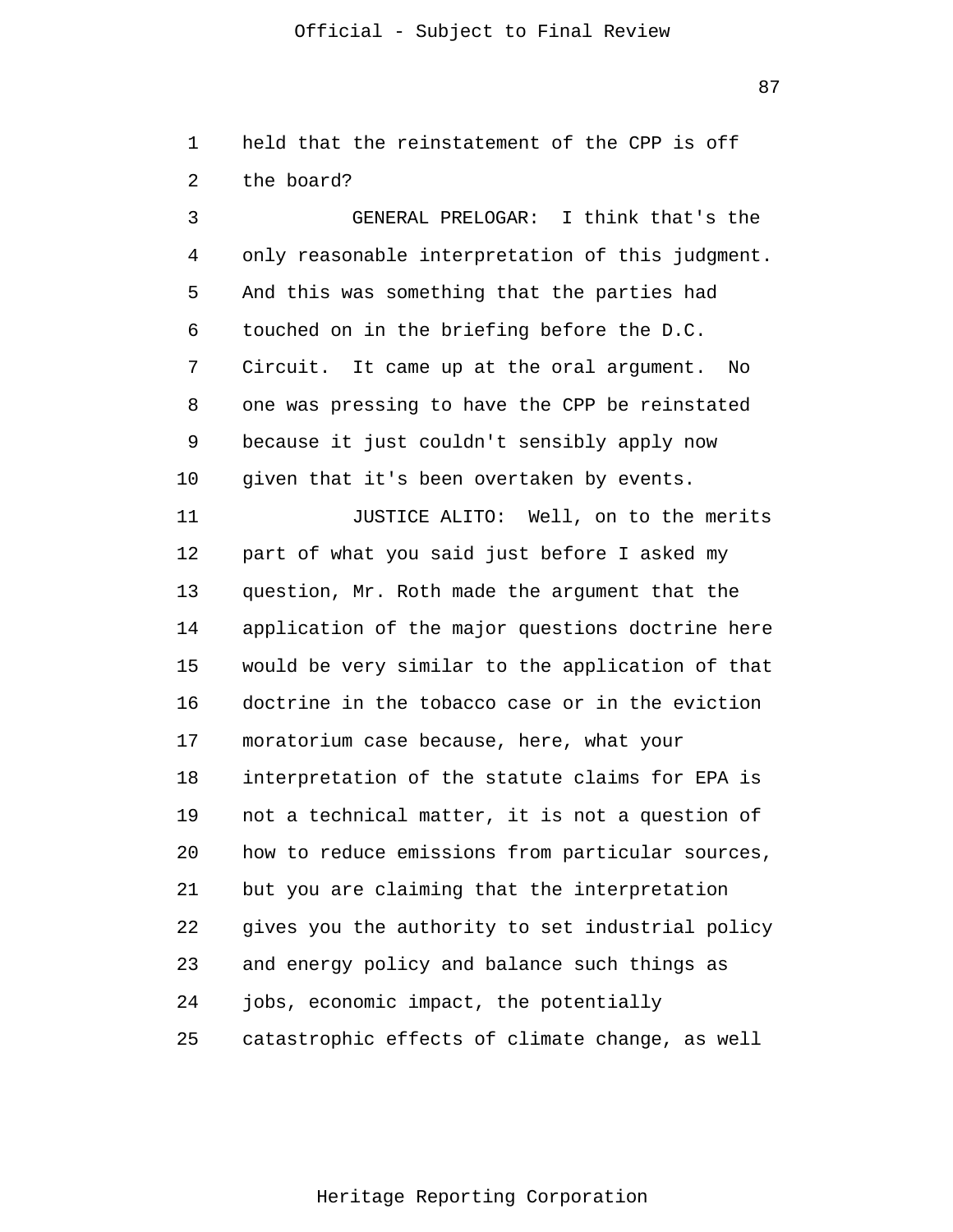| 1  | as costs.                                        |
|----|--------------------------------------------------|
| 2  | Why isn't that correct?                          |
| 3  | GENERAL PRELOGAR: It's incorrect                 |
| 4  | here, and I think this just points up the        |
| 5  | problem with trying to interpret the statute     |
| 6  | outside the context of an actual agency          |
| 7  | regulation because, although we agree with       |
| 8  | Petitioners with respect to many of their        |
| 9  | hypotheticals that EPA couldn't do those things, |
| 10 | it's because of any number of other limits in    |
| 11 | the statute. There are -- there are six limits   |
| 12 | that I'd love to go through if you're interested |
| 13 | in hearing them that we think address their      |
| 14 | hypotheticals and are ones that Congress         |
| 15 | expressly incorporated.                          |
| 16 | And what's missing is this                       |
| 17 | inside-the-fence-line limitation, which we don't |
| 18 | think tracks what will be major and what         |
| 19 | wouldn't be and would deny much needed           |
| 20 | flexibility to do commonsense and commonplace    |
| 21 | and well-established limits in this industry for |
| 22 | things like averaging and trading.               |
| 23 | JUSTICE ALITO: Well, this statute                |
| 24 | requires EPA to take into account, just to take  |
| 25 | into account, not even balance, take into        |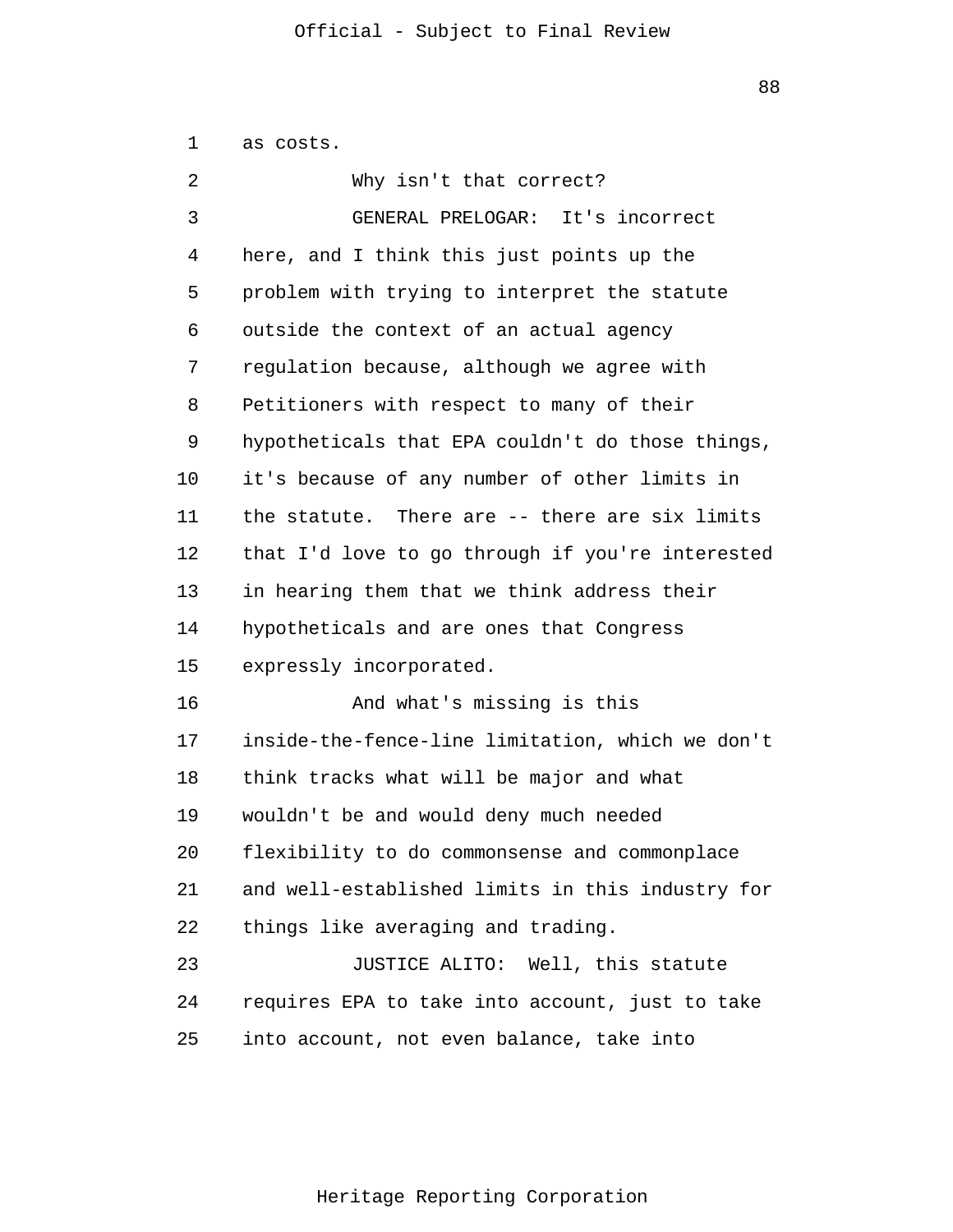89

1 2 3 4 5 6 7 8 9 10 11 12 13 14 account several factors, and they are incommensurable. You know, how do you balance or take into account, what weight do you assign to, the effects on climate change, which some people believe is a matter of civilizational survival, and the costs and the effect on jobs? GENERAL PRELOGAR: So I think it's important to distinguish between that type of cost/benefit analysis, which EPA would conduct in a regulatory impact analysis under an executive order, and the separate statutory constraints in Section 7411, which we think wouldn't require that kind of balancing and very much constrain EPA.

15 16 17 18 19 20 21 First, EPA has to determine that the standard is adequately demonstrated or the system is adequately demonstrated. And I think that answers the concern about EPA just restructuring the industry. Instead, it looks at what the sector is already doing as the baseline.

22 23 24 25 Second, of course, as we've noted, you have to look at costs, and that means that it cannot be of unreasonable costs on the industry that cannot be balanced away by saying that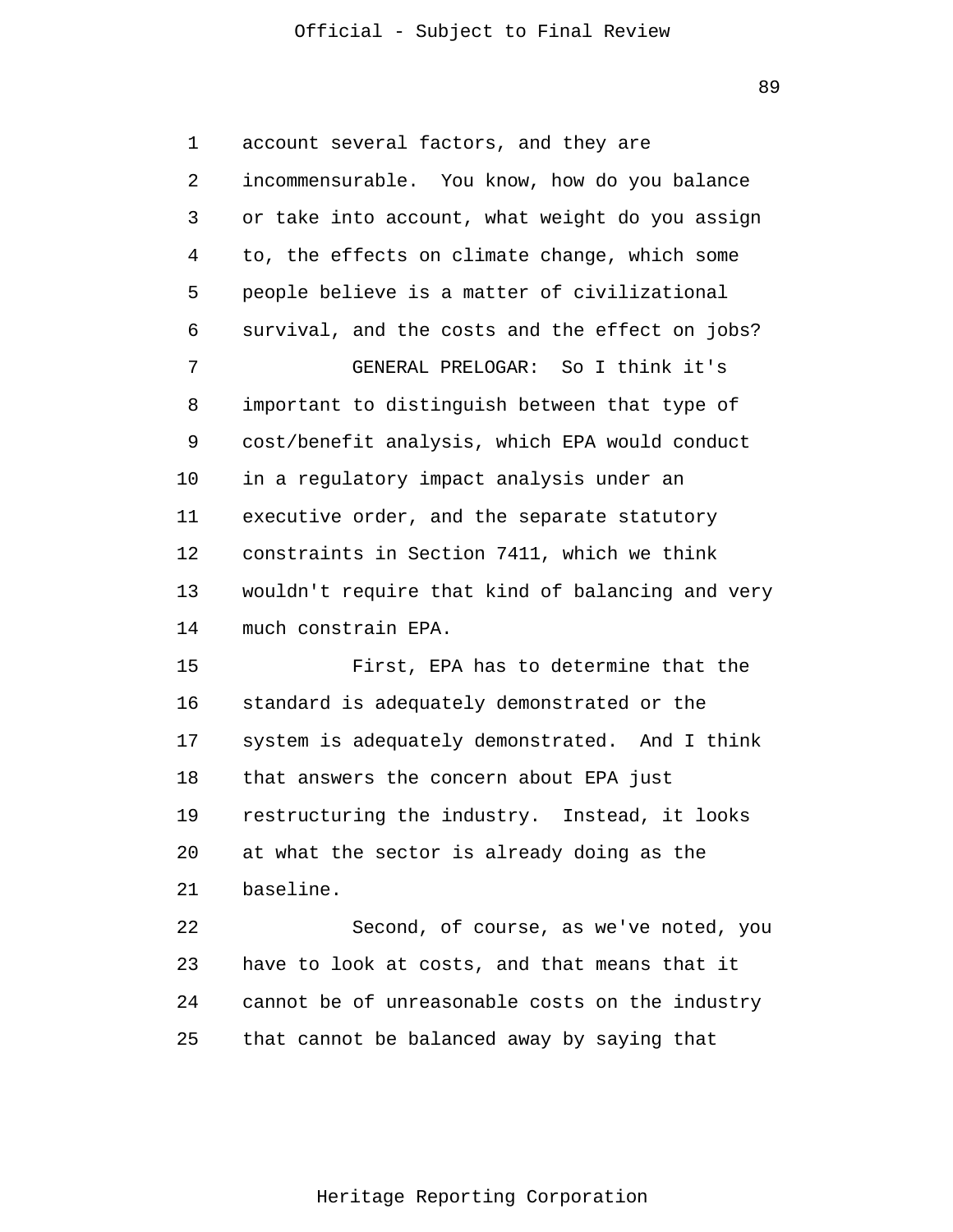1 there are tremendous benefits.

2 3 4 5 6 7 It can't threaten the reliability of the electricity grid, which means that, again, EPA cannot undertake these kinds of substantial transformations or restructuring that would ultimately threaten our access to electricity in this country.

8 9 10 11 12 13 14 And then there are additional limits under the term "system of emission reduction" that we think would further guard against things like offsets or taxes or simply shutting down plants. EPA can't do those things because they wouldn't qualify as a system of emission reduction.

15 16 17 18 19 20 21 22 23 24 25 JUSTICE ALITO: I really don't see what the concrete limitations are in any of what you said. When you take in -- if you take the arguments about climate change seriously, and this is a matter of survival, so long as the system that you devise doesn't mean that there isn't going to be -- there isn't going to be electricity, and so long as the costs are not absolutely crushing for the society, I don't know why EPA can't go even a lot further than it did in the CPP.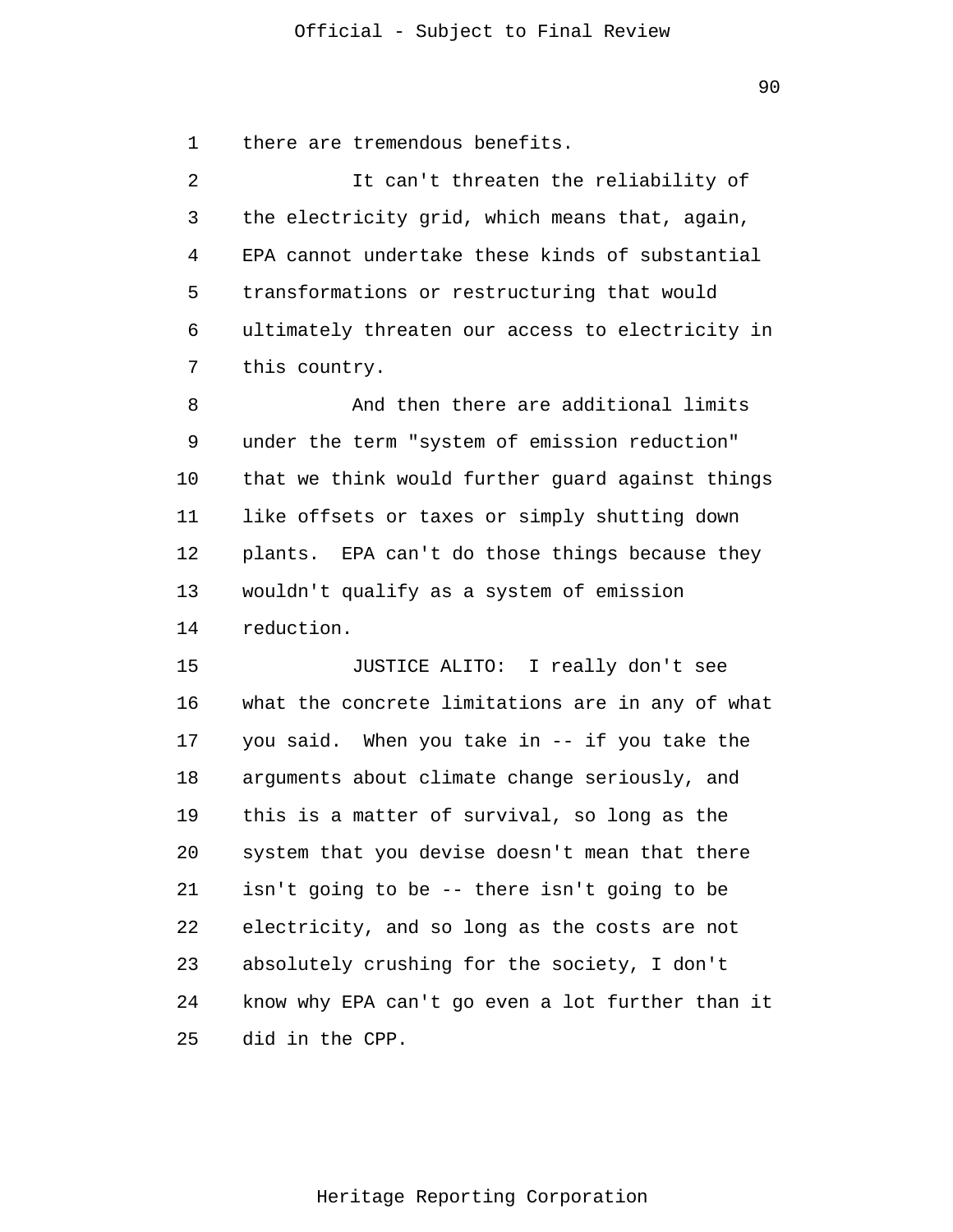1 2 3 4 5 6 7 8 9 10 11 12 13 14 15 16 17 18 19 20 21 22 23 24 GENERAL PRELOGAR: Because the D.C. Circuit, which has principally been responsible for looking at these types of actions, has interpreted those requirements to be real constraints here. And EPA cannot undertake action that would threaten the industry with unreasonable costs. So I think this just underscores why it's -- it's problematic to try and think about exercises of authority in an abstract way without a currently applicable regulation before you to actually measure these kinds of things. JUSTICE ALITO: Well, under your interpretation, is there any reason why EPA couldn't force the adoption of a system for single-family homes that is similar to what it has done in -- what it is claiming it can do with respect to existing power plants? GENERAL PRELOGAR: The limit on that is the fact that EPA has never listed homes as a source category and couldn't do so because they are far too diverse and differentiated. You couldn't sensibly apply the statute to them because you wouldn't have an adequately

25 demonstrated system that could be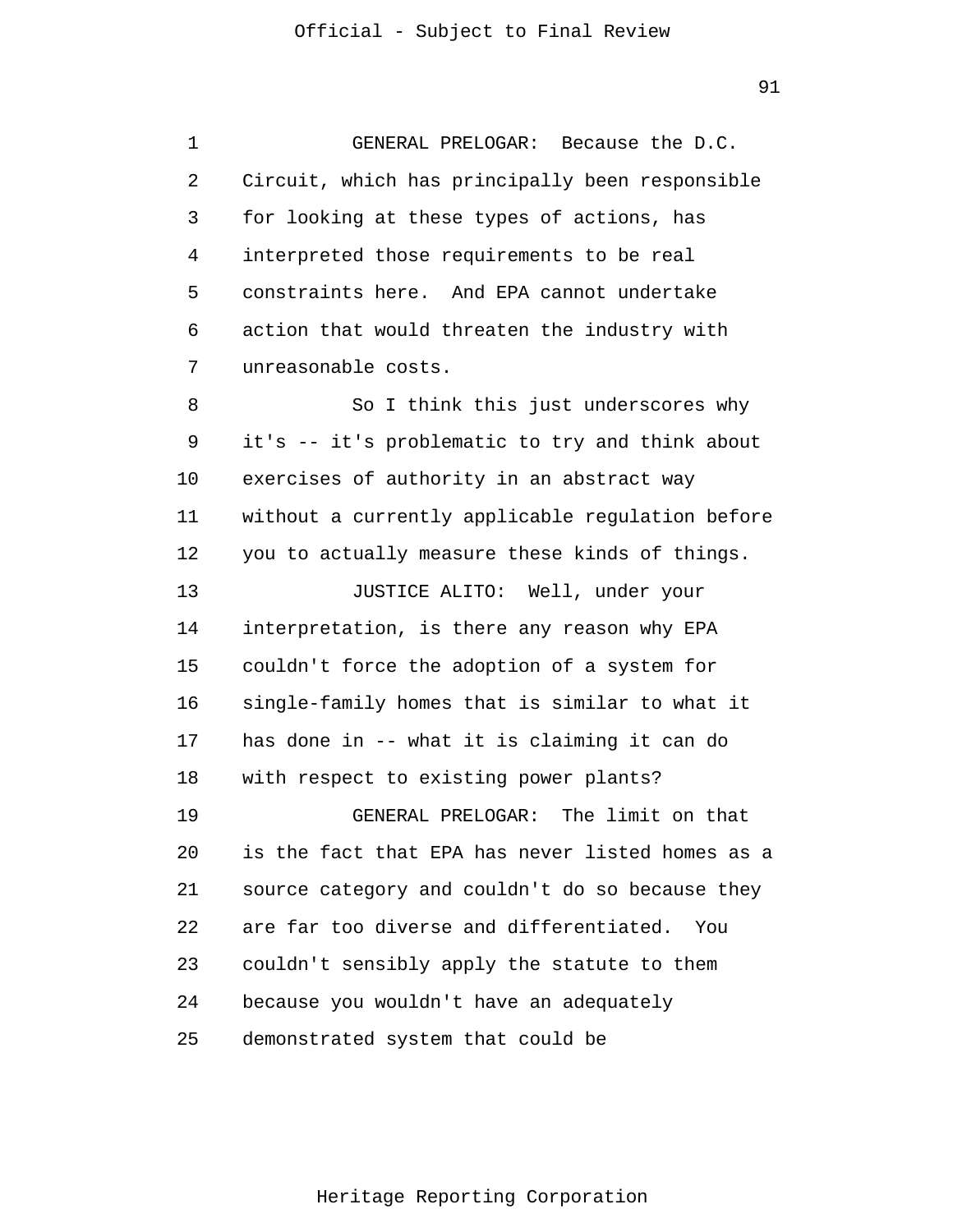92

1 2 3 4 5 6 7 8 9 10 11 12 13 14 15 16 17 18 19 20 21 22 23 24 25 cost-effectively installed at each and every home given how different they are. And I would just emphasize, Justice Alito, that even their own example of homes, which is that -- an idea that EPA would require the installation of solar panels on homes, that just shows the problem with their interpretation because that is a quintessential inside-the-fence-line measure. It's a technological solution at the home that reduces emissions at the home. So the -- the interpretation they're asking the Court to adopt doesn't address those concerns. Instead, it's the express constraints in the statute that we think prevent that. CHIEF JUSTICE ROBERTS: Thank you, counsel. Justice Thomas? Justice Breyer? JUSTICE BREYER: I -- I do have a quick question because I -- I think it's important to get this straight in my mind. The reason I thought that the CPP is alive and there, this is the reason: On page 37a of -- which has the opinion of the D.C.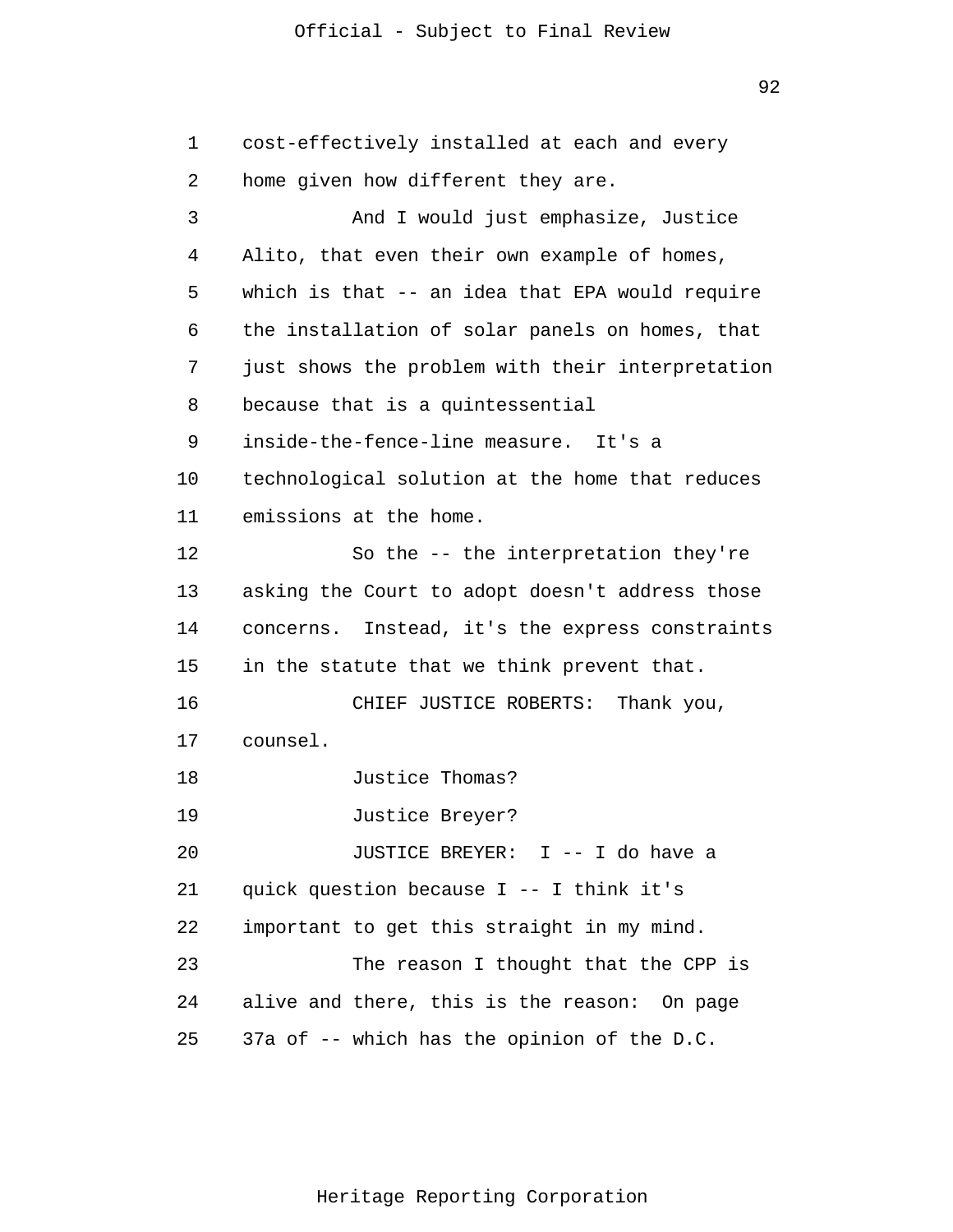93

| 1  | Circuit, it says: "At the outset, the ACE Rule   |
|----|--------------------------------------------------|
| 2  | repealed the Clean Power Act." Okay? It          |
| 3  | explained it had to do that, the EPA, because    |
| 4  | the statute made them do it.                     |
| 5  | Then I look to 161, where they say --            |
| 6  | 161a, where they say what they did. They say     |
| 7  | the only permissible interpretation, that's what |
| 8  | ACE thinks, and -- but we cannot -- where        |
| 9  | statute grants an agency discretion, but the     |
| 10 | agency erroneously believes it doesn't have it,  |
| 11 | we cannot uphold the result, correct, as an      |
| 12 | exercise of the discretion that the agency       |
| 13 | disavows. All right? Got that.                   |
| 14 | Then they say: And the regulation                |
| 15 | must be declared invalid. Okay, that's ACE.      |
| 16 | That's ACE they're talking about. We conclude    |
| 17 | that the EPA fundamentally has misconceived the  |
| 18 | law such that its conclusion may not stand. Its  |
| 19 | conclusion was to get rid of CPP.                |
| 20 | GENERAL PRELOGAR: It's --                        |
| 21 | JUSTICE BREYER: And then it says we              |
| 22 | hold the ACE Rule must be vacated and remanded   |
| 23 | to the EPA so the agency may consider the        |
| 24 | question afresh in light of the ambiguity we     |
| 25 | see.                                             |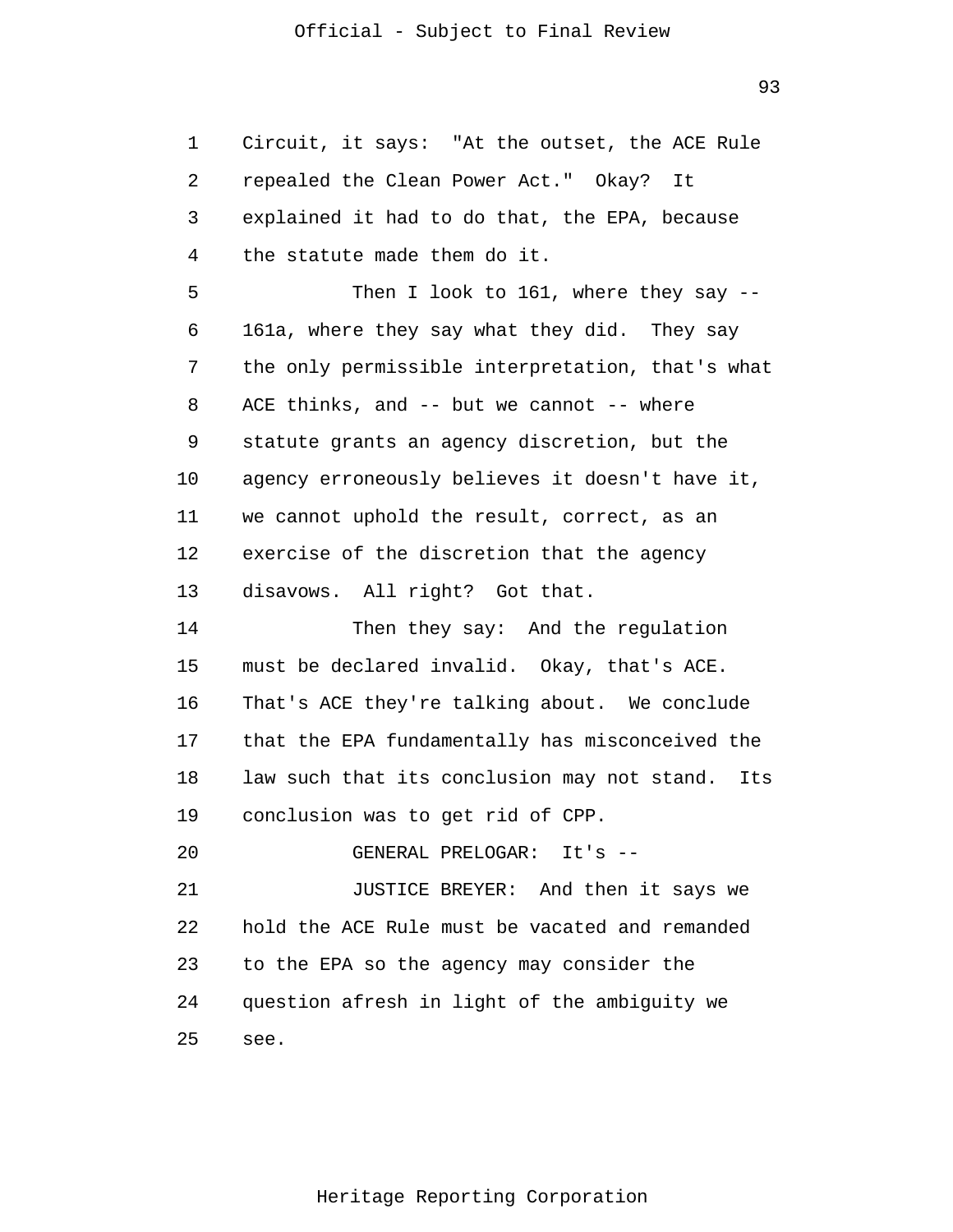1 2 3 4 So where is it it says that CPP doesn't exist? It says ACE is wrong, we remand it for reconsideration. Now you tell me what to read.

5 6 7 8 9 10 11 12 13 14 15 16 17 18 19 20 21 22 23 24 25 GENERAL PRELOGAR: So I think where we're maybe talking past each other, Justice Breyer, is that we think that the D.C. Circuit would have -- would have had to expressly say and so the CPP comes back into effect. Of course, we don't dispute one bit that the D.C. Circuit vacated ACE and therefore vacated the embedded repeal rule. But there is a body of precedent in the D.C. Circuit about what you do when a rule is invalid and whether it automatically bring backs -- brings back the prior regulatory regime. JUSTICE BREYER: So, when they say the ACE Rule must be vacated so that the agency may "consider the question afresh" -- GENERAL PRELOGAR: Exactly. So that goes back to the CPP -- JUSTICE BREYER: -- that means consider it afresh even though the rule that they're trying to get rid of is gone? GENERAL PRELOGAR: That rule is gone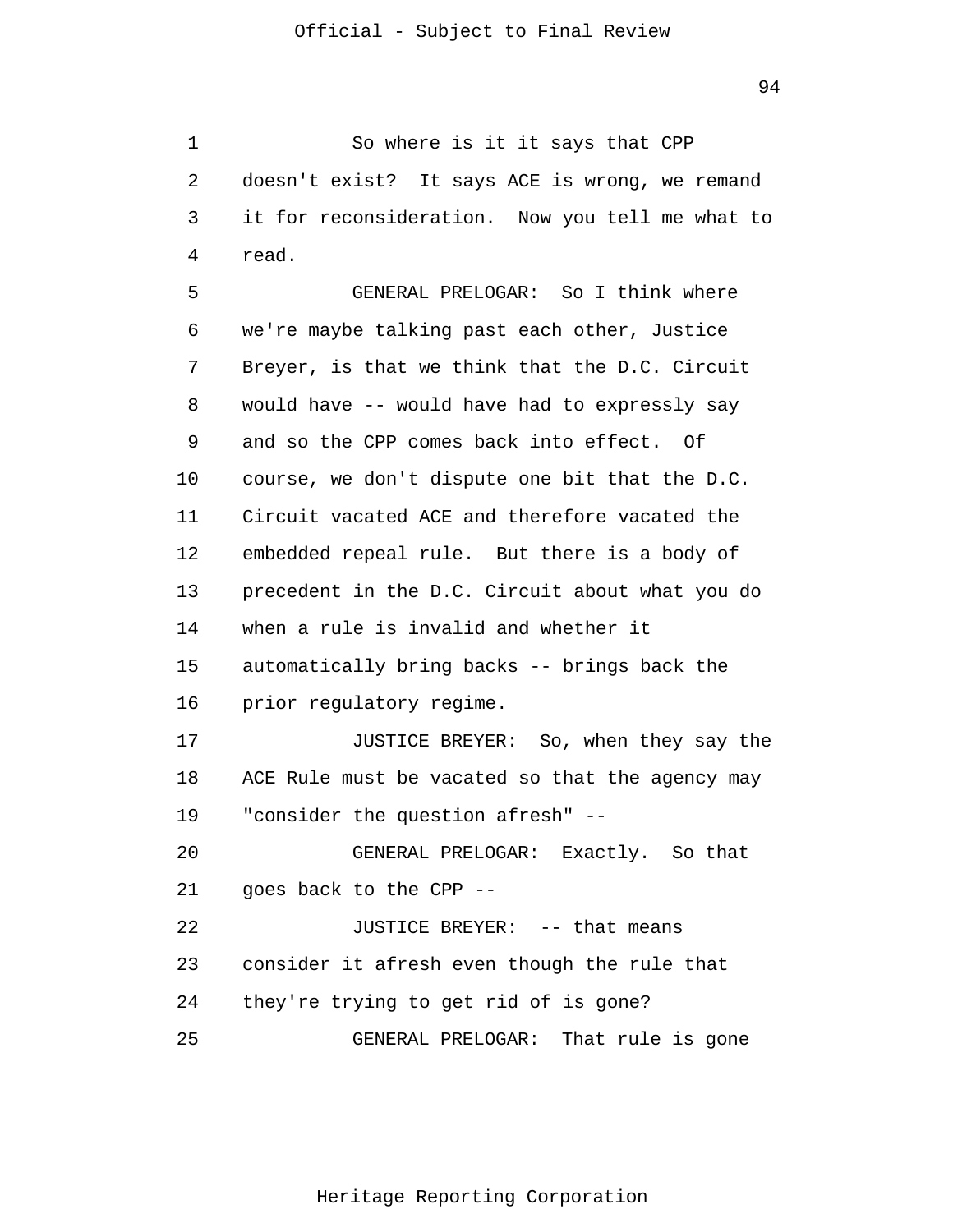```
1 
 2 
 3 
 4 
 5 
 6 
 7 
 8 
 9 
10 
11 
12 
13 
14 
15 
16 
17 
18 
19 
20 
21 
22 
23 
24 
25 
      - JUSTICE BREYER: Okay. Fine.
                 GENERAL PRELOGAR: -- but they're not
       bringing back the old rule.
                 JUSTICE BREYER: Now what do I read to
       make sure that's right?
                 GENERAL PRELOGAR: So I would point
       you to a memorandum that EPA prepared after the
       D.C. Circuit's judgment to provide guidance
       to regional --
                 JUSTICE BREYER: Do we have that here?
                 GENERAL PRELOGAR: -- administrators 
      -- it's at JA 269.
                 JUSTICE BREYER: Thank you.
                 GENERAL PRELOGAR: I would take a look
       at EPA's analysis of that issue, and what EPA
       said is it interpreted the judgment not to put
       CPP back into effect.
                 JUSTICE BREYER: Okay. Thank you.
                 GENERAL PRELOGAR: No one was
       advocating that result.
                 JUSTICE BREYER: Thank you. You've
       done that. If that does it, that does it.
       Thank you.
                 CHIEF JUSTICE ROBERTS: Justice Alito?
```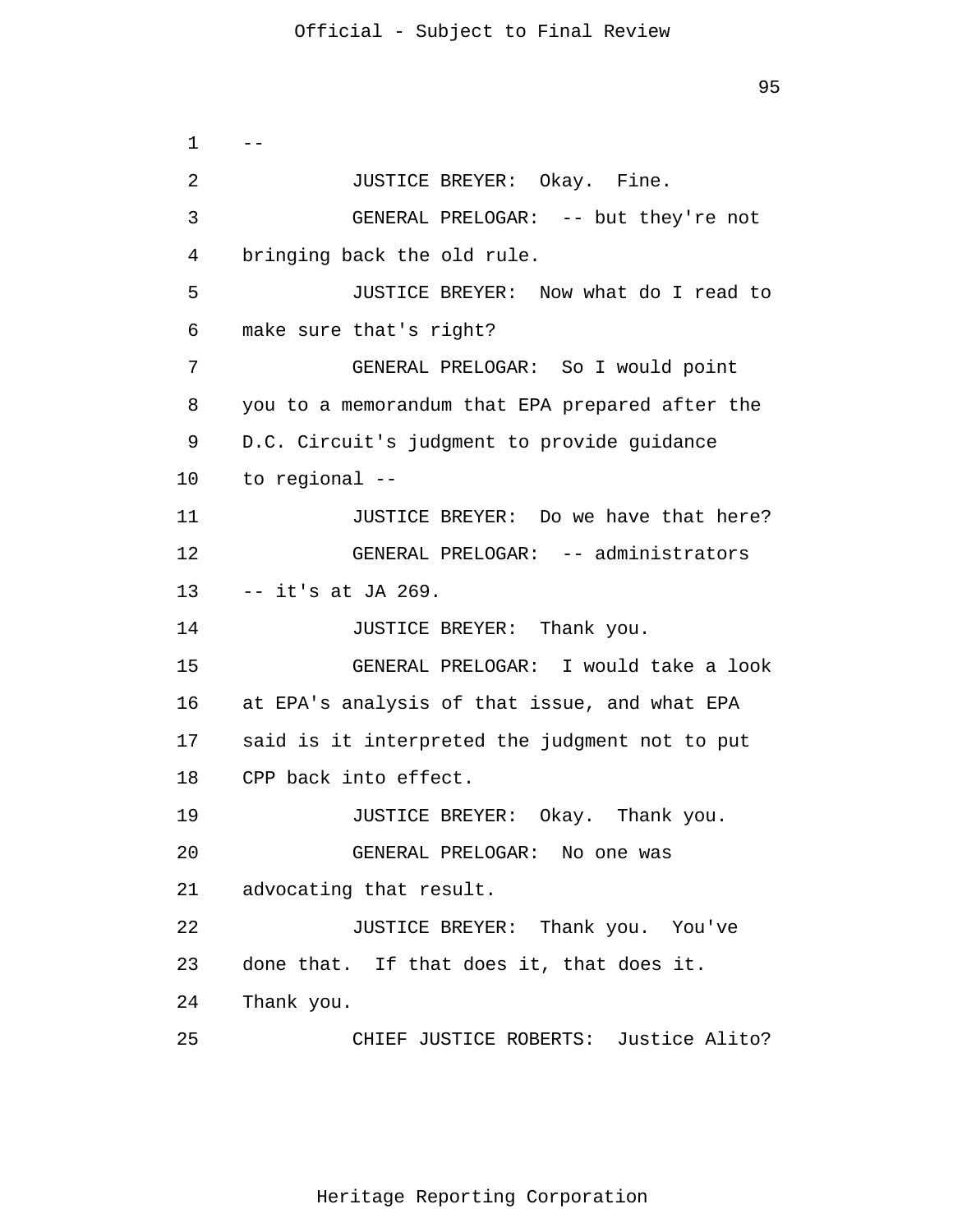1 2 3 4 5 6 7 8 9 10 11 12 13 14 15 16 17 18 19 20 21 22 23 24 25 Justice Sotomayor? Justice Kagan? JUSTICE KAGAN: General Prelogar, the Petitioners here say, well, you have "system" on your side, it's true, "system" is a big word, but we have on our side "standards of performance for any existing source." So why doesn't that tilt in their favor? GENERAL PRELOGAR: So we certainly agree that a standard of performance for an existing source means that each individual source has to be held accountable for operating its plant in conformance with that standard. But where I think their interpretation breaks down is there is nothing in that language that says that each plant has to take identical action or the emissions reductions have to be achieved from each plant in an identical way. And if I could just use an example of a -- a trading scheme, which is commonplace in this sector, you can imagine a best system that involves a technological solution, like carbon capture and sequestration, paired with trading, and a plant can decide, well, it's cost-effective to put in the -- the carbon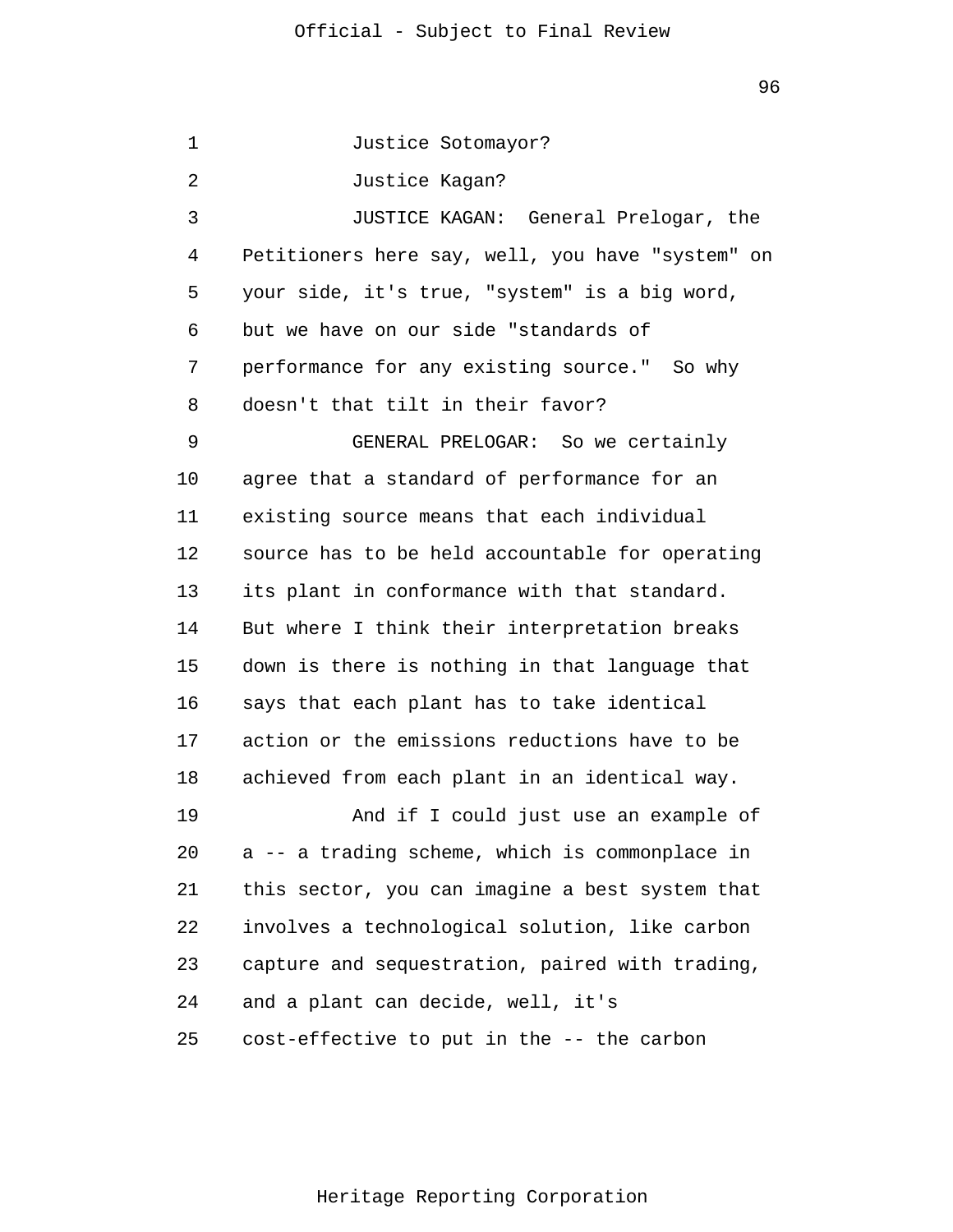1 2 3 capture and storage, we'll do that, and, in fact, we'll reduce our emissions even below the limit and generate a credit.

4 5 6 7 Another plant that's differently situated and would incur far greater expense to put in the technology is going to be better off in the trading system to buy the credit.

8 9 10 11 12 13 14 15 And the system is operating as intended. It is reducing emissions across the source category as a whole. It's just doing so in a very cost-effective way, which I think explains why the power plants by and large are on our side in this case. They want that kind of flexibility because this is business as usual for them.

16 17 18 19 20 21 22 23 24 There's no apparent reason from that language, standard of performance, for an existing source to think that Congress instead said, no, rigidly, all of the plants have to put in the carbon capture and storage, even if that's going to be no greater emission reduction and come at far greater cost to them. So we just think that the terminology can't bear the weight that they would place on it.

25 And if I could make one final point on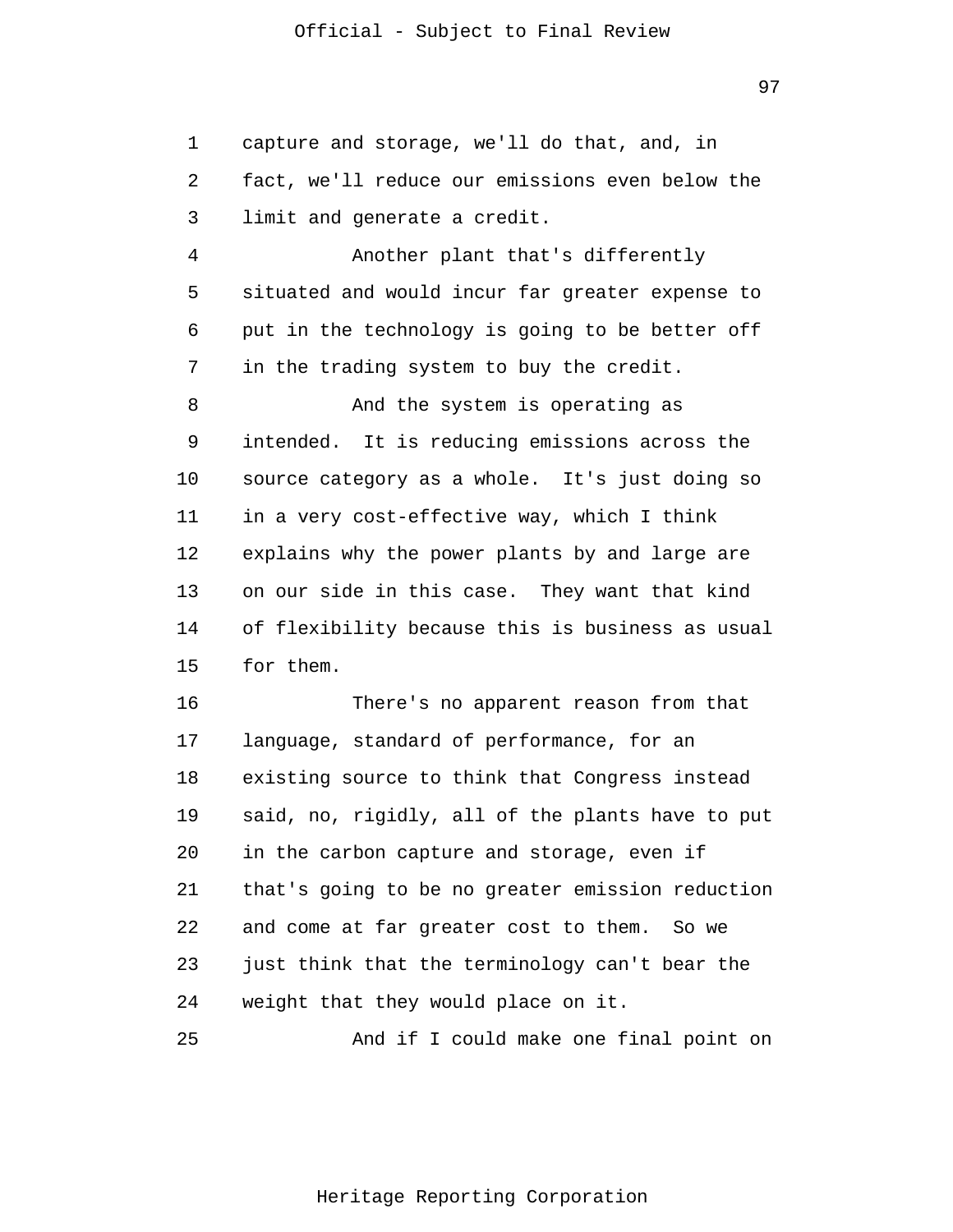98

| 1  | all of this. That, of course, is language that    |
|----|---------------------------------------------------|
| 2  | governs what the states can do, and all the       |
| 3  | normal presumptions here, the federalism canon,   |
| 4  | major questions, I think, provides no basis to    |
| 5  | adopt their interpretation, which would narrowly  |
| 6  | constrain what states and sources can do for      |
| 7  | compliance.                                       |
| 8  | CHIEF JUSTICE ROBERTS: Justice                    |
| 9  | Gorsuch?                                          |
| 10 | Justice Kavanaugh?                                |
| 11 | JUSTICE KAVANAUGH: On major                       |
| 12 | questions, I just want to repeat two things from  |
| 13 | Uarg and if you would caution us against using    |
| 14 | these as -- as continuing standards for major     |
| 15 | questions.                                        |
| 16 | One thing we said is that Congress                |
| 17 | must speak clearly if it wishes to assign an      |
| 18 | agency decisions of vast economic and political   |
| 19 | significance. And the second thing we said is     |
| 20 | that the Court greets with a measure of           |
| 21 | skepticism when agencies claim to have found in a |
| 22 | long extant statute an unheralded power to        |
| 23 | regulate a significant portion of the American    |
| 24 | economy.                                          |
| 25 | Do you have any disagreement with                 |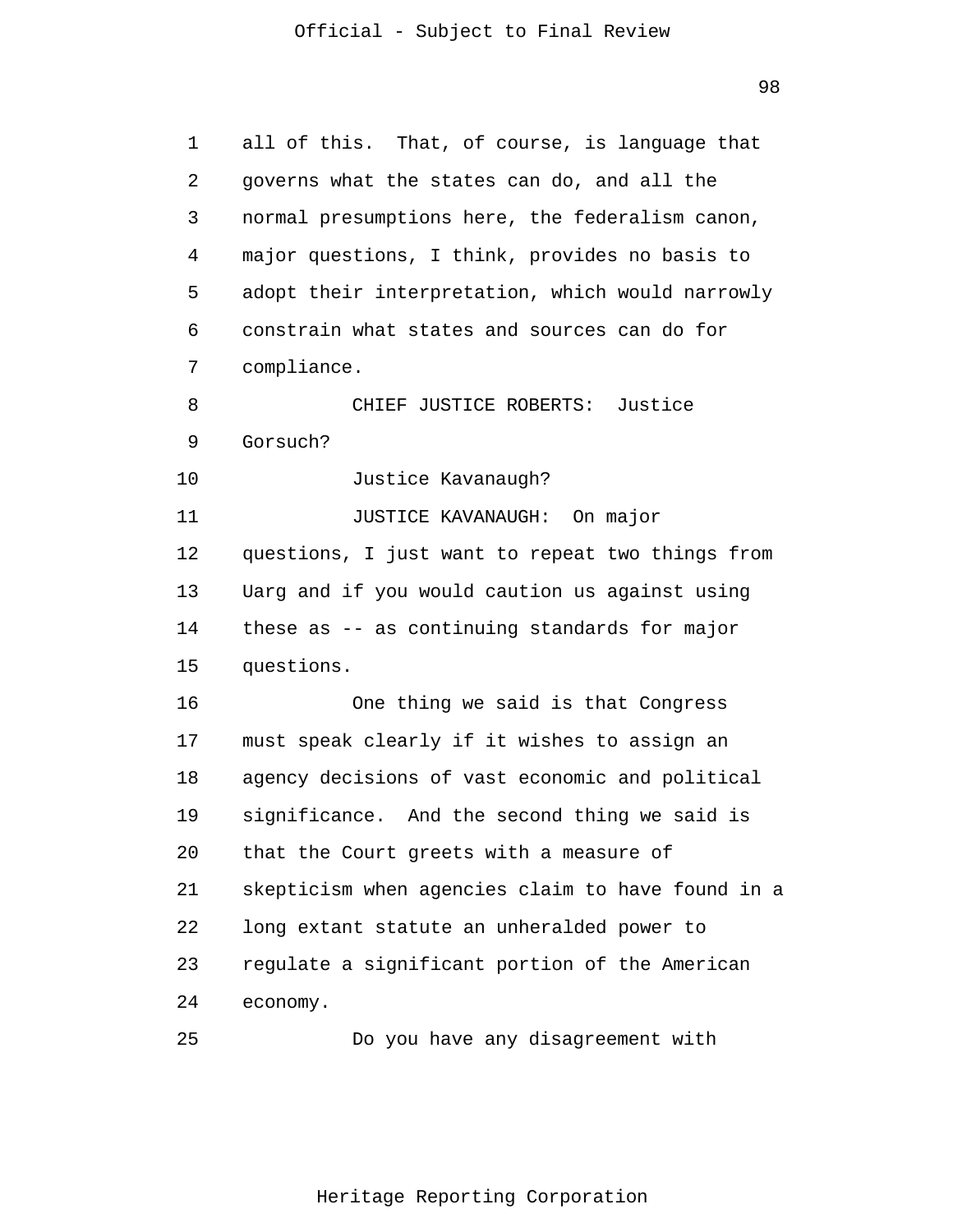1 those two principles?

2 3 4 5 6 GENERAL PRELOGAR: No. I certainly recognize the Court has used that as a basis to apply major questions, but I certainly dispute that either of those principles could carry the day here.

7 8 9 10 11 12 13 With respect to vast economic and - and political significance, of course, there's no agency regulation to review, but even looking at how the statutory scheme operates, I -- I don't see how EPA could issue that kind of regulation without transgressing the other limits.

14 15 16 17 18 19 20 21 22 23 24 25 If it were really a transformational type of regulation, it wouldn't be adequately demonstrated. It wouldn't be what the industry is already doing to control pollution. It wouldn't be cost-effective. Maybe it would transform the nature of our reliance on particular forms of energy and so threaten the -- the reliability of the grid. So, on all of those ways, I just don't think you can get to that end result of saying that the statute would necessarily encompass those kinds of effects and certainly not through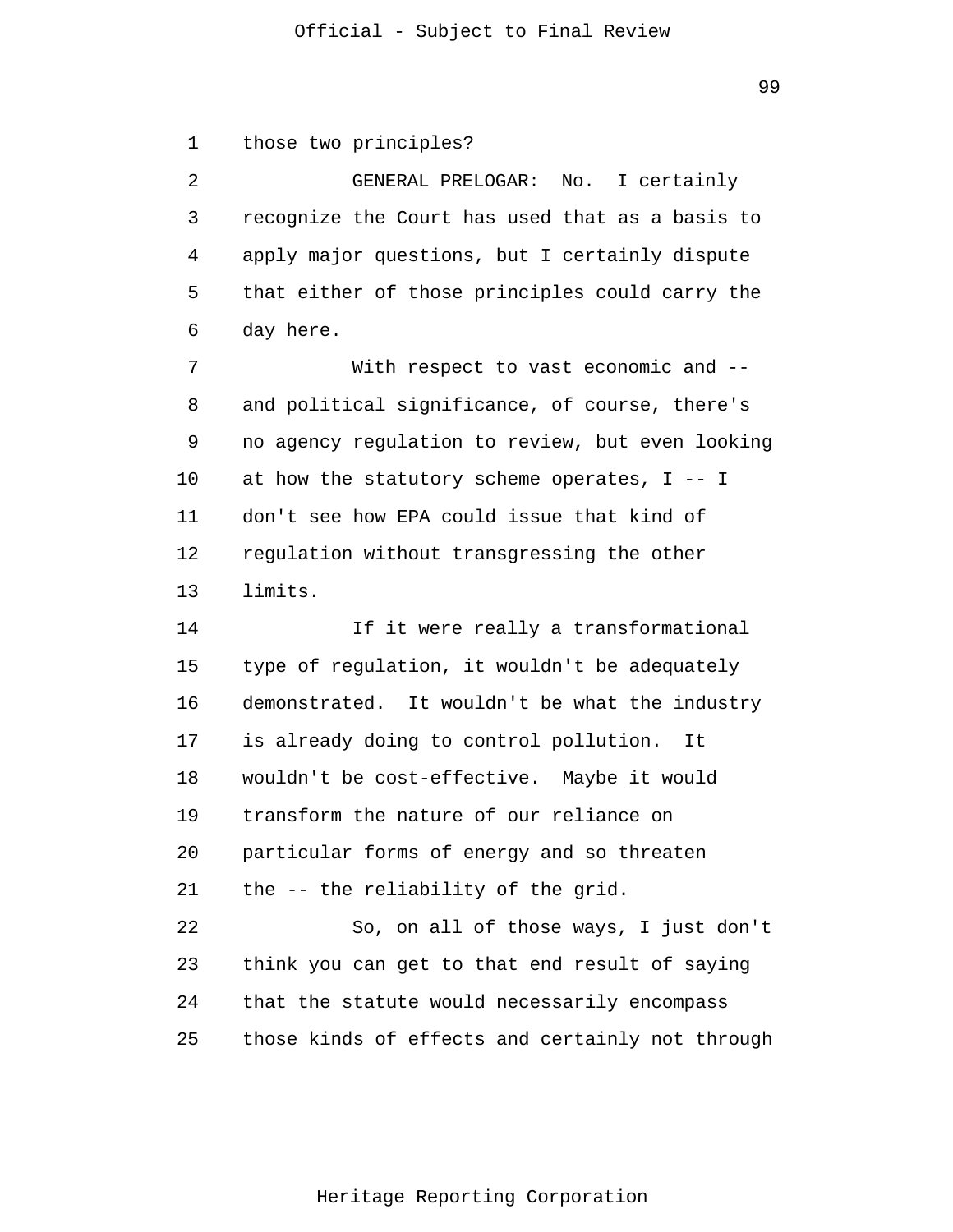1 2 3 4 5 6 7 8 9 10 11 12 13 14 15 16 17 18 19 20 21 22 23 24 25 this inside/outside-the-fence-line restriction. And then, finally, with the unheralded power language that you read, you know, this is a statute where the Court has already recognized in American Electric Power that Congress spoke directly to the issue of who EPA should regulate, existing power plants, what it should regulate, their greenhouse-gas emissions, under this exact provision, Section 7411(d). And I acknowledge in a colloquial sense that that seems like a pretty big deal, but that is right in EPA's wheelhouse because this Court already recognized that Congress conferred on EPA, the expert agency, the authority here to make those judgments. JUSTICE KAVANAUGH: So you don't dispute the general principles, but you think the general principles don't apply to this particular situation? GENERAL PRELOGAR: I think that they both don't apply to this situation and that those principles are never something the Court has looked at without taking stock of the actual effects of a particular regulation. So it hasn't referred to those types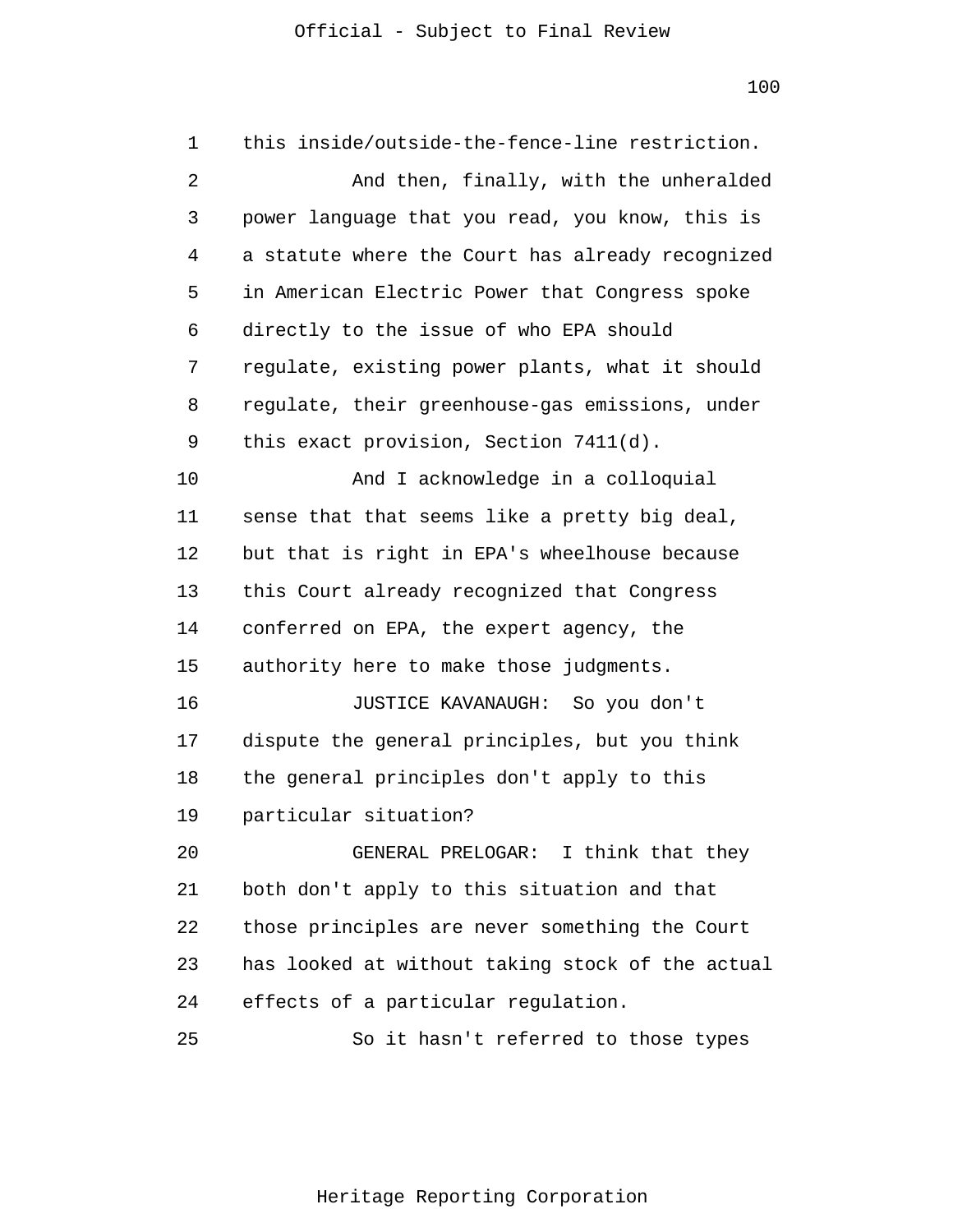1 2 3 4 5 6 7 8 9 10 11 12 13 14 15 16 17 18 19 20 21 22 23 24 25 of principles in a context outside the -- the idea that there really are -- there really is an agency regulation that is -- is having that kind of transformative effect. JUSTICE KAVANAUGH: Thank you. CHIEF JUSTICE ROBERTS: Justice Barrett? Thank you, General. Ms. Brinkmann. ORAL ARGUMENT OF BETH S. BRINKMANN ON BEHALF OF THE POWER COMPANY RESPONDENTS MS. BRINKMANN: Mr. Chief Justice, and may it please the Court: The statutory framework Congress created in Section 7411 is critical to the power companies. For years, the power companies have used emissions trading, generation shifting, and other measures to reduce emissions while keeping the lights on at reasonable cost. The ACE Rule would exclude those measures from the BSER because they are not adder to a source, but nothing in the statute excludes them. Congress directed the expert agency to look to reality when it makes the empirical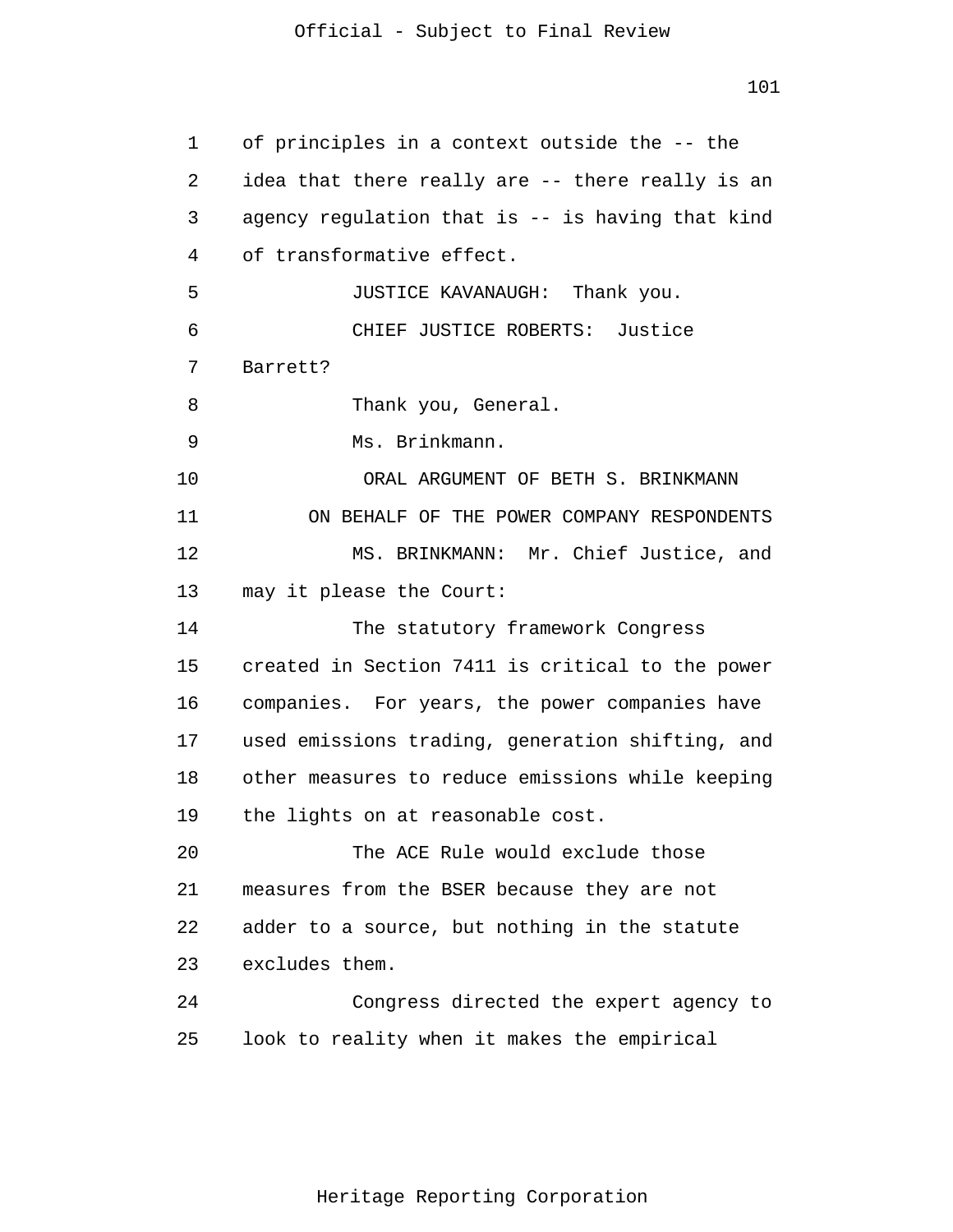102

1 2 3 4 5 6 7 8 9 10 11 12 13 14 15 16 17 18 19 20 21 22 23 24 25 determination of the best system of emission reduction for the source category. Congress would have expected the agency to consider emissions trading. Congress had allowed emissions trading by fossil fuel plants to control emissions of various pollutants for decades. We know that Congress did not impose the ACE Rule restriction on the BSER because of the other sections of the statute where Congress did narrow the text to -- for certain other emissions limitations but not in 1174(a). The ACE Rule would eliminate significant long-standing, cost-effective means of lowering emissions. That's why the power companies urge rejection of the ACE Rule while embracing the many limits that the Clean Air Act place on EPA's authority. I welcome questions from the Court. JUSTICE THOMAS: Ms. Brinkmann, I know you have some concerns about how the major questions doctrine was used here, but have you seen 7411 used in this way in previous regulatory actions by EPA? MS. BRINKMANN: Yes. In 2005, Your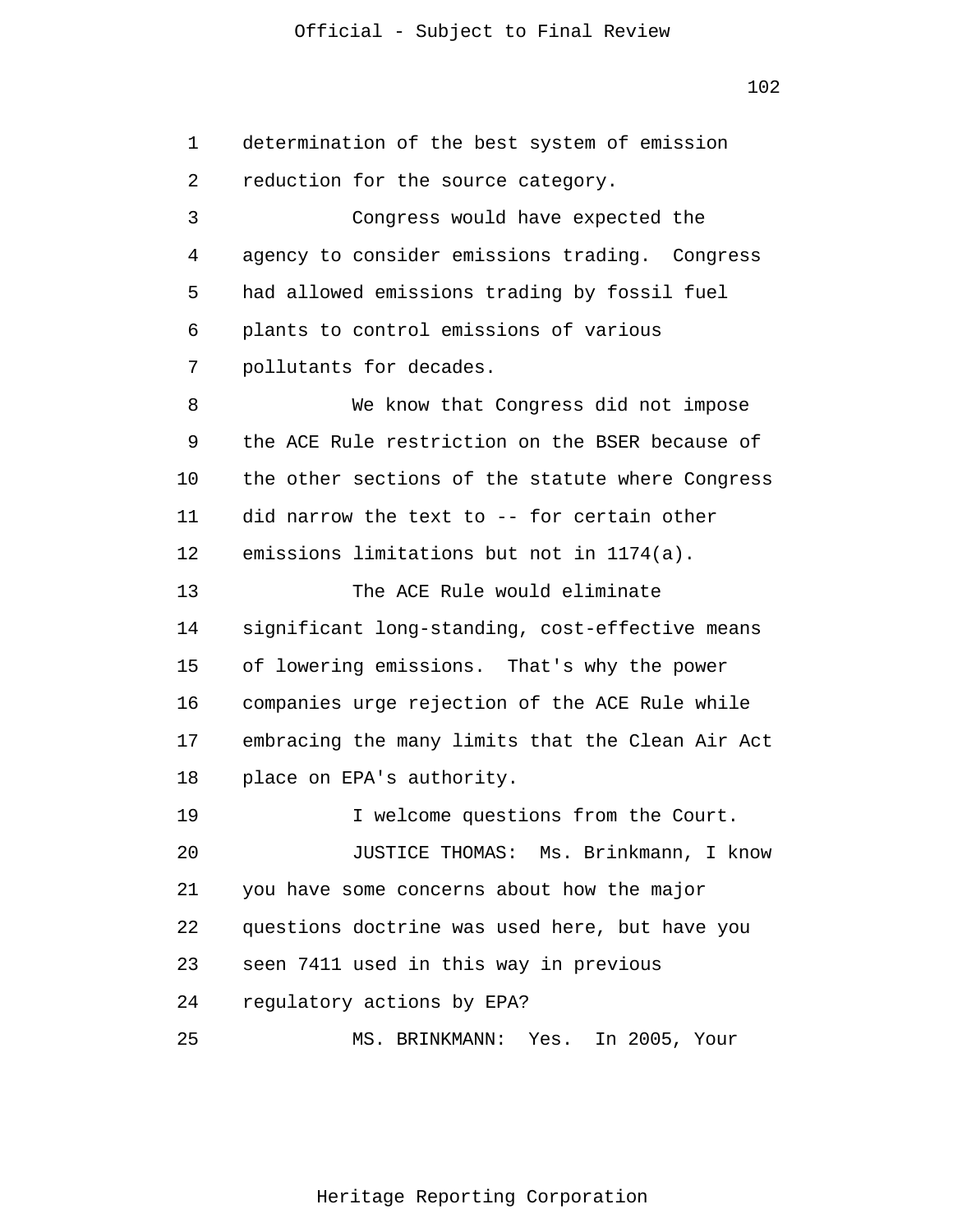103

1 2 3 4 5 6 7 8 9 10 11 12 13 14 15 16 17 18 19 20 21 22 23 24 25 Honor, the mercury rule used it in just this way. Petitioners try and suggest it wasn't part of the BSER, but it indeed was. And I would also point, Your Honor, not just to the actual 1174(d) mercury rule but also the acid rain rule and the Good Neighbor rule under 7410. Those were all instances where Congress said that they had to use emissions trading, for example, but they did not require it in 1174(a), but there's no indication that it excluded it. And if I could, I think that the statute really answers this question. There are limits, many limits which the solicitor general addressed, but there's no at-and-to limit. And if I could, I'd like to really focus on subsection (h). Subsection (h) in 7411 is a provision that is used as an alternative to (a). Under (h), that is the provision that says, if a standard of performance is not feasible for certain reasons, then -- I'm going to quote, this is on page 9A of the solicitor general's gray brief -- "he may instead" -- instead of  $1174(a)$ , what we've been talking about -- "he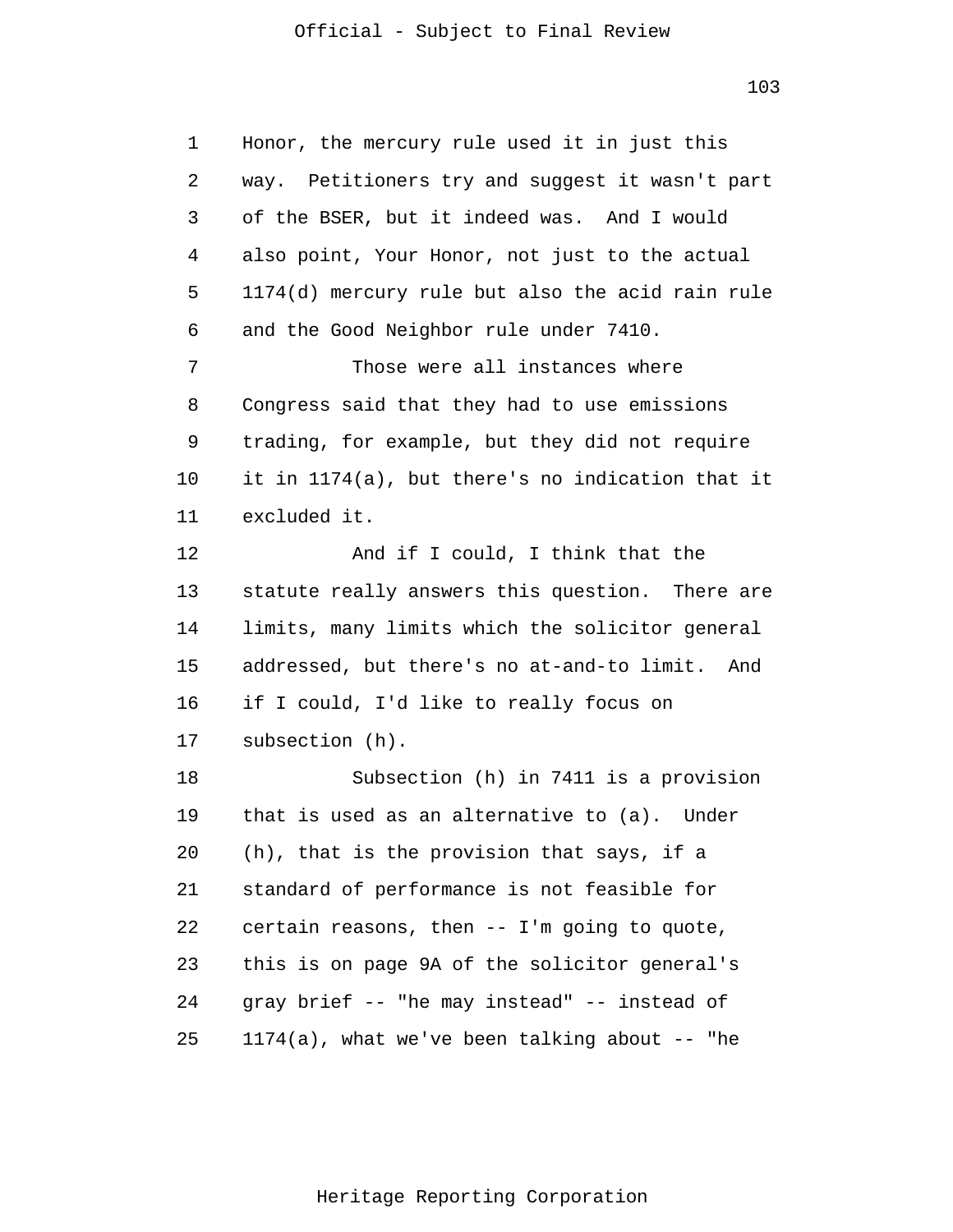104

1 2 3 4 5 6 7 8 9 10 11 12 13 14 15 16 17 18 19 20 21 22 23 24 25 may instead promulgate a 'design, equipment, or practice or operational standard or combination thereof' which reflects the best technological system of continuous emission reduction." That is the alternative to (a). Those limits and restrictions are not in (a) in the best systems of emission reduction. So we know that it's not in the text and we know, when you look at the adequately demonstrated provision of 1174(a), of course, emissions trading certainly would have been considered because it was already being done by fossil fuel plants under the acid rain rule, under the Good Neighbor provision, and there had been the mercury rule. The other thing when you're looking at adequately demonstrated, there is a -- since 2009, there's been a regional greenhouse gas initiative where many states do generation shifting. So the statute answers the question in this case. It is clear from that that the best system of reduction -- emissions reduction, which is a benchmark that the EPA sets, that the emissions guidelines that they set using the BSER is not prohibited from using these very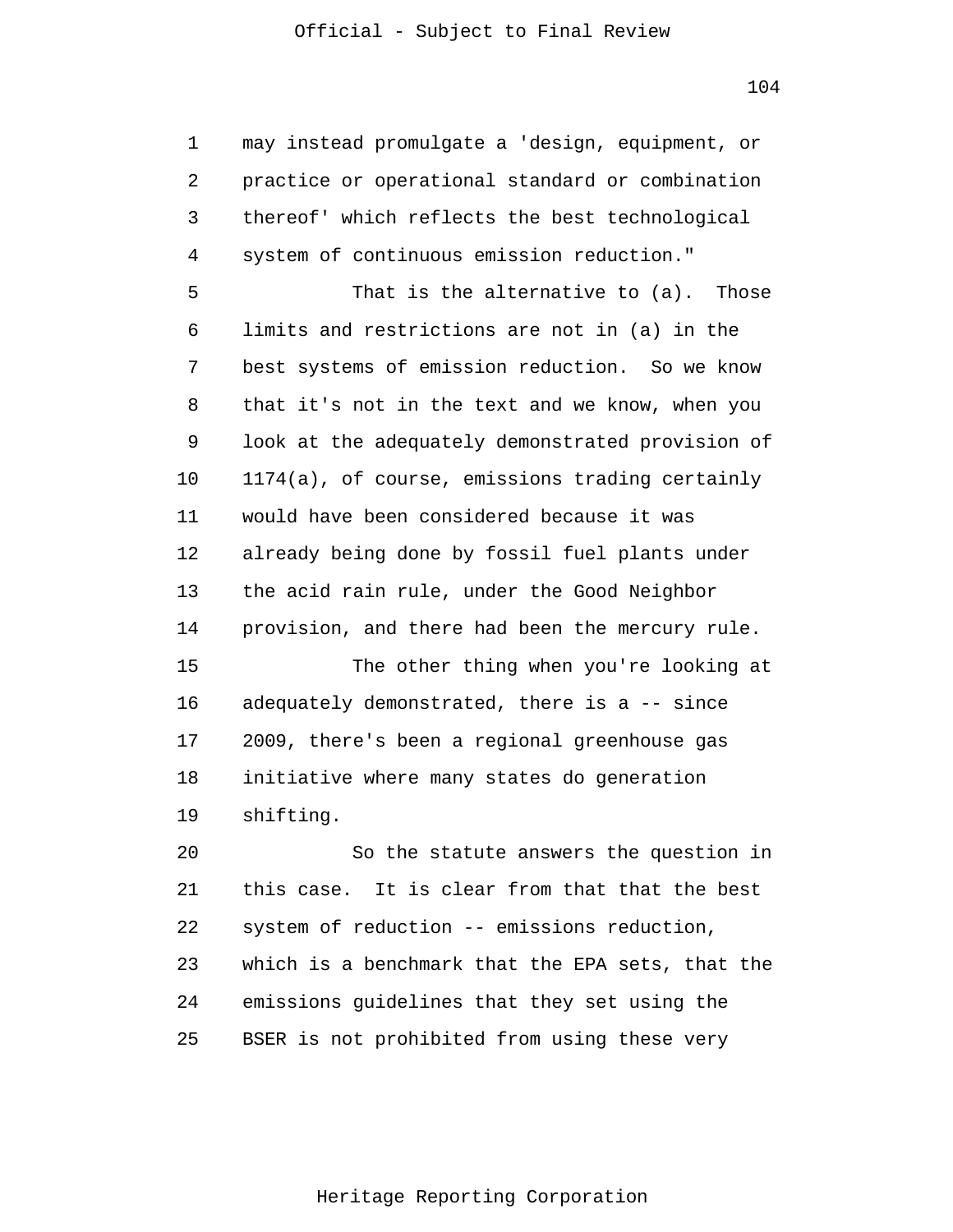105

1 2 3 4 5 6 7 8 9 10 11 12 13 14 15 16 17 18 19 20 21 22 23 24 25 standard practices of the power companies. CHIEF JUSTICE ROBERTS: Well, what about -- what about not so standard? Could the best system of emission reduction adequately demonstrated involve shutting down a plant? MS. BRINKMANN: No, Your Honor. And that goes to these other constraints that are in the structure of the statute. At the beginning of the statute, it talks about categories of sources. That's the predicate for the ability to EPA to even regulate under 1174(a). You look at 1174(b), and (b) talks about the agency has to first list categories of sources, so -- CHIEF JUSTICE ROBERTS: Okay. Okay. I -- I haven't gotten to the part yet where they can't do that. MS. BRINKMANN: Right, because it's about reducing the emissions in that category source. CHIEF JUSTICE ROBERTS: Right. MS. BRINKMANN: It's not about reducing the production of energy. Indeed, that's contrary -- CHIEF JUSTICE ROBERTS: Well, why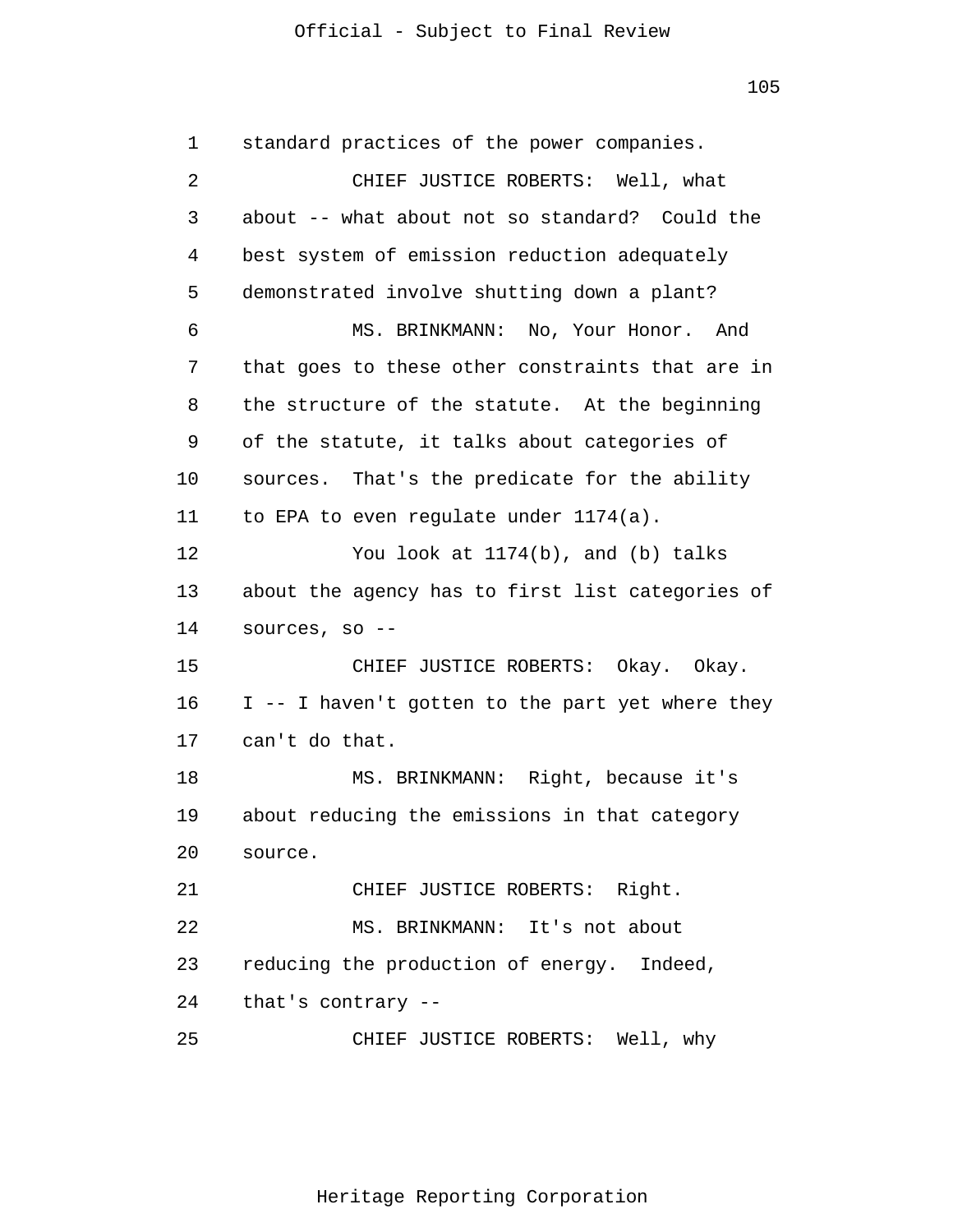1 2 3 4 5 6 7 8 9 10 11 12 13 14 15 16 17 18 19 20 21 22 23 24 25 wouldn't reducing the emissions in a category source require reducing them to zero? MS. BRINKMANN: Because the purpose is to reduce emissions while maintaining power and energy. That's what's so important to the power companies about the reliability of this very complex power grid that's -- CHIEF JUSTICE ROBERTS: Well, what's all the stuff about generation shifting then if you can't generate -- you can't shift a generation down to zero? You -- I mean, would it be all right if you -- this resulted in generation shifting requiring a 10 percent reduction? MS. BRINKMANN: One of the explicit requirements of 1174(a) is to consider the energy requirements, and saying that a -- basing the best system of emission reduction on the fact that some plant had to be shut down is not consistent with that. It's not about reducing production. It's about keeping the production but reducing emissions. CHIEF JUSTICE ROBERTS: Well, yeah, but the whole idea is that you take that production and you shift it somewhere else,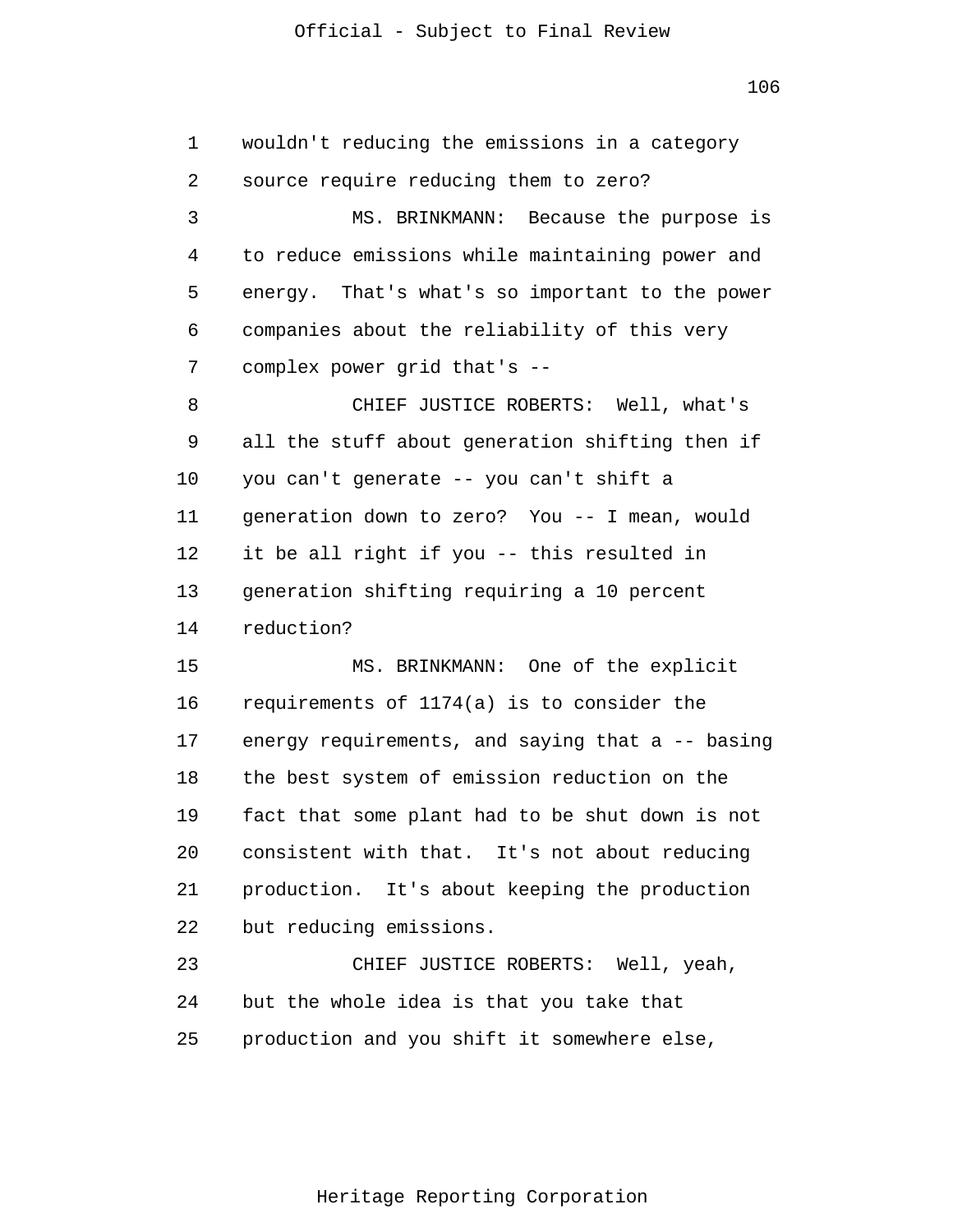107

1 2 whether it's wind turbines or solar or -- or whatever.

3 4 5 6 7 8 MS. BRINKMANN: If I could try an example, Your Honor, because the ACE Rule eliminates a lot more than generation shifting. I think I'm going to the emissions trading example that the solicitor general was talking about.

9 10 11 12 There are two plants. This is an old, aging coal plant. It's got a couple years left. This is a new one. There's a big turbo-charged scrubber that has to be put on.

13 14 15 16 17 18 19 20 21 22 23 It's just too expensive for this plant to invest in that. This plant can do it easily and reduce this to the level. So the first plant says to the second plant: If you double your reduction, I'll pay you for that. And that's cheaper, it's more cost-effective for the power companies because the first plant can keep operating. Emissions trading is what keeps those plants operating. And they are reducing the emissions twice as much because the second plant --

24 25 CHIEF JUSTICE ROBERTS: I'm sorry, I don't see -- I -- I'm sorry, I'm being -- I'm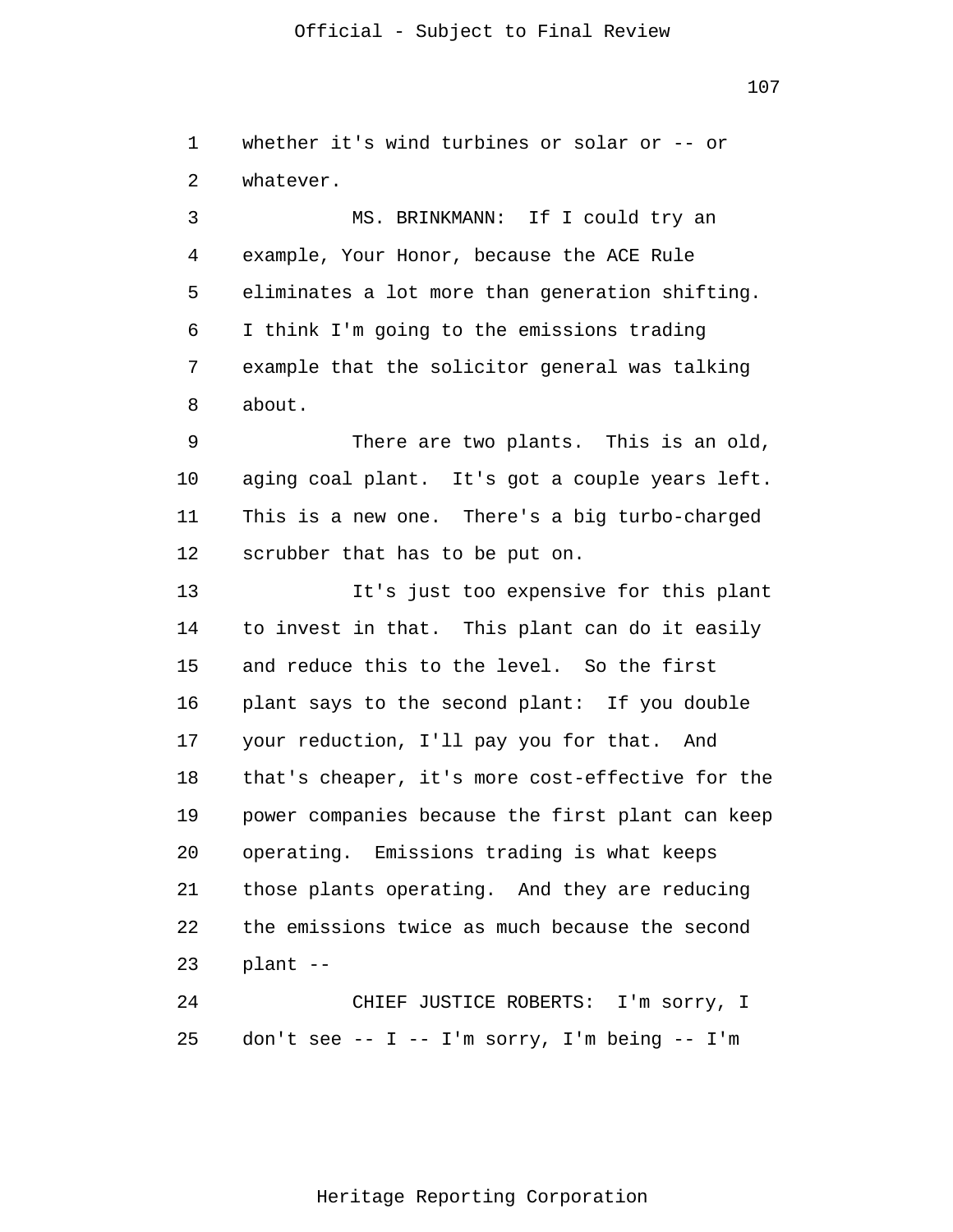1 2 3 4 5 6 7 8 9 10 11 12 13 14 15 16 17 18 19 20 21 22 23 24 being thick here, but I don't see how the old power plant with two years left, how it has kept operating under the scenario you just described. MS. BRINKMANN: Because it gets credits. It gets the emission credits from paying the second plant to reduce twice as much its reduction. That doubled reduction wouldn't happen except for that the first plant, it's cheaper for the first plant to pay the fancier new plant to double their reduction. And so the first plant can live out its life because it gets those credits towards its limit. That's what these restrictions place on. I should also say there is no ability for the agency to require our companies to invest in electric vehicles or to plant trees because the reductions of emissions have to come from the source category, and that source category is - is where the Petitioners get off -- they keep talking about source, source. No, it's the source category that triggers the ability for the agency to regulate. And I can also explain that language in (d) if we want to. I know, Justice Kagan,

25 you were asking about that. When you look at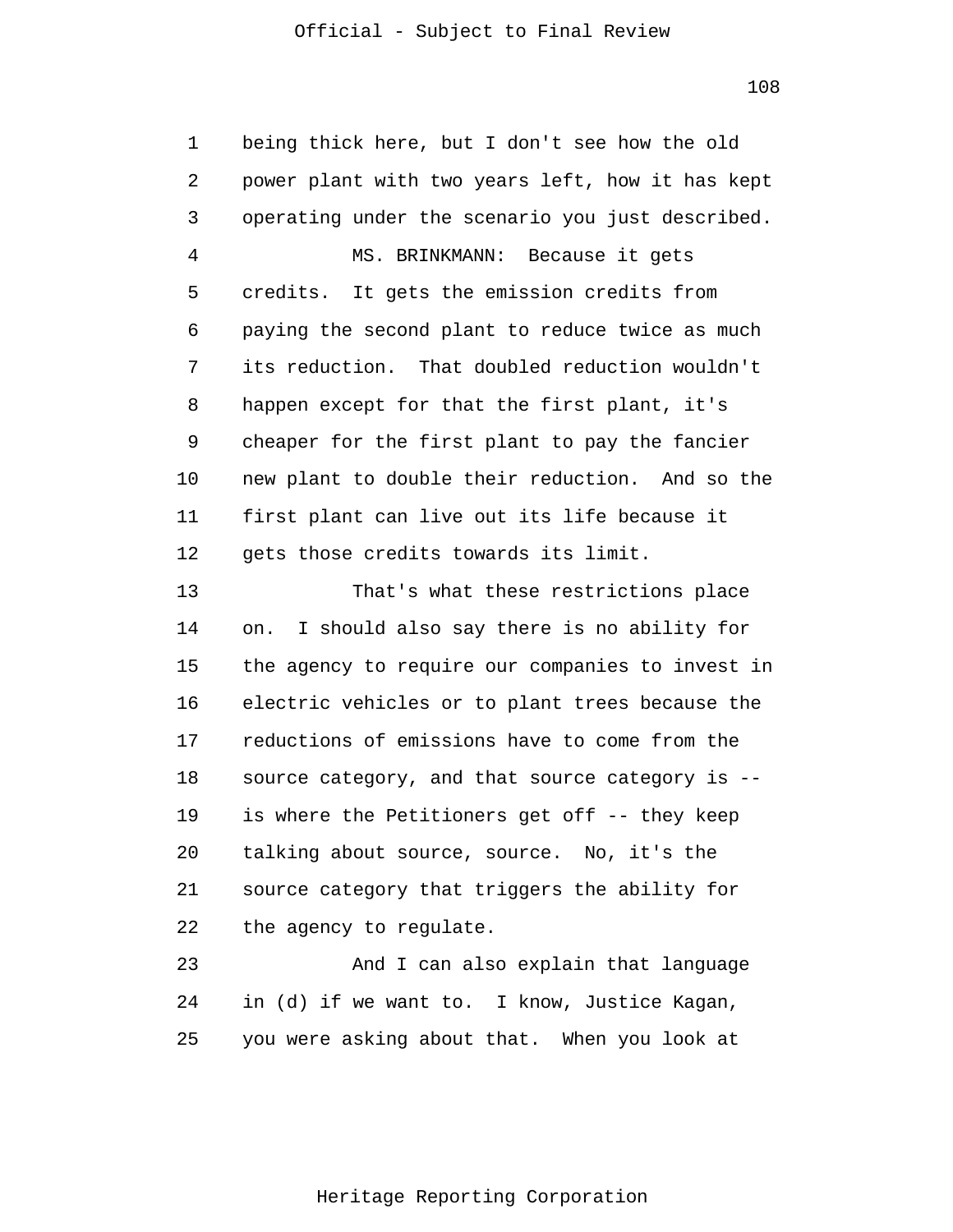1 2 3 4 5 6 the language about any source, it also says any pollutant, that's the introductory sentence in there saying, states, you have to do a plan for any -- it's what Justice Breyer was saying; in other words, all of them. You know, you can't leave anything unregulated.

7 8 9 10 11 12 13 We do agree that the state plans and the standards of performance go to individual plants. And if you look later in (d), actually, at the bottom, it talks about when we can take into -- when the state can take into account the remaining useful life, it says any particular source.

14 15 16 17 18 19 20 21 22 23 24 25 I mean, it is very clear when you march through it that the BSER here, which sets a benchmark, this is not command-and-control regulation, this is a benchmark that then is used for the emission guidelines, that in that sense we're looking at the source category. JUSTICE SOTOMAYOR: Ms. Brinkmann, as I read  $(d)(1)$  and as  $--$  just going to what Justice Roberts asked you, a state could, in its judgment, exempt a particular power plant from regulation, correct? MS. BRINKMANN: The statute explicitly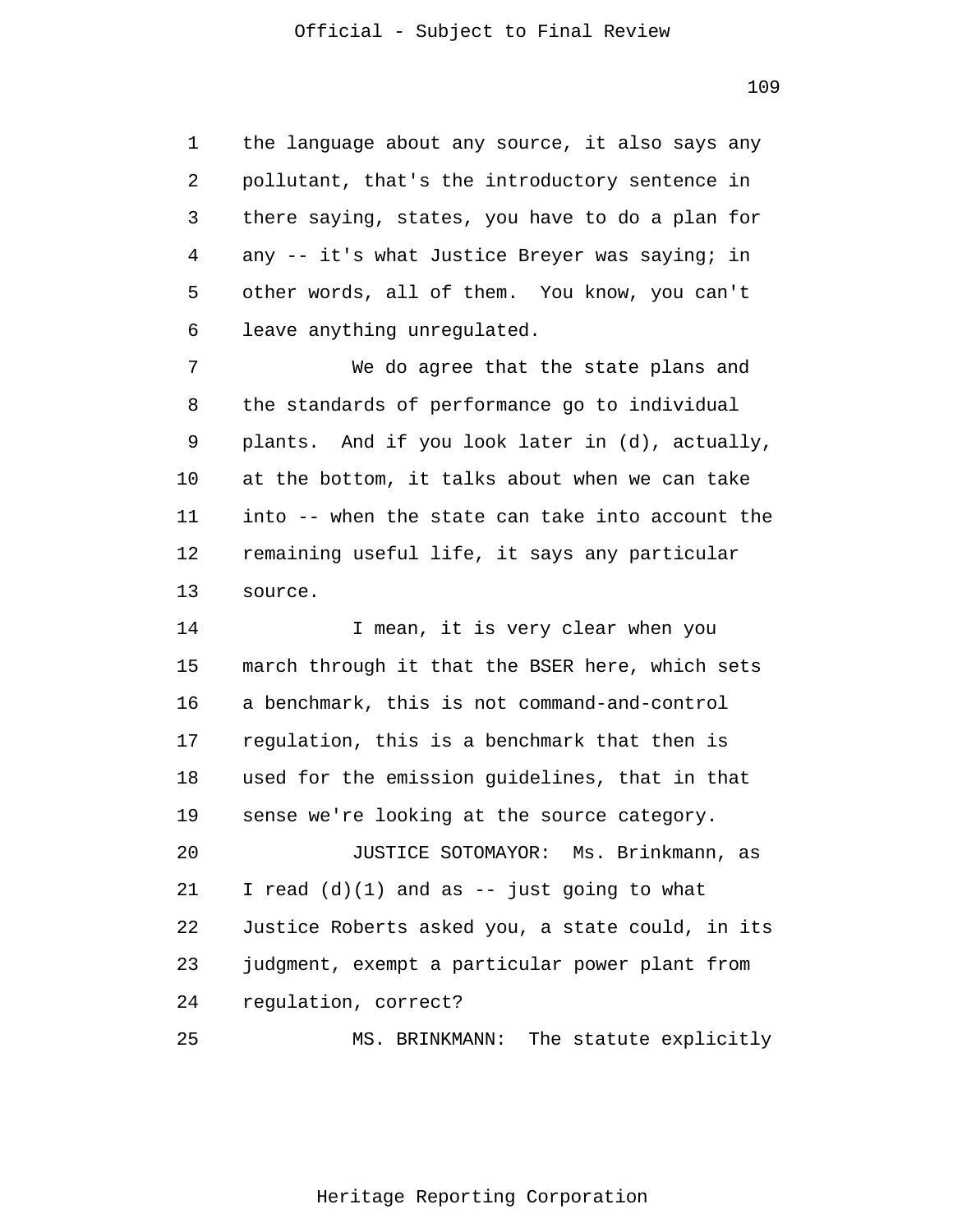1 2 3 4 5 6 7 8 9 10 11 12 13 14 15 16 17 18 19 20 21 22 23 24 25 says in (d)(1) that they can take into account the remaining useful life, and that's why this kind of emissions trading in the credits is so important because it's not just -- JUSTICE SOTOMAYOR: But they don't have to do that. They could do an exemption for that source. MS. BRINKMANN: Yes. That's correct, Your Honor. JUSTICE SOTOMAYOR: Because the credit could be too expensive, that it could kill the plant now rather than in two years, and so a state could decide that, correct? MS. BRINKMANN: And -- yes. And that's what such a huge problem is with the Petitioners' argument suggesting that our flexibility and ability to comply with the state plans also would somehow be cabined by this. And the statutory text cannot support that. The framework cannot support that. JUSTICE SOTOMAYOR: Thank you. JUSTICE BREYER: What is -- before you finish with (d), I didn't quite get it. So (d) has to do with state plans -- MS. BRINKMANN: Yes.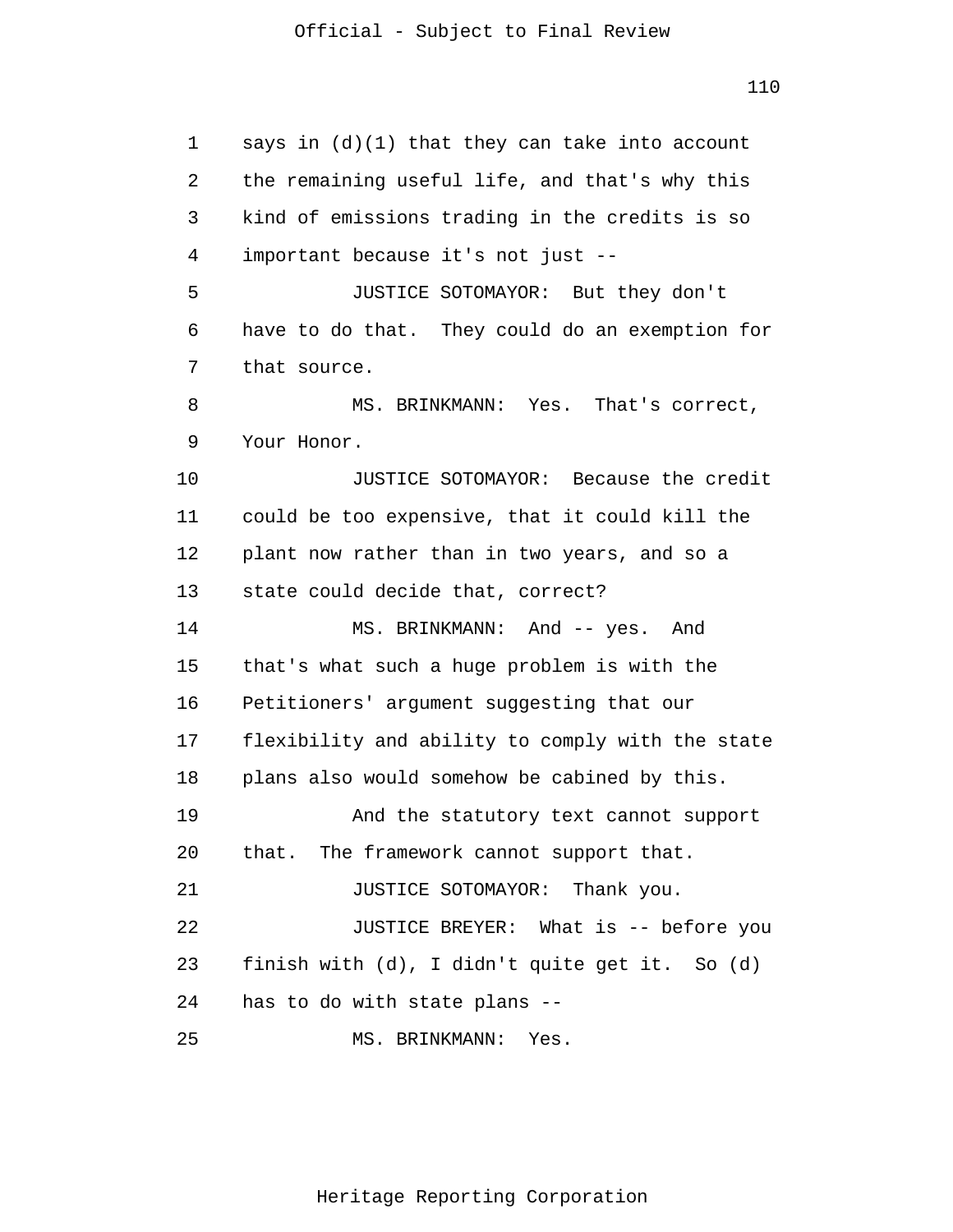1 2 3 4 5 6 7 8 9 10 11 12 13 14 15 16 17 18 19 20 21 22 23 24 25 JUSTICE BREYER: -- applied to existing sources, and it says the administrator shall prescribe regulations under which -- this is the EPA -- under which each state shall submit a plan which -- and now we're talking about the state plans -- establishes standards of performance -- and that includes the word "system" standards of performance -- for any existing source. Now you heard your -- your -- your - your colleagues, your brother on the other side. He said no. He said that -- it says for any existing source. So it means a system for any existing source. And his point is, if that's what the state has to do, surely the EPA plan has to be similar. Now there may be some space in there, but how do you interpret those words which he brought up? MS. BRINKMANN: So, Your Honor, the next three words after you stopped reading say "for any air pollutant." JUSTICE BREYER: Yeah. MS. BRINKMANN: So, if you understand what that sentence is saying, it's saying you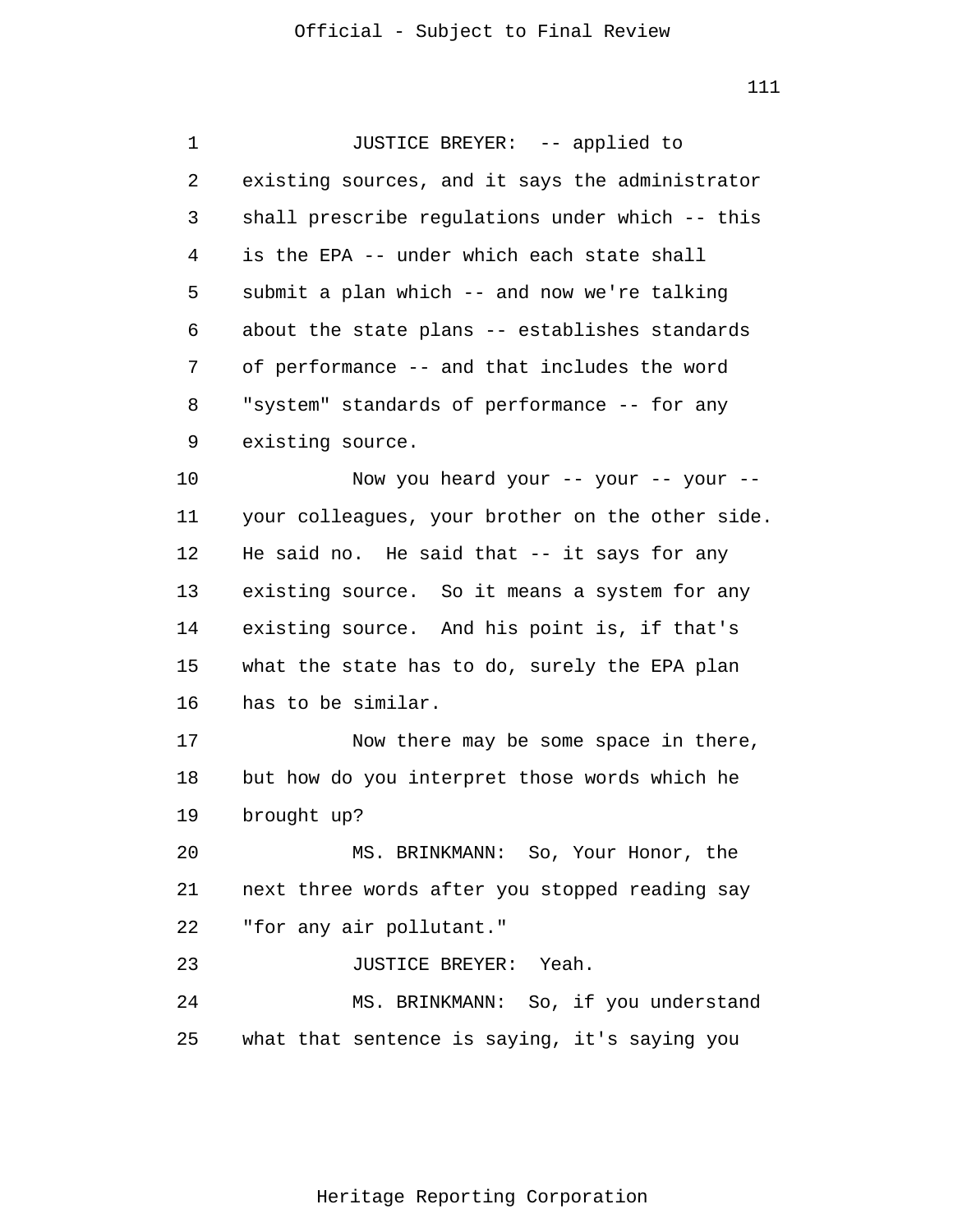```
1 
 2 
 3 
 4 
 5 
 6 
 7 
 8 
 9 
10 
11 
12 
13 
14 
15 
16 
17 
18 
19 
20 
21 
22 
23 
24 
25 
      have to do it for all of them, for any in your
       state so none of them remain in the dark.
                 JUSTICE BREYER: Oh, all right. But
       carbon is an air pollutant. And so, if it's for
       any air pollutant --
                MS. BRINKMANN: Right.
                 JUSTICE BREYER: -- you have to do it
       for carbon.
                 MS. BRINKMANN: Right. So --
                 JUSTICE BREYER: And what you have to
       do is provide a standard of performance for any
       existing source of carbon.
                 MS. BRINKMANN: That's the -- the
       standard performance that the states do.
                 JUSTICE BREYER: Yeah.
                 MS. BRINKMANN: And if you go further
       down, Your Honor, at the bottom, it talks about
       also regulations of the administrator shall
       permit the state in applying a standard
       performance to any particular source under a
       plan submitted under state -- into consideration
       remaining useful life.
                 That is clearly the -- the state
       system. If you go back to --
                 JUSTICE BREYER: Yeah, I know it's the
```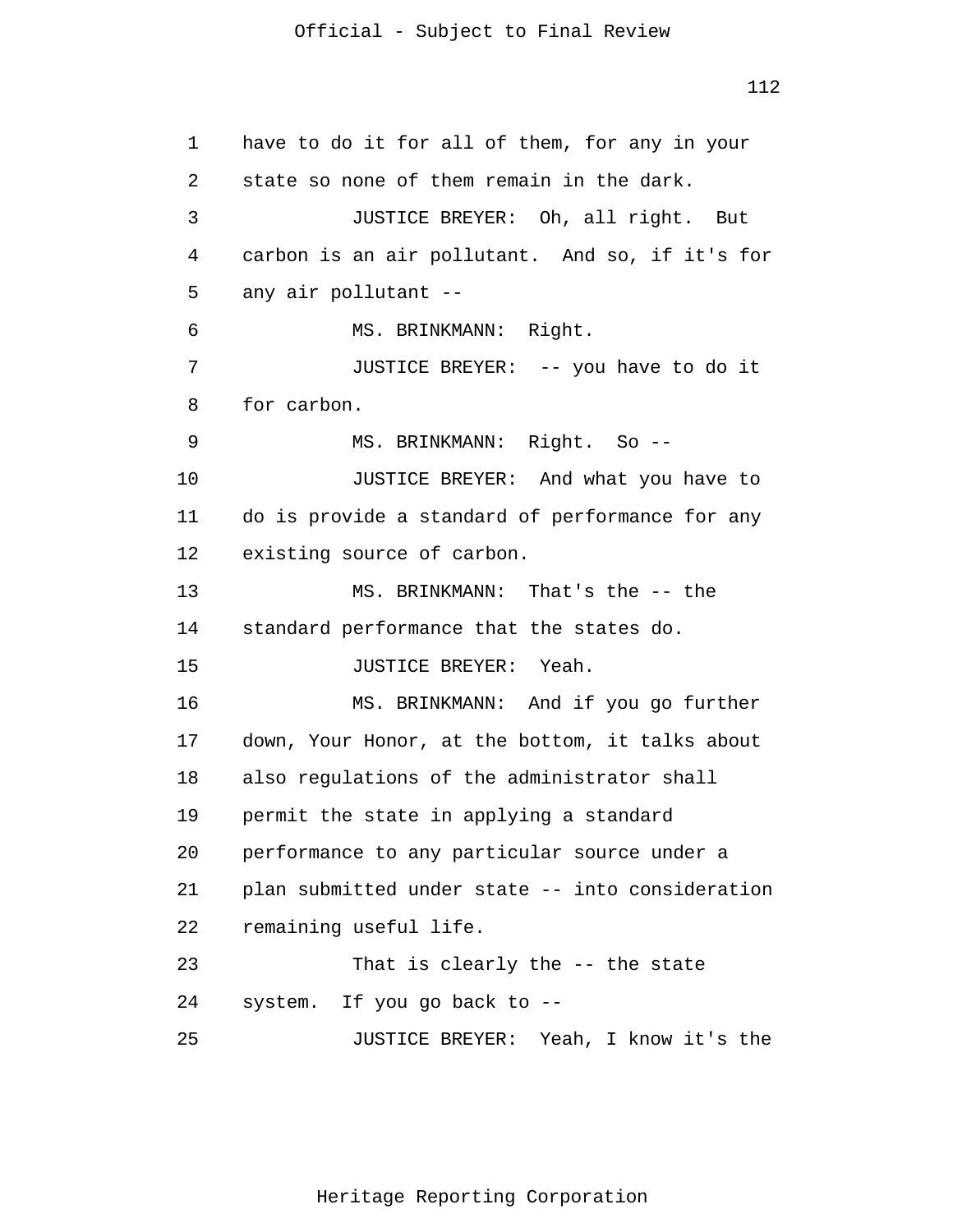113

1 state system.

| 2  | MS. BRINKMANN: Right.                              |
|----|----------------------------------------------------|
| 3  | JUSTICE BREYER: Nobody says it isn't.              |
| 4  | MS. BRINKMANN: But, if you're going                |
| 5  | back to $(a)(1)$ and we talk about the best system |
| 6  | of emission reductions, that's the benchmark       |
| 7  | that is then -- that is the best system of         |
| 8  | reduction that is then used to set this            |
| 9  | benchmark, this emissions guideline.               |
| 10 | There, Congress spoke very clearly,                |
| 11 | and the reason they can, you know, do this is      |
| 12 | because it's a category of source under (b)        |
| 13 | that's been listed, and so they can only do this   |
| 14 | if there's a source category.                      |
| 15 | So then you look at the source                     |
| 16 | category, and what's really important, you have    |
| 17 | to look at what's adequately demonstrated. That    |
| 18 | means you look to reality. You look to what's      |
| 19 | been going on. And we know emissions trading       |
| 20 | has been going on.                                 |
| 21 | And we know, when Congress meant to                |
| 22 | limit something and to say no, no, you can only    |
| 23 | consider technology, you can only do more at two   |
| 24 |                                                    |
|    | things, they did things like in (h). And it's      |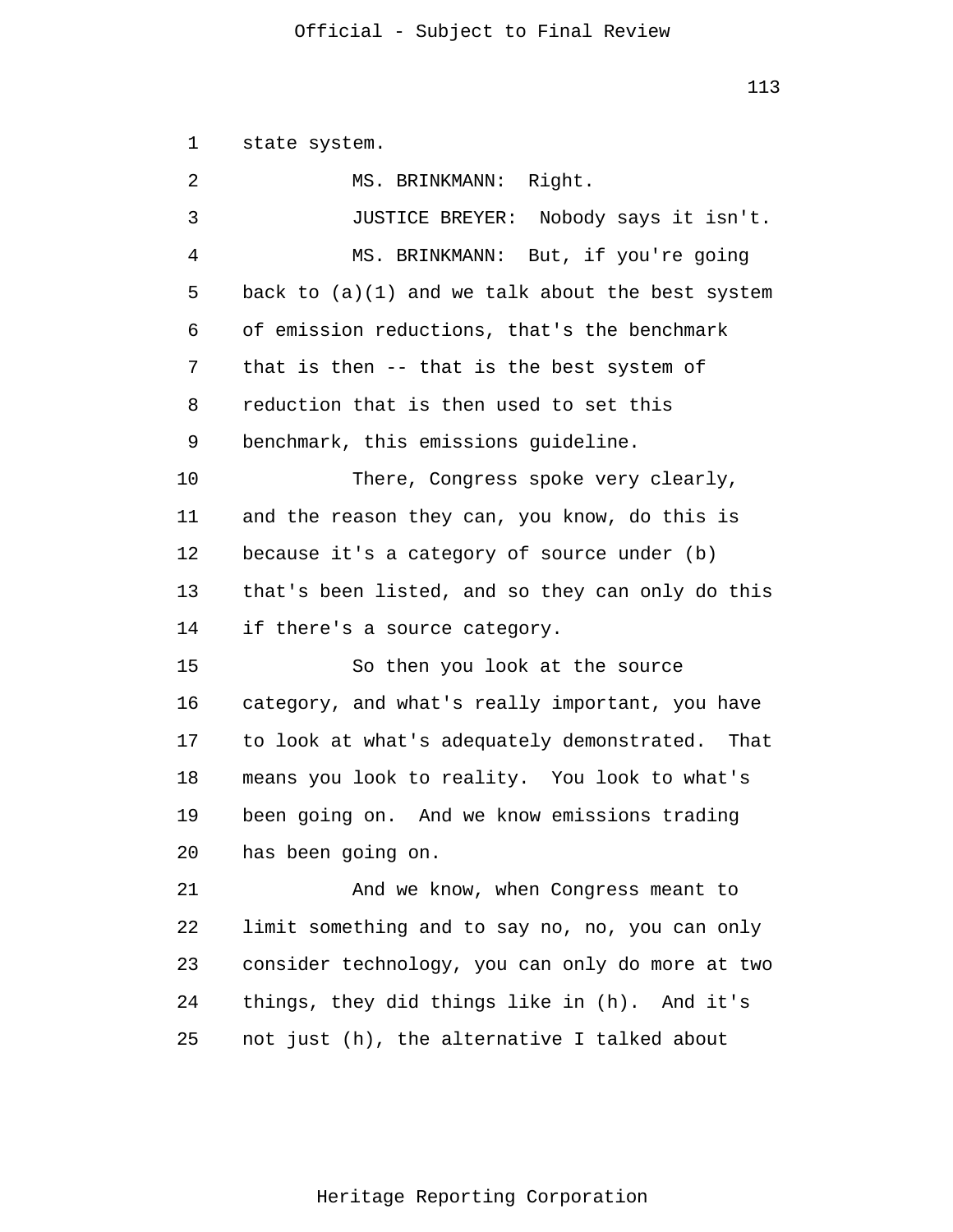114

1 2 before. It's also in 7412 and a host of other provisions.

3 4 5 6 7 8 9 In (a), which is addressing the best system of emissions reduction here, there's no limitation on that, and that makes complete sense because that's what Congress wanted to do, particularly in this very complicated electrical grid scenario, where you look at the industry, you look what's adequately demonstrated.

10 11 12 13 14 15 16 17 18 JUSTICE SOTOMAYOR: Do states do a plan that includes each power source in their grid? Meaning -- or is it like what the EPA does, a general standard, and then the -- the states decide how it applies to each source? That sounds to me like the state comes in and says, for this kind of source, you have to do this; for that kind of source, you have to do that. Am I correct about that?

19 20 21 22 23 MS. BRINKMANN: Yes. And the states, in fact, have to go through and even identify all the sources are covered based on, you know, their size and their emissions and that type of thing.

24 25 JUSTICE SOTOMAYOR: So they -- they sort of form-fit for that -- they fit for each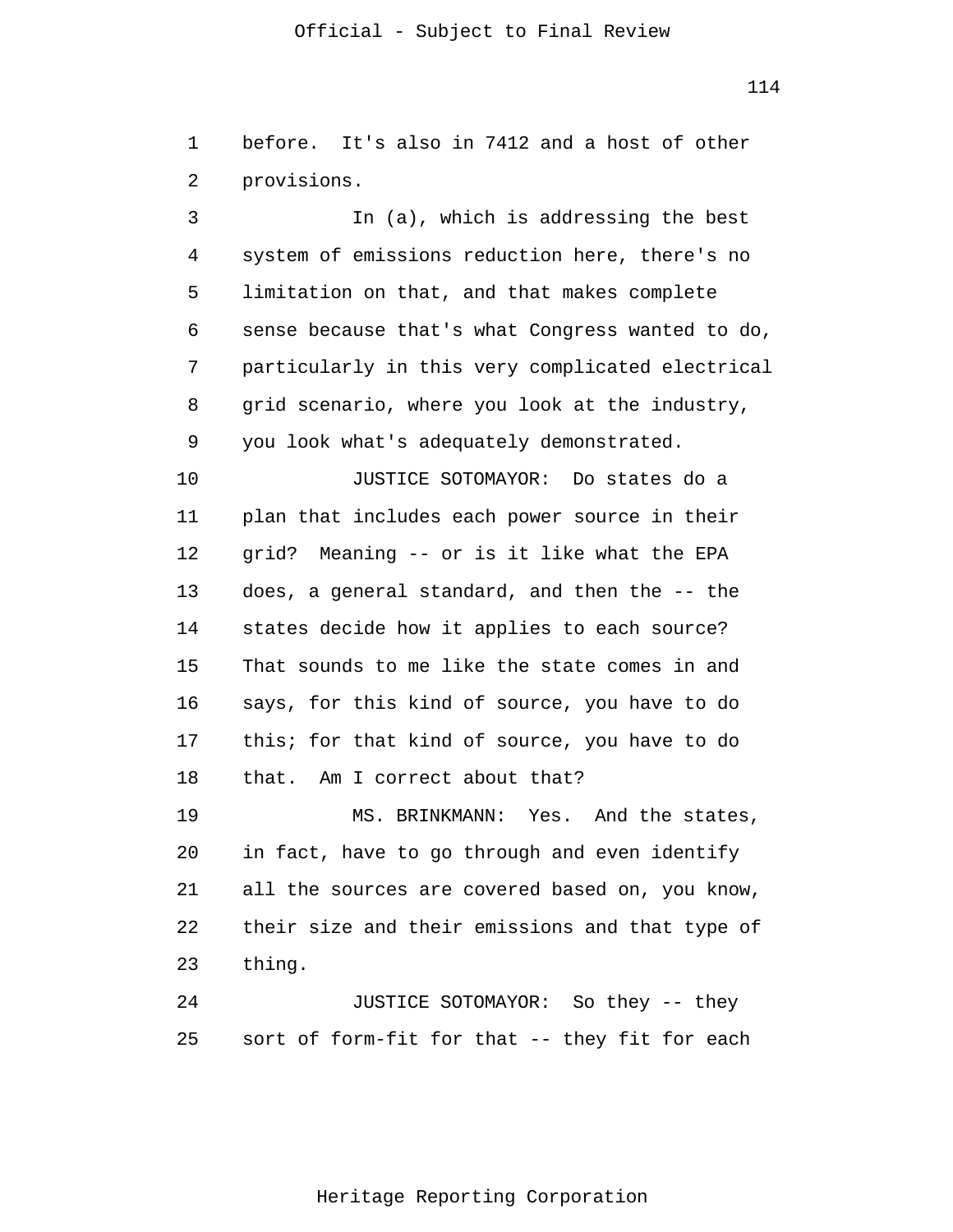115

1 2 3 4 5 6 7 8 9 10 11 12 13 14 15 16 17 18 19 20 21 22 23 24 25 source what their plan is? MS. BRINKMANN: And it's -- yes, Your Honor. It's very -- JUSTICE SOTOMAYOR: And so that's why, for each plant, there could be a different set of systems that meets the goal, correct, a different way for each plant? MS. BRINKMANN: There could be different measures that they use, Your Honor, and that's why it's so important -- JUSTICE SOTOMAYOR: And so that's why what you were saying -- MS. BRINKMANN: Yes. JUSTICE SOTOMAYOR: -- which is to say for each source doesn't mean that it limits you to in-fence regulation? MS. BRINKMANN: Not at all. JUSTICE SOTOMAYOR: It lets you do whatever regulation is necessary to reach the standard? MS. BRINKMANN: Although I would step back and say, of course, not whatever because it has to be reducing emissions, not power. It has to be reducing emissions from this category source.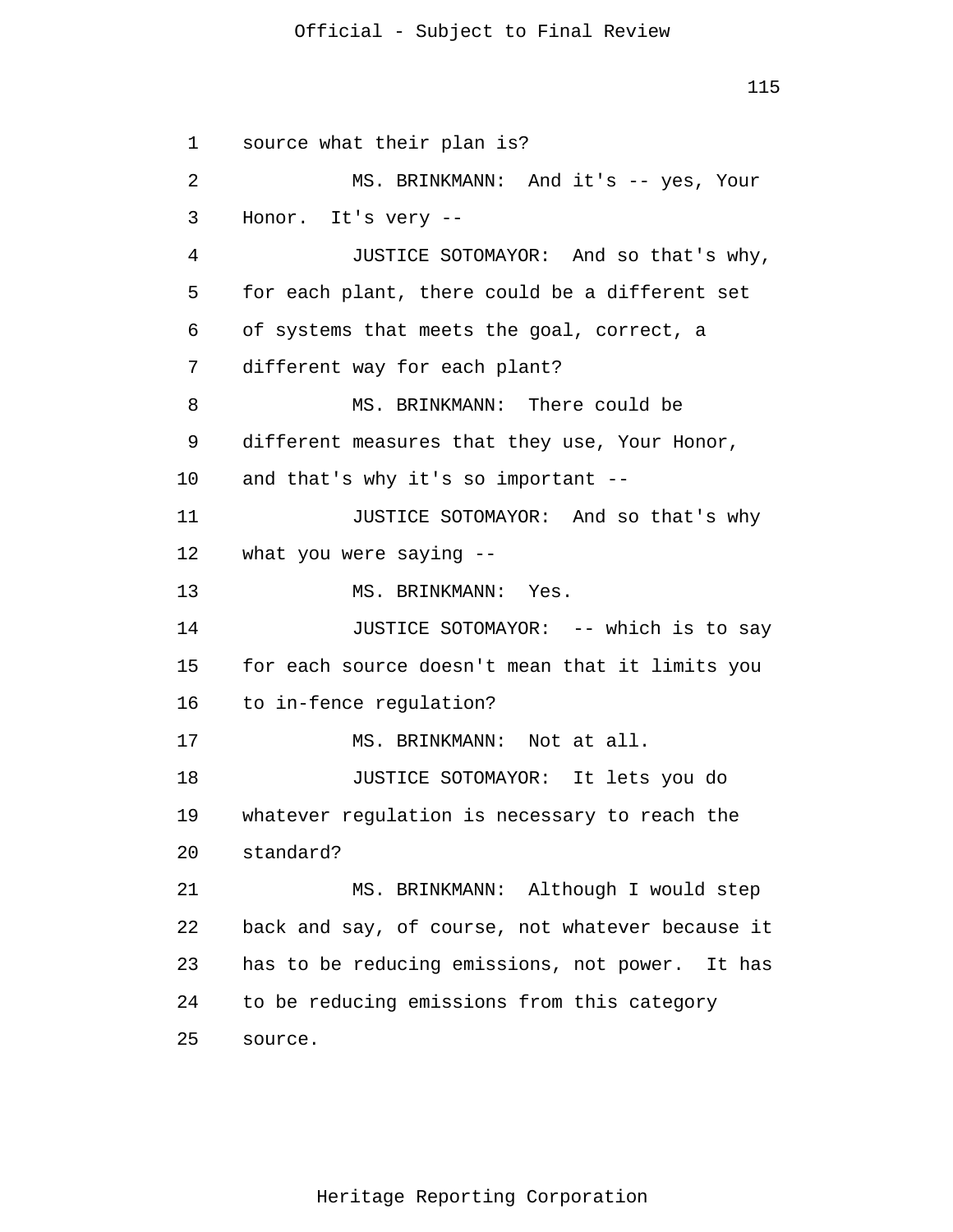| 1  | And I think that's the kind of word              |
|----|--------------------------------------------------|
| 2  | game that comes in. Oh, well, then there's no    |
| 3  | limit. No. The fact that "at" and "to" is not    |
| 4  | a limit does not mean it's a free-for-all.       |
| 5  | There are other limits.                          |
| 6  | And I also would say, Justice                    |
| 7  | Sotomayor, that I really think goes to that,     |
| 8  | it's really significant to me that when you read |
| 9  | the term "standard of performance" in            |
| 10 | $7411(a)(1)$ , it says it has to be a standard   |
| 11 | which reflects the degree of emission limitation |
| 12 | that's achievable. That -- that is going to      |
| 13 | exactly how this works. You know, it's this      |
| 14 | benchmark. It's not this command-and-control     |
| 15 | regulation that EPA does.                        |
| 16 | Now it's also, I think, you know,                |
| 17 | significant when you look at the way in which    |
| 18 | the states then have the flexibility and the     |
| 19 | power companies certainly have the flexibilities |
| 20 | to do something as important and as critical as  |
| 21 | emissions trading, which reduces the emissions   |
| 22 | that would not otherwise be reduced in this      |
| 23 | source category and yet allows infrastructure    |
| 24 | investment to remain, allows plants to live out  |
| 25 | their life in a more economic way, and this is   |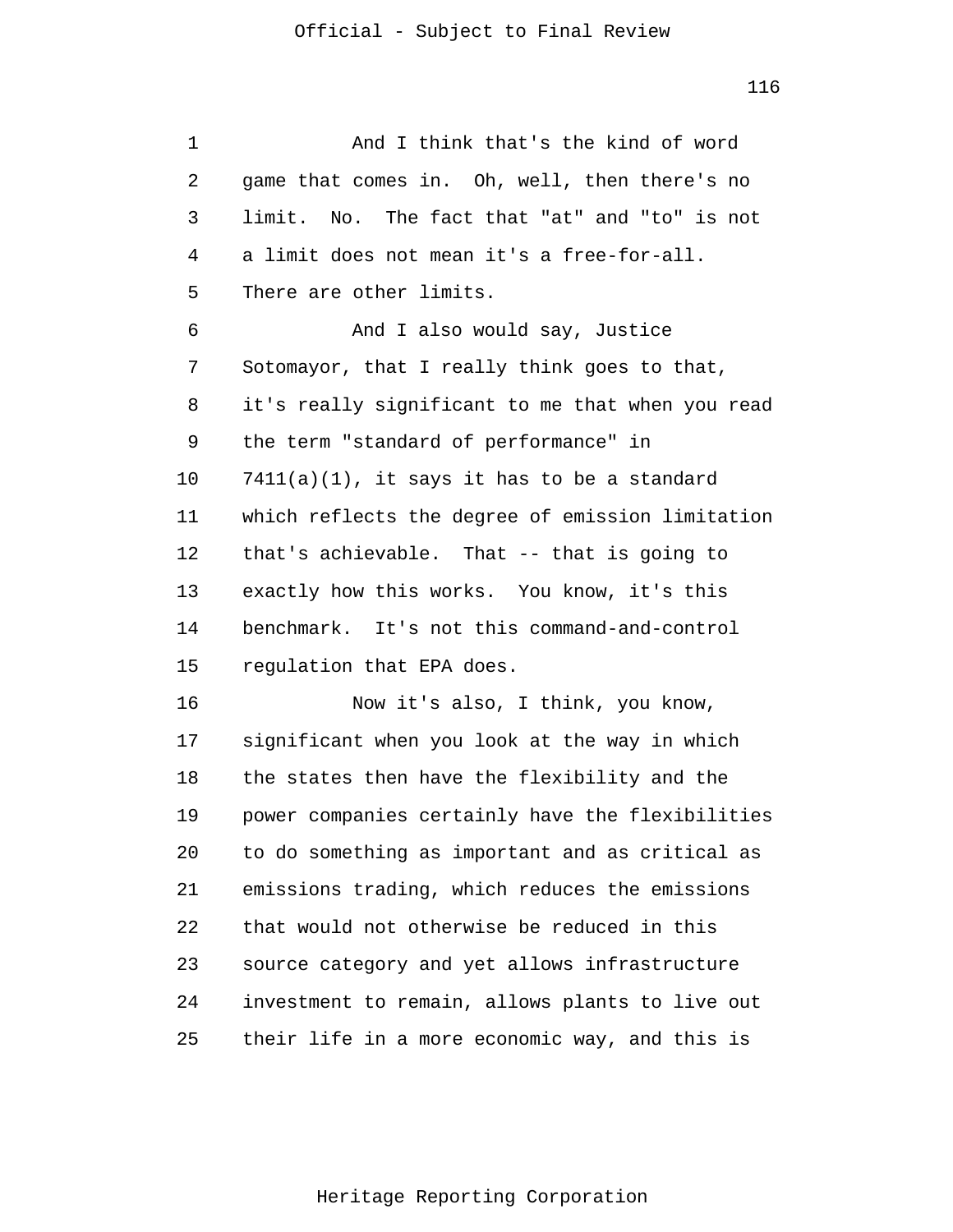1 2 3 4 5 6 7 8 9 10 11 12 13 14 15 16 17 18 19 20 21 22 23 24 25 incredibly cost-effective. CHIEF JUSTICE ROBERTS: Thank you, counsel. Justice Thomas? Justice Breyer? Justice Alito? JUSTICE ALITO: Yeah. May I ask you to respond to -- I think it was the last question that Justice Kavanaugh asked the solicitor general, and that has to do with the scope of the major questions doctrine. And he pointed out language referring to questions of vast political and economic significance and reading a new interpretation into a long-dormant statute. Her answer was that those would be important factors in considering whether the - the major questions doctrine applies. At least that's how I understood her answer. If that is correct, would you agree with it? MS. BRINKMANN: It needs to be considered at less of a level of abstraction with all due respect, Your Honor. For example, the Court has always looked to an exercise of agency authority, something the agency actually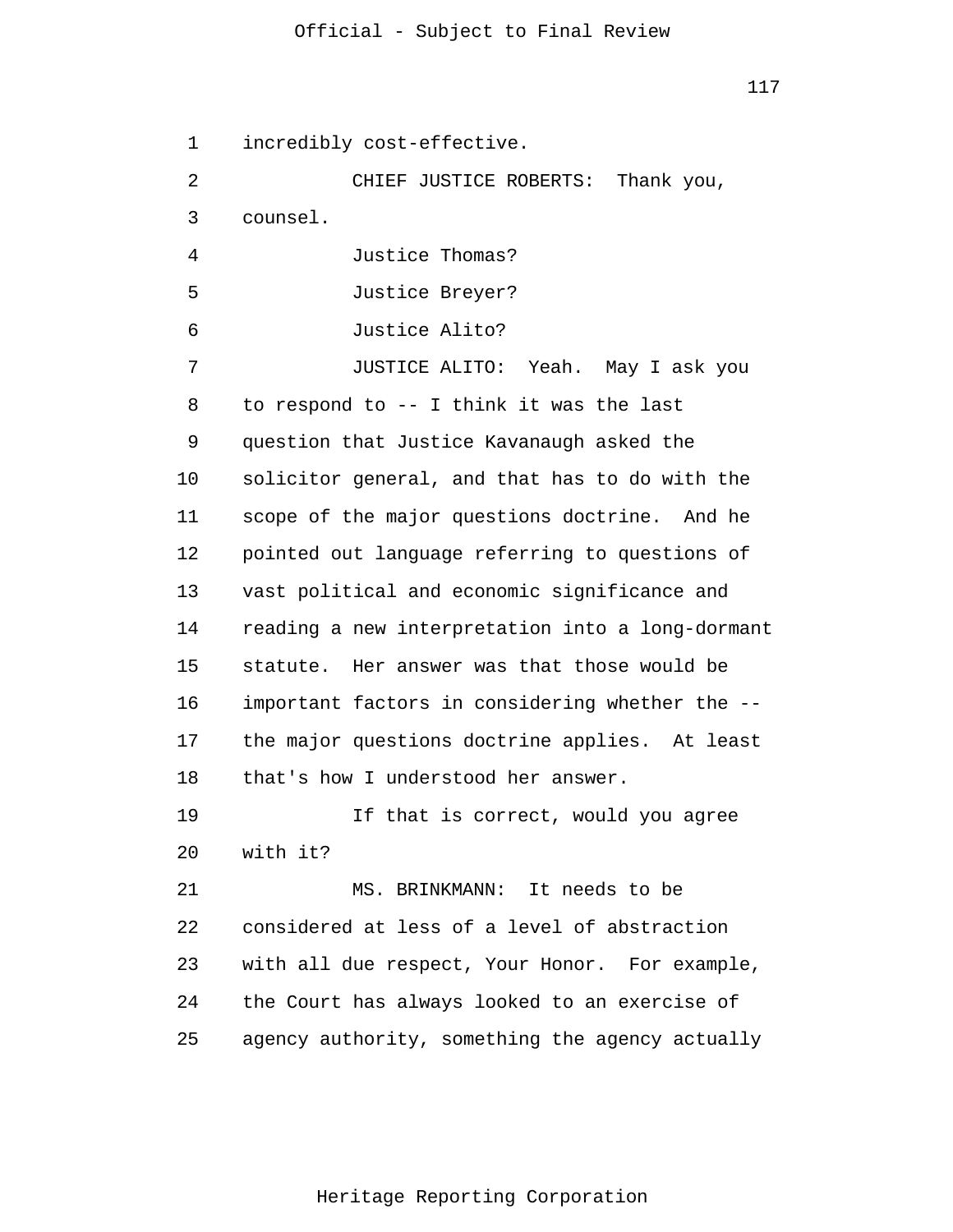118

1 2 3 4 did that reflected the authority they were claiming. And I point to the OSHA vaccine case, that recent decision there, because, of course,

5 6 7 8 the Court's rationale was, you know, OSHA is now regulating every employer, everybody, vaccines, outside of the workplace, and gave pause in that.

9 10 11 12 13 But, in that opinion, it was very specific to say, you know, that's when you're taking every employer that has more than a hundred employees in this country, and I don't even know how many millions that covered.

14 JUSTICE ALITO: Well, I --

15 MS. BRINKMANN: But --

16 17 18 19 JUSTICE ALITO: -- I take your answer to mean that we should look to what the agency is actually doing and not what it could do under a particular interpretation.

20 21 22 23 24 25 Is that -- is that correct? MS. BRINKMANN: That's part of it, Your Honor, because there it said, you know, this might be okay for OSHA to be doing for medics or for people who work in particularly cramped areas or researchers for COVID. That's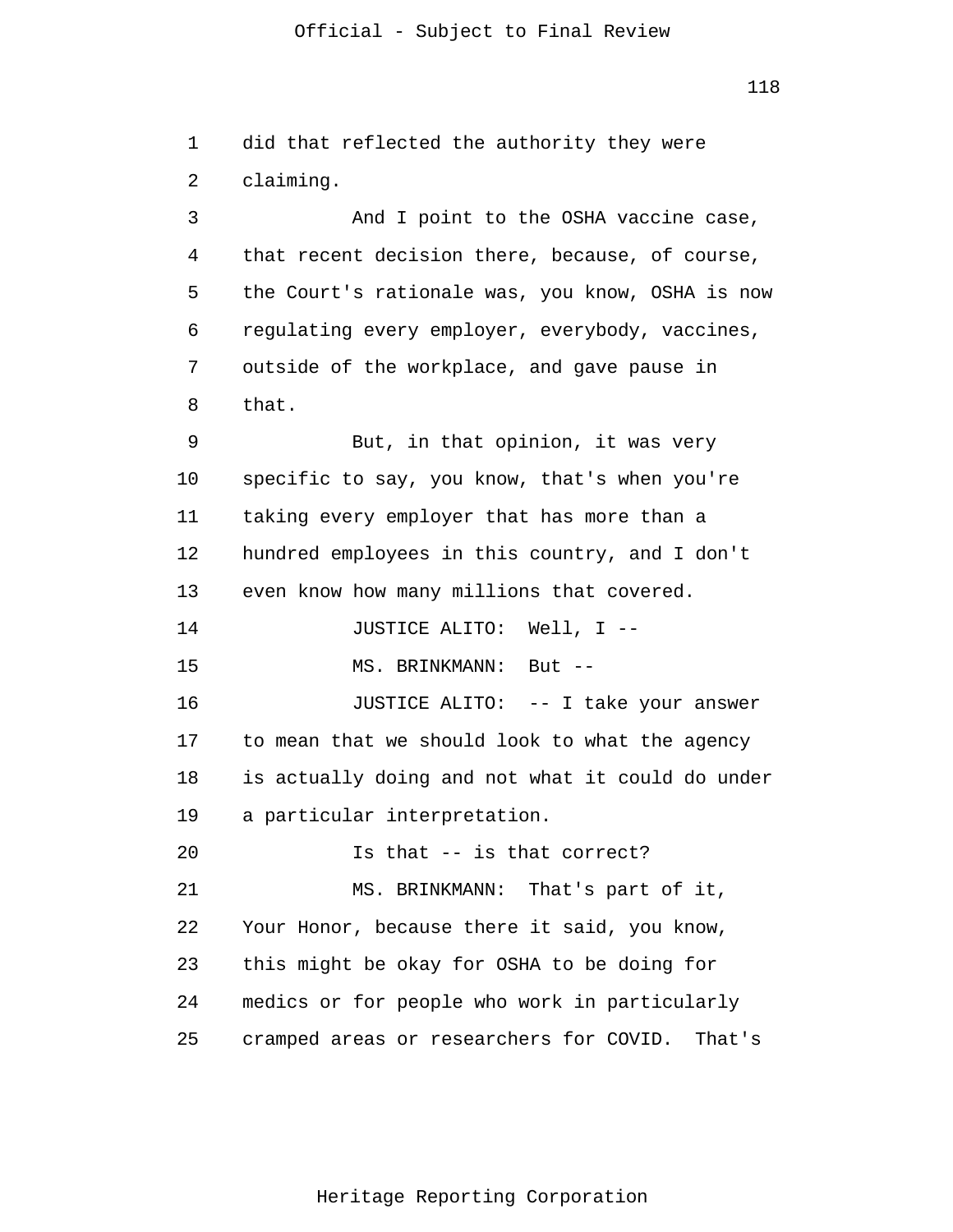119

1 why that's so important.

| 2  | And we think that, you know,                     |
|----|--------------------------------------------------|
| 3  | considering it out of that in a more abstract    |
| 4  | way is not the threshold question. That's why    |
| 5  | we think the statute would be --                 |
| 6  | JUSTICE ALITO: Well, how -- how would            |
| 7  | that work? Let's say an agency takes a           |
| 8  | long-dormant statute and interprets it in a way  |
| 9  | that would have vast political and economic      |
| 10 | significance if the agency exercised all of the  |
| 11 | power that it claims it has under its            |
| 12 | interpretation.                                  |
| 13 | But, as a first move, it adopts a                |
| 14 | fairly modest rule that only invokes, let's say, |
| 15 | 5 percent of that power. You would say that's    |
| 16 | not an occasion for applying the major questions |
| 17 | doctrine. Is that right?                         |
| 18 | MS. BRINKMANN: I would say -- first,             |
| 19 | I just want to say I would push back on the      |
| 20 | premise that this is a long-dormant authority    |
| 21 | because it has to be --                          |
| 22 | JUSTICE ALITO: Yeah, no, it's a                  |
| 23 | hypothetical.                                    |
| 24 | MS. BRINKMANN: Yes. Okay.                        |
| 25 | JUSTICE ALITO: But if those                      |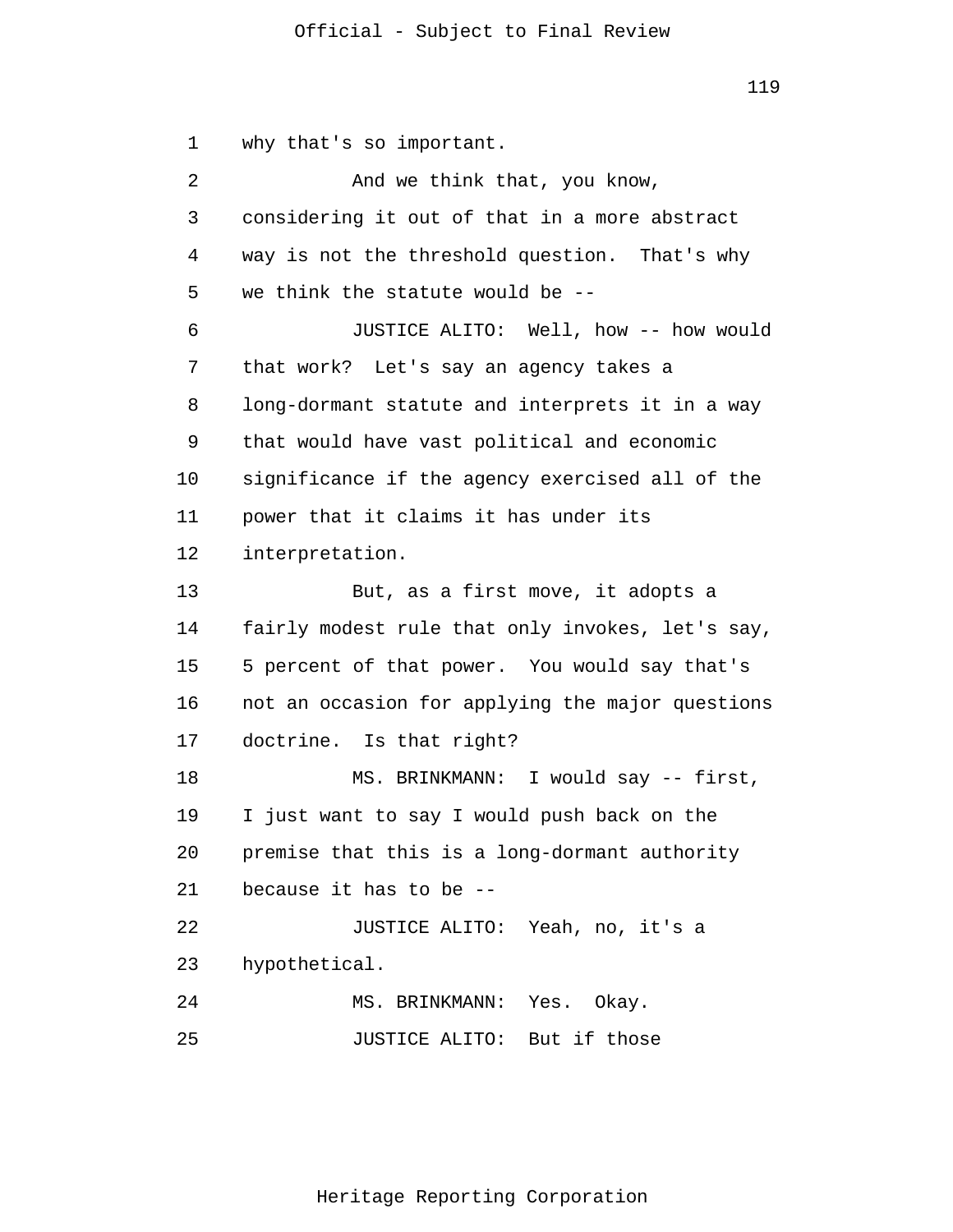1 2 3 4 5 6 7 8 9 10 11 12 13 14 15 16 17 18 19 20 21 22 23 24 25 conditions were met. MS. BRINKMANN: Of course, of course. Looking at the exercise of the agency authority helps determine whether or not it poses a question of significant consequence because, of course, Congress does sometimes, like, crystal clear give very, very important significance. So we really agree with the idea that you look at that first and if there's some ambiguity, but we think, here, the text answers it. JUSTICE ALITO: Well, I do think -- MS. BRINKMANN: But then, if there's ambiguity -- JUSTICE ALITO: -- I do think you're hyping my hypothetical -- you're hyping -- you are -- you're questioning my hypothetical. You're -- MS. BRINKMANN: I'm sorry, Your Honor. JUSTICE ALITO: -- dismissing the hypothetical. Maybe it's not a good hypothetical, but the agency says, here's the statute. We think we can do a lot under this statute. This is our interpretation. But, for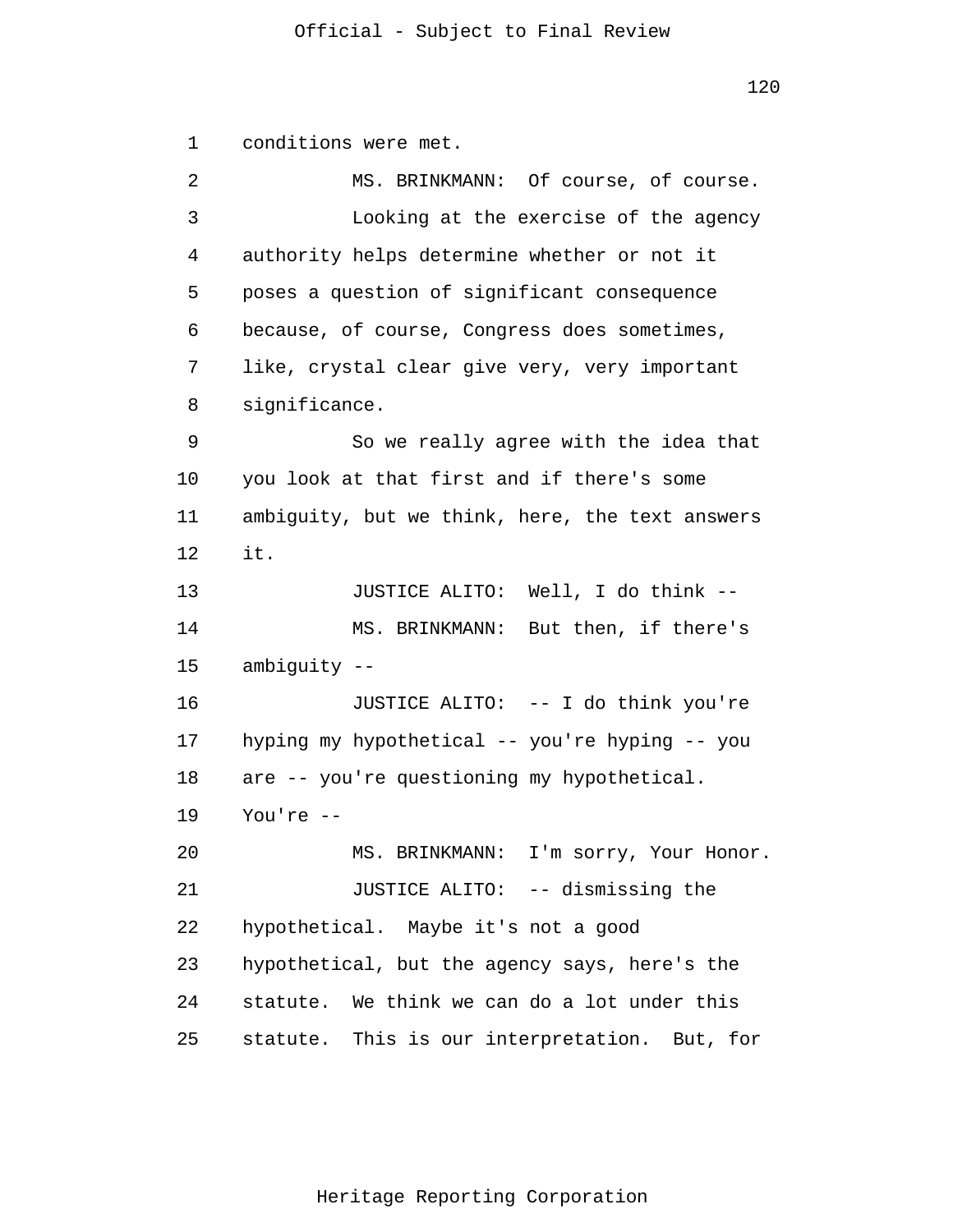121

1 2 3 4 5 6 7 8 9 10 11 12 13 14 15 16 17 18 19 20 21 22 23 24 25 now, we're only doing a little. We're only exercising 5 percent of that authority. And you would say no, that's not a major question because we look at just what they're doing and that's not all that disruptive. Am I right? MS. BRINKMANN: No. I'd want to know as a judge what exactly they did, and then I would compare it to the statute. You need to pressure test it against the statute first to see if there's authority for it for -- JUSTICE ALITO: I -- I'm going to ask it one more time because I think you're just disagreeing with the hypothetical. They say, we can do all this, but we're only doing this, all right? Don't question whether they -- there's ambiguity about whether they can do all of this. They say, we can do all this, but we're only doing a little for now. Is that -- do you rule out major questions because they haven't done it now? MS. BRINKMANN: I -- I don't want to say I rule it out. If I could just -- let me get -- I think that that rests -- oh, we can do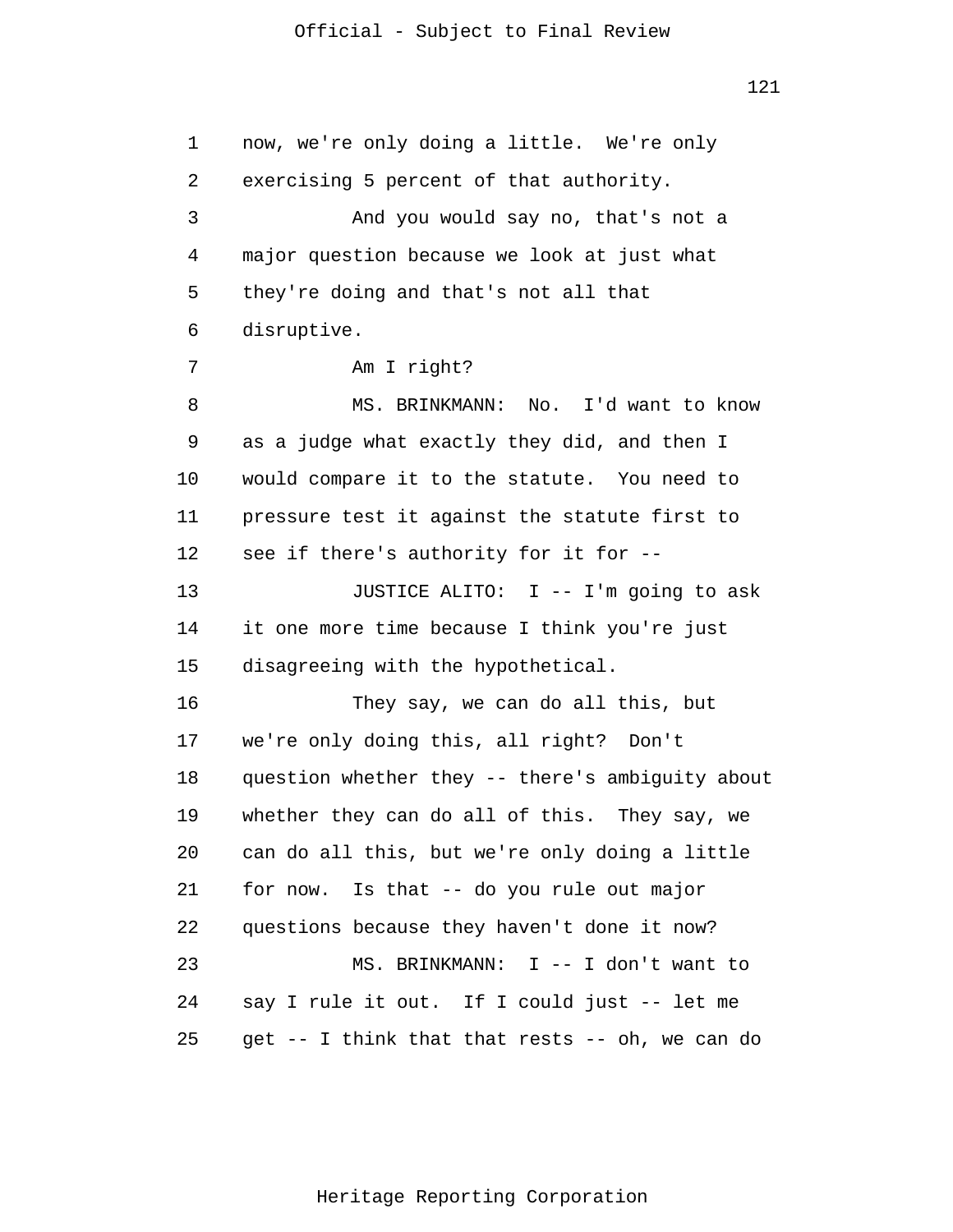122

1 2 3 4 5 6 7 8 9 10 11 12 13 14 15 16 17 18 19 20 21 22 23 24 25 this, it's kind of like dicta in a judicial opinion. They're saying that -- JUSTICE BREYER: I think he's saying -- do you mind if I -- JUSTICE ALITO: Yeah. JUSTICE BREYER: Look, in tobacco -- MS. BRINKMANN: Mm-hmm. JUSTICE BREYER: -- suppose they started off in saying we are regulating the advertising of four-foot cigars smoked through hookahs, okay? (Laughter.) JUSTICE BREYER: Now the problem is, can you regulate tobacco? And if you can regulate tobacco, that's a very big deal. But they say, no, it isn't. It's just this tiny -- you know, there aren't -- there are only three in the whole country, so it's a little deal. So it isn't the major question doctrine. And I think what he wants to -- I would want to know too is -- is, hey, do you apply it when it's just a little thing? Now you might say, I guess you are trying to say, it's case by case. It depends.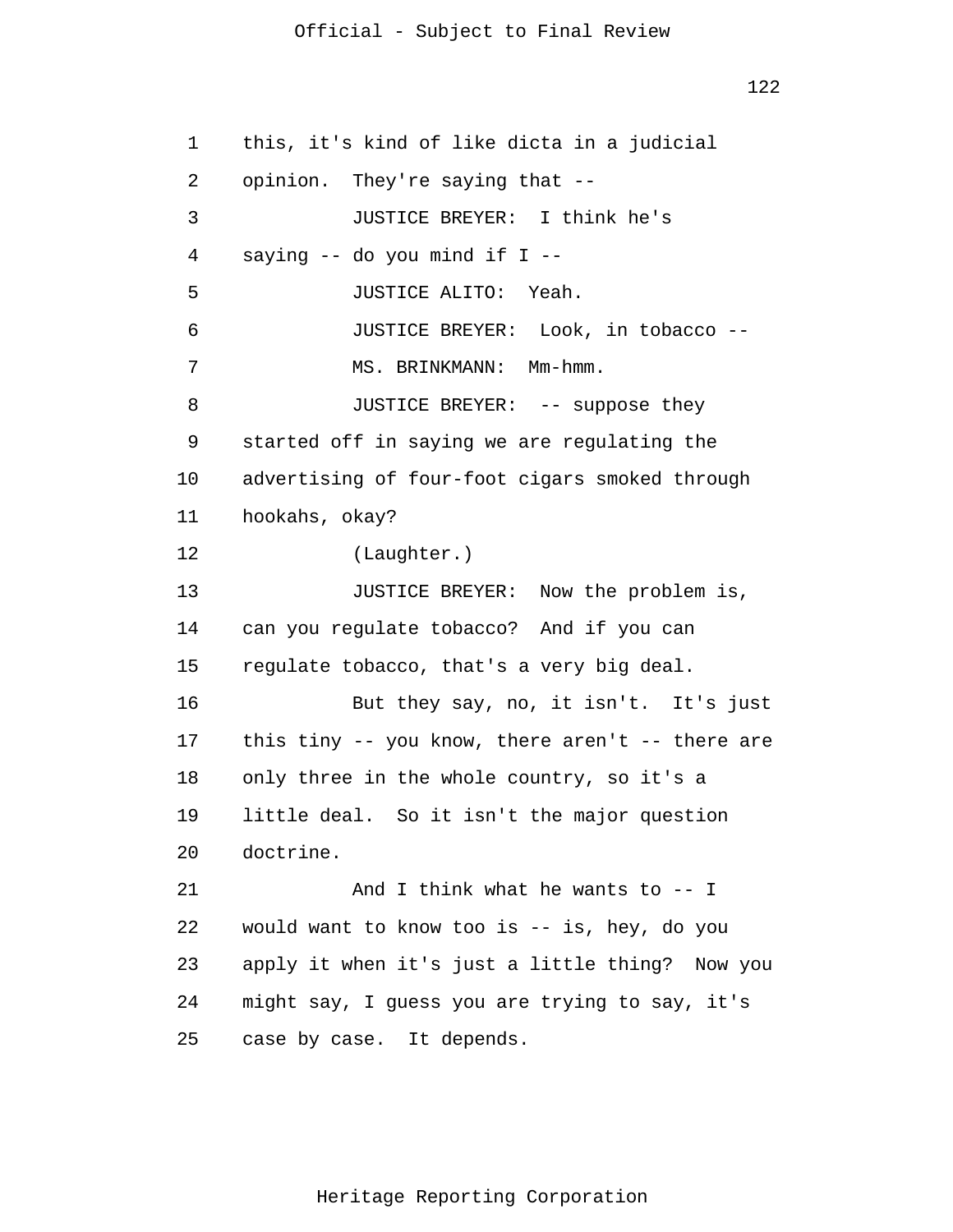1 2 3 4 5 6 7 8 9 10 11 12 13 14 15 16 17 18 19 20 21 22 23 24 25 MS. BRINKMANN: I think that, you know, that helped me, Your Honor, and, Justice Alito, I really don't mean to be not answering your question, but the fact that it involved tobacco right there would be a question, and you would look at it against the statute and say I don't see tobacco there. And then you start looking at this doctrine to see, and you look at  $-- I -- I$  would say there are at least three or four issues you look at. Is it expanding regulation over a lot more entities or people? OSHA, in the UARG case, there were millions more. Of course, here, nobody -- there are no additional entities being regulated. It's just a benchmark. It's not even a command and control. The other thing I would say, it's clearly in the wheelhouse. It's not like OSHA and  $--$  or  $--$  or  $--$  or  $--$  or CDC and landlord/tenant. The other thing that the Court has looked to a lot, Your Honor, and I think this goes to how looking at the agency is useful to know whether you look at major question is whether it's a major question because it's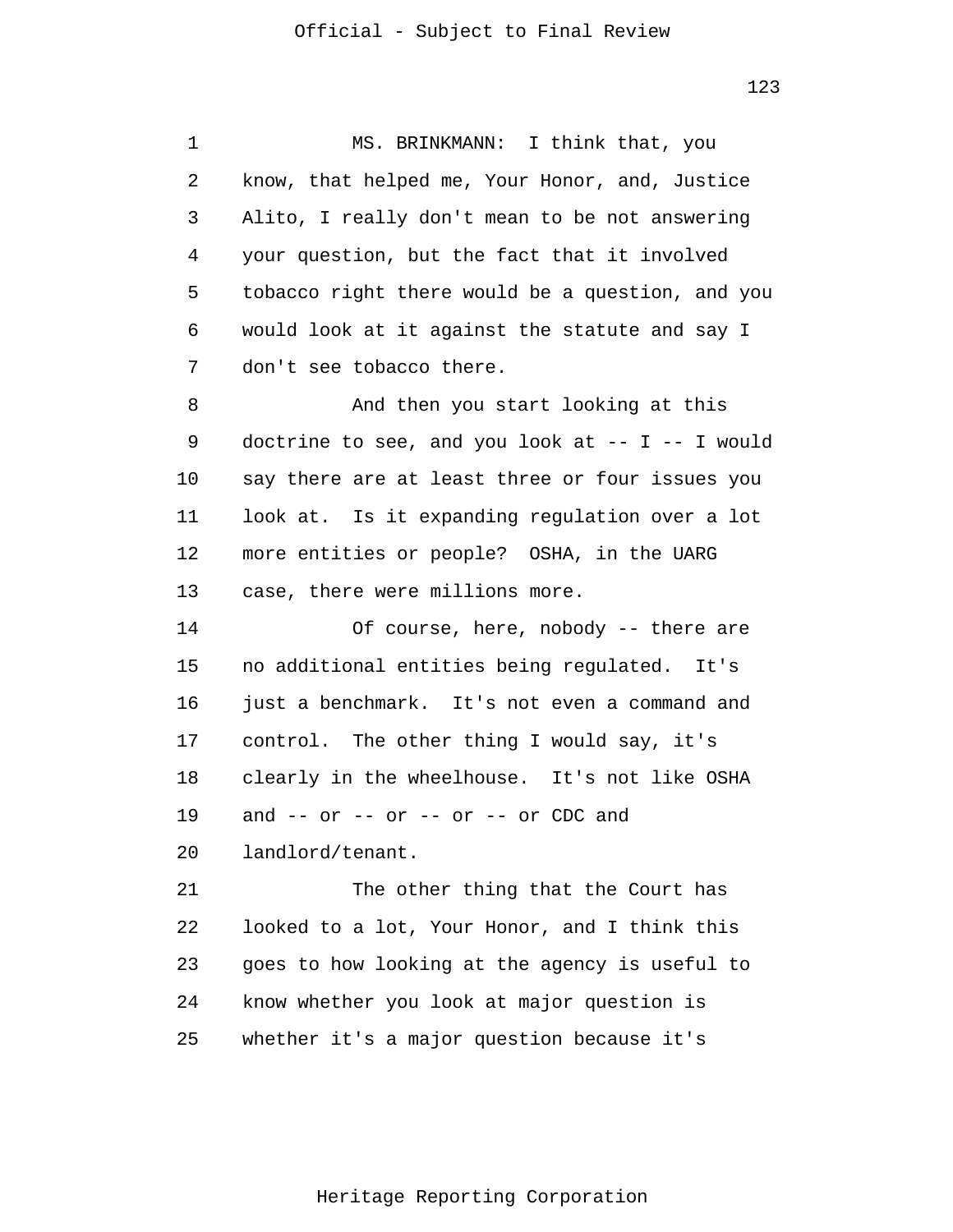124

1 2 contrary to what the agency has been doing in the past.

3 4 5 6 7 8 9 10 11 12 13 14 15 16 17 18 19 20 21 22 23 24 25 And, here, we really would say that seeing what it's done like here, this "at" and "to" would eliminate emissions trading. That's been going on for pollutants under many provisions of the statute for decades and including under this one in the -- the 2005 rule that was invalidated on other grounds, but I think that is why  $I$  -- I hesitate to say that you could do it at the threshold. I really think that it has to be the statute can answer it. And if the statute answers it, that should be the first question. But, if it says tobacco and there's nothing in the statute about tobacco, then, you know, you need to -- to consider these other factors. JUSTICE ALITO: Well, I won't -- I won't belabor it. And I -- I can never equal my -- my colleague's evocative hypotheticals. (Laughter.) JUSTICE ALITO: But, you know, what happens after they -- the 5 percent case, they say, oh, this is not a big deal, it's not major, and then the agency says, well, no, you know,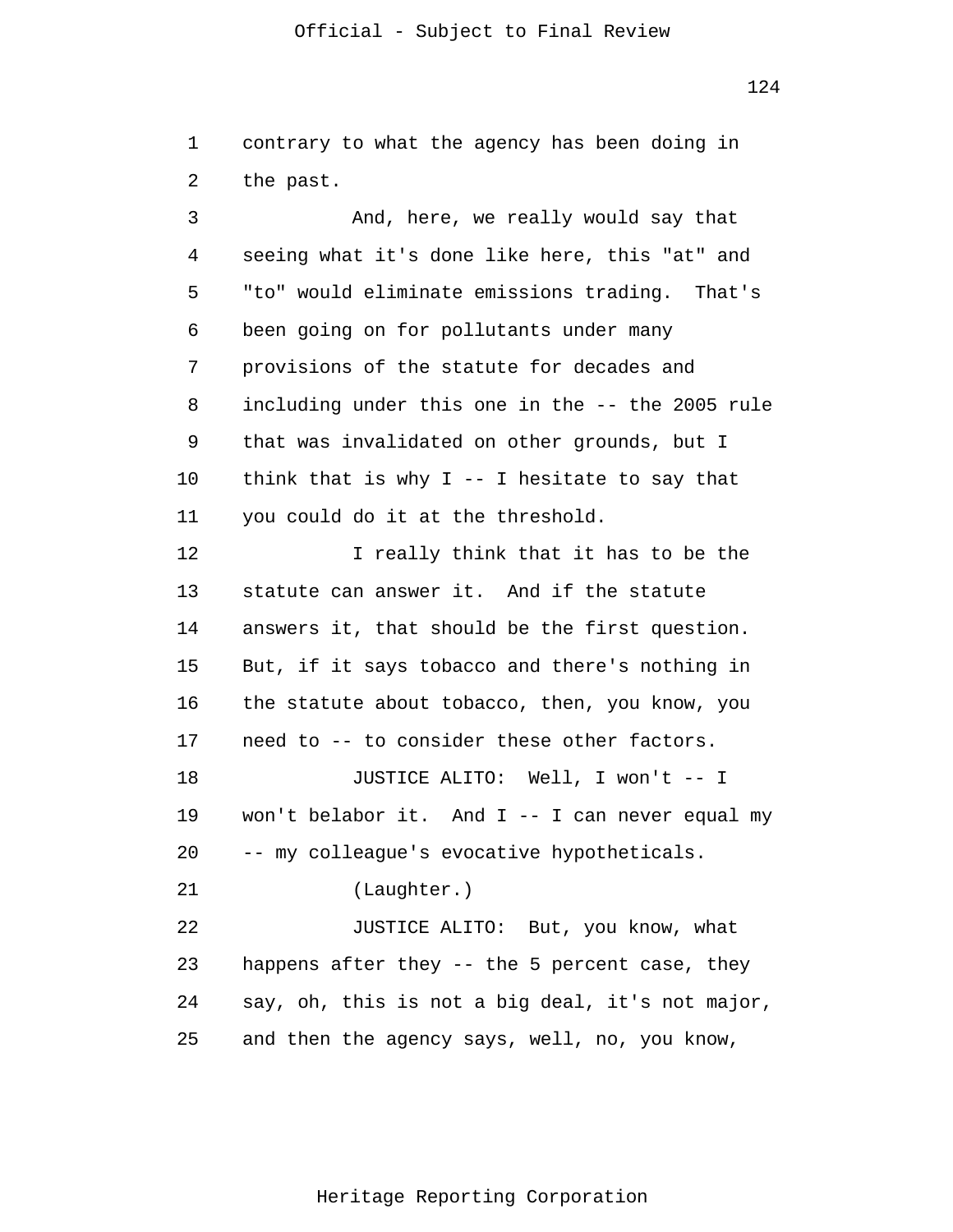1 we're going to claim 20 percent.

| $\overline{2}$ | And then they -- later they say we're           |
|----------------|-------------------------------------------------|
| 3              | claiming 40. And, eventually, they get up to    |
| 4              | 80, 90, or something like that. At some point,  |
| 5              | can it become a major question?                 |
| 6              | MS. BRINKMANN: It may. I mean, here,            |
| 7              | it's not a percentage. It's -- you know, it's   |
| 8              | a -- a different sort of thing. And, to me,     |
| 9              | that is the problem that there's just $-$ and,  |
| 10             | again, you go to the text first, but if there's |
| 11             | some new extraordinary exercise of power that   |
| 12             | would come in and the statute doesn't answer it |
| 13             | and there is some ambiguity, then we would say  |
| 14             | that's what this Court's precedents teach us to |
| 15             | look at.                                        |
| 16             | But, in each of the Court's                     |
| 17             | precedents, Your Honor, they have looked at the |
| 18             | agency action first and they have pressure      |
| 19             | tested it against the statute before jumping to |
| 20             | major question.                                 |
| 21             | CHIEF JUSTICE ROBERTS: Justice                  |
| 22             | Sotomayor, anything further?                    |
| 23             | JUSTICE KAGAN: You know, it's not               |
| 24             | always the case, Ms. Brinkmann, that a lawyer   |
| 25             | responds to one of Justice Breyer's             |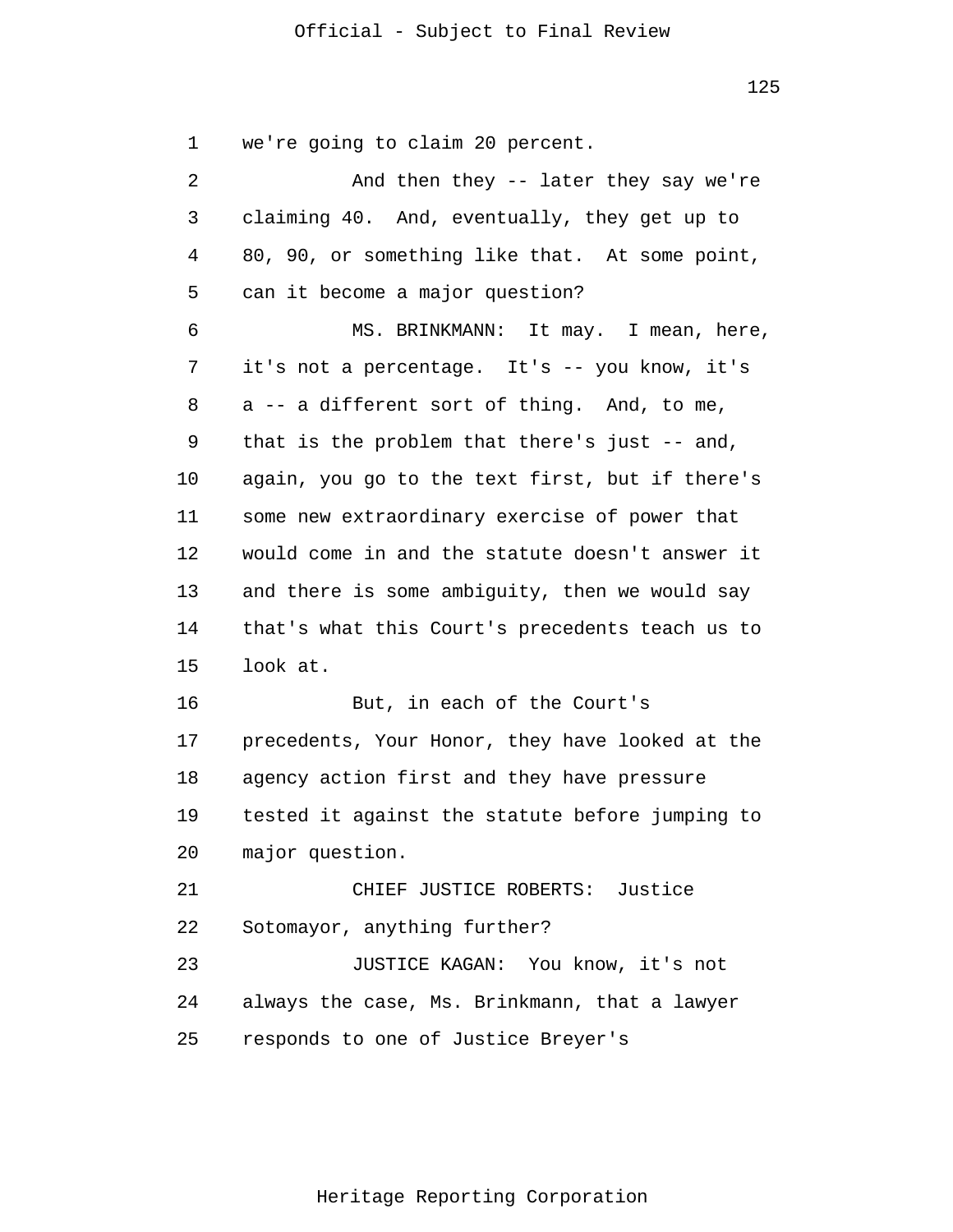1 2 3 4 5 6 7 8 9 10 11 12 13 14 15 16 17 18 19 20 21 22 23 24 25 hypotheticals by saying that's really helpful. (Laughter.) MS. BRINKMANN: Well, I appreciated it. JUSTICE KAGAN: But that's not my question. I think it was the Chief Justice who asked General Prelogar, like, if -- if -- if the major questions doctrine is supposed to be asking some form -- some question like is it really surprising that the agency did this in the way that it was really surprising that the FDA regulated tobacco or whatnot. And General Prelogar's answer to that question very much from an agency perspective was, like, it's not really surprising at all after Massachusetts versus EPA at the very least that this agency is doing greenhouse gas regulation. This is in -- you know, exactly in its wheelhouse. But I -- I hear you making a kind of different argument, and I just want to make sure that I'm reading you right because you're saying not from the agency perspective but instead from the power plant perspective something along the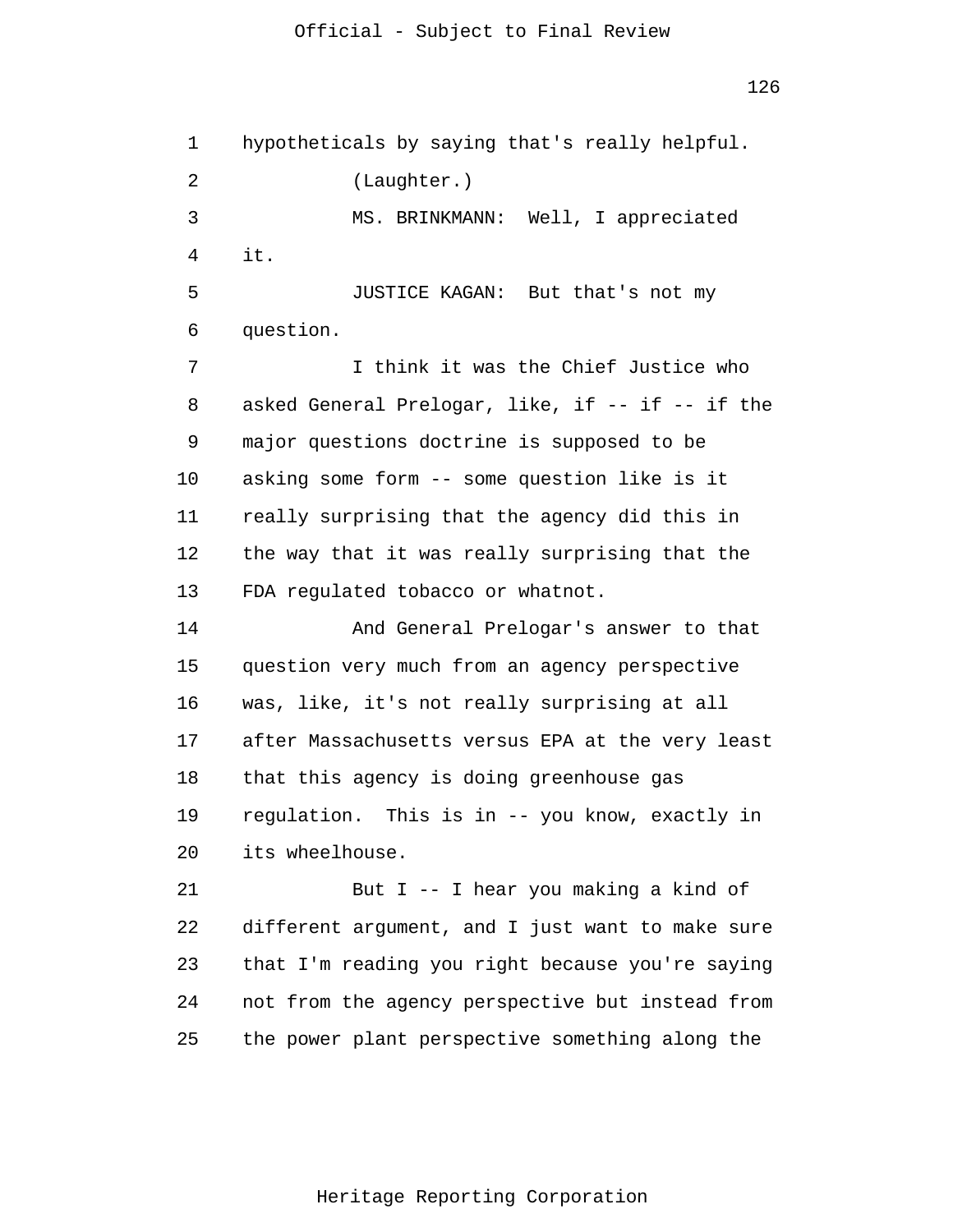127

1 2 3 4 5 6 7 8 9 10 11 12 13 14 15 16 17 18 19 20 21 22 23 24 25 lines of: If you do anything about the way power plants operated, which maybe we do and maybe we don't, but you would know that we do these kinds of outside-the-fence things all the time and that it's a sensible way for all of us to proceed and that if you took that away, you would be essentially -- you know, it's not surprising because that's what the industry does. So is that right? MS. BRINKMANN: Yes, Your Honor, and we would say that what Congress did in the statute reflects that. They told the agency, you have to look at what's adequately demonstrated. That's not a very common directive that Congress gives to agencies, which we welcome because we think there are abundant limitations in this statute. So they have to look to what adequately is demonstrated. Also, not only has the -- the power companies been engaging this, but it's critical that, you know, these emissions trading in particular, I think it also explains and understands the statutory scheme, why it's source categories.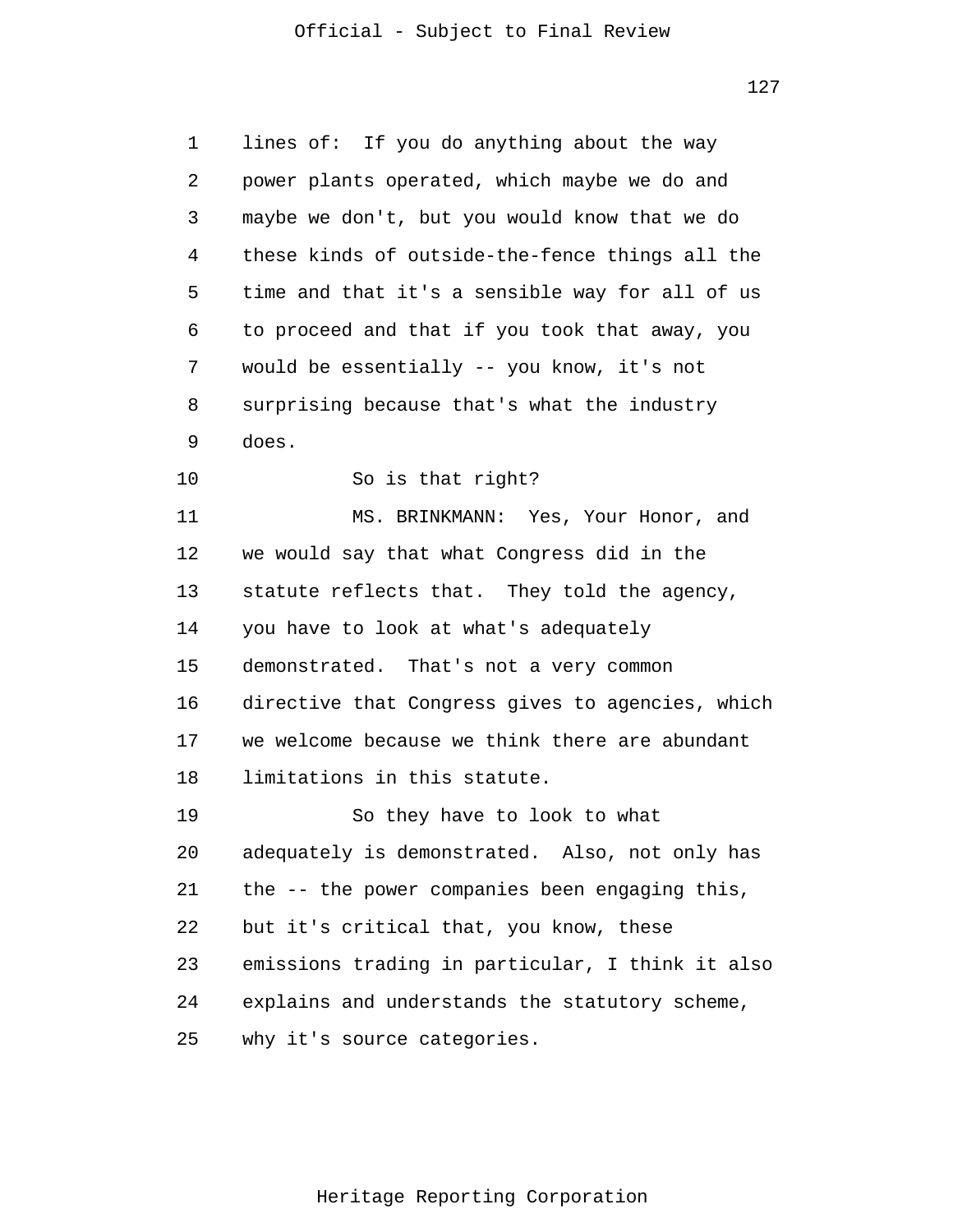| 1  | That's what the agency has to list               |
|----|--------------------------------------------------|
| 2  | under (b). And I figure, okay, we're going to    |
| 3  | look at that now, what's adequately demonstrated |
| 4  | in the source category, and then we're going to  |
| 5  | look through and we're going to look -- and, you |
| 6  | know, Petitioners acknowledge this for other     |
| 7  | factors in 7411(a). So did the ACE Rule.         |
| 8  | When they were looking at whether                |
| 9  | something was adequately demonstrated, they      |
| 10 | looked, of course, at source category, not for   |
| 11 | one individual source. That's not what 7411(a)   |
| 12 | is about.                                        |
| 13 | So, yes, Your Honor, we -- we do say             |
| 14 | that from our perspective, you know, that's      |
| 15 | what's important to the statutory scheme in 7411 |
| 16 | that Congress set up and directed the agency to  |
| 17 | look to those standard practices that we've been |
| 18 | engaging in.                                     |
| 19 | And I think, under the acid rain rule,           |
| 20 | for example, it's -- it's not the same           |
| 21 | pollutant, but it's certainly a system that      |
| 22 | Congress itself set up in 1990. At the same      |
| 23 | time, it did not amend 7411(a) to limit it in    |
| 24 | that way. It didn't require us to do it, but it  |
| 25 | certainly would have been in that, you know,     |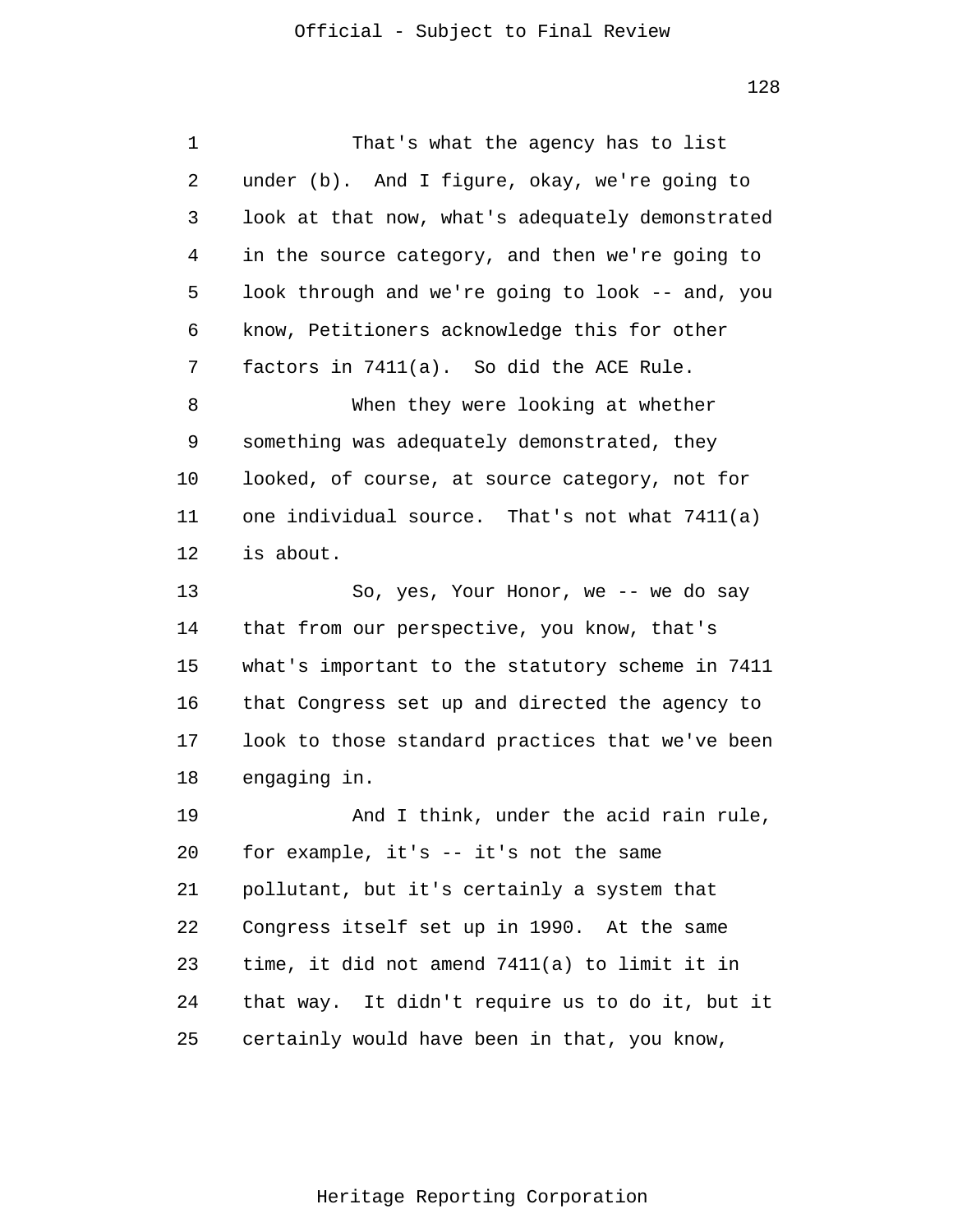129

1 2 3 4 5 6 7 8 9 10 11 12 13 14 15 16 17 18 19 20 21 22 23 24 25 basketful of measures to look at to see what best system of emissions reduction should be used for 7411(a). JUSTICE KAGAN: And is there any necessary relationship or, indeed, is there even a probable relationship between this inside-the-fence and outside-the-fence regulation, on the one hand, and huge economic impact, on the other? MS. BRINKMANN: Not at all, Your Honor. That's why I tried to use, in my oversimplified example about emissions trading, two coal plants with a really expensive scrubber. No, I mean, something could be really expensive and, you know, it could cause generation shifting, it could cause all manner of things, but it does not align with the "at" or "to." A colleague of mine explained to me it was orthogonal, and I thought that was an interesting word that I looked up and understood that it just doesn't align with the "at" / "to" distinction. There could be things "at" that are quite, you know, exorbitant; there can be things that are outside.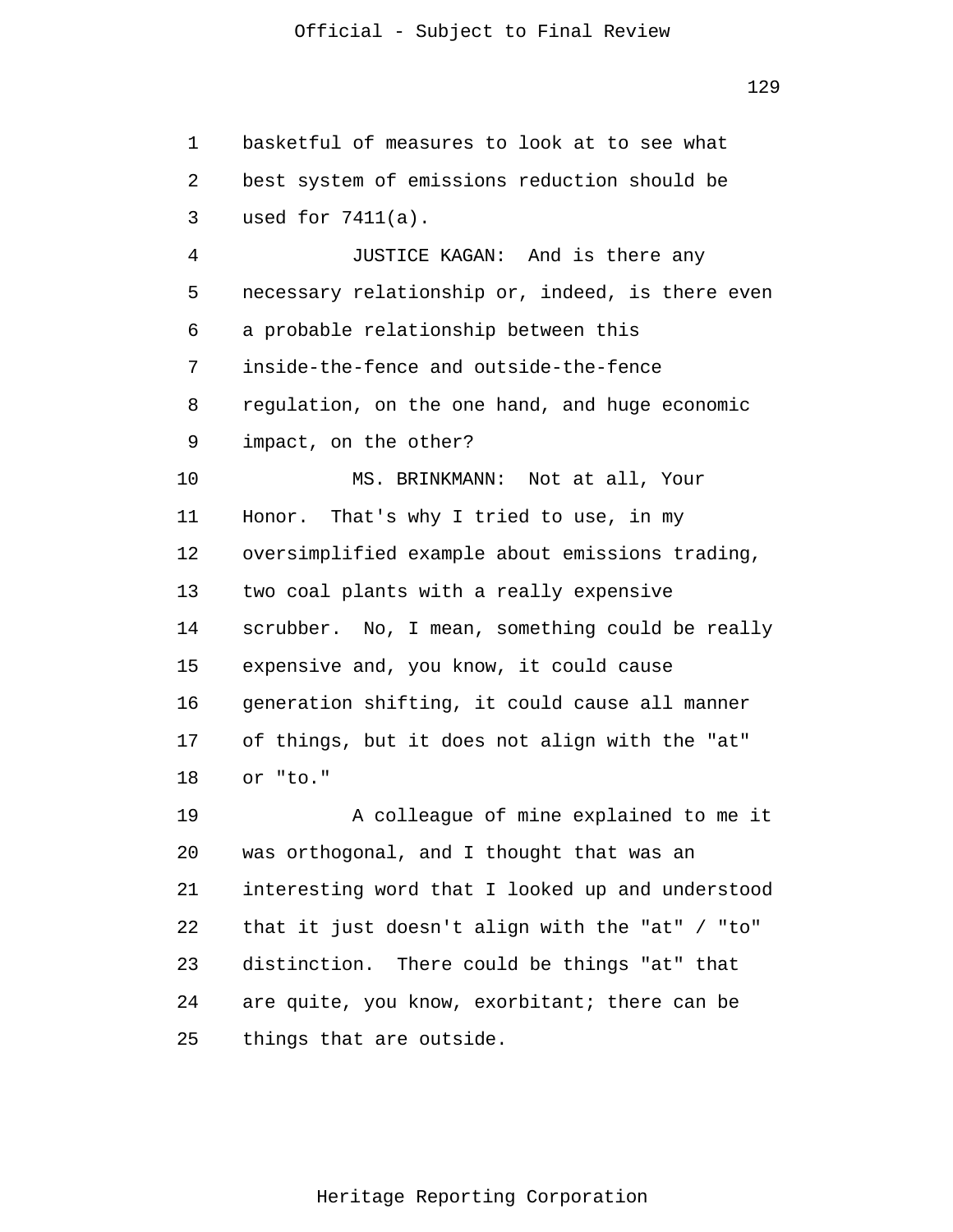1 2 3 4 5 6 7 8 9 10 11 12 13 14 15 16 17 18 19 20 21 22 23 24 25 For example, pre-washing coal at another site that then comes onto the actual facility, that's something that would be outside the fence line or not "at" and "to." And that that makes a little sense. CHIEF JUSTICE ROBERTS: Justice Gorsuch? Justice Kavanaugh? JUSTICE KAVANAUGH: I think the potential surprise here, to pick up on Justice Kagan's question, doesn't go to regulating CO2, as she rightly says, but is using a cap-and-trade regime given the statutory language. And I don't -- your responses to that, I think, fall into two categories. One is cap-and-trade is much better for the industry. It makes a lot more sense, more flexible, industry prefers it, it's good policy, it's better than command and control. And I think those are all -- you know, those are solid arguments that we -- we need to consider. The second, on the more legal question, is, well --and you've mentioned it a few times -- the acid rain program was put in by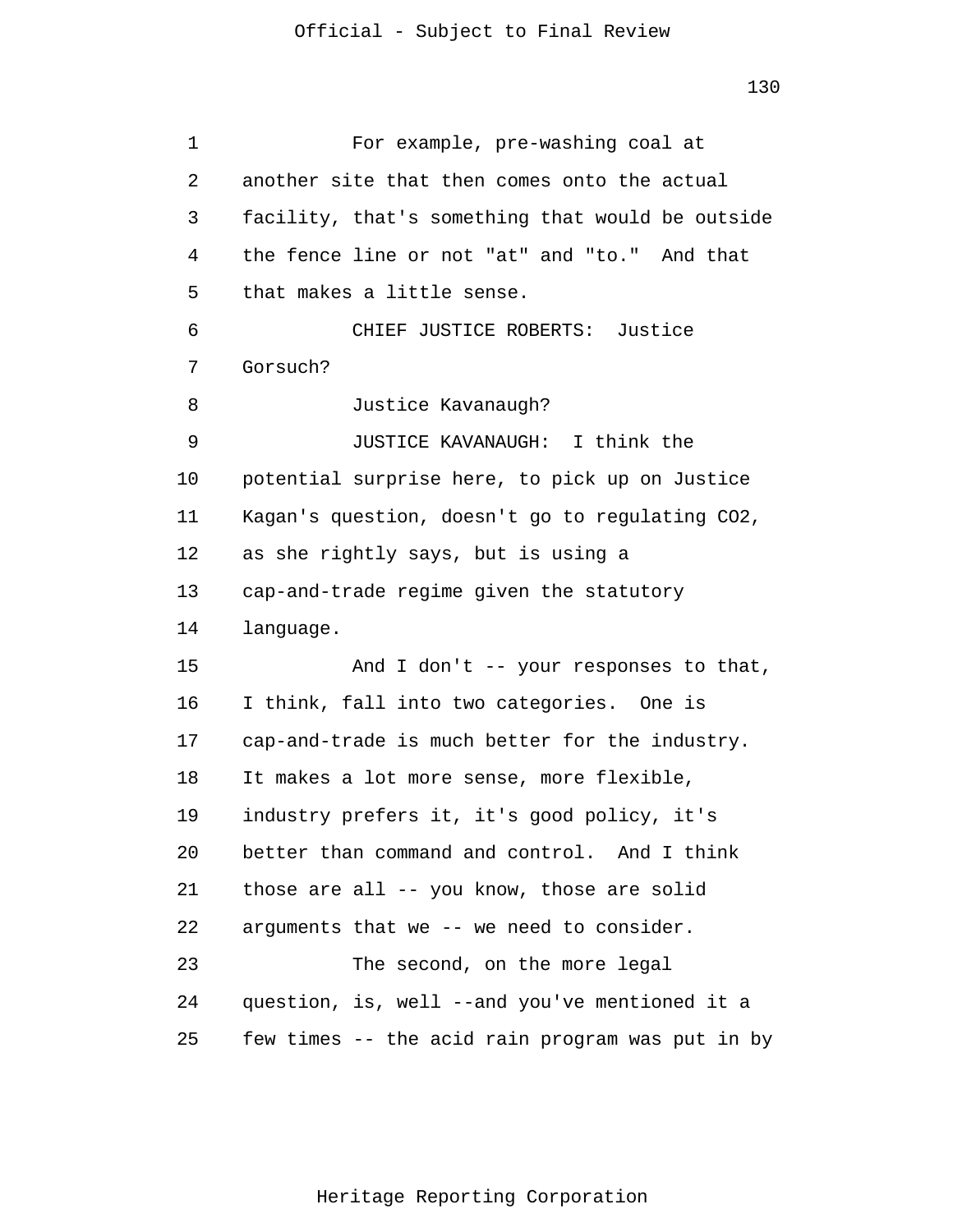131

| 1  | Congress. That was cap-and-trade in -- in 1990.    |
|----|----------------------------------------------------|
| 2  | And then, second, in your brief and today,         |
| 3  | you've emphasized -- more in the brief -- the      |
| 4  | 2005 mercury rule that the second Bush             |
| 5  | administration put in. And you've put some         |
| 6  | emphasis on that. And that was cap-and-trade.      |
| 7  | And so the question there, though, is              |
| 8  | that rule was then vacated in 2008 --              |
| 9  | MS. BRINKMANN:<br>Yes.                             |
| 10 | JUSTICE KAVANAUGH: -- on -- on                     |
| 11 | different grounds. How should we think about       |
| 12 | that 2005 mercury rule as we think about this      |
| 13 | issue? What significance should it play?           |
| 14 | Because you did play it up quite a bit in the      |
| 15 | brief.                                             |
| 16 | MS. BRINKMANN: If I could, I think                 |
| 17 | there's one predicate argument that I would        |
| 18 | make, Your Honor, that I think you have to look    |
| 19 | at subsection (h) as a textual matter. That's      |
| 20 | what tells us that $1174(a)$ does not have -- it's |
| 21 | not excluding things and saying you can only       |
| 22 | look at technology and things "at" and "to."       |
| 23 | So if you don't have to do that, then              |
| 24 | of course you look at emissions trading now        |
| 25 | because everybody knows that's out in the          |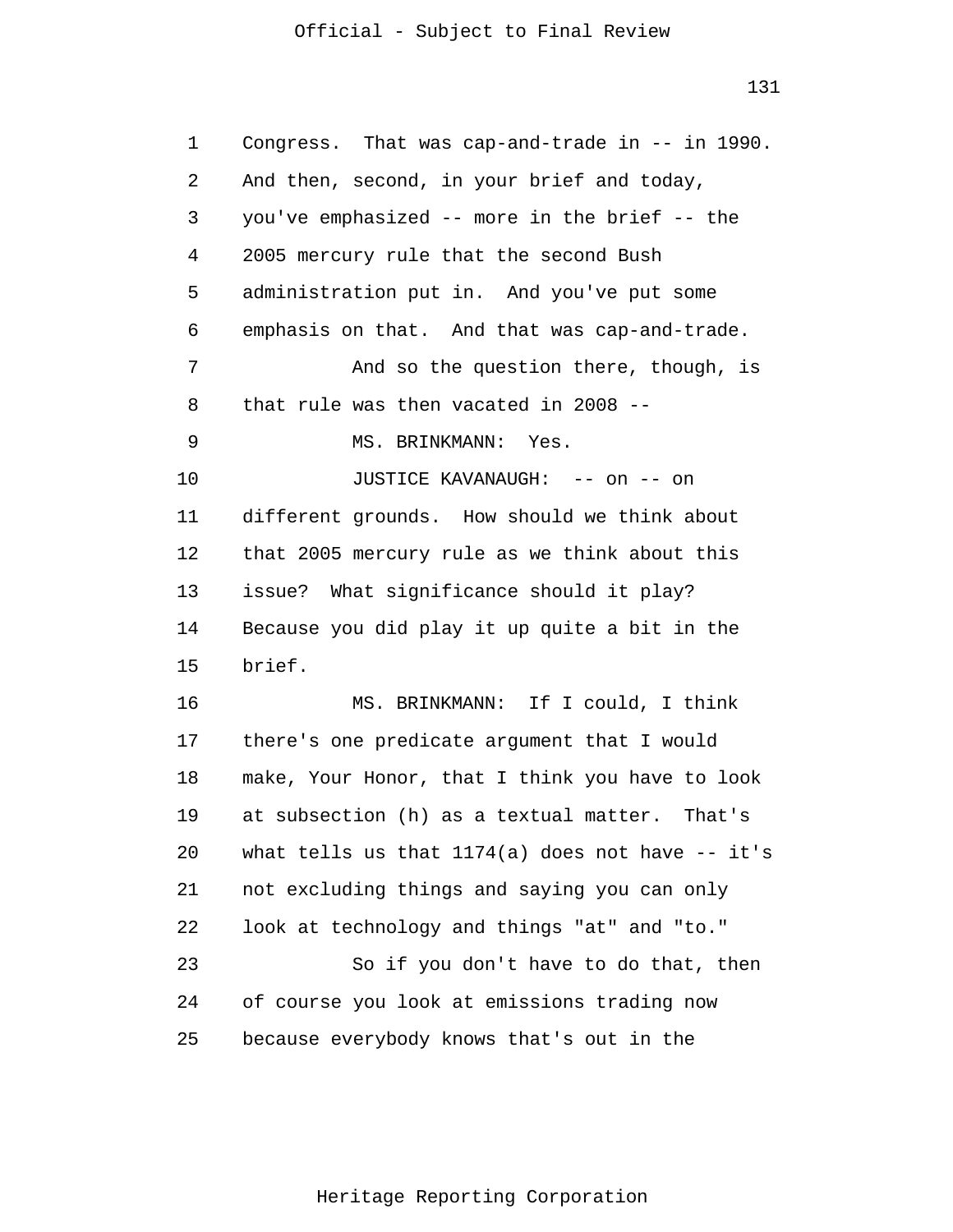1 basketful of tools.

2 3 4 5 6 But under (h) Congress said if you can't do(a) for -- because it's not feasible, you do this other thing, and you can promote a design, equipment, work practice, or operational standard, or combination thereof.

7 8 9 10 11 12 13 So that's not in (a). So then you go to (a) and you look at the text, and it says what's out there that's adequately demonstrated? Well, we know what's adequately demonstrated for this source category. Fossil fuel plants is what's at issue in the acid rain rule. That was in 1990.

14 15 16 17 18 19 20 There's also in 7410, which is cross-referenced, but setting aside that textual argument, we know it was in the basket of measures that could be made because there's the cross state air pollution control rule that this Court upheld in the Homer case. That also involves emissions trading.

21 22 23 24 25 So we know that all of that was out there, and it -- it's based on the text, the structure, the direction to look at "adequately demonstrated." So I would say yes, it's very cost-effective for us. That's why it's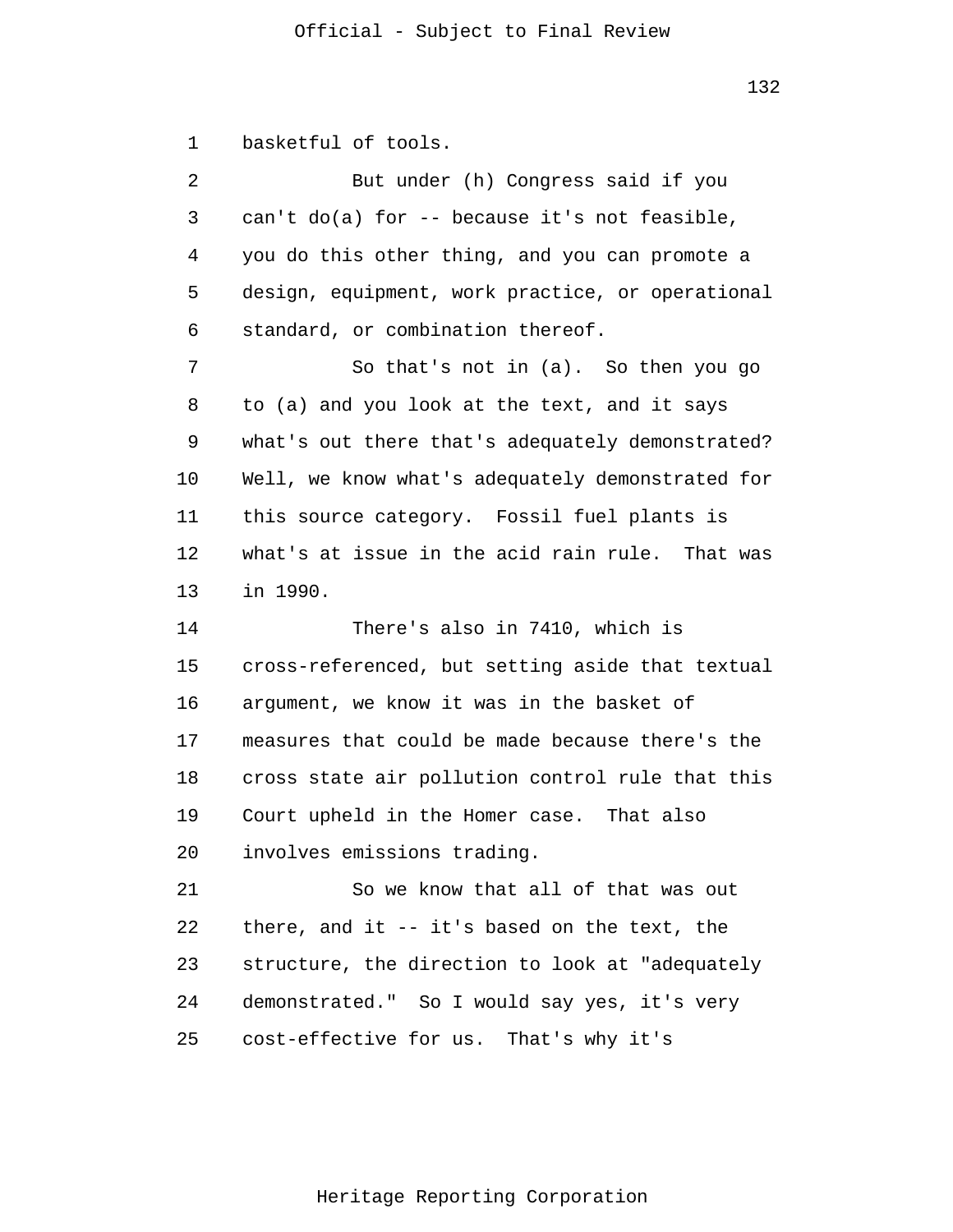133

1 2 3 4 5 6 adequately demonstrated. And it's really important to the grid. I think that's your point. But it's not a policy argument. It's looking at what the text of the statute tells the agency to do when they set this benchmark. What's adequately demonstrated.

7 8 9 10 11 12 13 14 And the mercury rule was invalidated on other grounds, absolutely, but it did include emissions trading and generation shifting in the BSER. I know Petitioners are trying to say, oh, it was only used for compliance. If you go to the Federal Register and you look at that, they explain it as part of the BSER, the best system of emission reduction.

15 16 17 18 19 20 21 22 23 24 25 And that's what we're talking about here today. It's whether or not there is a restriction against the agency taking into account anything other than "at" and "to" for that. And we would say the critically important aspect that also under (d), that the power companies have flexibility in compliance. JUSTICE KAVANAUGH: Thank you. CHIEF JUSTICE ROBERTS: Justice Barrett? JUSTICE BARRETT: No.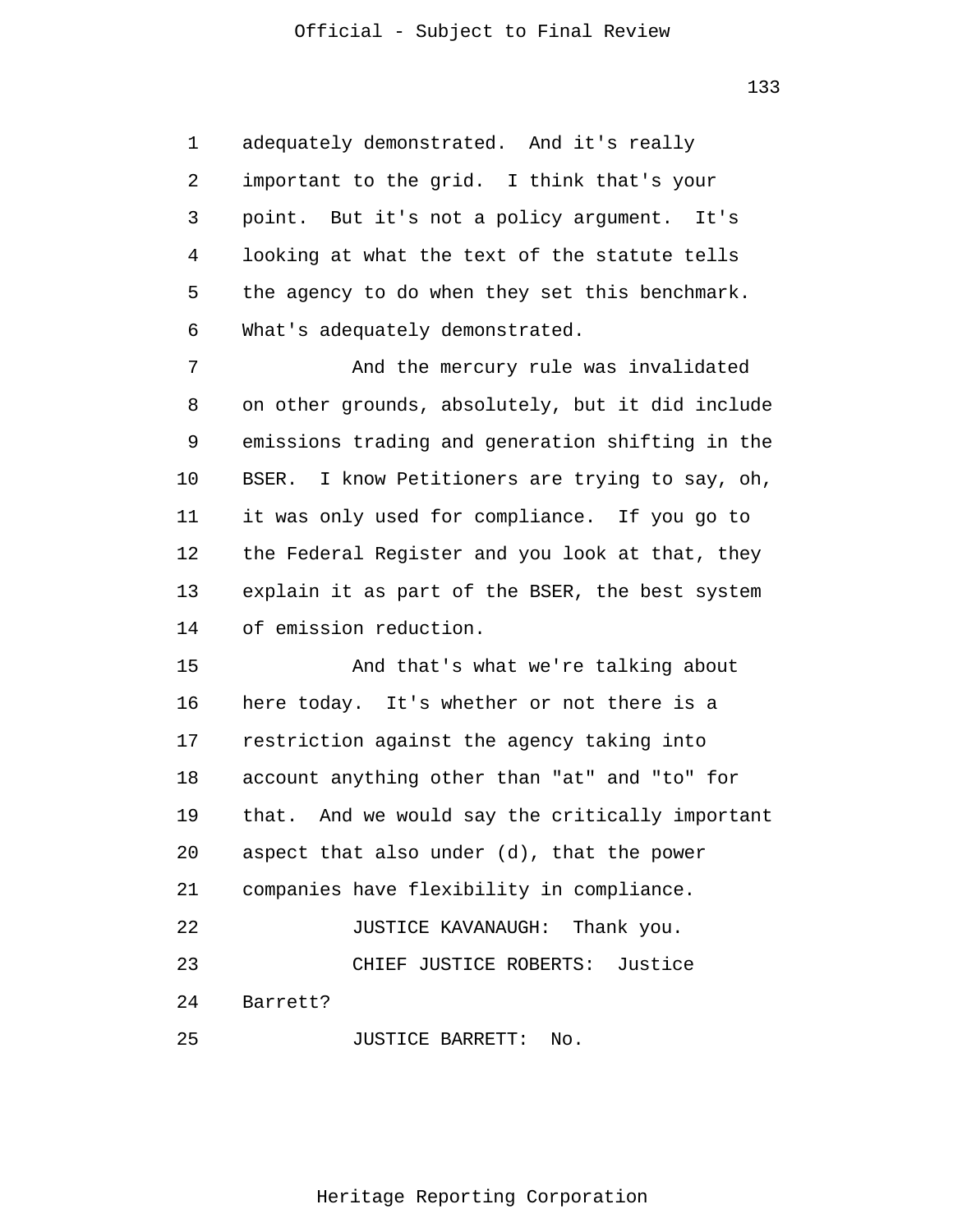1 2 3 4 5 6 7 8 9 10 11 12 13 14 15 16 17 18 19 20 21 22 23 24 25 CHIEF JUSTICE ROBERTS: Thank you, counsel. General See. REBUTTAL ARGUMENT OF LINDSAY S. SEE ON BEHALF OF THE STATE PETITIONERS MS. SEE: Thank you, Mr. Chief Justice. Moving first to justiciability, it's critical today that General Prelogar has backed away from the stay, and that's for good reason. It doesn't make sense that a doctrine that's meant to protect parties like us from the effect of the judgment should be the very thing that can deprive this Court of jurisdiction. So now we have the new argument today that the effect of the judgment does not actually bring the Clean Power Plan back to life. That's not true. In addition to the portions of the record that Justice Breyer mentioned, we can also look at Joint Appendix 215, where the D.C. Circuit said that it vacated the ACE Rule and the embedded CPP repeal. The response we have from General Prelogar is that there's internal memorandum from EPA that said that that didn't actually do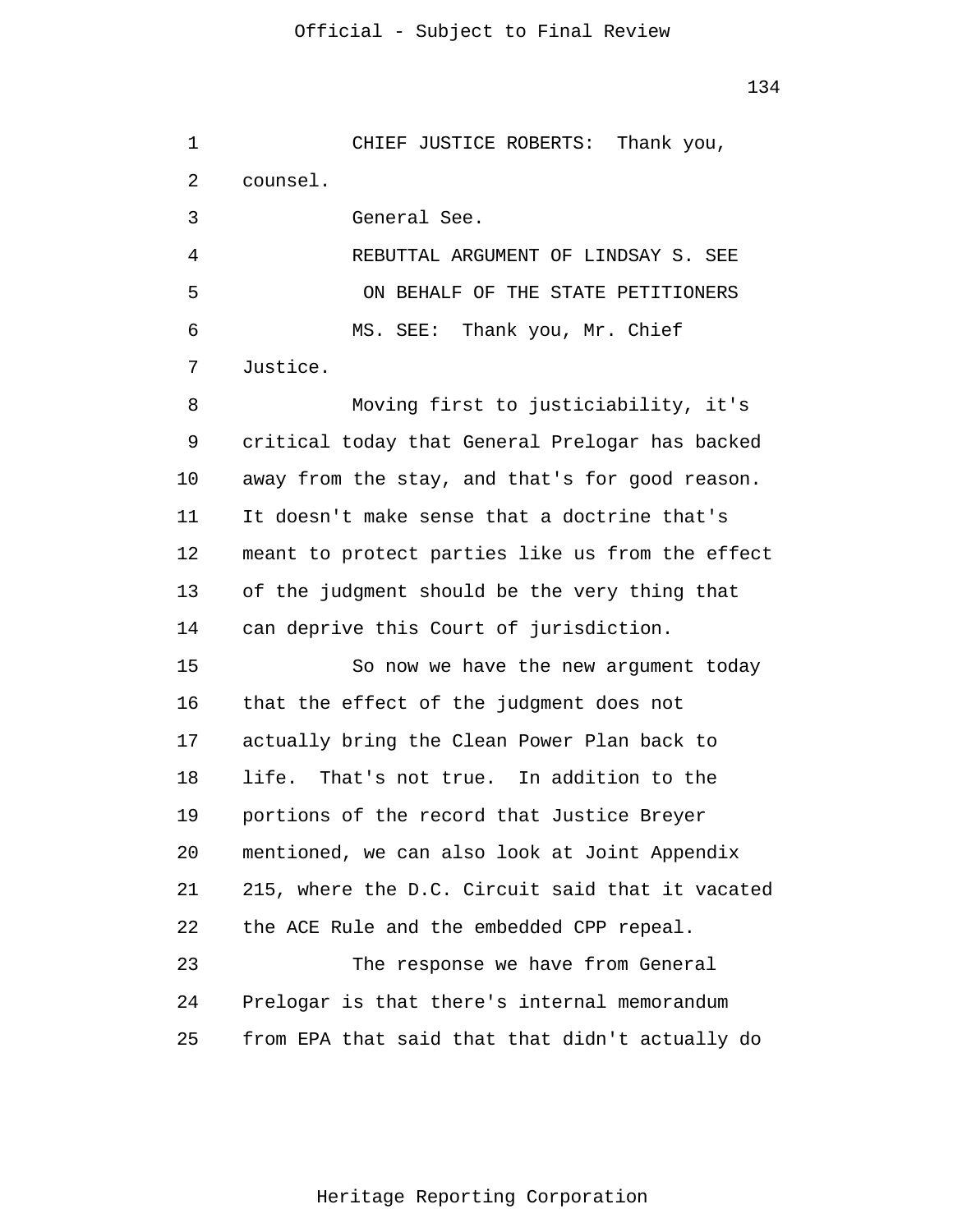135

1 2 3 4 5 6 7 8 what those words said. But, again, an internal memorandum that none of the Petitioners were able to have any input in by the side who was actually trying to have -- defeat this Court's jurisdiction should not be held against us. And there's no authority in this Court's precedent that that can be enough to erase the actual language of what the court below did.

9 10 11 12 13 14 15 16 All that's left, then, is the prospect of new rule-making, but, again, the Respondents have not challenged that they have to show that we are certain not to be hurt by the new rule. They said in their brief that they might enact the very same provision, and they have told you nothing different here today. So this Court should proceed to the merits.

17 18 19 20 21 22 23 24 25 When it comes to the potential limits that have been put on the statute, General Prelogar said that states actually have more options under a plan like the CPP. But she referred to things like carbon capture and sequestration, natural gas co-firing. The CPP also said that those would be impossible for the vast majority of sources, so that's not a real option available.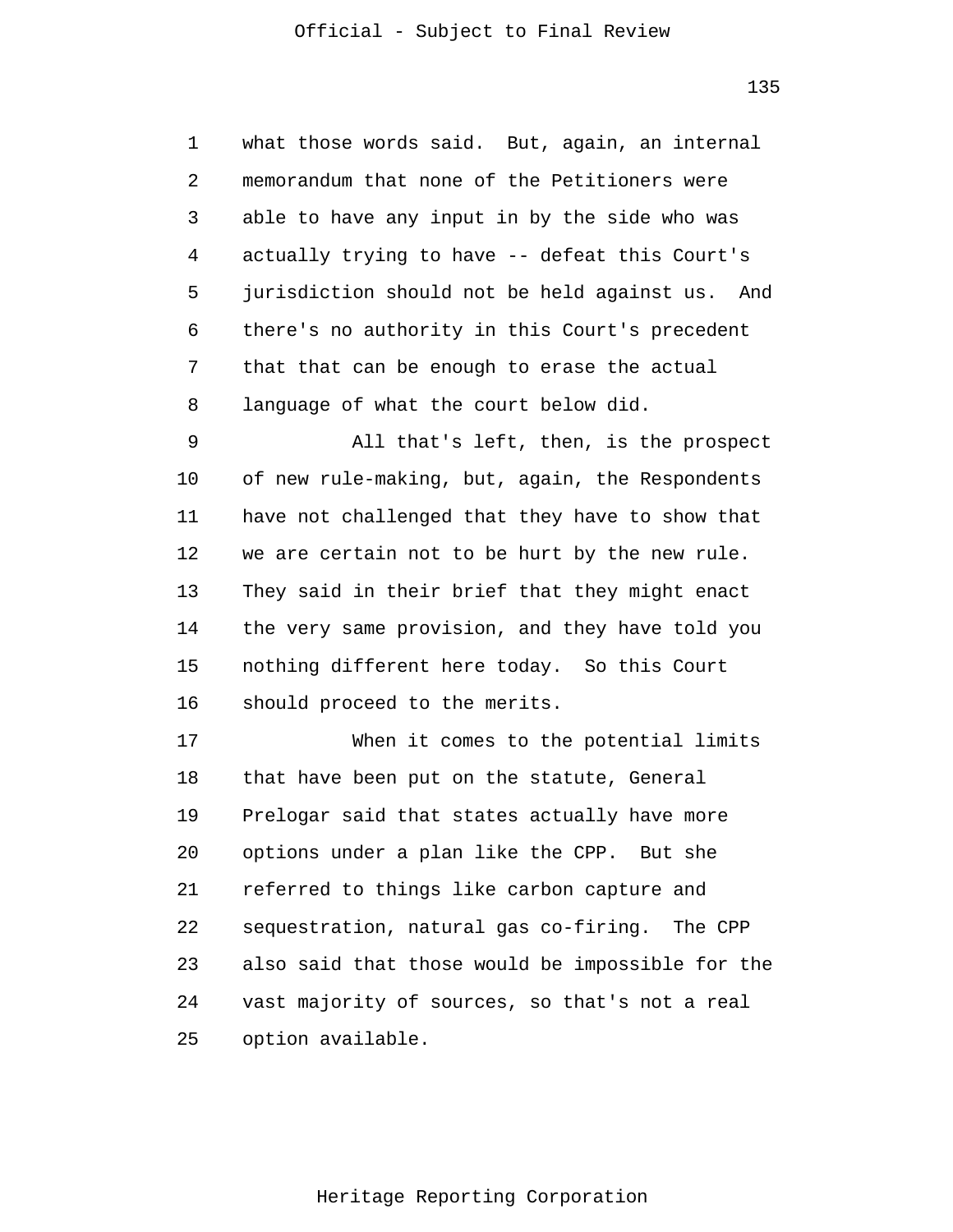1 2 3 4 5 6 7 8 9 10 11 12 13 14 15 16 17 18 19 20 21 22 23 24 25 Ms. Brinkmann talked about what's achievable for the source category, but she's certainly moving beyond the source category, and the CPP did there. It's not simply what coal-fired or natural gas power plants can do. Generation shifting, under the guise of the CPP, requires bringing into that category renewables as well, an entirely different sector. And so that's what takes us into the major question territory. This is a major question because it allows EPA to determine what the power sector as a whole should look like and who can be in it. It transforms the statute from something that is about how a particular source can operate more efficiently. No matter which of the factors this Court looks at from its previous decisions, this is major. This is new power. There are 70 plus regulations under 111(b) that have not used this interpretation of the statute. The only example given today is the clean air mercury rule, but there in the Federal Register, EPA was very clear that the actual emission limitation was based on physical and chemical carbon capture technologies.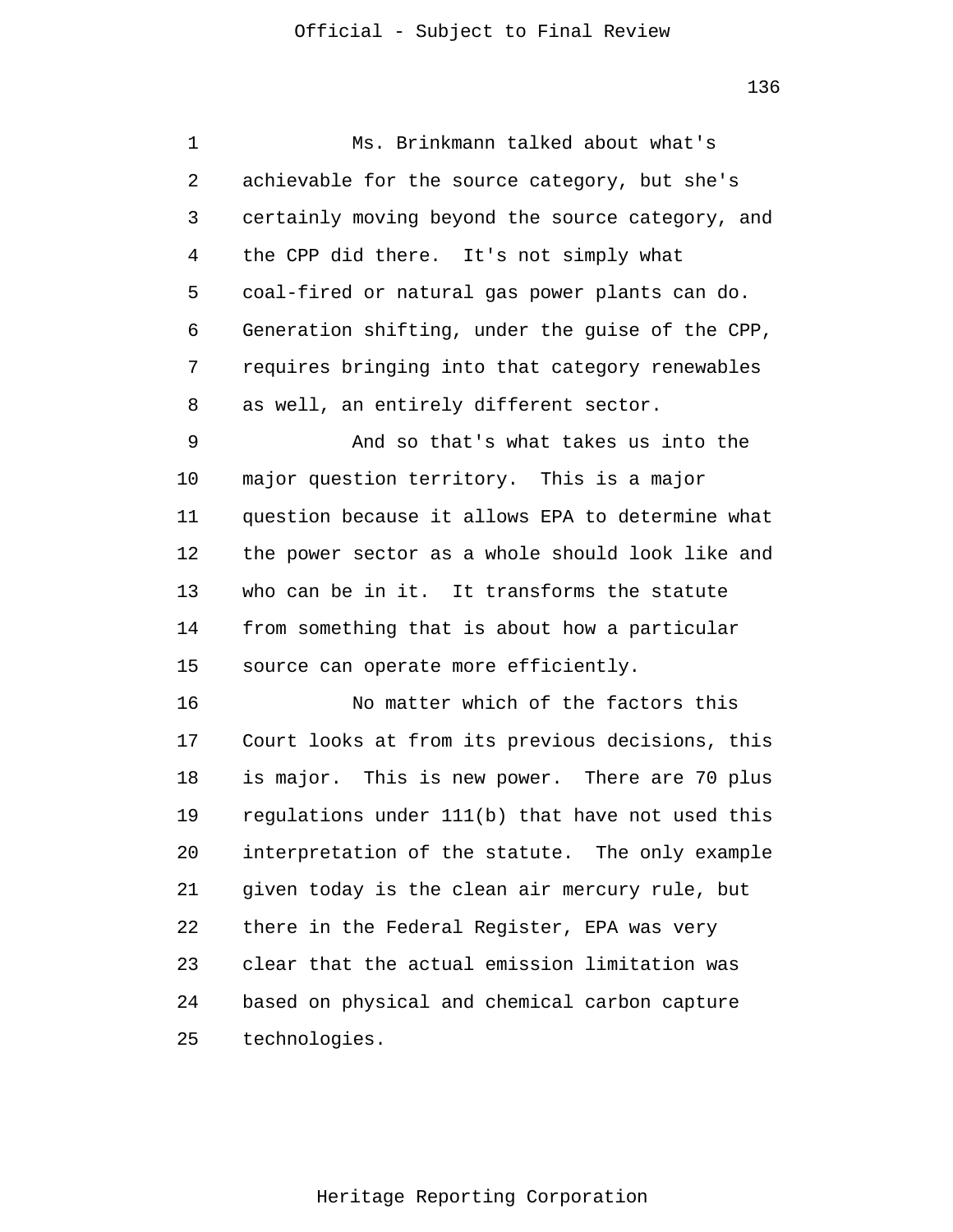| 1  | Certainly, it said that there could be           |
|----|--------------------------------------------------|
| 2  | other compliance mechanisms. But that's not the  |
| 3  | same thing as saying the actual emission limit   |
| 4  | was based on outside-the-fenceline measures. So  |
| 5  | this is new power. This is transformative        |
| 6  | power. It's power that goes into an area of      |
| 7  | traditional state authority, which is energy and |
| 8  | utility regulation.                              |
| 9  | So whatever definition of major                  |
| 10 | questions the Court does, this is far on the     |
| 11 | other side of it. This Court has full power to   |
| 12 | give us an answer, and it should. This is a      |
| 13 | critical question. The Court has a rule before   |
| 14 | it, and it should give an answer.                |
| 15 | Thank you.                                       |
| 16 | CHIEF JUSTICE ROBERTS: Thank you,                |
| 17 | counsel.                                         |
| 18 | The case is submitted.                           |
| 19 | (Whereupon, at 12:06 p.m., the case              |
| 20 | was submitted.)                                  |
| 21 |                                                  |
| 22 |                                                  |
| 23 |                                                  |
| 24 |                                                  |
| 25 |                                                  |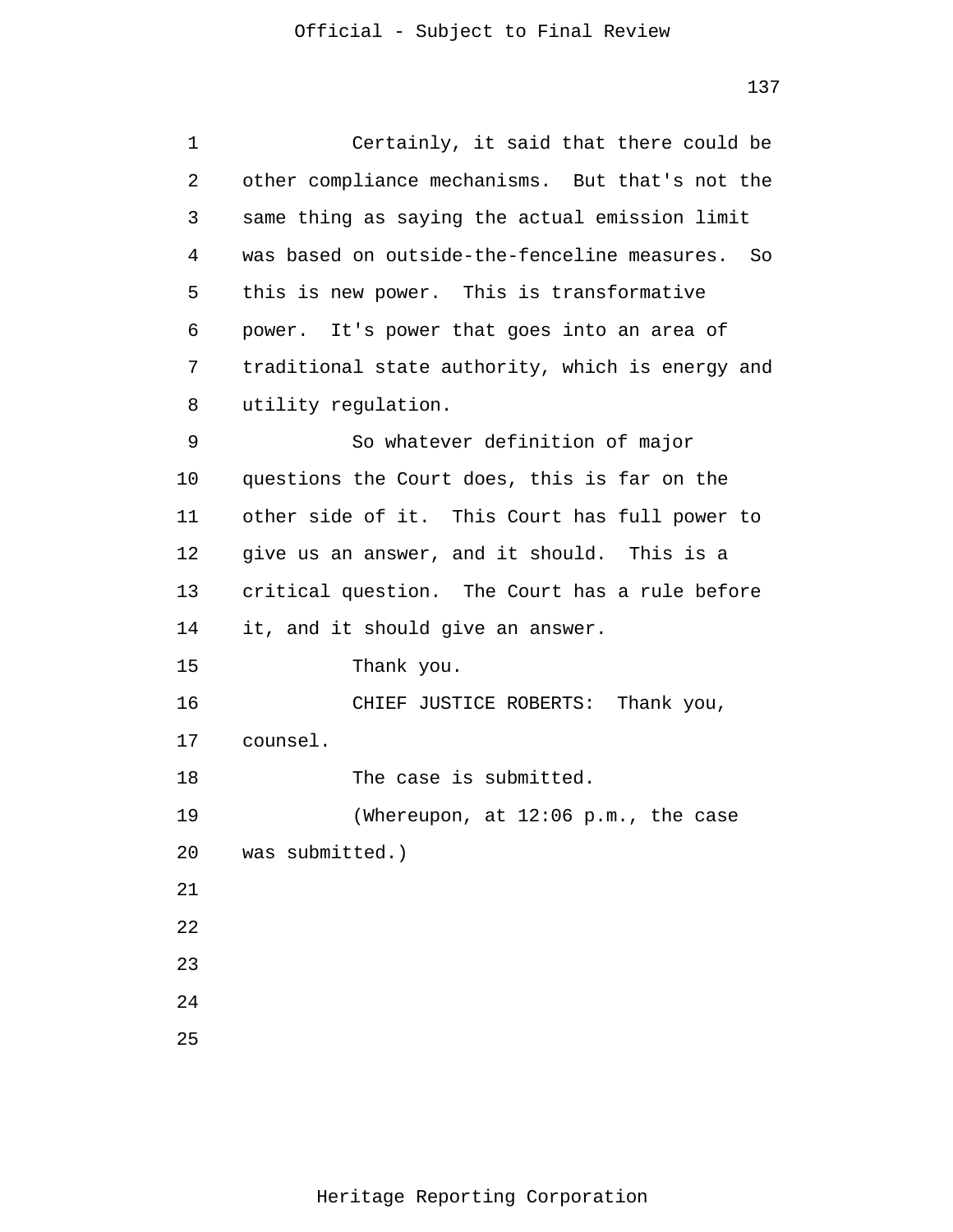|                              | 711 [1] 50:2                      | action [7] 63:21 82:13 85:   | 19 24:5,9,16,16 31:3,17,21,     | analysis [8] 60:16 72:6 74:     |
|------------------------------|-----------------------------------|------------------------------|---------------------------------|---------------------------------|
|                              | 7410 [8] 50:2,17 51:18,20         | 18 86:7 91:6 96:17 125:18    | 24 33:14,15 34:7 35:16 36:      | 3,5 83:1 89:9,10 95:16          |
| / [1] 129:22                 |                                   |                              |                                 |                                 |
|                              | 52:8.13 103:6 132:14              | actions [3] 73:10 91:3 102:  | 4,11,13 37:13 38:16 39:20       | animal [1] 52:3                 |
| 1                            | 7411 [9] 50:2 51:18 52:3,6        | 24                           | 42:14 44:17,18,19 56:14         | announced [1] 22:21             |
| 1 [2] 48:15,21               | 89:12 101:15 102:23 103:          | activities [2] 17:18 75:4    | 57:6.7.15 58:7 59:9.15.17.      | announcing [1] 80:23            |
|                              | 18 128:15                         | activity [1] 41:11           | 23 60:12,25 61:4,5 62:9,14      | anomaly [1] 78:22               |
| 10 [2] 51:4 106:13           | 7411(a [4] 128:7,11,23 129:       | actual [14] 15:10 25:8 28:   | 63:21 67:18 71:4 82:13,21       | another [3] 24:14 97:4 130:     |
| 10:00 [2] 1:25 4:2           |                                   |                              |                                 |                                 |
| 101 [1] 3:14                 | 3                                 | 15 30:18,19 81:22 84:15      | 84:15 85:18,23 86:7 88:6        | $\overline{2}$                  |
| 111 [6] 4:12 5:10 10:2 19:8  | 7411(a)(1 [1] 116:10              | 88:6 100:23 103:4 130:2      | 93:9,10,12,23 94:18 98:18       | answer [18] 10:15 16:11         |
| 37:22 38:5                   | 7411(d [1] 100:9                  | 135:7 136:23 137:3           | 99:9 100:14 101:3,24 102:       | 21:9 24:12 25:2 37:18 59:       |
|                              | 7412 [1] 114:1                    | actually [27] 9:5 10:17 13:6 | 4 105:13 108:15,22 117:25,      | 15 76:12 77:23 83:2 117:        |
| 111's [1] 5:14               | 7416 [1] 27:23                    | 27:13 28:7 32:2,24 34:20     | 25 118:17 119:7,10 120:3,       | 15,18 118:16 124:13 125:        |
| 111(a [1] 31:14              |                                   |                              |                                 |                                 |
| 111(a)(1 [1] 26:17           | 8                                 | 37:19 41:23 45:8 51:16 59:   | 23 123:23 124:1,25 125:18       | 12 126:14 137:12,14             |
| 111(b [1] 136:19             |                                   | 4 62:10,19 72:8 77:3 78:     | 126:11, 15, 18, 24 127: 13      | answered [1] 61:13              |
| 111(d [2] 28:15 39:12        | 80 [1] 125:4                      | 24 81:5 91:12 109:9 117:     | 128:1,16 133:5,17               | answering [3] 50:22 59:23       |
|                              | 9                                 | 25 118:18 134:17,25 135:4,   | agency's [1] 61:25              | 123:3                           |
| 112 [1] 19:8                 |                                   | 19                           | aggressive [2] 28:4,9           | answers [5] 89:18 103:13        |
| 1174(a [7] 102:12 103:10,    | 90 [1] 125:4                      |                              |                                 |                                 |
| 25 104:10 105:11 106:16      | 9A [1] 103:23                     | add [2] 12:3,18              | aging [1] 107:10                | 104:20 120:11 124:14            |
| 131:20                       |                                   | adder [1] 101:22             | ago [1] 11:15                   | anyplace [1] 19:22              |
| 1174(b [1] 105:12            | A                                 | addition [1] 134:18          | agree [17] 11:1 20:11 27:3      | anyway [1] 76:1                 |
|                              | a)(1 [2] 26:22 113:5              | additional [5] 25:18 73:17   | 52:18 58:19,21 65:1 69:14,      | apparent [1] 97:16              |
| 1174(d [1] 103:5             | a.m [2] 1:25 4:2                  | 83:12 90:8 123:15            | 20 81:10,12 84:21 88:7 96:      | <b>APPEARANCES [1] 2:1</b>      |
| 12:06 [1] 137:19             |                                   |                              |                                 |                                 |
| 134 [1] 3:17                 | ability [7] 45:12,13,15 105:      | address [5] 5:4 53:6 79:22   | 10 109:7 117:19 120:9           | appellate [1] 6:3               |
| 161 [1] 93:5                 | 10 108:14,21 110:17               | 88:13 92:13                  | agrees [1] 21:12                | Appendix [1] 134:20             |
| 161a [1] 93:6                | able [5] 6:9 20:13 28:17 38:      | addressed [3] 17:7 20:24     | ahead [2] 10:19 65:16           | apples [1] 76:23                |
| 1970 [1] 30:6                | 19 135:3                          | 103:15                       | Air [13] 4:12 16:13 18:20 30:   | applicable [1] 91:11            |
|                              | above-entitled [1] 1:23           | addressing [1] 114:3         | 7 37:20 51:21 52:1 102:17       | application [4] 31:18 32:2      |
| 1990 [5] 30:6 37:20 128:22   |                                   | adequately [23] 15:1 45:4    |                                 |                                 |
| 131:1 132:13                 | absence [4] 26:20 65:16           |                              | 111:22 112:4,5 132:18           | 87:14.15                        |
|                              | 72:9 73:16                        | 60:21 65:5 79:1 89:16,17     | 136:21                          | applied [7] 29:4 31:15 80:7     |
| $\mathbf 2$                  | absolutely [6] 23:16 40:13        | 91:24 99:15 104:9,16 105:    | AL [3] 1:3,10,19                | 81:13 82:2 83:12 111:1          |
| 2 [2] 48:18 75:21            | 42:5 53:11 90:23 133:8            | 4 113:17 114:9 127:14,20     | <b>Alabama</b> [1] 84:3         | applies [5] 26:23 47:22 48:     |
| 20 [4] 21:21 73:20,23 125:1  | abstract [7] 65:20 84:19          | 128:3,9 132:9,10,23 133:1,   | align [2] 129:17,22             | 1 114:14 117:17                 |
| 20-1530 [1] 4:4              | 85:8.9 86:7 91:10 119:3           | 6                            | Alito [24] 55:19 86:12,25 87:   | apply [12] 8:5 28:21 46:2       |
|                              |                                   |                              |                                 |                                 |
| 2005 [4] 102:25 124:8 131:   | abstraction [1] 117:22            | adjust [1] 25:18             | 11 88:23 90:15 91:13 92:4       | 47:15 83:18 84:25 87:9 91:      |
| 4,12                         | abundant [1] 127:17               | administration [3] 33:17     | 95:25 117:6,7 118:14,16         | 23 99:4 100:18,21 122:23        |
| 2008 [1] 131:8               | access [1] 90:6                   | 36:20 131:5                  | 119:6,22,25 120:13,16,21        | applying [2] 112:19 119:16      |
| 2009 [1] 104:17              | according [1] 72:25               | administrations [1] 24:15    | 121:13 122:5 123:3 124:         | appreciated [1] 126:3           |
| 2018 [1] 24:8                | account [10] 7:15 74:6 77:        | administrative [2] 59:14     | 18,22                           | approach [1] 7:16               |
|                              |                                   | 68:8                         | alive [1] 92:24                 | appropriate [5] 29:13 58:9      |
| 2022 [2] 1:22 77:4           | 15 88:24,25 89:1,3 109:11         |                              |                                 |                                 |
| 2023 [1] 77:5                | 110:1 133:18                      | administrator [3] 45:22      | allow [3] 30:11 39:20 60:5      | 66:20 68:17 84:12               |
| 215 [1] 134:21               | accountable [1] 96:12             | 111:2 112:18                 | allowed [2] 57:15 102:5         | appropriately [1] 10:3          |
| 269 [1] 95:13                | accounting [1] 25:18              | administrators [1] 95:12     | allows [4] 9:4 116:23,24        | area [7] 8:4 24:14,23 30:25     |
| 28 [1] 1:22                  | ACE [49] 17:20 21:8 23:8          | adopt [3] 85:20 92:13 98:5   | 136:11                          | 52:2,23 137:6                   |
|                              |                                   | adopted [2] 13:6 32:18       | alone [1] 40:6                  | areas [1] 118:25                |
| 3                            | 25:9,11 55:23 56:2,6,9,10,        |                              |                                 |                                 |
| $3$ [1] $48:15$              | 12, 12 57:3 63:23, 23 64:11       | adoption [1] 91:15           | already [9] 44:4 77:9 79:2      | aren't [3] 64:2 72:7 122:17     |
|                              | 66:13,14 67:7,21,23 68:1,3,       | adopts [1] 119:13            | 82:10 89:20 99:17 100:4,        | argue [5] 5:6 8:6 24:20 36:     |
| 30 [3] 49:12 51:2,9          | 3 69:1,8 71:18,24,25 72:6,        | advance [1] 25:1             | 13 104:12                       | 18 54:19                        |
| 35 [1] 49:12                 | 12, 15 73: 2, 9 93: 1, 8, 15, 16, | advancing [1] 37:14          | altered [1] 66:23               | argued [1] 9:25                 |
| 37a [1] 92:25                | 22 94:2,11,18 101:20 102:         | advertising [1] 122:10       | alternative [4] 28:13 103:      | arguing [3] 38:13 59:1 86:      |
| 39 [1] 3:7                   |                                   | advisory [6] 23:3,24 25:5,6  | 19 104:5 113:25                 | 21                              |
|                              | 9,13,16 107:4 128:7 134:          |                              |                                 |                                 |
| 4                            | 22                                | 64:8 65:24                   | alternatives [1] 27:14          | argument [36] 1:24 3:2,5,8,     |
| 4 [1] 3:4                    | achievable [8] 14:25,25           | advocating [2] 71:12 95:     | Although [3] 45:21 88:7         | 11, 15 4: 4, 8 6: 16 20: 24 21: |
| 40 [2] 61:5 125:3            | 15:8 31:19 39:15 80:24            | 21                           | 115:21                          | 4 28:1 34:1 39:8 49:24 53:      |
|                              | 116:12 136:2                      | AEP [1] 16:17                | ambient [2] 51:21 52:1          | 3,4,18 55:9 63:12 76:19         |
| 5                            | achieved [2] 65:15 96:18          | affairs [1] 21:6             | ambiguity [9] 58:6 82:12        | 80:13 86:13,14,14,16 87:7,      |
|                              | acid [7] 38:2 79:13 103:5         | affect [3] 5:2 46:13,13      | 84:23 85:2 93:24 120:11,        | 13 101:10 110:16 126:22         |
| 5 [4] 51:6 119:15 121:2 124: |                                   |                              |                                 |                                 |
| 23                           | 104:13 128:19 130:25 132:         | affects [2] 47:3 48:1        | 15 121:18 125:13                | 131:17 132:16 133:3 134:        |
| 50 [2] 48:3 51:7             | 12                                | <b>affirm</b> [1] 64:11      | <b>amend</b> [1] <b>128:</b> 23 | 4,15                            |
|                              | acknowledge [3] 78:17             | afresh [3] 93:24 94:19,23    | amended [1] 37:21               | arguments [3] 5:24 90:18        |
| 6                            | 100:10 128:6                      | afterwards [1] 21:25         | <b>America [1] 36:23</b>        | 130:22                          |
| 63 [1] 3:10                  | across [4] 11:21 51:2,3 97:       | agencies [3] 36:8 98:21      | <b>American [2] 98:23 100:5</b> | around [2] 30:2 31:21           |
|                              |                                   |                              |                                 |                                 |
| $\overline{7}$               | 9                                 | 127:16                       | Among [3] 65:4 70:13 84:        | Article [3] 21:13 64:3 72:8     |
| 70 [1] 136:18                | Act [7] 4:12 16:13 18:20 30:      | AGENCY [90] 1:5,14 4:6 7:    | 20                              | articulate [1] 81:24            |
|                              | 7 37:20 93:2 102:17               | 11 8:15 9:18 10:9 13:11,     | amount [1] 59:12                | articulated [2] 82:10 84:21     |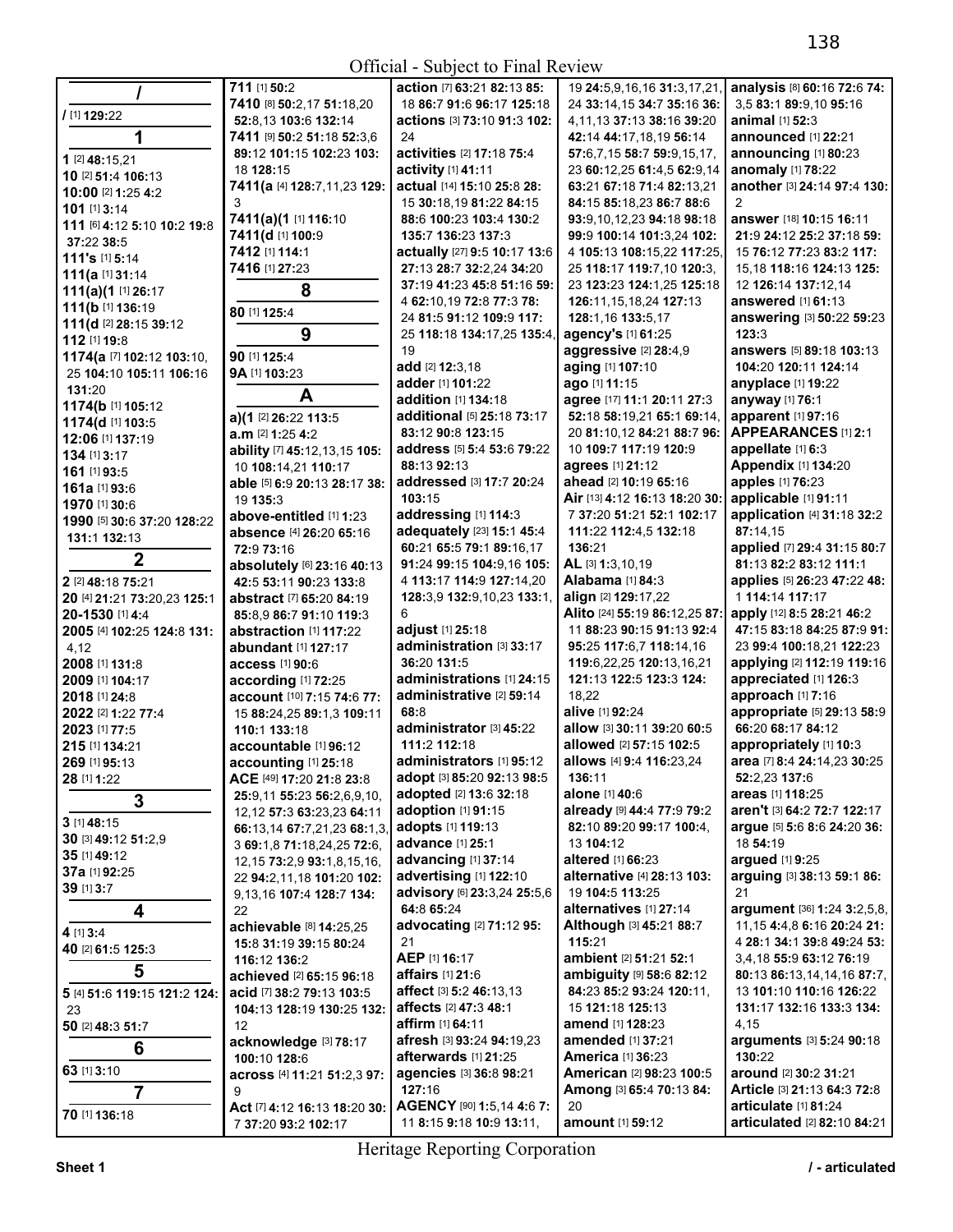|                                     |                                 | $500 - 1000$                    |                                  |                                 |
|-------------------------------------|---------------------------------|---------------------------------|----------------------------------|---------------------------------|
| aside [3] 57:2,3 132:15             | 132:1                           | <b>branch</b> [1] 79:16         | $\mathbf C$                      | 29:4 30:5 34:9 39:3 58:22       |
| asks [1] 39:14                      | bat [1] 59:25                   | <b>branches</b> [1] 79:17       |                                  | 72:5 81:12 84:13 96:9 99:       |
| aspect [4] 4:24 77:20 79:           | bear [1] 97:23                  | breadth [1] 37:16               | cabined [1] 110:18               | 2,4,25 104:10 116:19 128:       |
| 21 133:20                           | bears [2] 14:15.18              | break [1] 63:8                  | calendar [2] 75:11,12            | 21,25 136:3 137:1               |
| assign [2] 89:3 98:17               | become [2] 72:17 125:5          | <b>breaks</b> [1] 96:14         | called [1] 46:24                 | certainty [1] 24:24             |
|                                     |                                 |                                 | calling [1] 42:15                |                                 |
| Association [1] 24:8                | begin [1] 42:1                  | <b>breathe</b> [1] 67:11        | came [2] 1:23 87:7               | cessation [3] 6:1 22:1 23:      |
| assume [4] 7:9 8:18 35:12           | beginning [2] 34:1 105:8        | <b>BREYER</b> [74] 10:18,20 11: |                                  | 19                              |
| 51:10                               | behalf [14] 2:3,4,7,10 3:4,7,   | 21 12:14 13:3,13 14:4 15:       | cannot [10] 40:5 65:1 89:        | cetera [1] 50:14                |
| assuming [3] 16:10 38:8,8           | 10,13,17 4:9 39:9 63:13         | 18 22:17 36:5,17 37:8 45:       | 24,25 90:4 91:5 93:8,11          | challenge [2] 32:16 33:1        |
| assumptions [2] 30:9,16             | 101:11 134:5                    | 21 46:6,21,23 47:3,6,11,14,     | 110:19,20                        | challenged [3] 22:23 63:        |
|                                     |                                 |                                 | canon [16] 6:23 7:5,6,8,13,      |                                 |
| at-and-to [1] 103:15                | belabor [1] 124:19              | 20,21,25 48:5,10,13,17,20,      |                                  | 21 135:11                       |
| <b>auctions</b> [2] <b>50:</b> 6,13 | believe [4] 11:6 13:8 31:24     | 23,24 49:3,7 50:22 55:18        | 16 8:5, 10, 25 9:1 10:2 34:      | challenging [2] 16:14,17        |
| authority [19] 37:15,17 40:         | 89:5                            | 67:15,24 68:19,23 69:6,13,      | 18 35:6, 18, 20 98:3             | change [20] 8:21 20:17 25:      |
| 5 64:6 73:13 76:14 82:15            | <b>believes</b> [1] 93:10       | 18 70:9.11.17.21 71:1 92:       | Canons [3] 7:19 30:8 54:         | 4, 16, 20, 23 29: 11 31: 10 35: |
| 87:22 91:10 100:15 102:             | below [8] 6:4 55:22 56:11       | 19,20 93:21 94:7,17,22 95:      | 15                               | 24 36:22 41:23 42:1,22 43:      |
|                                     |                                 |                                 | cap-and-trade [12] 30:13         |                                 |
| 18 117:25 118:1 119:20              | 66:3 74:16 78:8 97:2 135:       | 2,5,11,14,19,22 109:4 110:      | 37:24 38:4 79:12,14,19,21        | 5,6 57:9,10 87:25 89:4 90:      |
| 120:4 121:2,12 135:6 137:           | 8                               | 22 111:1,23 112:3,7,10,15,      |                                  | 18                              |
| 7                                   | benchmark [8] 104:23 109:       | 25 113:3 117:5 122:3,6,8,       | 80:21 130:13,17 131:1,6          | changed [5] 31:3,4,5 66:        |
| authorizes [1] 5:10                 | 16,17 113:6,9 116:14 123:       | 13 134:19                       | capture [6] 78:1 96:23 97:       | 18 77:15                        |
| automatically [1] 94:15             | 16 133:5                        | Breyer's [2] 26:3 125:25        | 1,20 135:21 136:24               | changes [6] 11:3 37:21,22       |
|                                     |                                 |                                 | carbon [15] 16:12,20 19:16       |                                 |
| available [4] 15:25 16:2 78:        | benefits [4] 5:24 74:18,21      | brief [9] 22:25 50:15 63:9      |                                  | 38:5 67:1 75:25                 |
| 4 135:25                            | 90:1                            | 75:15 103:24 131:2,3,15         | 50:25 51:1 78:1 80:9 96:         | changing [2] 8:25 17:19         |
| average [1] 86:4                    | best [33] 15:25 16:2,6 19:2     | 135:13                          | 22,25 97:20 112:4,8,12           | Charleston [1] 2:2              |
| averaging [2] 64:17 88:22           | 27:6 39:18 42:14 44:20,25       | briefing [1] 87:6               | 135:21 136:24                    | cheaper [4] 11:23 43:25         |
| avoid [1] 5:21                      |                                 | <b>briefs</b> [1] 9:20          | carbon-emitting [1] 40:4         | 107:18 108:9                    |
|                                     | 45:4 51:14 52:25 53:12 64:      |                                 | carry [1] 99:5                   |                                 |
| avoidance [3] 10:2 34:5             | 21 69:2 78:3,23 79:4 81:6       | bring [3] 59:21 94:15 134:      | cars [1] 49:10                   | chemical [1] 136:24             |
| 38:14                               | 82:11 83:14 96:21 102:1         | 17                              |                                  | CHIEF [54] 4:3,10 9:8,19        |
| aware [1] 86:19                     | 104:3,7,21 105:4 106:18         | bringing [2] 95:4 136:7         | Case [43] 4:4 6:2 8:9 13:5,      | 10:19 21:11 22:7,10,14 26:      |
| away [5] 20:20 32:1 89:25           | 113:5,7 114:3 129:2 133:        | brings [2] 5:22 94:15           | 23 17:14 22:21 23:20 24:2,       | 1 32:6 33:21 39:5,10 55:        |
| 127:6 134:10                        | 13                              | <b>BRINKMANN</b> [53] 2:9 3:12  | 6 32:10,11,14,20,23 38:25        | 16 57:18 61:8 63:5,10,14        |
|                                     |                                 |                                 | 55:2,15 57:11 58:22 59:5         |                                 |
| B                                   | <b>BETH</b> [3] 2:9 3:12 101:10 | 101:9,10,12 102:20,25 105:      |                                  | 71:23 72:21 73:5 81:8,16,       |
|                                     | better [13] 21:7 40:20 41:5     | 6,18,22 106:3,15 107:3          | 61:20 63:16 65:12 66:9 68:       | 20,23 82:24 83:7,9,16 85:4,     |
| back [33] 5:22 15:17 18:8           | 43:19 47:9,10 49:1,4,20         | 108:4 109:20,25 110:8,14,       | 12 81:14 84:3 86:18,22 87:       | 7,14 92:16 95:25 98:8 101:      |
| 21:18 25:10 44:12 56:21             | 56:10 97:6 130:17,20            | 25 111:20,24 112:6,9,13,        | 16,17 97:13 104:21 118:3         | 6,12 105:2,15,21,25 106:8,      |
| 60:1 67:8,14 68:4,4,14,17,          | between [18] 7:2 10:6 19:7      | 16 113:2,4 114:19 115:2,8,      | 122:25,25 123:13 124:23          | 23 107:24 117:2 125:21          |
| 25 69:10,21,21 70:13 71:            |                                 |                                 | 125:24 132:19 137:18,19          |                                 |
| 13 82:25 84:2 86:13 94:9,           | 33:24 34:8,15 43:23 51:17       | 13, 17, 21 117: 21 118: 15, 21  |                                  | 126:7 130:6 133:23 134:1.       |
|                                     | 54:12 61:25 62:7 74:9 78:       | 119:18,24 120:2,14,20 121:      | case-by-case [1] 68:16           | 6 137:16                        |
| 15,21 95:4,18 112:24 113:           | 22,23 85:22 86:14 89:8          | 8,23 122:7 123:1 125:6,24       | cases [12] 4:6 13:17 17:5        | choice [1] 72:10                |
| 5 115:22 119:19 134:17              | 129:6                           | 126:3 127:11 129:10 131:        | 24:5,7 36:2 57:22,24 58:         | choices [1] 76:16               |
| backed [1] 134:9                    | beyond [2] 61:4 136:3           | 9,16 136:1                      | 24 77:5 82:7 84:14               | choose [5] 11:11 43:12,13       |
| <b>backs</b> [1] 94:15              |                                 |                                 | catastrophic [2] 14:7 87:        |                                 |
|                                     | beyond-the-fence [1] 53:        | broad [5] 18:14 26:4 30:11      |                                  | 44:7 78:24                      |
| backward $[1]$ 5:9                  | 21                              | 34:10 69:24                     | 25                               | choosing [1] 4:20               |
| bad [1] 27:15                       | big [17] 8:22 11:12 12:7,8      | broader [3] 4:17 16:5 29:       | categories [4] 105:9,13          | chose [1] 63:24                 |
| balance [3] 87:23 88:25 89:         | 13:10 26:14 29:1,2,6 30:3       | 14                              | 127:25 130:16                    | chosen [1] 17:16                |
| 2                                   |                                 | <b>broken</b> [1] 59:25         | categorize [1] 9:12              |                                 |
| <b>balanced</b> [1] 89:25           | 62:5 71:5 96:5 100:11 107:      |                                 | category [20] 91:21 97:10        | cigarettes [1] 83:21            |
| balancing [1] 89:13                 | 11 122:15 124:24                | <b>brother</b> [1] 111:11       | 102:2 105:19 106:1 108:          | cigars [1] 122:10               |
|                                     | big-picture [1] 39:22           | <b>brought [1] 111:19</b>       |                                  | Circuit [25] 4:17 8:14 32:16    |
| bar [6] 25:1 54:20,21,24 55:        | billions [1] 5:2                | Brown [7] 13:22 22:20 57:       | 18, 18, 21 109: 19 113: 12, 14,  | 63:23 66:3,10,13,19 67:12,      |
| 1,8                                 | bills [3] 79:13 80:3,7          | 22 58:18 61:16 63:1 82:8        | 16 <b>115:24 116:23 128:4,10</b> | 25,25 68:10,14 69:1 71:10,      |
| Barrett [11] 33:22,23 35:2,         | <b>biologic</b> [1] 75:24       | BSER [7] 101:21 102:9 103:      | 132:11 136:2,3,7                 | 18,24 86:25 87:7 91:2 93:       |
| 17 61:11,12 62:11 63:3              |                                 |                                 | cause [7] 42:24 43:8 70:2,       |                                 |
|                                     | <b>Biomass [3] 17:19 85:25</b>  | 3 104:25 109:15 133:10.13       |                                  | 1 94:7,11,13 134:21             |
| 101:7 133:24,25                     | 86:5                            | <b>build</b> [1] 59:19          | 3,6 129:15,16                    | Circuit's [8] 19:20 33:11       |
| based [11] 25:25 28:18 33:          | bit [11] 8:8 9:9 35:3 41:7 59:  | <b>building</b> [1] 38:17       | causing [1] 42:7                 | 63:19 64:4 68:22 69:12 86:      |
| 6 41:11 80:24 82:14 83:14           | 25 62:3,7 66:2 79:11 94:        | buildings [1] 4:15              | caution [1] 98:13                | 23 95:9                         |
| 114:21 132:22 136:24 137:           | 10 131:14                       | bunch [1] 76:8                  | CCP [1] 66:4                     | circumscribed [1] 60:15         |
| 4                                   |                                 |                                 | CDC [4] 61:21 84:7 85:10         |                                 |
| <b>baseline</b> [1] 89:21           | <b>blank</b> [1] <b>25:</b> 21  | burden [3] 5:25 22:3 25:18      | 123:19                           | circumstances [3] 29:22         |
|                                     | board [2] 67:9 87:2             | <b>burdens</b> [2] 73:18 74:20  |                                  | 31:4 77:16                      |
| <b>basic</b> [2] <b>12:14,16</b>    | body [2] 68:8 94:12             | <b>burn</b> [1] 17:21           | cent [3] 12:3,5,9                | City [1] 32:20                  |
| basically [2] 55:4 59:9             | books [3] 5:23 71:25 72:1       | <b>bus</b> $[1]$ 49:13          | cents [3] 12:6,8 13:1            | civilizational [1] 89:5         |
| <b>basing [1] 106:17</b>            | <b>Boston</b> [1] 46:11         | <b>Bush [1] 131:4</b>           | certain [8] 17:21 22:4 23:       | claim [4] 64:22 76:4 98:21      |
| basis [4] 13:9 68:16 98:4           |                                 |                                 | 21 51:21 53:19 102:11            |                                 |
|                                     | both [4] 10:7 23:11 77:7        | business [2] 14:10 97:14        |                                  | 125:1                           |
| 99:3                                | 100:21                          | businesses $[1]$ 5:3            | 103:22 135:12                    | claimed [1] 82:16               |
| basket [1] 132:16                   | bottom [2] 109:10 112:17        | buy [2] 44:21 97:7              | Certainly [25] 8:11 9:3 13:      | claiming [5] 8:12 87:21 91:     |
| basketful [3] 60:4 129:1            | <b>bounded</b> [1] 39:13        | byproduct [1] 43:16             | 15 18:12 21:11,19 26:12          | 17 118:2 125:3                  |
|                                     |                                 |                                 |                                  |                                 |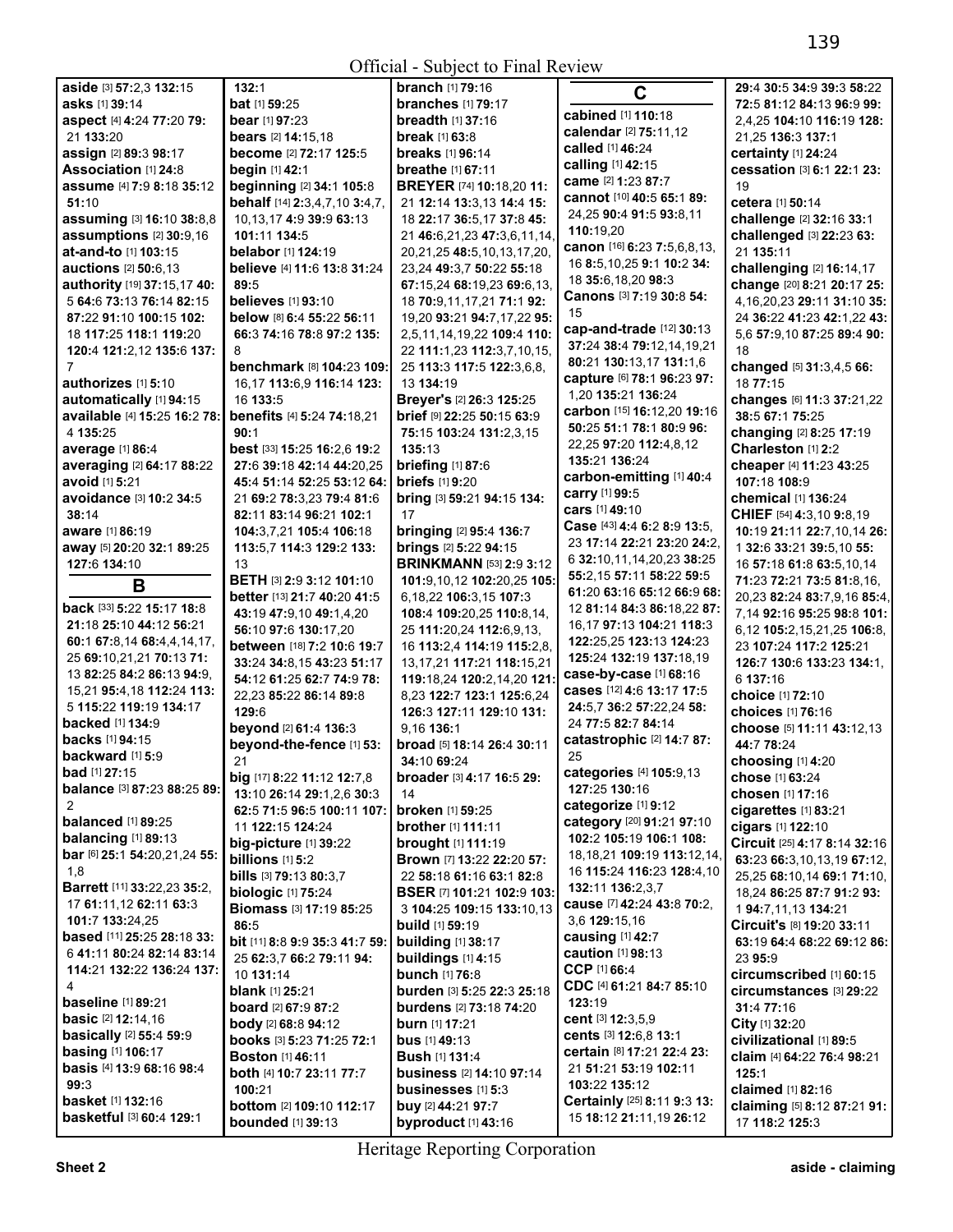|                                   |                                    | OTHUM - SUBJUCT TO T THAT INCORD          |                                  |                                |
|-----------------------------------|------------------------------------|-------------------------------------------|----------------------------------|--------------------------------|
| claims [4] 75:16 76:9 87:         | 106:6 107:19 108:15 116:           | <b>consequences</b> [5] 29:15             | 90:22 91:7                       | crosses [1] 8:2                |
| 18 119:11                         | 19 127:21 133:21                   | 60:19 62:18 65:14 82:14                   | couldn't [9] 28:6 53:25 56:      | crushing [1] 90:23             |
| clarification [1] 26:24           | Company [3] 2:10 3:13              | consequential [2] 84:17                   | 7 78:10 87:9 88:9 91:15,         | crystal [1] 120:7              |
| <b>class</b> [1] 36:2             | 101:11                             | 85:23                                     | 21,23                            | cues [1] 26:17                 |
| classic [2] 6:3 59:13             | compare [1] 121:10                 | consider [11] 20:4,4 77:25                | Counsel [15] 15:16 20:23         | <b>curious</b> [1] 71:3        |
| Clean [27] 4:12 8:12 16:12        | compared [1] 77:19                 | 93:23 94:19,23 102:4 106:                 | 22:11 39:6 49:21 50:10 57:       | <b>current</b> [1] 21:5        |
| 18:20 19:23 21:16,21 24:          | comparison [1] 76:23               | 16 113:23 124:17 130:22                   | 17 63:6 73:19,20 75:8 92:        | currently [2] 67:10 91:11      |
| 22 25:8 28:3,4 30:7 31:16         | competency [1] 8:3                 | consideration [1] 112:21                  | 17 117:3 134:2 137:17            | cuts [1] 36:23                 |
| 32:17 37:20 41:9 42:12 56:        | competing [1] 6:10                 | <b>considered</b> [4] 20:8 80:5           | Count [1] 20:23                  | CWA [3] 23:4 55:25 56:20       |
| 13,17 57:4 62:13 63:21 75:        | complete [1] 114:5                 | 104:11 117:22                             | country [4] 59:20 90:7 118:      |                                |
| 16 93:2 102:17 134:17             | completed [1] 72:12                | considering [2] 117:16                    | 12 122:18                        | D                              |
| 136:21                            | completes [2] 64:1 72:17           | 119:3                                     | couple [1] 107:10                | d)(1 [5] 26:22,22 40:15 109:   |
| cleaner [1] 65:8                  | complex [1] 106:7                  | <b>consistent</b> [4] 59:1 73:8           | course [28] 14:21 15:7 21:       | 21 110:1                       |
| clear [37] 5:8 6:19,22,23 7:      | compliance [8] 53:19 67:3          | 83:3 106:20                               | 2 24:1 26:22 31:9 37:6 38:       | D.C [36] 2:4,7,9 4:17 8:14     |
| 2,5,7,8,12 8:25 9:6,10,13,        | 70:14 73:21 98:7 133:11,           | consolidated [1] 4:6                      | 23 47:25 66:5,8 70:11 78:        | 19:20 32:16 33:11 63:19,       |
| 16 16:13 18:21 30:8 34:14,        | 21 137:2                           | constituencies [1] 6:10                   | 18,25 80:20 89:22 94:10          | 23 64:4 66:3, 10, 13, 19 67:   |
|                                   |                                    |                                           |                                  | 12,25,25 68:9,14,22 69:1,      |
| 18 35:4,5,7,18,18 50:15,17        | complicated [1] 114:7              | constitutional [6] 7:18 9:                | 98:1 99:8 104:10 115:22          | 12 71:10,18,24 86:23,25        |
| 59:6 67:7 68:15 69:4 71:          | comply [4] 43:5 78:19,24           | 22 10:1,7 29:20 38:14                     | 118:4 120:2,2,6 123:14           | 87:6 91:1 92:25 94:7,10,       |
| 17 75:23 86:20 104:21             | 110:17                             | <b>constrain</b> [3] <b>64:6 89:14</b>    | 128:10 131:24                    | 13 95:9 134:21                 |
| 109:14 120:7 136:23               | components [2] 31:2 78:2           | 98:6                                      | COURT [82] 1:1,24 4:11 6:        | dah [4] 45:24,24,24,24         |
| clearly [17] 5:7,9 7:10 9:3       | computer [2] 12:2 46:8             | constraints [7] 15:2 20:8                 | 4.4.11.12.19.25 7:24 8:4 9:      | dark [1] 112:2                 |
| 15:24 16:18 20:7,22 34:23         | computers [1] 11:16                | 65:3 89:12 91:5 92:14 105:                | 4 13:6, 16, 20, 23 14:1 18:16,   | <b>date</b> [1] <b>57:8</b>    |
| 35:9,11,15 72:20 98:17            | conceivable [1] 58:13              | 7                                         | 20 19:10 21:15 22:4 23:18,       | <b>dates</b> [1] <b>57:9</b>   |
| 112:23 113:10 123:18              | concern [2] 54:19 89:18            | construction [5] 4:22 6:20,               | 20 24:4, 11, 18, 19 25:2, 7, 24  | day [2] 11:21 99:6             |
| climate [4] 20:17 87:25 89:       | concerns [2] 92:14 102:21          | 24 29:18.24                               | 29:3,12,25 30:8,17 32:23         |                                |
| 4 90:18                           | <b>conclude</b> [1] 93:16          | consumers [2] 59:20 61:3                  | 33:1 34:11 35:24 37:13,16        | daylight [3] 33:24 34:8,15     |
| co-firing [4] 78:2 85:25 86:      | <b>conclusion</b> [3] 12:16 93:    | contemplated [4] 73:9 77:                 | 38:11,24 39:11 57:21 63:         | deadlines [2] 67:4 70:15       |
| 5 135:22                          | 18,19                              | 778:880:17                                | 15 64:5,9,10 65:19,22 66:2       | deal [9] 11:13 12:7,8 13:10    |
| CO2 [2] 79:14 130:11              | concrete [4] 72:14 85:15,          | <b>context</b> [7] 5:13 6:21 31:18        | 80:11 81:13 82:2,9,19,22         | 62:5 100:11 122:15,19          |
| coal [15] 14:10,18 15:6 39:       | 17 90:16                           | 79:23 82:6 88:6 101:1                     | 83:12,20 84:14 85:18,20          | 124:24                         |
| 22 42:2 44:2 49:18 59:11,         | condition [1] 58:7                 | context-focused [1] 18:                   | 92:13 98:20 99:3 100:4,13,       | dealing [2] 20:16 23:18        |
| 18,19 64:24 78:6 107:10           | conditions [1] 120:1               | 22                                        | 22 101:13 102:19 117:24          | deals [1] 7:24                 |
| 129:13 130:1                      | conduct [2] 71:19 89:9             | continue [2] 41:1 79:8                    | 123:21 132:19 134:14 135:        | decade [1] 65:16               |
| coal-based [1] 12:5               | conducted [1] 74:4                 | continuing [1] 98:14                      | 8,15 136:17 137:10,11,13         | decades [3] 24:25 102:7        |
| coal-fired [1] 136:5              | conducts [1] 69:5                  | continuous [1] 104:4                      | Court's [10] 5:8 6:14 13:17      | 124:7                          |
| <b>coalition</b> [1] <b>32:15</b> | conferred [1] 100:14               | contrary [2] 105:24 124:1                 | 40:8 65:25 118:5 125:14,         | decide [6] 32:11 43:13 62:     |
| <b>code</b> [1] 36:7              | <b>confirm</b> [1] 6:7             | contrast [1] 6:7                          | 16 135:4,6                       | 6 96:24 110:13 114:14          |
| colleague [1] 129:19              | confirmation [1] 83:13             | control [8] 15:25 23:20 79:               | <b>courts</b> [2] 7:10 8:17      | decides [1] 27:11              |
| colleague's [1] 124:20            | confirmed [2] 69:2 86:22           | 2 99:17 102:6 123:17 130:                 | covered [2] 114:21 118:13        | deciding [2] 55:8 83:21        |
| colleagues [1] 111:11             | confirms [3] 5:13 40:18 41:        | 20 132:18                                 | <b>COVID [1] 118:25</b>          | decision [9] 18:19 24:8,17     |
| colloquial [1] 100:10             | 3                                  | controls [1] 46:12                        | CPP [52] 63:24 65:13 66:7,       | 29:8 33:12 56:11 63:22 64:     |
| combination [2] 104:2             | conformance [1] 96:13              | convincing [1] 43:24                      | 12, 15, 22 67: 2, 12, 13, 19 68: | 6 118:4                        |
| 132:6                             | Congress [89] 4:13 5:9,11,         | cooperative [2] 27:9 81:1                 | 3,4,25 69:9,9,21,23 70:4,        | decisions [5] 24:25 30:12      |
| come [10] 21:18 25:10 44:1        | 12,18 6:9 7:10,23 8:18 9:          | core [1] 8:3                              | 12,23,25 71:11,12 73:21          | 83:6 98:18 136:17              |
| 67:4 70:13,16 83:2 97:22          | 17 10:3,8,11,14,16 11:6 12:        | <b>correct</b> [17] <b>16:15,20 53:2,</b> | 74:4, 10, 24 76: 20 77: 2, 21,   | declared [1] 93:15             |
| 108:17 125:12                     | 11,21 13:10 14:22 15:10,           | 24 55:23,24 67:22 75:13                   | 23 78:3,8 80:4,6,18,20 86:       | decline [1] 64:9               |
| comes [11] 26:21 46:14 48:        | 12,20 16:18,22 17:16 18:           | 88:2 93:11 109:24 110:8,                  | 24 87:1,8 90:25 92:23 93:        | <b>defeat</b> [1] <b>135:4</b> |
| 15,20 52:17 53:19 94:9            | 15 19:7,9 25:13 28:15 29:          | 13 114:18 115:6 117:19                    | 19 94:1,9,21 95:18 134:22        | defends [1] 64:11              |
| 114:15 116:2 130:2 135:           | 21 30:6,10,18,24 31:9,11           | 118:20                                    | 135:20,22 136:4,6                | deferential [1] 25:14          |
|                                   |                                    |                                           | CPP's [1] 65:15                  | <b>define</b> [1] <b>17:15</b> |
| 17                                | 34:6,12,14,16,19,20,23 35:         | correspondence [1] 78:                    |                                  | definition [4] 5:5 16:7 64:8   |
| coming [2] 23:5 67:14             | 6, 11, 12, 13 36: 1, 11, 25 37: 3, | 22                                        | cramped [1] 118:25               | 137:9                          |
| command [2] 123:16 130:           | 19,21 38:3,8,15 39:1,2 65:         | COSt [14] 5:2 11:18 12:4 20:              | created [1] 101:15               | degree [3] 80:23 81:7 116:     |
| 20                                | 3 79:12,14,18 80:3,5,16 88:        | 4, 13, 19 41: 25 45: 8 65: 6              | credit [4] 50:14 97:3,7 110:     | 11                             |
| command-and-control               | 14 97:18 98:16 100:5,13            | 74:14.19 79:5 97:22 101:                  | 10                               | delayed [1] 74:6               |
| [2] 109:16 116:14                 | 101:14,24 102:3,4,8,10             | 19                                        | credits [4] 108:5,5,12 110:      | delegate [10] 10:9,11,14,      |
| comments [1] 81:9                 | 103:8 113:10,21 114:6              | cost-effective [9] 64:18                  | 3                                | 17 34:7,13,17 37:1 39:1,4      |
| <b>common</b> [4] 35:8,10 58:18   | 120:6 127:12,16 128:16,22          | 78:20 96:25 97:11 99:18                   | critical [5] 101:15 116:20       | delegated [5] 8:19 11:6 12:    |
| 127:15                            | 131:1 132:2                        | 102:14 107:18 117:1 132:                  | 127:22 134:9 137:13              | 12 13:11 16:18                 |
| commonplace [2] 88:20             | <b>Congress's [1] 36:3</b>         | 25                                        | critically [3] 65:8 76:25        |                                |
| 96:20                             | Congresses [1] 30:16               | cost-effectively [1] 92:1                 | 133:19                           | delegation [4] 9:23 10:4       |
| commonsense [4] 7:21              | Connecticut [1] 16:17              | cost/benefit [1] 89:9                     | criticisms [1] 65:13             | 13:7 30:11                     |
| 30:9,15 88:20                     | <b>consented</b> [1] <b>71:16</b>  | Costly [3] 14:17 27:12,13                 | Cross [1] 132:18                 | delegations [1] 36:8           |
| companies [12] 11:22 29:          | consequence [2] 53:3               | COStS [10] 20:18 44:23 74:                | cross-referenced [1] 132:        | demonstrated [23] 15:1         |
| 9 101:16,16 102:16 105:1          | 120:5                              | 17 82:14 88:1 89:6,23,24                  | 15                               | 45:4 60:21 65:5 79:1 89:       |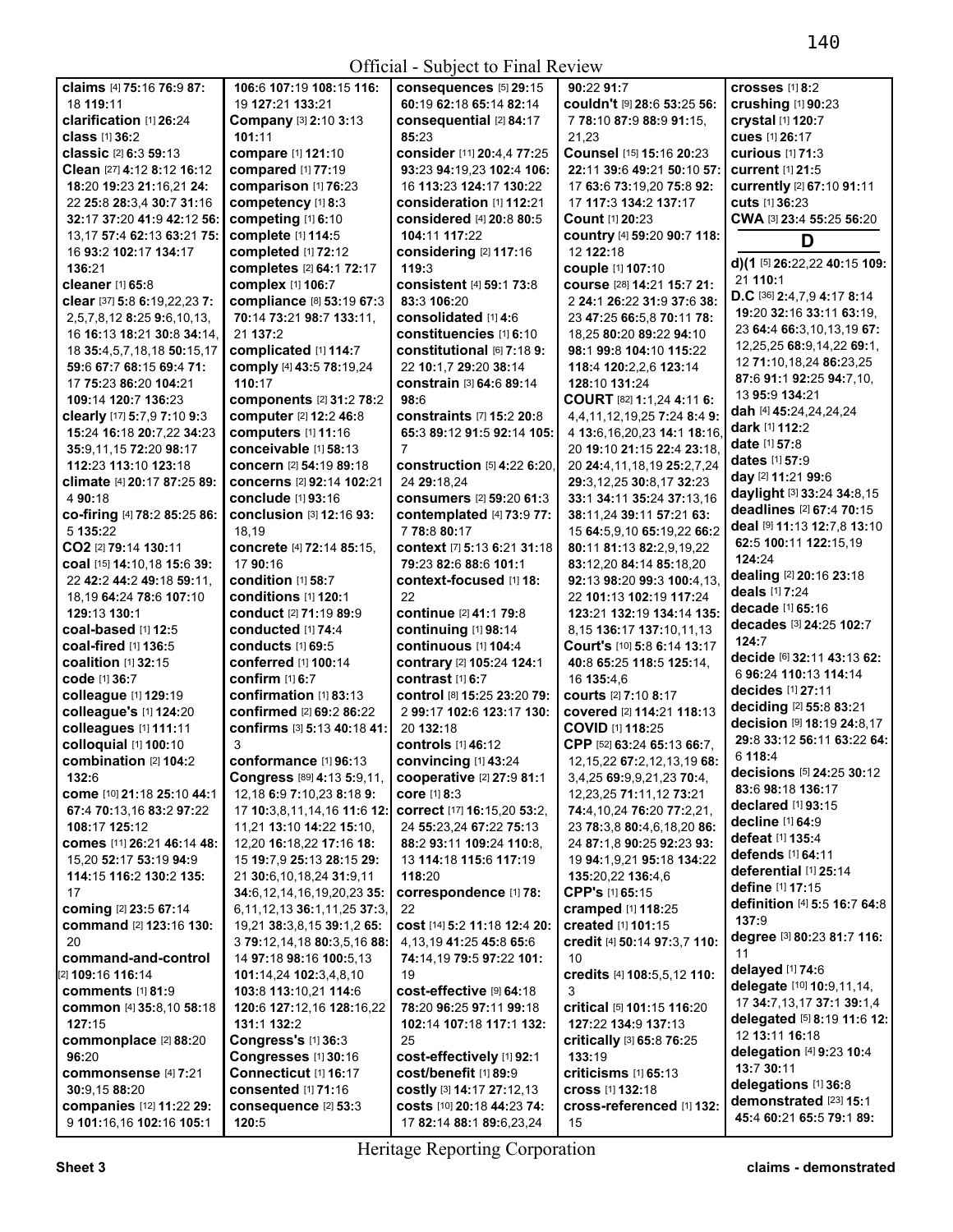Official - Subject to Final Review

| 16,17 91:25 99:16 104:9,                   | dispute [6] 18:15 57:13 84:                           | 16                                                       | energy [12] 4:18 39:25 41:                                | 15 38:20 51:7 58:12 69:8                             |
|--------------------------------------------|-------------------------------------------------------|----------------------------------------------------------|-----------------------------------------------------------|------------------------------------------------------|
| 16 105:5 113:17 114:9                      | 14 94:10 99:4 100:17                                  | effectively [3] 39:20 74:13                              | 24 42:22 62:16 65:7 87:23                                 | 70:22 77:5,12 81:7 86:5                              |
| 127:15,20 128:3,9 132:9,                   | <b>disputing [2] 16:21,23</b>                         | 77:21                                                    | 99:20 105:23 106:5,17                                     | 88:25 90:24 92:4 94:23 97:                           |
| 10,24 133:1,6                              | disrupt [1] 64:15                                     | effects [13] 42:5,10 65:20                               | 137:7                                                     | 2,20 99:9 105:11 114:20                              |
| deny [1] 88:19                             | disruptive [1] 121:6                                  | 68:10 72:19 81:22 82:23                                  | enforcement [1] 53:17                                     | 118:13 123:16 129:5                                  |
| Department [1] 2:7                         | distinction [4] 40:12 43:22                           | 84:15 85:23 87:25 89:4 99:                               | engage [2] 30:12 74:14                                    | event [1] 63:18                                      |
| depend [1] 32:12                           | 51:17 129:23                                          | 25 100:24                                                | engaged [2] 60:25 82:3                                    | events [2] 72:17 87:10                               |
| depends [1] 122:25                         | distinctions $[2]$ 41:10,13                           | efficient [1] 15:15                                      | engaging [2] 127:21 128:                                  | eventually [1] 125:3                                 |
| deploying [1] 77:25                        | distinguish [2] 54:12 89:8                            | efficiently [1] 136:15                                   | 18                                                        | everybody [3] 45:8 118:6                             |
| deprive [1] 134:14                         | diverse [1] 91:22                                     | Eh [1] 12:7                                              | engineering [1] 59:9                                      | 131:25                                               |
| described [3] 61:16 85:8                   | dividing [1] 85:22                                    | eight [1] 77:15                                          | enough [5] 6:2 29:2,6 37:3                                | eviction [3] 61:19 82:8 87:                          |
| 108:3                                      | divorce [1] 39:17                                     | either [3] 23:10 53:5 99:5                               | 135:7                                                     | 16                                                   |
| describing [1] 62:2                        | do(a [1] 132:3                                        | Electric [2] 100:5 108:16                                | entire [3] 14:10 50:1 64:24                               | evictions [3] 17:6 84:7 85:                          |
| design [3] 42:12 104:1 132:                | doctrine [29] 6:16 9:11,13,                           | electrical [1] 114:7                                     | entirely [2] 23:19 136:8                                  | 11                                                   |
|                                            | 15 17:7,24 28:25 33:24,25                             | electricity [12] 4:23 11:18,                             | entities [2] 123:12,15                                    | evocative [1] 124:20                                 |
| designed [5] 5:3 45:16,17                  | 34:3,11 40:7 57:21 58:24                              | 24 39:24 40:2 59:11,21 61:                               | entitled [1] 55:10                                        | exact [2] 38:5 100:9                                 |
| 52:20 79:24                                | 59:4 61:15 81:11,25 83:4                              | 2,3 90:3,6,22                                            | <b>ENVIRONMENTAL [3] 1:</b>                               | exactly [6] 41:16 71:20 94:                          |
| destructive [1] 14:18<br>details [1] 39:21 | 87:14,16 102:22 117:11,17<br>119:17 122:20 123:9 126: | eliminate [5] 19:9,17,19<br>102:13 124:5                 | 5,14 4:5                                                  | 20 116:13 121:9 126:19                               |
| determination [2] 20:14                    | 9 134:11                                              | eliminated [1] 19:16                                     | environmentally [2] 6:8<br>15:15                          | example [14] 8:13 41:24,<br>25 49:6 92:4 96:19 103:9 |
| 102:1                                      | doing [28] 11:25 30:17 34:                            | eliminates [1] 107:5                                     | EPA [120] 4:13,17 5:1,6 8:                                |                                                      |
| determine [6] 7:15 36:25                   | 19 42:21 44:4,24 45:1 46:                             | elimination [1] 19:6                                     | 12 10:23 11:11,25 12:25                                   | 107:4,7 117:23 128:20<br>129:12 130:1 136:20         |
| 66:19 89:15 120:4 136:11                   | 17 47:9 51:13 56:22 59:13                             | <b>ELIZABETH [3] 2:6 3:9 63:</b>                         | 13:2 14:24 15:4,6,19 16:8,                                | exceeded [1] 76:14                                   |
| determined [1] 85:1                        | 61:5 67:10 71:20 79:2.6                               | 12                                                       | 11, 18, 23 19: 21 20: 15, 22                              | except [1] 108:8                                     |
| determining [1] 13:25                      | 89:20 97:10 99:17 118:18,                             | embedded [3] 57:3 94:12                                  | 22:12,20,20,24 23:6,13,25                                 | exclude [1] 101:20                                   |
| devise [1] 90:20                           | 23 121:1,5,17,20 124:1                                | 134:22                                                   | 25:16,22 27:5 28:2,9,11,17                                | excluded [1] 103:11                                  |
| dicta [1] 122:1                            | 126:18                                                | embracing [1] 102:17                                     | 21 30:12 31:19 32:10 34:                                  | excludes [1] 101:23                                  |
| <b>dictate</b> [1] <b>39:21</b>            | dollars [1] 5:2                                       | emerges [1] 14:14                                        | 23 38:19 41:22 42:20 43:                                  | excluding [1] 131:21                                 |
| difference [7] 7:2 19:7 42:                | done [8] 5:11 61:5 81:18                              | emission [28] 14:25 19:2                                 | 17 44:1,5 45:5,6,11,15 46:                                | executive [3] 79:16,17 89:                           |
| 18,25 44:11,16 74:9                        | 91:17 95:23 104:12 121:                               | 27:6 28:16 39:18 50:6 64:                                | 6 50:1 51:12,23 52:18 53:                                 | 11                                                   |
| different [45] 7:7 10:11 16:               | 22 124:4                                              | 21 65:15 67:2 77:10 78:23                                | 12 54:20,24 55:3,5,8 56:7                                 | exempt [1] 109:23                                    |
| 5,9 18:9 19:6,11 22:8,20                   | double [2] 107:16 108:10                              | 79:9 80:23 90:9,13 97:21                                 | 60:3 61:23 63:20,25 64:19,                                | exemption [1] 110:6                                  |
| 23:6 28:24 29:4 32:25 33:                  | doubled [1] 108:7                                     | 102:1 104:4,7 105:4 106:                                 | 23 65:1 67:7,18 68:4 69:5,                                | exercise [8] 13:19 34:24                             |
| 10 36:8 37:2,5 43:17 48:                   | <b>doubt</b> [1] <b>82:</b> 9                         | 18 108:5 109:18 113:6                                    | 7,8 70:18 71:19 72:17 74:                                 | 81:1 82:5 93:12 117:24                               |
| 13,14 51:19 52:3,22 54:3,                  | down [12] 40:25 43:15 49:                             | 116:11 133:14 136:23 137:                                | 3,5 75:3 77:13 78:18 79:5                                 | 120:3 125:11                                         |
| 13, 13, 15 55: 14 60: 20, 24               | 18 59:21 64:24 82:18 90:                              | 3                                                        | 80:12,22 81:6 87:18 88:9,                                 | exercised [2] 80:22 119:                             |
| 62:3.7.25 76:25 80:4 82:                   | 11 96:15 105:5 106:11,19                              | emissions [68] 4:16 15:9                                 | 24 89:9,14,15,18 90:4,12,                                 | 10                                                   |
| 17 92:2 115:5,7,9 125:8                    | 112:17                                                | 19:19 39:15 40:20 41:5,18                                | 24 91:5,14,20 92:5 93:3,17,                               | <b>exercises</b> [1] 91:10                           |
| 126:22 131:11 135:15 136:                  | downstream [1] 62:17                                  | 43:18 44:20 47:9 59:12,22                                | 23 95:8,16 99:11 100:6,14                                 | exercising [1] 121:2                                 |
| 8                                          | draw [1] 41:9                                         | 60:15 62:15,17,20,23 64:                                 | 102:24 104:23 105:11 111:                                 | exist [3] 4:20 41:1 94:2                             |
| differentiated [1] 91:22                   | drawing [1] 67:9                                      | 17 74:12,22,23 75:17 76:4                                | 4,15 114:12 116:15 126:17                                 | existence [1] 68:14                                  |
| differently [3] 62:21 76:25                | drive [1] 14:10                                       | 77:4 79:2,7,15 87:20 92:                                 | 134:25 136:11,22                                          | existing [29] 10:24 15:21,                           |
| 97:4                                       | due [1] 117:23                                        | 11 96:17 97:2,9 100:8 101:   EPA's [12] 6:1,7 8:3 39:13, |                                                           | 24 16:1 26:10,21 38:21 39:                           |
| dioxide [5] 16:12,20 19:17                 | Е                                                     | 17,18 102:4,5,6,12,15 103:                               | 18 42:11 64:6 66:11 78:25                                 | 14 40:16,21 46:1,2,25 47:6,                          |
| 51:1 80:10                                 |                                                       | 8 104:10,22,24 105:19 106:                               | 95:16 100:12 102:18                                       | 16 75:18 76:20 77:2,19 91:                           |
| direct $[1]$ 35:15                         | each [13] 92:1 94:6 96:11,                            | 1,4,22 107:6,20,22 108:17                                | equal [1] 124:19                                          | 18 96:7,11 97:18 100:7                               |
| directed [3] 4:13 101:24                   | 16,18 111:4 114:11,14,25                              | 110:3 113:9,19 114:4,22                                  | equipment [2] 104:1 132:5                                 | 111:2,9,13,14 112:12                                 |
| 128:16                                     | 115:5,7,15 125:16<br>earlier [1] 61:20                | 115:23,24 116:21,21 124:5                                | erase [1] 135:7                                           | <b>exorbitant</b> [1] <b>129:</b> 24                 |
| directing [1] 84:23                        | earliest [1] 77:5                                     | 127:23 129:2,12 131:24                                   | erroneous [1] 56:20                                       | expanding [1] 123:11                                 |
| direction [2] 33:13 132:23                 | easily [1] 107:14                                     | 132:20 133:9                                             | erroneously [1] 93:10                                     | expect [9] 7:23 9:2 30:10                            |
| directive [1] 127:16                       | easy [1] 11:10                                        | emit [3] 43:8 49:19 78:7                                 | error [1] 33:6                                            | 35:6 36:1 59:15,23 61:4                              |
| directly [6] 42:19 50:4 55:6               | economic [11] 11:4 29:15                              | emitting [1] 48:7                                        | <b>ESQ</b> [5] $3:3,6,9,12,16$                            | 74:23                                                |
| 58:14 59:6 100:6                           | 31:4 86:3 87:24 98:18 99:                             | emphasis [1] 131:6                                       | <b>ESQUIRE [2] 2:4,9</b>                                  | expected [2] 31:9 102:3                              |
| disagreeing [1] 121:15                     | 7 116:25 117:13 119:9                                 | emphasize [4] 66:21 71:                                  | essential [1] 4:24                                        | expects [1] 75:4                                     |
| disagreement [2] 83:17                     | 129:8                                                 | 12 80:20 92:3                                            | essentially [3] 27:15 44:4                                | expense [1] 97:5                                     |
| 98:25                                      | economical [1] 43:14                                  | emphasized [2] 77:23 131:                                | 127:7                                                     | <b>expensive [8] 14:17 17:12</b>                     |
| disapproved [1] 80:17                      | economy [1] 98:24                                     | 3                                                        | establish [2] 45:23 64:3                                  | 44:3 60:18 107:13 110:11                             |
| disavowed [1] 23:3                         | economy-wide [1] 29:11                                | empirical [1] 101:25                                     | establishes [2] 45:25 111:                                | 129:13.15                                            |
| disavows $[1]$ 93:13                       | effect [22] 5:4 21:16 23:2                            | employees [1] 118:12                                     | 6                                                         | expert [2] 100:14 101:24                             |
| discretion [4] 16:19 27:20                 | 42:7 44:23 56:1 63:20 66:                             | employer [2] 118:6,11                                    | establishing [1] 40:15                                    | expires [1] 20:25                                    |
| 93:9,12                                    | 22 68:18,25 70:13 71:13                               | enact [1] 135:13                                         | ET [4] 1:3,10,19 50:14                                    | explain [2] 108:23 133:13                            |
| discussed [1] 23:25<br>dismiss [1] 32:16   | 72:12 74:10 77:1,8 89:6                               | encompass [1] 99:24                                      | evaluate [1] 82:22                                        | explained [2] 93:3 129:19                            |
| dismissing [1] 120:21                      | 94:9 95:18 101:4 134:12,                              | end [6] 6:2 20:6 23:13 31:<br>11 75:6 99:23              | even [30] 19:17 21:20 24:6,<br>9 25:16 26:25 31:16 33:12, | explains [2] 97:12 127:24<br>explicit [1] 106:15     |
|                                            |                                                       |                                                          |                                                           |                                                      |

Heritage Reporting Corporation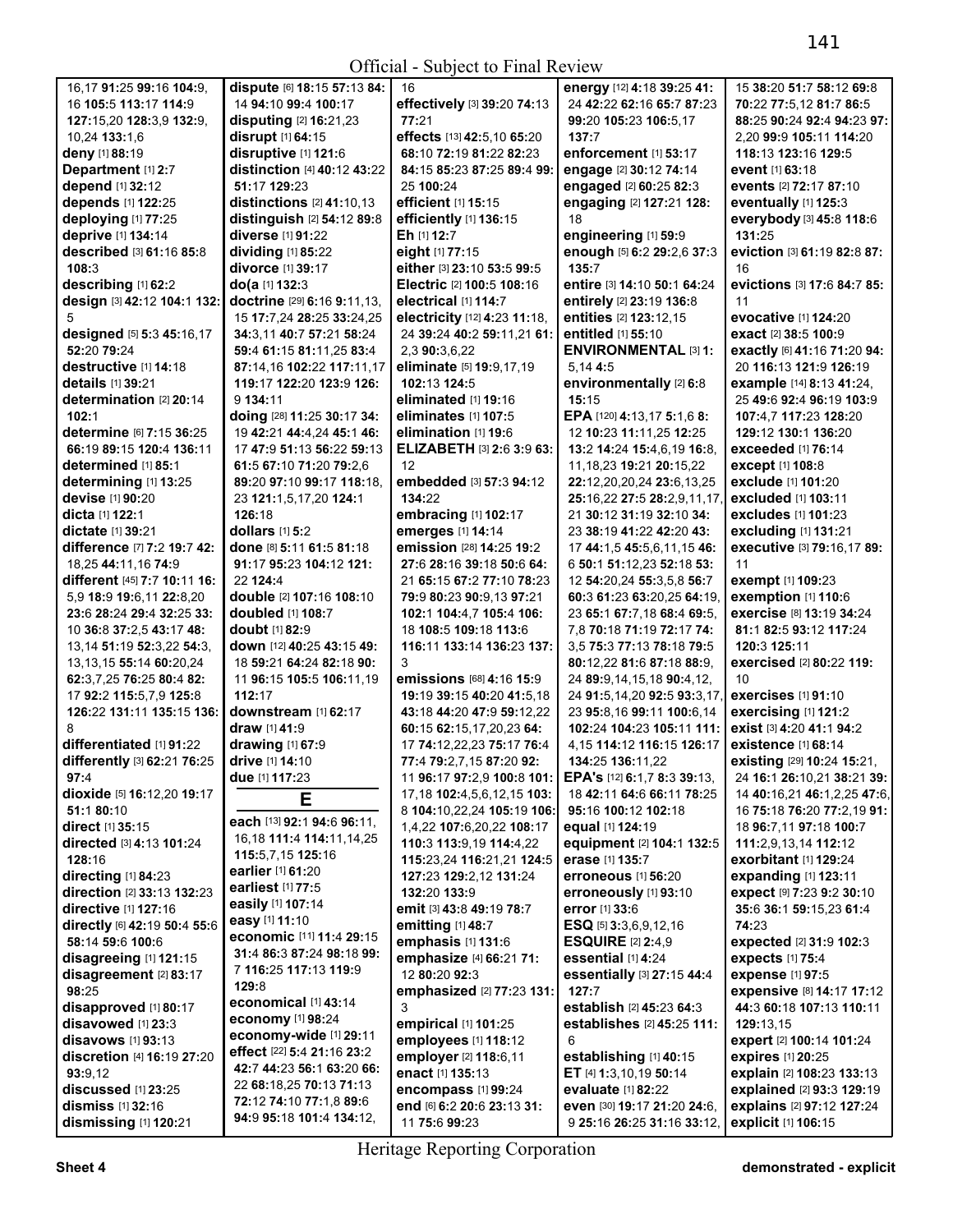|                                    |                                      | ULIICIAI - SUDJECI IO FIIIAI NEVIEW |                                   |                                      |
|------------------------------------|--------------------------------------|-------------------------------------|-----------------------------------|--------------------------------------|
| explicitly [2] 36:14 109:25        | filling [1] 84:22                    | 19 60:23 62:25 93:17                | <b>Gonzales</b> [1] 37:16         | 135:5                                |
| express [2] 65:2 92:14             | final [7] 25:9 32:13 33:9 75:        | further [13] 8:14 17:3 22:          | GORSUCH [6] 20:23 21:3            | help [1] 33:16                       |
| expressly [3] 27:23 88:15          | 7 78:15 80:19 97:25                  | 16 24:6, 10 55: 18 74: 21, 22,      | 32:7 61:9 98:9 130:7              | helped [1] 123:2                     |
| 94:8                               | finally [3] 5:20 65:11 100:2         | 23 90:10,24 112:16 125:22           | got [10] 12:14 31:21 47:19        | helpful [3] 28:23 32:21 126:         |
| extant [1] 98:22                   | <b>find</b> $[1]$ <b>7:11</b>        | future [5] 22:5 25:23 38:25         | 56:1 57:9,9 59:10 71:1 93:        |                                      |
| extent [3] 71:9 75:1 79:5          | Fine [1] 95:2                        | 72:20 85:24                         | 13 107:10                         | helps [4] 25:12,15 28:12             |
| extraordinary [2] 37:15            | <b>finger</b> $[1]$ 71:9             | G                                   | gotten [1] 105:16                 | 120:4                                |
| 125:11                             | finish [1] 110:23                    |                                     | governed [2] 53:13 80:9           | hesitate [1] 124:10                  |
| extremely [1] 28:9                 | <b>firm</b> $[1]$ 54:17              | gallon [2] 49:12,13                 | government [3] 22:23 23:          | high [2] 42:1 61:1                   |
| F                                  | First [27] 4:23 23:12 27:19          | game [1] 116:2                      | 3 56:21                           | highly [1] 25:14                     |
|                                    | 33:2 37:11 53:8 58:6 66:             | gas [7] 42:3,3 78:1 104:17          | governs [1] 98:2                  | hold [3] 23:9 56:3 93:22             |
| face [2] 36:24 58:13               | 21 70:10 76:19 77:6 82:21            | 126:18 135:22 136:5                 | grant [1] 22:4                    | <b>HOLDINGS [1] 1:12</b>             |
| faced [1] 13:23                    | 89:15 105:13 107:15,19               | gather [1] 72:22                    | <b>grants</b> [1] 93:9            | home [4] 49:14 92:2,10,11            |
| facility [3] 41:25 42:23 130:      | 108:8,9,11 119:13,18 120:            | gave [4] 4:17 8:14 69:9 118:        | gray [1] 103:24                   | <b>Homer</b> [1] 132:19              |
| 3                                  | 10 121:11 124:14 125:10,             | 7                                   | greater [3] 97:5,21,22            | homes [4] 91:16,20 92:4,6            |
| fact [21] 9:17 10:14 12:4 19:      | 18 134:8                             | gee [1] 11:9                        | green-light [1] 5:18              | honest [1] 44:19                     |
| 22 24:19 25:9,23 28:14 30:         | fish [4] 47:17,17,18,19              | GEN [3] 2:6 3:9 63:12               | greenhouse [2] 104:17             | Honor [47] 6:18 8:23 9:14            |
| 11 32:17 47:12 59:3 67:6           | fit [4] 40:23 58:3 59:6 114:         | General [77] 2:2,6 21:4,12          | 126:18                            | 12:17 14:20 19:5 20:10 21:           |
| 73:25 82:12 91:20 97:2             | 25                                   | 26:2 32:5 33:23 53:4 63:7.          | greenhouse-gas [1] 100:           | 9 23:12 24:1 25:11 26:13             |
| 106:19 114:20 116:3 123:           | five-minute [1] 63:8                 | 10,14 66:5,8 67:22 68:7,21,         | 8                                 | 30:5,22 36:16 37:7 42:4              |
| 4                                  | fixes [1] 14:9                       | 24 69:11 70:8,12,18,22 71:          | greenhouse-gases [1] 61:          | 43:1 44:15 45:14 47:1.8              |
| factor [1] 20:20                   | flexibilities $[2]$ 74:8 116:        | 8,22 72:4 73:5,20 74:2 75:          | 24                                | 54:2,8 56:5 57:1 58:20 60:           |
| factors [16] 6:10 7:15 13:9,       | 19                                   | 3,12 76:17 78:14 80:1 81:           | greets [1] 98:20                  | 10 103:1,4 105:6 107:4               |
| 16 20:5 24:3,13,22 25:19           | flexibility [12] 27:11,18 28:        | 8,12,18,21 82:1 83:5,8,11           | grid [10] 43:22,25 44:6 65:7      | 110:9 111:20 112:17 115:             |
| 28:19 60:22 89:1 117:16            | 12 31:3,8 55:11,13 88:20             | 84:13 85:6,12,16 86:19 87:          | 90:3 99:21 106:7 114:8,12         | 3.9 117:23 118:22 120:20             |
| 124:17 128:7 136:16                | 97:14 110:17 116:18 133:             | 3 88:3 89:7 91:1,19 93:20           | 133:2                             | 123:2,22 125:17 127:11               |
| facts [2] 66:17 71:13              | 21                                   | 94:5,20,25 95:3,7,12,15,20          | grid-wide [2] 15:5 20:16          | 128:13 129:11 131:18                 |
| failed [2] 80:2,14                 | <b>flexible</b> [1] <b>130:18</b>    | 96:3,9 99:2 100:17,18,20            | ground [1] 66:18                  | <b>hookahs</b> [1] <b>122:11</b>     |
| fairly [3] 12:11 36:9 119:14       | focus [4] 6:21 14:24 65:19           | 101:8 103:14 107:7 114:             | grounded [2] 7:20,20              | hoped [1] 31:9                       |
| fall [1] 130:16                    | 103:16                               | 13 117:10 126:8,14 134:3,           | grounds [3] 124:9 131:11          | host [1] 114:1                       |
| false [1] 28:1                     | focused [11] 5:17 6:8 7:25           | 9,23 135:18                         | 133:8                             | however [4] 39:17 73:7 84:           |
| familiar [1] 36:21                 | 15:13 45:19 52:4,23,24 65:           | general's [1] 103:23                | group [1] 27:21                   | 5.10                                 |
| fancier [1] 108:9                  | 8 72:18 77:21                        | generally [2] 19:19 58:21           | guarantee [1] 77:16               | huge [2] 110:15 129:8                |
| far [16] 5:11 11:5 14:1 30:        | follow [1] 9:9                       | generate [3] 61:2 97:3 106:         | guard [1] 90:10                   | hugely [1] 44:3                      |
| 13 34:12 50:21 54:25 58:8          | forbidden [1] 5:8                    | 10                                  | guess [4] 43:21 72:21 84:9        | hundred [3] 11:3 12:2 118:           |
| 61:4 77:8 80:7,9 91:22 97:         | force [5] 17:13,22 75:25 76:         | generates [1] 39:23                 | 122:24                            | 12                                   |
| 5,22 137:10                        | 591:15                               | generating [1] 48:14                | guidance [4] 10:12 22:24          | hurt [1] 135:12                      |
| farms [1] 59:19                    | forcing [2] 76:15,15                 | generation [33] 4:24 17:11,         | 23:195:9                          | hurts [3] 5:22 23:10 33:6            |
| fast $[1]$ 31:1                    | foremost [1] 82:21                   | 13, 19, 22 28: 8 41: 24 42: 2, 7,   | guideline [1] 113:9               | hypertechnical [1] 18:18             |
| faster [2] 44:5 46:14              | form [2] 66:24 126:10                | 22,22 45:7 50:9 75:22,22,           | guidelines [2] 104:24 109:        | hyping [2] 120:17,17                 |
| favor [1] 96:8                     | form-fit [1] 114:25                  | 25 76:1,6,7,11 77:22 78:11,         | 18                                | hypothetical [9] 47:1 48:6,          |
| FDA [7] 58:9,11 61:17,18           | forms [1] 99:20                      | 19 79:9 101:17 104:18               | guise [1] 136:6                   | 7 119:23 120:17,18,22,23             |
| 83:20,20 126:13                    | formulation [1] 61:15                | 106:9,11,13 107:5 129:16            |                                   | 121:15                               |
| feasible [2] 103:21 132:3          | forth [1] 86:13                      | 133:9 136:6                         | H                                 | hypotheticals [4] 88:9,14            |
| February [1] 1:22                  | <b>forward</b> [1] 34:24             | gets [5] 54:9,11 108:4,5,12         | hand [2] 31:25 129:8              | 124:20 126:1                         |
| Federal [10] 2:8 3:10 63:13,       | fossil [3] 102:5 104:12 132:         | getting [9] 34:18 51:20 55:         | <b>handcuffs</b> [1] <b>19:23</b> |                                      |
| 25 65:17 71:21 72:11 73:           | 11                                   | 11 67:18,19 68:2,6 69:9             | <b>handle</b> [2] 35:13,14        |                                      |
| 16 133:12 136:22                   | found [5] 24:18 29:12 33:1           | 82:25                               | happen [4] 4:21 44:10 72:         | idea [10] 11:8 28:11 34:6            |
| federalism [6] 6:23 7:6 27:        | 84:16 98:21                          | give [22] 6:5 9:18 16:8 18:9,       | 19 108:8                          | 41:2 84:5 85:20 92:5 101:            |
| 9.17 81:2 98:3                     | <b>four</b> [1] <b>123:10</b>        | 13,18 19:21 20:2 24:12 25:          | happened [1] 79:16                | 2 106:24 120:9                       |
| feel [1] 59:24                     | four-foot [1] 122:10                 | 7,24 28:14 30:11 31:2 36:           | happens [4] 21:25 32:10           | identical [2] 96:16,18               |
| fees [1] 50:5                      | Fox [1] 25:19                        | 4 40:10 49:6 55:10 57:20            | 47:7 124:23                       | identified [3] 71:14 80:25           |
| fence [17] 11:12 12:12,19          | frame [1] 52:4                       | 120:7 137:12,14                     | happy [1] 72:24                   | 81:6                                 |
| 14:8 16:1 17:17 41:8,9,12          | frames [1] 77:1                      | given [10] 10:12 33:15 39:          | hard [3] 11:5 20:17 86:1          | identify [2] 81:2 114:20             |
| 44:13,13 46:18,19 47:23            | framework [3] 38:21 101:             | 14 43:22 65:18 76:6 87:10           | harder [1] 25:20                  | identifying [4] 4:15 53:12           |
| 50:11 60:13 130:4                  | 14 110:20                            | 92:2 130:13 136:21                  | <b>harm</b> [2] <b>72:14 73:4</b> | 64:20 79:4                           |
| fence/non-fence [1] 60:8           | free-for-all [1] 116:4               | gives [3] 19:10 87:22 127:          | harmed [5] 21:5 22:5 23:          | <b>ignore</b> [1] 9:5                |
| fencing $[1]$ 18:3                 | frequently [1] 29:25                 | 16                                  | 22 64:2 72:8                      | III [3] 21:13 64:3 72:8              |
| few [1] 130:25                     | fuel [6] 49:9,9,15 102:5 104:        | giving [3] 25:2 28:11 55:13         | <b>havoc</b> $[1]$ 58:15          | <b>ill-fitting</b> [1] <b>79:</b> 20 |
| <b>fight</b> $[1]$ 60:20           | 12 132:11                            | glean [1] 80:15                     | hear [2] 4:3 126:21               | <b>illegal</b> [1] 83:22             |
| figure [2] 56:22 128:2             |                                      |                                     |                                   |                                      |
|                                    |                                      | gloss [1] 86:8                      | heard [2] 86:5 111:10             | imagine [2] 85:24 96:21              |
| <b>figures</b> [1] 57:10           | full [3] 6:5 73:13 137:11            | goal [4] 43:17 51:22 52:21          | hearing [1] 88:13                 | immediately [1] 77:2                 |
| filed [1] 71:15<br>filled [1] 36:8 | fully [1] 72:2<br>function [1] 77:18 | 115:6                               | heavy [1] 22:3                    | immense [1] 40:4                     |

Heritage Reporting Corporation

**fundamentally** [5] **33:**3 **51:**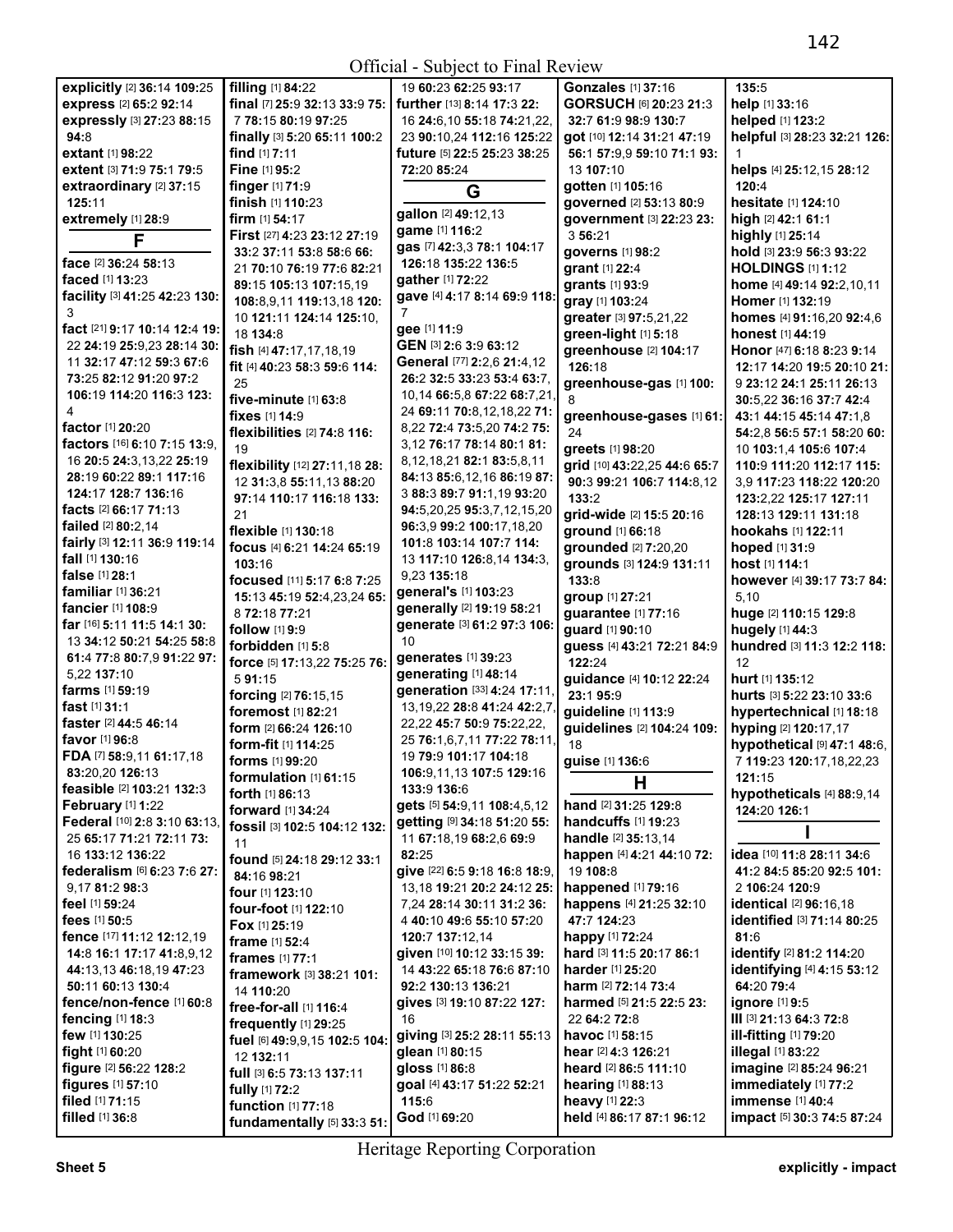|                                       | 01.II.UM                                | $\overline{O}$ and $\overline{O}$ and $\overline{O}$ and $\overline{O}$ and $\overline{O}$ |                                                        |                                           |
|---------------------------------------|-----------------------------------------|--------------------------------------------------------------------------------------------|--------------------------------------------------------|-------------------------------------------|
| 89:10 129:9                           | input [1] 135:3                         | 132:20                                                                                     | 12, 13 62: 3, 10 63: 3, 5, 10, 14                      | 90:4 91:12 99:25 127:4                    |
| impacts [1] 31:4                      | inquiry [2] 60:25 85:8                  | involving [1] 49:25                                                                        | 66:1,6,7,8 67:15,24 68:19,                             | known [1] 31:6                            |
| impingement [1] 73:11                 | inside [5] 12:19 14:8 16:1              | irrelevant [1] 29:23                                                                       | 23 69:6, 13, 18 70:8, 11, 17,                          | knows [3] 19:7 79:12 131:                 |
|                                       |                                         |                                                                                            |                                                        |                                           |
| implement [1] 70:23                   | 41:8 44:12                              | isn't [21] 11:11,12,12 12:1                                                                | 21 71:1,14,22,23 72:21 73:                             | 25                                        |
| implementable [1] 31:20               | inside-the-fence [4] 14:6,              | 13:18 20:19 27:8 41:16 42:                                                                 | 6,19 74:25 75:8,10,14 78:                              |                                           |
| implementation [3] 37:25              | 9 27:14 129:7                           | 19,19 45:4,22 62:15 68:4                                                                   | 12, 15 79: 10 81: 4, 8, 16, 20,                        |                                           |
| 53:17 74:6                            | inside-the-fence-line [6]               | 73:3 88:2 90:21,21 113:3                                                                   | 23 82:24 83:7,9,16 84:21                               | L&G-based [1] 12:6                        |
| implicate [1] 54:14                   | 17:10 64:13,20 85:21 88:                | 122:16,19                                                                                  | 85:4,7,14 86:10,12,25 87:                              | land [1] 72:10                            |
| implicates [1] 65:12                  | 17 92:9                                 | isolated [1] 18:17                                                                         | 11 88:23 90:15 91:13 92:3.                             | landlord/tenant [2] 61:22                 |
|                                       |                                         |                                                                                            |                                                        | 123:20                                    |
| implicitly [1] 8:18                   | inside-the-fence/outsid                 | <b>issuance</b> [1] 86:17                                                                  | 16, 18, 19, 20 93: 21 94: 6, 17,                       | lane [2] 58:9 61:18                       |
| important [20] 6:8 7:17 10:           | e-the-fence [1] 14:15                   | <b>issue</b> [15] 5:4 20:17 24:23                                                          | 22 95:2,5,11,14,19,22,25,                              |                                           |
| 22 24:3 28:14 31:8 74:1               | inside/outside-the-fenc                 | 35:12 53:15 64:9 68:9 75:                                                                  | 25 96:1,2,3 98:8,8,10,11                               | language [15] 37:12,24 40:                |
| 89:8 92:22 106:5 110:4                | e-line [1] 100:1                        | 5.7 76:3 95:16 99:11 100:                                                                  | 100:16 101:5,6,6,12 102:                               | 11.14 47:15 54:14 96:15                   |
| 113:16 115:10 116:20 117:             | inspired [1] 34:4                       | 6 131:13 132:12                                                                            | 20 105:2,15,21,25 106:8,                               | 97:17 98:1 100:3 108:23                   |
|                                       | install [1] 44:21                       | issued [3] 32:14 66:13 69:                                                                 | 23 107:24 108:24 109:4,20,                             | 109:1 117:12 130:14 135:                  |
| 16 119:1 120:7 128:15                 |                                         |                                                                                            |                                                        | 8                                         |
| 133:2,19                              | installation [1] 92:6                   | 3                                                                                          | 22 110:5,10,21,22 111:1,                               | large [2] 14:12 97:12                     |
| impose [5] 20:9 27:20 73:             | installed [3] 15:25 16:2 92:            | issues [3] 6:6 32:10 123:                                                                  | 23 112:3,7,10,15,25 113:3                              |                                           |
| 17 74:20 102:8                        | $\mathbf{1}$                            | 10                                                                                         | 114:10,24 115:4,11,14,18                               | largely [1] 21:21                         |
| impossible [2] 22:3 135:              | instance [2] 13:23 85:25                | itself [7] 12:20 35:13 74:24                                                               | 116:6 117:2,4,5,6,7,9 118:                             | last [2] 37:20 117:8                      |
| 23                                    | instances [2] 78:7 103:7                | 77:23 80:18 86:21 128:22                                                                   | 14, 16 119: 6, 22, 25 120: 13,                         | later [3] 25:16 109:9 125:2               |
|                                       |                                         |                                                                                            |                                                        | Laughter [4] 69:17 122:12                 |
| in-fence [1] 115:16                   | instead [13] 48:17 64:5 68:             | J                                                                                          | 16,21 121:13 122:3,5,6,8,                              | 124:21 126:2                              |
| incentives [1] 50:5                   | 14 72:18 85:6.19 89:19 92:              |                                                                                            | 13 123:2 124:18.22 125:21                              |                                           |
| incidental [6] 42:5,9 43:16,          | 14 97:18 103:24,24 104:1                | JA [1] 95:13                                                                               | 21,23,25 126:5,7 129:4                                 | law [3] 67:20 68:8 93:18                  |
| 23.23 44:8                            | 126:24                                  | Jacksonville [1] 32:20                                                                     | 130:6,6,8,9,10 131:10 133:                             | lawyer [1] 125:24                         |
| inclined [1] 38:25                    | intelligible [1] 38:12                  | JACOB [3] 2:4 3:6 39:8                                                                     | 22, 23, 23, 25 134: 1, 7, 19                           | lay [1] 72:9                              |
| include [3] 42:14 50:5 133:           | intended [3] 9:18 36:12 97:             | <b>Jersey</b> [1] 46:9                                                                     | 137:16                                                 | layer [1] 51:8                            |
|                                       |                                         | jobs [2] 87:24 89:6                                                                        |                                                        | lead [6] 12:15 14:25 17:11,               |
| 8                                     | 9                                       | Joe [1] 86:4                                                                               | justiciability [2] 63:19 134:                          | 16,19 37:14                               |
| included [1] 65:3                     | interested [1] 88:12                    |                                                                                            | 8                                                      |                                           |
| includes [3] 46:1 111:7               | interesting [1] 129:21                  | <b>Joint</b> [1] 134:20                                                                    | justiciable [3] 63:16 72:3                             | leads [1] 28:2                            |
| 114:11                                | interests [1] 25:19                     | judge [1] 121:9                                                                            | 73:3                                                   | least [6] 11:18 16:3 75:15                |
| including [3] 37:1 57:3               | interim [1] 69:4                        | judges [1] 13:13                                                                           | justified [1] 20:18                                    | 117:17 123:10 126:17                      |
| 124:8                                 | intermediate [1] 80:22                  | judgment [19] 5:21 21:14,                                                                  | justify [1] 31:25                                      | leave [1] 109:6                           |
|                                       |                                         |                                                                                            |                                                        |                                           |
|                                       |                                         |                                                                                            |                                                        |                                           |
| incommensurable [1] 89:               | internal [2] 134:24 135:1               | 16,24 25:8 57:2 63:20 64:                                                                  |                                                        | leaves [1] 63:20                          |
| $\overline{2}$                        | interpret [6] 11:2 69:12 82:            | 4 66:14 68:22 69:3,12 86:                                                                  | K                                                      | left [3] 107:10 108:2 135:9               |
| incorporated [1] 88:15                | 4 83:25 88:5 111:18                     | 23 87:4 95:9,17 109:23                                                                     | KAGAN [42] 14:3 15:18 17:                              | legal [4] 24:23 33:6 72:5                 |
|                                       |                                         | 134:13,16                                                                                  | 9 18:4 19:13 20:2 26:1,2,                              | 130:23                                    |
| incorrect [3] 74:3 76:22 88:          | interpretation [29] 14:2 18:            | judgments [1] 100:15                                                                       | 14,19 27:7 28:23 29:16 30:                             | legislation $[2]$ 80:2,14                 |
| 3                                     | 22 19:21 37:13 40:18,22                 |                                                                                            |                                                        |                                           |
| increase [1] 44:22                    | 53:24 59:16 62:14 64:22                 | judicial [1] 122:1                                                                         | 19,23 32:5 43:21 45:5 52:                              | legislators [1] 7:22                      |
| incredibly [2] 84:17 117:1            | 67:20 68:1 69:14 82:11 83:              | jump [1] 11:7                                                                              | 6,9,11,15,17 53:1,23 54:4,                             | Lenity [1] 83:10                          |
| incur [1] 97:5                        | 14 87:4, 18, 21 91:14 92:7,             | jumping [1] 125:19                                                                         | 23 57:18,19 59:24 61:7,14                              | lens [1] 85:1                             |
| indeed [3] 103:3 105:23               | 12 93:7 96:14 98:5 117:14               | jurisdiction [2] 134:14                                                                    | 62:3 75:10 84:21 86:10 96:                             | <b>lenses</b> [1] 29:5                    |
|                                       |                                         | 135:5                                                                                      | 2,3 108:24 125:23 126:5                                | less [15] 27:13 42:16 43:8                |
| 129:5                                 | 118:19 119:12 120:25 136:               | jurisdictional [1] 25:1                                                                    | 129:4                                                  | <b>44:7 45:8 48:7,8,25 49:15,</b>         |
| indication [2] 33:16 103:             | 20                                      |                                                                                            |                                                        |                                           |
| 10                                    | interpreted [3] 18:20 91:4              | Justice [306] 2:7 4:3,10 6:                                                                | <b>Kagan's [1] 130:11</b>                              | 19 51:9 54:25 55:12 77:18                 |
| indirectly [1] 42:18                  | 95:17                                   | 15 7:1,14 8:7,20 9:7,8,19                                                                  | Kavanaugh [16] 32:8,9 33:                              | 117:22                                    |
| individual [6] 5:16 13:7 18:          | interpretive [3] 81:13 82:2,            | 10:18,19,20 11:21 12:14                                                                    | 20 61:10 74:25 78:12 79:                               | level [12] 4:14 15:5 20:16                |
| 25 96:11 109:8 128:11                 | 4                                       | 13:3,13 14:3,4 15:16,17,18                                                                 | 10 98:10,11 100:16 101:5                               | 28:22 38:19 51:21,25 61:1                 |
| industrial [2] 62:16 87:22            | interprets [1] 119:8                    | 16:16,25 17:2,9 18:2,4,6                                                                   | 117:9 130:8,9 131:10 133:                              | 62:25 74:12 107:15 117:                   |
|                                       |                                         | 19:1,12,13,15 20:2,23 21:3,                                                                | 22                                                     | 22                                        |
| industries [1] 8:2                    | interrupted [1] 26:7                    |                                                                                            |                                                        |                                           |
| industry [21] 4:19 14:10,18           | interstate [2] 74:8,15                  | 11 22:6,7,8,10,12,14,16,17,                                                                | keep [4] 54:4 78:13 107:19                             | levels [5] 21:20 52:23 65:9<br>74:16 78:8 |
| 29:6 40:4 59:18 64:15.24              | interstitial [1] 36:19                  | 18, 19 23: 15, 23 25: 4 26: 1, 1,                                                          | 108:19                                                 |                                           |
| 65:15 66:25 73:23 80:7 88:            | introductory [1] 109:2                  | 2,3,14,19 27:7 28:23 29:16                                                                 | keeping [2] 101:18 106:21                              | life [11] 4:25 5:22 21:18 28:             |
| 21 89:19.24 91:6 99:16                | invalid [4] 67:8 68:11 93:              | 30:19,23 32:5,6,6,8,9 33:                                                                  | keeps [1] 107:20                                       | 19 67:11 108:11 109:12                    |
| 114:8 127:8 130:17,19                 | 15 94:14                                | 20, 21, 21, 23 35: 2, 17 36: 5,                                                            | kept [1] 108:2                                         | 110:2 112:22 116:25 134:                  |
|                                       |                                         | 17 37:8 39:5,10 40:10,13                                                                   | key [5] 5:15 40:14 66:17 70:                           | 18                                        |
| <b>informed</b> [1] 9:22              | invalidated [3] 71:18 124:              | 41:7,14,21 42:17 43:21 44:                                                                 | 14 72:6                                                | light [1] 93:24                           |
| infrastructure [1] 116:23             | 9 133:7                                 |                                                                                            |                                                        |                                           |
| inherent [2] 27:20 50:16              | invariably [1] 68:13                    | 12 45:5,21 46:6,21,23 47:3,                                                                | kill [1] 110:11                                        | lights [1] 101:19                         |
| <b>initial</b> [2] <b>21:20 77:12</b> | invest [2] 107:14 108:15                | 6,11,14,20,21,25 48:5,10,                                                                  | kind [19] 20:5,6 29:20 58:                             | likely [2] 32:14 78:19                    |
| <b>initiative</b> [1] <b>104:18</b>   | investment $[1]$ 116:24                 | 13, 17, 20, 23, 24 49: 3, 7, 21,                                                           | 15 73:13 78:22 79:22 80:                               | limit [19] 12:21,23,25 19:2,              |
| injured [3] 5:21 21:23 33:3           | <b>invokes</b> [1] <b>119:14</b>        | 23 50:8,20,22 51:15 52:6,9,                                                                | 22 84:6 89:13 97:13 99:11                              |                                           |
|                                       |                                         | 11, 15, 16 53: 1, 1, 23 54: 4, 23                                                          | 101:3 110:3 114:16,17                                  | 9 91:19 97:3 103:15 108:                  |
| <b>injures</b> [1] 21:19              | <b>involve</b> [1] <b>105:</b> 5        | 55:16,16,18,19,20,21,25                                                                    | 116:1 122:1 126:21                                     | 12 113:22 116:3,4 128:23                  |
| injuries [1] 33:19                    | involved [4] 24:17 32:21                |                                                                                            |                                                        | 3 20:19 51:11,12 64:19 79:                |
| injury [4] 21:14 64:4 72:14<br>73:15  | 82:15 123:4<br>involves [3] 17:25 96:22 | 56:16,19,24 57:5,12,16,18,<br>18,19 59:24 61:7,8,8,10,11,                                  | <b>kindly</b> $[1]$ 66:1<br>kinds [7] 77:4 82:23 85:22 | 137:3<br>limitation [9] 14:23 20:21       |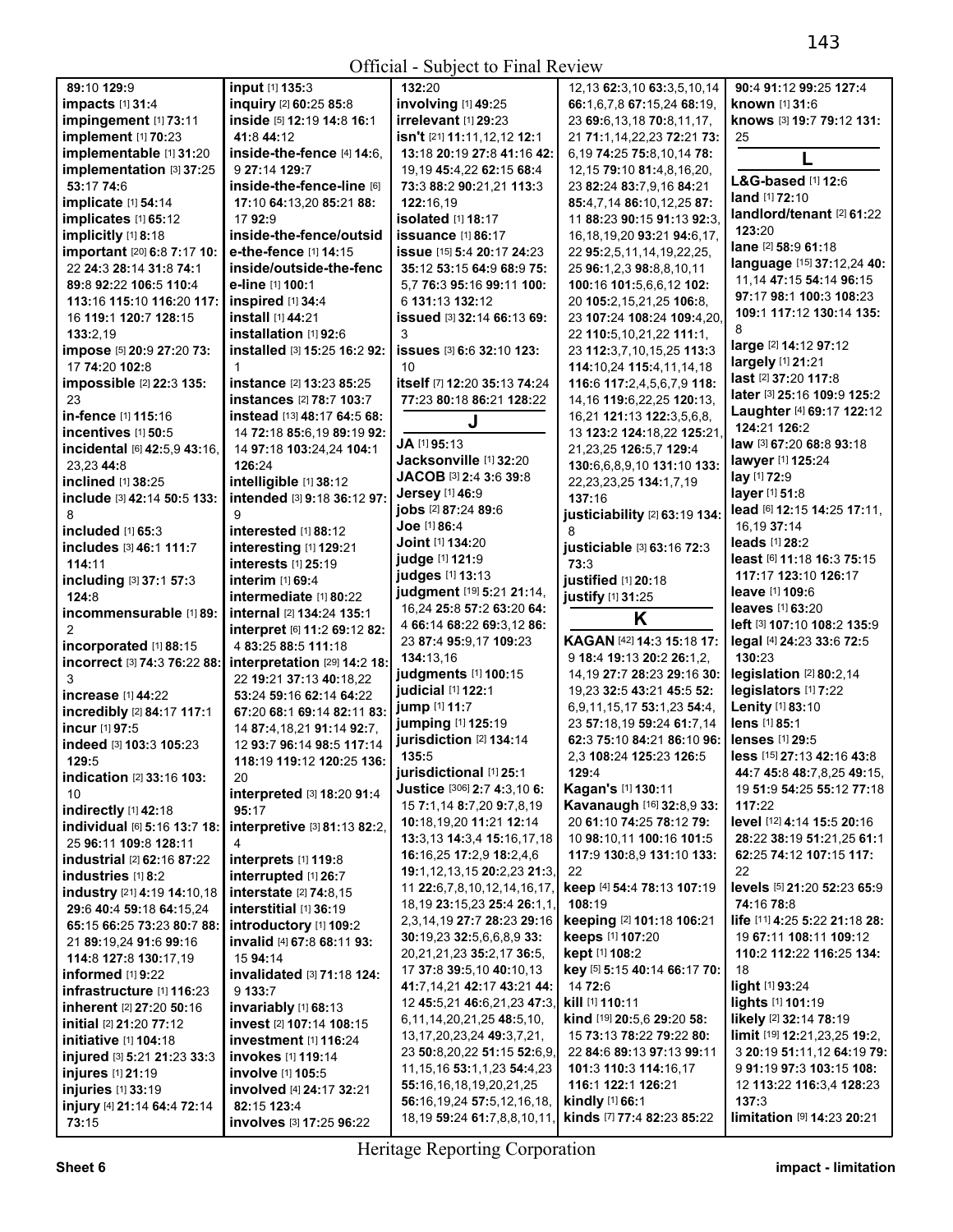$Offical$  - Subject to Final Review

|                                              |                                         | UHICIAI - SUDJECI IO FIIIAI REVIEW                  |                                                         |                                                         |
|----------------------------------------------|-----------------------------------------|-----------------------------------------------------|---------------------------------------------------------|---------------------------------------------------------|
| 28:17 80:24 85:21 88:17                      | 107:5 120:24 123:11,22                  | 21 134:12                                           | 64:17 78:18,20                                          | 75:1,18 76:13,21 77:1,8,9,                              |
| 114:5 116:11 136:23                          | 130:18                                  | meantime [1] 73:18                                  | motion [1] 71:15                                        | 14 107:11 108:10 117:14                                 |
| limitations [3] 90:16 102:                   | lots [2] 31:1 54:11                     | measure [5] 41:17 64:14                             | move [3] 31:1 32:15 119:                                | 125:11 134:15 135:10,12                                 |
| 12 127:18                                    | <b>love</b> [1] 88:12                   | 91:12 92:9 98:20                                    | 13                                                      | 136:18 137:5                                            |
| limited [5] 13:1 27:4,5 31:                  | <b>lower</b> [1] 6:11                   | measures [17] 4:15 20:11                            | Moving [2] 134:8 136:3                                  | next [4] 19:8,25 23:19 111:                             |
| 19 38:16                                     | lowering [1] 102:15                     | 28:9 31:20 38:4 41:4 42:                            | Ms [98] 4:7,10 6:18 7:4,17 8:                           | 21                                                      |
| limiting [1] 20:19                           | M                                       | 15 53:22 60:13 64:16,20                             | 11,23 9:14,25 11:20 12:13,                              | night [1] 11:24                                         |
| limits [25] 10:3 14:21 15:10                 |                                         | 101:18,21 115:9 129:1                               | 17 13:12,15 14:20 16:14,                                | Nobody [2] 113:3 123:14                                 |
| 18:16 20:9 25:13 38:15,18                    | machine [1] 48:14                       | 132:17 137:4                                        | 21 17:1 18:1,5,12 19:5,20                               | non-delegation [13] 9:23                                |
| 65:15 67:3 73:23 74:13.15                    | made [9] 32:23 37:21,22                 | mechanisms [2] 77:24                                | 20:10 21:2,9,12 23:12,17                                | 10:1,6,10,16 33:25 34:5,10                              |
| 88:10,11,21 90:8 99:13                       | 38:5 67:7 68:15 87:13 93:               | 137:2                                               | 24:1 25:6 26:12,16 27:3,                                | 35:1 37:4,4 38:10,22                                    |
| 102:17 103:14,14 104:6                       | 4 132:17                                | medics [1] 118:24                                   | 16 29:3 30:4,22 31:7 32:                                | none [3] 47:8 112:2 135:2                               |
| 115:15 116:5 135:17                          | maintaining [1] 106:4                   | meet [3] 50:24 54:21 55:1                           | 12 34:9 35:10,21 36:16 37:                              | <b>Nor</b> [1] 64:19                                    |
| <b>LINDSAY</b> [5] $2:2$ 3:3,16 4:           | major [70] 5:5 6:16,22 7:2,             | meets [1] 115:6                                     | 6,10 73:19 101:9,12 102:                                | norm [1] 10:7                                           |
| 8 134:4                                      | 5, 11, 19, 24 8: 5, 16 9: 11, 15        |                                                     | 20,25 105:6,18,22 106:3,                                | normal [1] 98:3                                         |
|                                              | 10:6,12 12:20,24 13:17,25               | memorandum [3] 95:8                                 |                                                         |                                                         |
| line [4] 12:19 82:18 85:22                   | 14:17 17:6,15,24 18:11 26:              | 134:24 135:2                                        | 15 107:3 108:4 109:20,25                                | normally [1] 11:1                                       |
| 130:4                                        | 14 28:25 29:11 33:24 34:2,              | mentioned [3] 81:4 130:24                           | 110:8,14,25 111:20,24 112:                              | norms [1] 7:18                                          |
| lines [1] 127:1                              | 7.17 35:14 40:7 57:21 58:               | 134:20                                              | 6,9,13,16 113:2,4 114:19                                | notably [1] 68:24                                       |
| linguistic $[2]$ 35:5,20                     | 24 59:4 61:15 65:12,14,22               | mercury [7] 103:1,5 104:                            | 115:2,8,13,17,21 117:21                                 | note [1] 24:4                                           |
| linguistics [1] 35:22                        | 76:3 81:10.24 82:19 83:4                | 14 131:4,12 133:7 136:21                            | 118:15,21 119:18,24 120:2,                              | noted [1] 89:22                                         |
| <b>links</b> [1] 29:20                       |                                         | merits [8] 5:21 24:5,12 63:                         | 14,20 121:8,23 122:7 123:                               | nothing [7] 46:18 73:6 81:                              |
| list [3] 76:8 105:13 128:1                   | 85:186:2,887:1488:18                    | 17 64:10 86:15 87:11 135:                           | 1 125:6,24 126:3 127:11                                 | 5 96:15 101:22 124:15                                   |
| listed [3] 78:2 91:20 113:                   | 98:4,11,14 99:4 102:21                  | 16                                                  | 129:10 131:9,16 134:6                                   | 135:15                                                  |
| 13                                           | 117:11,17 119:16 121:4,21               | met [5] 21:21,22 22:2 78:10                         | 136:1                                                   | notice [2] 33:12 75:5                                   |
| little [12] 8:8 9:9 11:5 35:3                | 122:19 123:24,25 124:24                 | 120:1                                               | much [11] 4:17 16:1,4 62:                               | <b>NPRMs</b> [1] 24:10                                  |
| 59:24 62:3,7 121:1,20 122:                   | 125:5,20 126:9 136:10,10,               | meter [1] 47:7                                      | 12 67:1 88:19 89:14 107:                                | number [10] 13:9,16 15:23                               |
| 19,23 130:5                                  | 18 137:9                                | metering [2] 11:23 48:2                             | 22 108:6 126:15 130:17                                  | 23:7,7 48:15,17 75:21 82:                               |
| live [3] 66:11 108:11 116:                   | <b>majority</b> [1] 135:24              | <b>methods</b> [1] 44:1                             | multiple [2] 7:4 24:15                                  | 14 88:10                                                |
| 24                                           | mandate [1] 69:4                        | <b>midst</b> [1] 69:22                              | <b>must</b> [6] <b>65:8 67:16 93:15,</b>                | O                                                       |
| LLC [1] 1:12                                 | <b>manner</b> [1] <b>129:16</b>         | might [17] 11:11,25 12:11                           | 22 94:18 98:17                                          |                                                         |
| long [4] 64:16 90:19,22 98:                  | Manufacturers [1] 24:9                  | 17:16 19:17 26:7 33:14,16                           |                                                         | objecting [1] 42:8                                      |
|                                              | many [10] 11:22 36:9,17,18              |                                                     | N                                                       | objection [2] 42:11 45:3                                |
|                                              |                                         |                                                     |                                                         |                                                         |
| 22                                           | 88:8 102:17 103:14 104:                 | 34:25 36:18 41:11 58:25                             | <b>NAAQS [1] 37:25</b>                                  | objective [1] 42:12                                     |
| long-dormant [3] 117:14                      | 18 118:13 124:6                         | 75:16 76:4 118:23 122:24                            | namely [1] 47:17                                        | obligation [1] 77:14                                    |
| 119:8,20                                     | <b>march</b> [1] <b>109:15</b>          | 135:13                                              | <b>narrow</b> [1] 102:11                                | observed [1] 74:5                                       |
| long-standing [1] 102:14                     | market [3] 44:4 51:5 62:21              | miles [2] 49:12,12                                  | <b>narrower</b> [1] <b>18:22</b>                        | obsolete [1] 67:2                                       |
| longer [1] 56:1                              | marketable [1] 50:5                     | millions [2] 118:13 123:13                          |                                                         |                                                         |
| look [76] 7:18 13:7,16,22                    |                                         | mind [2] 92:22 122:4                                | narrowly [1] 98:5                                       | obviously [2] 54:14 57:11                               |
| 15:19 17:9 18:17,23 20:13                    | marketing [1] 13:24                     | mine [1] 129:19                                     | nation [3] 39:23 40:1,2                                 | <b>occasion</b> [1] 119:16                              |
| 24:2,6 29:5,14,16 30:1,5                     | Massachusetts [3] 16:11                 | minimize [1] 59:12                                  | nation's [1] 4:18                                       | occur <sup>[1]</sup> 63:25                              |
| 37:12.19 38:10 43:13 45:1.                   | 80:12 126:17                            | minimum [1] 35:15                                   | nation-wide [1] 15:5                                    | odd [1] 27:8                                            |
| 22 50:1,2,8,17 52:12 62:4,                   | massive [2] 20:17 29:10                 | <b>MINING [1] 1:12</b>                              | national [3] 20:15 24:8 80:                             | oddities [1] 55:2                                       |
| 13 67:17 74:3 79:5 83:19,                    | <b>match</b> [1] 61:25                  | minor [3] 12:11 36:20 85:                           | 21                                                      | offer [1] 22:24                                         |
| 23,24 84:8 85:10 89:23 93:                   | matter [16] 1:23 4:20 8:24              | 23                                                  | <b>nationwide</b> [4] 21:20 30:                         | <b>offered</b> [1] 74:8                                 |
| 5 95:15 101:25 104:9 105:                    | 10:15 13:18 25:22 36:19,                | misconceived [1] 93:17                              | 13 38:4 74:12                                           | offsets [1] 90:11                                       |
| 12 108:25 109:9 113:15,17,                   | 20 40:1 76:10 78:5 87:19                | mismatch [2] 62:7,11                                | natural [5] 42:2,3 78:1 135:                            | Okay [28] 11:22 12:9 16:11                              |
| 18, 18 114: 8, 9 116: 17 118:                | 89:5 90:19 131:19 136:16                | misplaced [1] 80:3                                  | 22 136:5                                                | 26:19 46:1,19 47:19,21 49:                              |
| 17 120:10 121:4 122:6                        | MCI [1] 29:7                            | missing [1] 88:16                                   | nature [3] 7:25 65:19 99:19                             | 3 50:2,11 51:15 67:24 68:                               |
| 123:6,9,11,24 125:15 127:                    | mean [39] 11:14 13:4,7 19:              | mix [3] 39:25 41:24 42:23                           | necessarily [6] 17:18 32:                               | 19 69:6 71:1 81:16,17 93:                               |
| 14,19 128:3,5,5,17 129:1                     | 24 27:7 29:17 31:23 35:4,               | Mm-hmm [1] 122:7                                    | 19 33:7 45:19 79:24 99:24                               | 2, 15 95: 2, 19 105: 15, 15                             |
| 131:18,22,24 132:8,23 133:                   | 5,22 36:6 42:9 44:3 49:11,              | <b>modern</b> [1] <b>4:25</b>                       | necessary [11] 14:16,19                                 | 118:23 119:24 122:11 128:                               |
| 12 134:20 136:12                             | 13,14 50:23 52:12 54:4,16,              | modest [1] 119:14                                   | 17:1 34:11 44:9 53:2 60:7                               | $\overline{2}$                                          |
| looked [13] 13:17 14:1 38:                   | 25 55:2 57:10 58:23 67:16               | modify [1] 22:22                                    | 64:23 74:7 115:19 129:5                                 | Old [6] 76:13 79:19,24 95:4                             |
| 12 58:14 65:22 80:4 84:15                    | 69:23 72:22,24 84:2 86:10               | moment [1] 22:15                                    | need [12] 6:17 18:21 19:24                              | 107:9 108:1                                             |
|                                              | 90:20 106:11 109:14 115:                |                                                     | 24:24 39:2 41:4 59:4 62:                                | on-the-ground [1] 78:5                                  |
| 100:23 117:24 123:22 125:                    | 15 116:4 118:17 123:3                   | <b>Monday</b> [1] 1:22                              | 22 <b>70:</b> 19 <b>121:</b> 10 <b>124:</b> 17          | once [1] 12:25                                          |
| 17 128:10 129:21                             | 125:6 129:14                            | monoxide [1] 50:25                                  | 130:22                                                  | one [55] 7:6,12 8:10,13 10:                             |
| <b>looking</b> [24] <b>15:21 18:13</b>       | meaning [7] 16:8 18:9,13                | moot [6] 23:21 32:14 33:2,                          | needed [1] 88:19                                        | 20 11:14 18:6 19:17 20:24                               |
| 20:15 30:17 36:7 37:11 40:                   | 19:10 28:14 38:18 114:12                | 8 57:11 86:17                                       | needs [1] 117:21                                        | 23:7 26:12,14,15 31:13 35:                              |
| 19,24 41:4 49:24 50:3 53:                    | meanings [1] 18:18                      | mooted [1] 86:21                                    | Neighbor [2] 103:6 104:13                               | 7,8 36:6 39:13 43:2,2,4 49:                             |
| 21 54:21 74:7 82:5 91:3                      | means [13] 4:15 16:23 17:1              | mootness [7] 5:25 21:1 22:                          | never [7] 65:21 66:22,23                                | 25 50:23 51:1 52:22,24 55:                              |
| 99:9 104:15 109:19 120:3                     | 32:2 57:14 77:6 89:23 90:               | 2 23:24 24:19 86:14,16                              | 68:5 91:20 100:22 124:19                                | 2,21 58:2,3 60:1 61:12 64:                              |
| 123:8,23 128:8 133:4                         | 3 94:22 96:11 102:14 111:               | moratorium [3] 61:20 82:8                           |                                                         | 11 69:23 71:12 74:10 75:                                |
| <b>looks</b> [6] 9:1 30:8 37:16 81:          |                                         | 87:17                                               | new [33] 8:15 23:5,9,11 24:                             |                                                         |
| 14 89:19 136:17<br>lot [8] 27:10 58:15 90:24 | 13 113:18<br>meant [4] 31:19 37:19 113: | <b>morning</b> [1] 4:4<br>most [6] 4:19 29:25 58:14 | 11 32:10,13 33:5,16 46:3,9<br>56:25 67:9,11 69:22 71:19 | 15 76:9 78:15 80:19 81:15<br>87:8 94:10 95:20 97:25 98: |

Heritage Reporting Corporation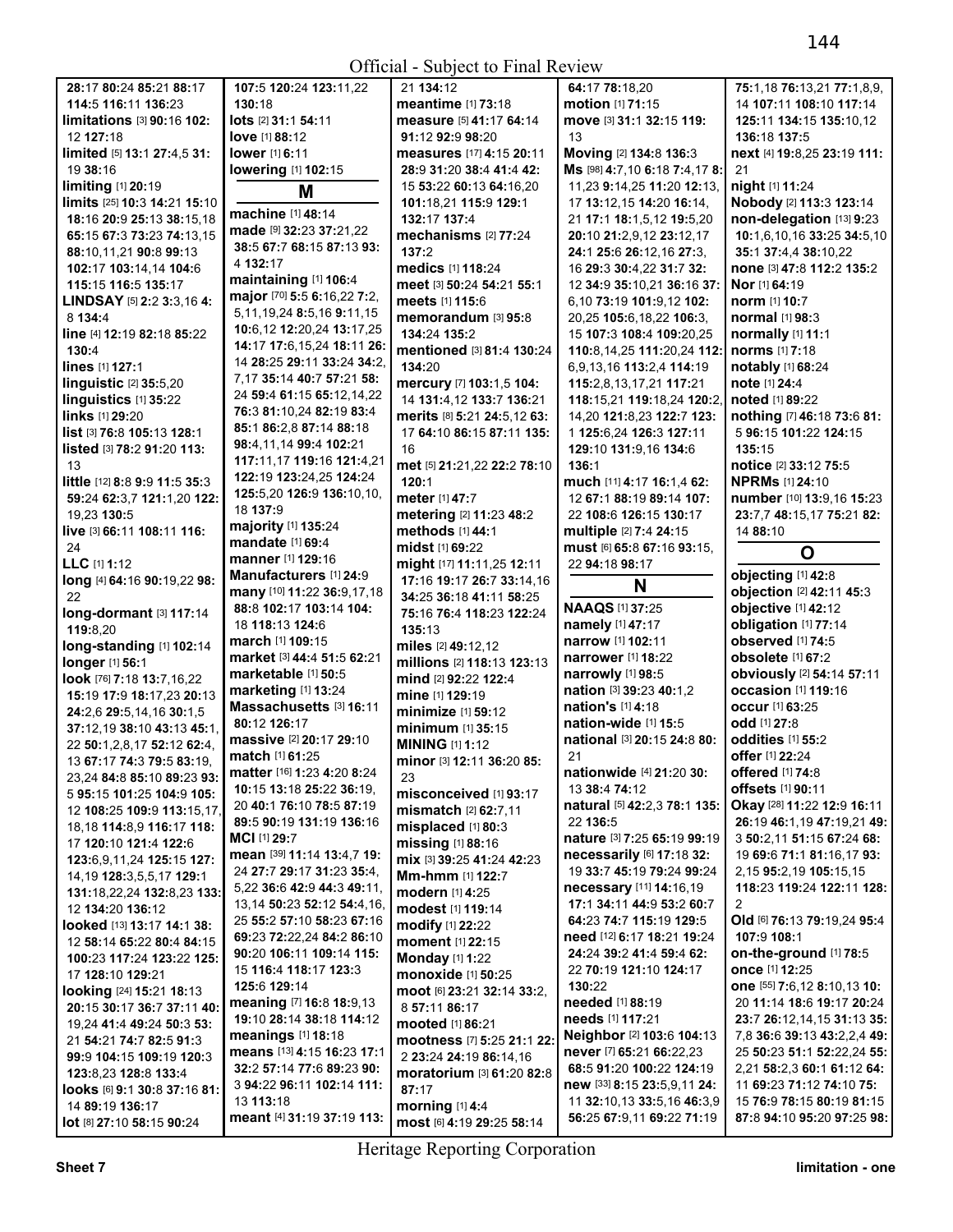## Official - Subject to Final Review

| 16 106:15 107:11 121:14                   | 131:25 132:9,21                                    | perfect [1] 51:23                                   | 7 126:25                         | 105:1 128:17                           |
|-------------------------------------------|----------------------------------------------------|-----------------------------------------------------|----------------------------------|----------------------------------------|
| 124:8 125:25 128:11 129:                  | out-of-fence [1] 17:18                             | perfectly [2] 51:17 59:1                            | plants [28] 11:18 12:2 15:6      | pre-washing [1] 130:1                  |
| 8 130:16 131:17                           | <b>output</b> [1] 28:8                             | perform [3] 40:20 44:18 45:                         | 17:21 44:3 48:2 51:24 64:        | precedent [3] 86:20 94:13              |
| one-to-one [1] 44:9                       | outset [4] 82:3 83:19 84:20                        | 20                                                  | 13,25 75:18 76:13 78:6 80:       | 135:6                                  |
| <b>ones</b> [1] 88:14                     | 93:1                                               | performance [30] 5:17 26:                           | 8 90:12 91:18 97:12,19           | precedents [4] 5:8 63:2                |
| ongoing $[1]$ 24:6                        | outside [13] 8:3 12:19 17:                         | 10 27:4 31:13 40:16 41:3                            | 100:7 102:6 104:12 107:9.        | 125:14.17                              |
| online [3] 46:14 47:23 48:                | 17 41:8.12 44:13 47:23 58:                         | 43:3,10 45:18,25 46:25 49:                          | 21 109:9 116:24 127:2            | precise [1] 41:16                      |
|                                           |                                                    |                                                     |                                  |                                        |
| 14                                        | 8 88:6 101:1 118:7 129:25                          | 2,6,8,10,16 53:10 54:7 81:                          | 129:13 132:11 136:5              | precisely [3] 17:24 35:9 68:           |
| only [23] 16:6 17:20 33:18                | 130:3                                              | 3 96:7,10 97:17 103:21                              | play [3] 6:11 131:13,14          | 9                                      |
| 36:6 39:21 68:25 69:8 85:                 | outside-the-fence [3] 14:                          | 109:8 111:7,8 112:11,14,                            | please [4] 4:11 39:11 63:        | precluded [1] 17:20                    |
| 25 87:4 93:7 113:13,22,23                 | 11 127:4 129:7                                     | 20 116:9                                            | 15 101:13                        | predicate [2] 105:10 131:              |
| 119:14 121:1,1,17,20 122:                 | outside-the-fenceline [1]                          | performing [3] 40:25 47:                            | plus [1] 136:18                  | 17                                     |
| 18 127:20 131:21 133:11                   | 137:4                                              | 10 49:19                                            | point [24] 11:9 12:15,18 25:     | prefers [2] 43:25 130:19               |
| 136:20                                    | over [4] 24:15 46:15 53:16                         | period [2] 77:12,13                                 | 22 26:3,6,9 31:17,22 32:21       | PRELOGAR [60] 2:6 3:9                  |
| opening [1] 81:9                          | 123:11                                             | permissible [1] 93:7                                | 44:12 67:6 71:2 77:12 78:        | 63:7,11,12,14 66:5,8 67:22             |
| operate [4] 7:22 42:16 52:                | overall [3] 50:24 52:23 65:                        | permit [1] 112:19                                   | 15 79:3 80:19 95:7 97:25         | 68:7,21,24 69:11 70:8,12,              |
| 25 136:15                                 | 9                                                  | permits [1] 50:6                                    | 103:4 111:14 118:3 125:4         | 18,22 71:8 72:4 73:5 74:2              |
| operated [2] 76:24 127:2                  | overlap [1] 10:5                                   | perspective [5] 72:25 126:                          | 133:3                            | 75:3,12 76:17 78:14 80:1               |
| operates [4] 29:7 39:22 43:               | oversimplified [1] 129:12                          | 15,24,25 128:14                                     | pointed [2] 18:7 117:12          | 81:12,18,21 82:1 83:5,8,11             |
| 11 99:10                                  | overtaken [2] 72:17 87:10                          | pervasive [1] 4:24                                  | pointing [1] 80:14               | 84:13 85:6,12,16 86:19 87:             |
| operating [8] 48:8,25 49:1                | own [5] 4:16 15:14 60:14                           | petition [1] 55:22                                  | points [3] 22:25 58:18 88:4      | 3 88:3 89:7 91:1,19 93:20              |
| 96:12 97:8 107:20,21 108:                 | 69:5 92:4                                          | Petitioner [1] 1:17                                 | policy [8] 8:16 39:23 62:16,     | 94:5,20,25 95:3,7,12,15,20             |
| 3                                         | owner [1] 31:23                                    | Petitioners [25] 1:4 2:3.5                          | 16 87:22,23 130:19 133:3         | 96:3,9 99:2 100:20 126:8               |
| operational [2] 104:2 132:                |                                                    |                                                     |                                  |                                        |
|                                           | <b>ozone</b> [2] 38:1 51:8                         | 3:4,7,17 4:9 39:9 63:17 64:                         | policymaking [2] 5:5 35:         | 134:9,24 135:19                        |
| 5                                         | P                                                  | 2,22 65:11,18,23 66:24 82:                          | 14                               | Prelogar's [1] 126:14                  |
| operations [3] 15:15 41:                  | p.m [1] 137:19                                     | 18 85:19 88:8 96:4 103:2                            | political [5] 86:3 98:18 99:     | premise [3] 56:21 70:9                 |
| 19 43:8                                   | pace [1] 79:17                                     | 108:19 128:6 133:10 134:                            | 8 117:13 119:9                   | 119:20                                 |
| operator [1] 31:23                        | PAGE [3] 3:2 92:24 103:23                          | 5 135:2                                             | pollutant [7] 16:12 51:21        | preparatory [1] 75:4                   |
| opinion [9] 23:3,24 25:5,6                | paired [2] 18:15 96:23                             | Petitioners' [2] 50:10 110:                         | 109:2 111:22 112:4,5 128:        | prepared [1] 95:8                      |
| 64:8 65:24 92:25 118:9                    | panels [1] 92:6                                    | 16                                                  | 21                               | prerogatives [1] 73:12                 |
| 122:2                                     | part [10] 7:8 9:23 51:11,11                        | phase [2] 59:18,18                                  | pollutants [3] 80:9 102:7        | prescribe [2] 45:23 111:3              |
| opposed [1] 56:9                          | 78:25 87:12 103:2 105:16                           | phase-in [1] 77:13                                  | 124:6                            | presented [2] 54:16 55:15              |
| opposite [2] 11:4 70:24                   | 118:21 133:13                                      | phrase [5] 26:10 35:5 40:                           | pollution [3] 39:14 99:17        | preserves [1] 27:23                    |
| option [1] 135:25                         | partial [2] 69:3 71:15                             | 18 49:11 84:6                                       | 132:18                           | pressed [1] 85:19                      |
| options [7] 28:1,2,5,7 76:7,              | participants [1] 80:8                              | phrases [1] 26:5                                    | portion [3] 16:22 38:2 98:       | pressing [1] 87:8                      |
| 8 135:20                                  | particular [33] 4:15 6:21                          | physical [1] 136:24                                 | 23                               | pressure [2] 121:11 125:               |
| oral [10] 1:23 3:2,5,8,11 4:8             | 13:19,24 15:14 18:21 20:                           | pick [1] 130:10                                     | portions [2] 37:23 134:19        | 18                                     |
| 39:8 63:12 87:7 101:10                    | 12 25:25 26:17 28:18 29:6.                         | PJM [3] 11:16 12:1 47:22                            | poses [1] 120:5                  | presumed [2] 10:9 12:4                 |
| oranges [1] 76:23                         |                                                    | place [12] 20:3 21:6,8 28:                          | position [6] 9:10 30:21 51:      | presumptions [2] 7:21 98:              |
| order [7] 11:18 59:21 60:24,              | 8 30:3 36:2 37:21 38:17                            | 10 46:15 70:10 71:21 73:                            | 10 54:18 56:7 72:22              |                                        |
| 24 70:22 71:6 89:11                       | 39:19 65:20,21 72:25 81:7                          | 17 77:3 97:24 102:18 108:                           | possibly [2] 31:5 70:13          | pretty [5] 59:5 62:12 69:24            |
| ordinance [3] 32:22,24 33:                | 82:13 83:23 87:20 99:20                            | 13                                                  | potential [2] 130:10 135:        | 85:15 100:11                           |
| 2                                         | 100:19,24 109:12,23 112:                           | placed [2] 5:13 75:17                               | 17                               | prevent [2] 64:23 92:15                |
| orthogonal [1] 129:20                     | 20 118:19 127:23 136:14                            | Plan [27] 8:12 19:24 21:17,                         | potentially [2] 53:15 87:24      | prevents [2] 46:17 73:6                |
| OSHA [6] 84:3 118:3,5,23                  | particularly [3] 86:6 114:7                        | 21 25:9 28:3,4 31:16 32:                            | Power [84] 2:10 3:13 4:18,       | previous [2] 102:23 136:               |
| 123:12,18                                 | 118:24                                             | 17 42:13 50:4 51:11 52:18                           | 18 5:5,19 6:5 7:11 8:1,2,        | 17                                     |
| other [52] 4:19 8:10 14:5                 | parties [7] 24:20,24,25 33:<br>3 71:16 87:5 134:12 | 56:13,18 57:4 62:13 63:22                           | 11, 12, 13, 13, 15 9: 4, 18 12:  | prices [1] 46:14                       |
| 17:4 20:5,8 26:5,6 28:7,7,                |                                                    | 75:17 109:3 111:5,15 112:                           | 24 13:11, 19 19:24 21:17,        | principally [2] 57:22 91:2             |
| 19 35:6 36:23 37:22 40:3                  | partner [1] 4:13                                   | 21 114:11 115:1 134:17                              | 21 25:8 28:3,4 31:16 32:         | principle [4] 38:13 81:14              |
| 48:8,9 53:21 58:15 65:4                   | parts [1] 75:9                                     | 135:20                                              | 17 34:25 36:4,13 39:4,13         | 82:3 84:22                             |
| 69:7 70:14 71:16 77:24 78:                | pass [2] 37:3 79:15                                | plane [1] 53:11                                     | 42:13 53:16 56:13,17 57:4        | principles [6] 99:1,5 100:             |
| 10,12 79:10 83:24 84:20                   | passed [1] 36:12                                   | planning [1] 22:22                                  | 62:13 63:22 64:13 69:23,         | 17,18,22 101:1                         |
| 88:10 94:6 99:12 101:18                   | past [3] 75:6 94:6 124:2                           | plans [9] 10:24 27:21 67:4                          | 24 70:1 75:17 79:2,6 80:8        | prior [4] 57:22 68:12,17 94:           |
| 102:10,11 104:15 105:7                    | pause [1] 118:7                                    | 70:15 72:16 109:7 110:18,                           | 91:18 93:2 97:12 98:22           | 16                                     |
| 109:5 111:11 114:1 116:5                  | pay [2] 107:17 108:9                               | 24 111:6                                            | 100:3,5,7 101:11,15,16           | <b>Private</b> [3] <b>2:5 3:7 39:9</b> |
| 123:17,21 124:9,17 128:6                  | paying [1] 108:6                                   | plant [56] 11:8,8,11,11 12:1                        | 102:15 105:1 106:4,5,7           | probable [1] 129:6                     |
| 129:9 132:4 133:8,18 137:                 | pending [3] 22:21 66:10                            | 39:22 42:16 43:11,14,19,                            | 107:19 108:2 109:23 114:         | probably [1] 86:4                      |
| 2,11                                      | 79:13                                              | 20 44:2,2,21,25 45:19 48:7                          | 11 <b>115:23 116:19 119:11</b> , | problem [12] 8:22,22 10:4,             |
| otherwise [2] 43:9 116:22                 | people [4] 82:15 89:5 118:                         | 49:18,25 50:3,23 51:1,4                             | 15 125:11 126:25 127:2,21        | 20 27:17 49:23 59:10 88:5              |
| <b>out</b> [25] <b>14:10 17:23 18:3</b> , | 24 123:12                                          | 54:5,5,6 62:24 69:25,25                             | 133:20 134:17 136:5,12,18        | 92:7 110:15 122:13 125:9               |
| 10 28:20 44:1 50:11 51:8                  | percent [12] 11:3 48:3 51:2,                       | 75:25 96:13,16,18,24 97:4                           | 137:5,6,6,11                     | problematic [1] 91:9                   |
| 54:17 56:22 57:8 59:18,19                 | 4,6,7,9 106:13 119:15 121:                         | 105:5 106:19 107:10,13,14,                          | powers [3] 7:20 10:8 34:4        | procedure [2] 45:24 52:7               |
| 76:8,15 79:11 108:11 116:                 | 2 124:23 125:1                                     | 16, 16, 19, 23 108: 2, 6, 8, 9, 10,                 | practice [2] 104:2 132:5         | procedures [4] 52:10,14,               |
| 24 117:12 119:3 121:21,24                 | percentage [1] 125:7                               | 11,16 109:23 110:12 115:5, practices [4] 31:10 43:7 |                                  | 16,17                                  |

11,16 **109:**23 **110:**12 **115:**5, Heritage Reporting Corporation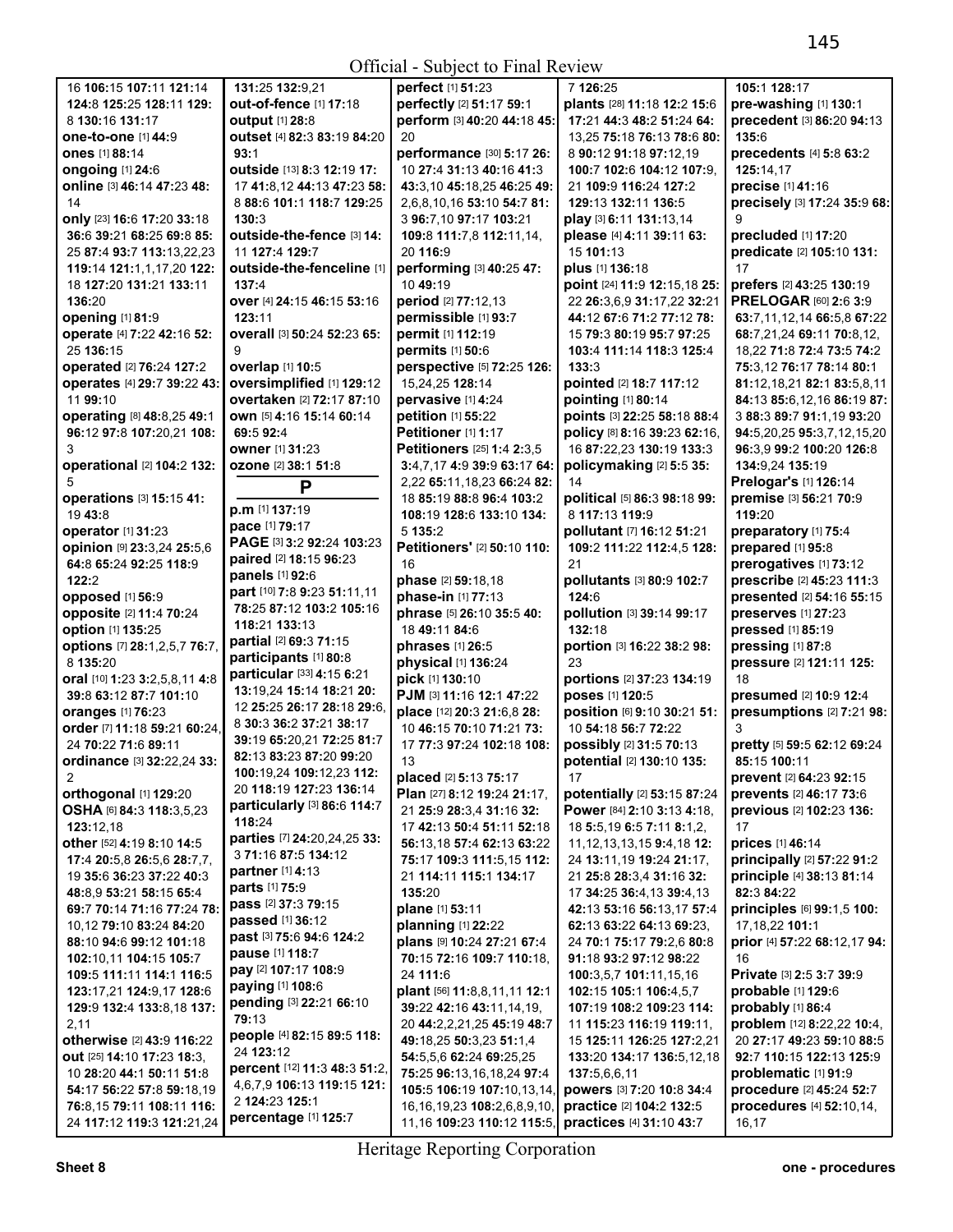Official - Subject to Final Review

| proceed [2] 127:6 135:16                | questioning [2] 75:23 120:               | 134:10                         | 9 130:11                      | researchers [1] 118:25                  |
|-----------------------------------------|------------------------------------------|--------------------------------|-------------------------------|-----------------------------------------|
|                                         |                                          |                                |                               |                                         |
| proceeded [2] 13:21 24:12               | 18                                       | reasonable [5] 20:9 65:6       | regulation [45] 17:5,6 19:    | reshape [1] 4:18                        |
| <b>process</b> [1] 6:12                 | questions [62] 5:7 6:14,16,              | 84:1 87:4 101:19               | 16,18 22:22 42:6,6,10 61:     | resist [1] 70:9                         |
| product [1] 44:7                        | 22 7:3,6,12,19,25 8:5,19 9:              | reasoned [1] 20:14             | 25 62:8 63:25 65:17,21 66:    | resolve [2] 5:7 85:2                    |
| production [6] 65:9,10                  | 11, 15, 22 10: 6, 13 13: 17 17:          | reasons [4] 18:4 25:3 27:      | 24 71:21 72:9,11,15,23,24     | resolved [1] 82:12                      |
| 105:23 106:21,21,25                     | 6 33:24 34:2,7,13,17 37:5                | 16 103:22                      | 73:1.14.16 79:20 82:22 84:    | <b>resolves</b> [1] 68:15               |
| program [2] 27:22 130:25                | 38:11,22 40:7,9 53:8 54:                 | <b>REBUTTAL [2] 3:15 134:4</b> | 12,16 85:24 88:7 91:11 93:    | respect [10] 51:13 52:19                |
| prohibit [1] 19:10                      | 22 57:21 58:24 59:4,17,22                | recent [2] 30:1 118:4          | 14 99:9,12,15 100:24 101:     | 73:10 74:21 76:19 81:21                 |
| prohibited [1] 104:25                   | 60:6 61:15 65:22,25 75:15                | recess [1] 63:9                | 3 109:17,24 115:16,19 116:    | 88:8 91:18 99:7 117:23                  |
| promote [1] 132:4                       | 76:13,18 81:11,25 82:19                  | recognize [3] 10:5 72:7 99:    | 15 123:11 126:19 129:8        | respectful [1] 25:13                    |
| prompted [1] 66:18                      |                                          | 3                              | 137:8                         | respectfully [1] 60:11                  |
|                                         | 83:4 85:1 86:8 87:14 98:4,               |                                |                               |                                         |
| promulgate [1] 104:1                    | 12,15 99:4 102:19,22 117:                | recognized [6] 31:17 67:       | regulation's [1] 23:5         | respond [1] 117:8                       |
| proposed [3] 24:11 33:13                | 11, 12, 17 119: 16 121: 22               | 13 78:18 80:12 100:4.13        | regulations [7] 45:23 52:5    | Respondents [13] 1:11,20                |
| 75:5                                    | 126:9 137:10                             | reconciled [1] 40:5            | 60:3,5 111:3 112:18 136:      | 2:8,10 3:10,14 5:6 22:2 23:             |
| prosecute [1] 69:24                     | quick [1] 92:21                          | reconsideration [1] 94:3       | 19                            | 20 39:17 63:13 101:11                   |
| prospect [1] 135:9                      | quickly [1] 70:5                         | record [4] 59:25 71:17 80:     | regulatory [9] 54:25 55:6,    | 135:10                                  |
| protect [1] 134:12                      | quintessential [1] 92:8                  | 15 134:19                      | 12 68:13 73:17 74:5 89:10     | Respondents' [3] 5:24 40:               |
| <b>PROTECTION [3] 1:5,14 4:</b>         | quite [12] 9:9,21 29:23 41:7             | redefined [1] 31:22            | 94:16 102:24                  | 22 59:16                                |
| 5                                       | 56:19 60:15 61:13 68:24                  | redress [1] 21:15              | reinforces [1] 65:23          | responding [1] 26:3                     |
| provide [2] 95:9 112:11                 | 76:24 110:23 129:24 131:                 | reduce [21] 4:16 15:6,8 41:    | reinstate [6] 63:24 66:4,15   | responds [1] 125:25                     |
|                                         | 14                                       |                                |                               |                                         |
| provided [1] 52:8                       |                                          | 18 43:18 44:20 50:25 51:1,     | 70:25 71:11 86:23             | response [2] 78:15 134:23               |
| provides [1] 98:4                       | quo [2] 64:3 66:23                       | 4,5,7 60:14 62:20 64:17        | reinstated [1] 87:8           | responses [1] 130:15                    |
| provision [8] 58:14 61:6                | quote [1] 103:22                         | 79:7 87:20 97:2 101:18         | reinstatement [1] 87:1        | responsible [1] 91:2                    |
| 100:9 103:18,20 104:9,14                | R                                        | 106:4 107:15 108:6             | rejected [2] 80:6,13          | rest [2] 18:23 20:21                    |
| 135:14                                  |                                          | reduced [2] 28:8 116:22        | rejection [1] 102:16          | restrict [1] 59:20                      |
| provisions [7] 15:23 16:3               | rain [7] 38:2 79:13 103:5                | reduces [2] 92:10 116:21       | relationship [7] 14:16,19     | restricted [1] 60:12                    |
| 51:19 52:21,22 114:2 124:               | 104:13 128:19 130:25 132:                | reducing [11] 65:9 97:9        | 44:9 60:7 61:22 129:5,6       | restriction [5] 32:2 64:14              |
|                                         | 12                                       | 105:19,23 106:1,2,20,22        | relevant [1] 21:13            | 100:1 102:9 133:17                      |
| prudential [4] 24:3,13,21               | rate [2] 39:15 41:18                     | 107:21 115:23,24               | reliability [4] 65:7 90:2 99: | restrictions [2] 104:6 108:             |
| 25:3                                    | rate-making [1] 29:9                     | reduction [28] 19:3.5 27:6     | 21 106:6                      | 13                                      |
|                                         | rather [2] 14:5 110:12                   |                                |                               |                                         |
| purported [1] 34:17                     | rationale [1] 118:5                      | 39:18 50:23 51:14 64:21        | reliance [3] 25:19 80:2 99:   | restricts [1] 64:12                     |
| purpose [2] 42:21 106:3                 | re-adopt [1] 23:4                        | 77:10 78:23 90:9,14 97:21      | 19                            | restructuring [3] 64:23 89:             |
| push [2] 35:3 119:19                    |                                          | 102:2 104:4,7,22,22 105:4      | relied [2] 64:16 80:13        | 19 90:5                                 |
| put [36] 7:23 10:4 11:22 12:            | reach [3] 39:2 51:13 115:                | 106:14,18 107:17 108:7,7,      | relief [4] 6:3 22:4 25:7,24   | rests [1] 121:25                        |
| 21 13:5 14:22 15:12 20:22               | 19                                       | 10 113:8 114:4 129:2 133:      | rely [1] 82:19                | result [9] 4:23 32:20 42:19             |
| 23:9 28:15 30:6,18 34:21                | reached [3] 51:14 73:23                  | 14                             | remain [3] 77:17 112:2 116:   | 43:2 44:6,14 93:11 95:21                |
| 36:1 38:6,15 48:14 56:3                 | 74:13                                    | reductions [7] 15:1 74:22,     | 24                            | 99:23                                   |
| 68:17,25 71:9,13,13 77:3                | reaches [1] 64:10                        | 24 77:4 96:17 108:17 113:      | remaining [4] 28:18 109:      | resulted [1] 106:12                     |
| 79:22 86:8,10 95:17 96:25               | Read [12] 5:14 10:3 19:3                 | 6                              | 12 110:2 112:22               | retain [1] 27:19                        |
| 97:6.19 107:12 130:25                   | 69:13,16,16 84:4 94:4 95:                | refer [1] 49:22                | remand [1] 94:2               | reverse [1] 6:13                        |
|                                         | 5 100:3 109:21 116:8                     |                                |                               |                                         |
| 131:5,5 135:18                          | reading [9] 15:12 27:14 39:              | referred [2] 100:25 135:21     | <b>remanded</b> [1] 93:22     | review [4] 82:22 85:19 86:              |
| puts [1] 19:23                          | 12 42:13 69:2 83:23 111:                 | referring [1] 117:12           | remedy [1] 66:20              | 899:9                                   |
| Q                                       |                                          | reflect [1] 12:4               | remove [1] 12:23              | revisit [3] 38:24,25 77:14              |
|                                         | 21 117:14 126:23                         | reflected [1] 118:1            | renewables [1] 136:7          | revived [1] 56:13                       |
| qua [2] 75:22 76:2                      | reads [1] 18:16                          | reflects [3] 104:3 116:11      | repeal [5] 21:17 25:9 57:4    | rid [11] 67:19,19 68:2,6 69:            |
| qualify [1] 90:13                       | ready [1] 52:15                          | 127:13                         | 94:12 134:22                  | 9,23 70:4 71:4,6 93:19 94:              |
| quarter [2] 12:9 13:2                   | real [4] 21:22 44:11 91:4                | reform [1] 14:6                | repealed [4] 32:22 74:4,18    | 24                                      |
| question [81] 7:19 8:16 10:             | 135:24                                   | regardless [2] 47:12 70:19     | 93:2                          | rightly [1] 130:12                      |
| 11, 13, 16 12: 20 13: 25 17:            | realities [1] 78:6                       | regime [4] 68:13 79:19 94:     | repealing [1] 74:19           | rights [3] 50:6,13,16                   |
| 15,24 18:11 21:1,10,13,23               | reality [3] 65:18 101:25                 | 16 130:13                      | repeat [1] 98:12              | rigidly [1] 97:19                       |
| 23:24,25 24:19 26:24 28:                | 113:18                                   | regional [2] 95:10 104:17      | replace [1] 63:22             |                                         |
| 24,25 29:1,20 34:16,19,23               | really [36] 11:12 13:8 17:3              |                                |                               | <b>ROBERTS</b> [48] <b>4:3 9:8,19</b>   |
| 35:1,15,25 36:10,24 37:2,               | 19:15 20:19 28:6 34:16 36:               | Register [2] 133:12 136:22     | replaced [1] 32:24            | 10:19 21:11 22:7,10,14 26:              |
| 11 38:8,24 39:3 51:16 53:               | 12 43:14 62:5,14 66:17 69:               | regulate [18] 4:14 5:1 16:     | represent [1] 32:15           | 1 32:6 33:21 39:5 55:16                 |
|                                         |                                          | 19 20:6 25:21 31:3 38:19       | require [6] 89:13 92:5 103:   | 57:18 61:8 63:5,10 71:23                |
| 8,14 54:10,16 55:14,21 59:              | 16 71:10 76:22 84:22 90:                 | 41:22 56:7 61:18,21 98:23      | 9 106:2 108:15 128:24         | 72:21 81:8,16,20,23 82:24               |
| 14 60:24 61:12 65:12 66:                | 15 99:14 101:2,2 103:13,                 | 100:7,8 105:11 108:22          | required [2] 77:22 81:5       | 83:7,9,16 85:4,7,14 92:16               |
| 11 <b>70:</b> 20 <b>77:21 84:19 85:</b> | 16 113:16 116:7,8 120:9                  | 122:14,15                      | requirement [3] 5:15 15:3     | 95:25 98:8 101:6 105:2,15,              |
| 15 86:2 87:13,19 92:21 93:              | 123:3 124:3,12 126:1,11,                 | regulated [6] 15:5 24:25       | 37:4                          | 21,25 106:8,23 107:24 109:              |
| 24 94:19 103:13 104:20                  | 12,16 <b>129:</b> 13,14 <b>133:</b> 1    | 39:19 48:22 123:15 126:        | requirements [4] 17:10 91:    | 22 117:2 125:21 130:6                   |
| 117:9 119:4 120:5 121:4,                | <b>Realtors</b> [1] 84:3                 | 13                             | 4 106:16,17                   | 133:23 134:1 137:16                     |
| 18 <b>122:19 123:</b> 4,5,24,25         | <b>reason</b> [17] <b>5:20 24:20 27:</b> | regulates [1] 58:11            | requires [4] 17:20 41:23      | role [3] 6:8 80:22 81:1                 |
| 124:14 125:5,20 126:6,10,               | 25 44:24 66:16 67:19 68:2,               | regulating [13] 42:23 43:      | 88:24 136:7                   | room [1] 54:18                          |
| 15 130:11,24 131:7 136:10,              | 5 69:9 71:10 74:17 91:14                 |                                |                               |                                         |
| 11 137:13                               | 92:23,24 97:16 113:11                    | 10 58:9 61:24 62:15,15 73:     | requiring [2] 42:21 106:13    | <b>ROTH</b> [50] <b>2:4 3:6 39:7,8,</b> |
|                                         |                                          | 7,8 84:7 85:11 118:6 122:      | requisite [1] 74:16           | 10 40:13 41:14 42:4 43:1                |

7,8 **84:**7 **85:**11 **118:**6 **122:**  Heritage Reporting Corporation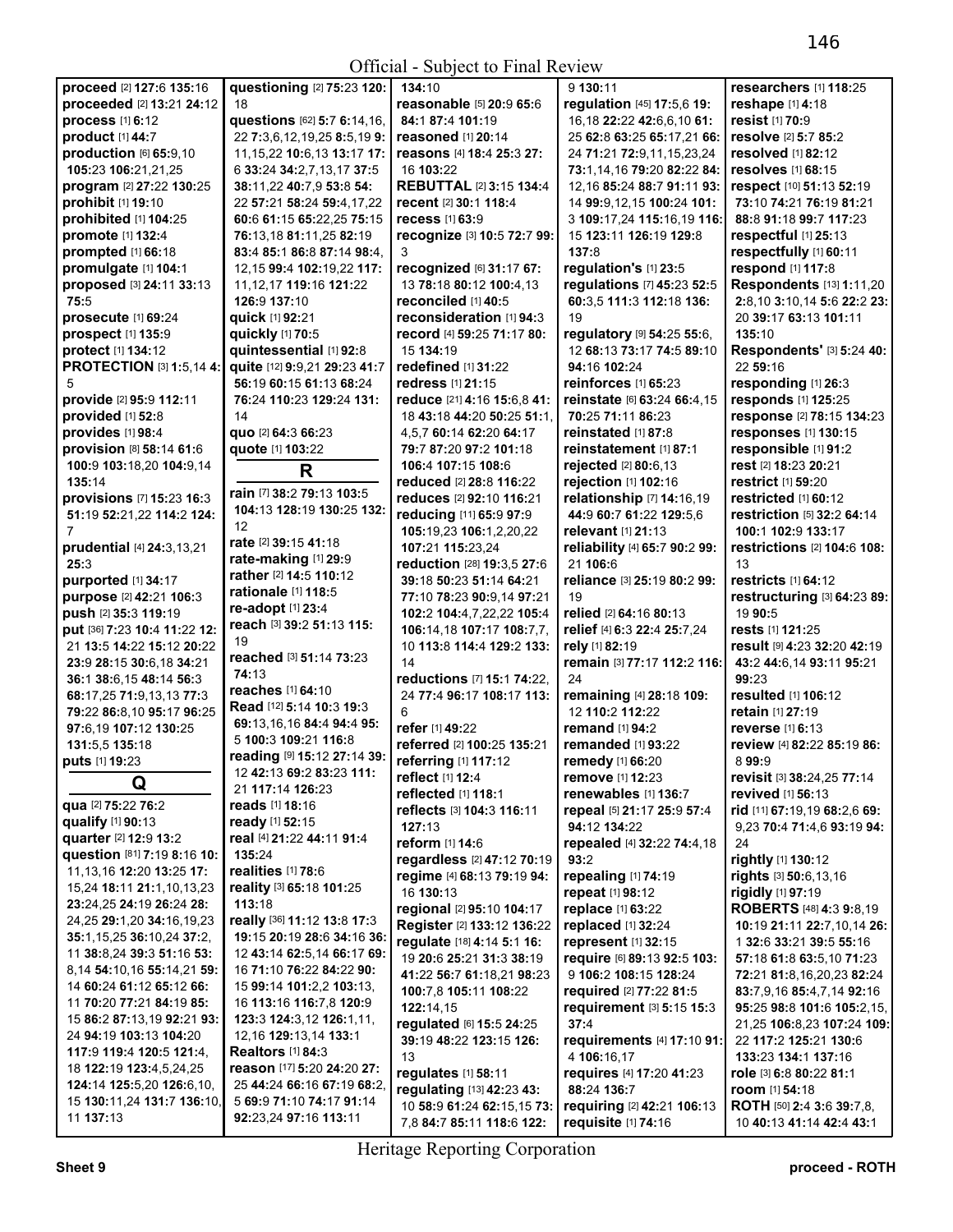## Official - Subject to Final Review

|                                    |                              | $\sum_{i=1}^{n}$                   |                                                    |                                          |
|------------------------------------|------------------------------|------------------------------------|----------------------------------------------------|------------------------------------------|
| 44:15 45:14 46:5,20,23 47:         | 130:12 132:8                 | <b>serious</b> [1] 38:21           | sleight [1] 31:25                                  | 55:10 73:11 75:18 77:3,9,                |
| 5,8,13,20,24 48:5,12,16,19,        | scale [1] 29:11              | seriously [2] 64:11 90:18          | slightly [1] 10:10                                 | 25 78:18,24 81:3 87:20 98:               |
| 22,25 49:5,22 50:7,19 51:          | scenario [2] 108:3 114:8     | serving [1] 20:19                  | small [2] 14:6,12                                  | 6 105:10,14 111:2 114:21                 |
| 15 52:9,14,16 53:6 54:1,8          | schedule [1] 65:16           | set [16] 28:4,9,21 45:17 53:       | smoked [1] 122:10                                  | 135:24                                   |
| 55:7,24 56:5,17,23 57:1,6,         | scheme [7] 62:5 80:21 81:    | 9 54:9 57:1,3 76:5 87:22           | <b>social</b> [1] 29:15                            | <b>sovereign [1] 73:12</b>               |
| 13,19 58:20 60:10 62:10            | 2 96:20 99:10 127:24 128:    | 104:24 113:8 115:5 128:            | <b>society [1] 90:23</b>                           | space [2] 25:21 111:17                   |
| 63:4 87:13                         | 15                           | 16,22 133:5                        | solar [4] 42:3 59:19 92:6                          | speaks [1] 68:9                          |
| routine [1] 24:4                   | SCOPE [3] 5:14 41:20 117:    | sets [3] 27:6 104:23 109:15        | 107:1                                              | specific [5] 8:9 15:20 37:3              |
|                                    |                              |                                    | solar-based [1] 12:7                               | 38:9 118:10                              |
| rule [100] 5:22,23 13:20,24        | 11                           | setting [6] 4:21 27:4 54:20,       |                                                    |                                          |
| 14:11,13,15,16 17:20 19:           | scrubber [5] 44:21,22 45:1   | 24 55:8 132:15                     | Solicitor [8] 2:2,6 21:3,12                        | specifically [2] 37:23 80:               |
| 25 21:6,8,17 23:8,10,11,19         | 107:12 129:14                | <b>seven</b> [1] 77:6              | 103:14.23 107:7 117:10                             | 17                                       |
| 24:4 25:10,11,12,15,17,25          | Second [17] 5:12 27:25 38:   | several [2] 46:12 89:1             | solid [1] 130:21                                   | spoke [3] 16:22 100:5 113:               |
| 26:4 27:1 29:18 30:3 32:           | 7 53:14 58:7,12 66:25 77:    | shall [5] 45:22,23 111:3,4         | <b>solution [2] 92:10 96:22</b>                    | 10                                       |
| 10, 13, 13, 17 33: 5, 9, 16, 18    | 11,20 89:22 98:19 107:16,    | 112:18                             | <b>solving [1] 59:9</b>                            | <b>springs</b> [1] 68:13                 |
| 35:18 44:1 47:22 55:23 56:         | 22 108:6 130:23 131:2,4      | share [1] 75:2                     | somehow [1] 110:18                                 | squarely [1] 4:25                        |
| 2,6,8,9,9,10,12,12,25 57:3         | secondly [1] 16:10           | she's [1] 136:2                    | someone [1] 51:6                                   | squeezing [1] 79:23                      |
| 63:20,23 66:11,14 67:8,23          | Section [16] 4:12 5:10,14    | shift [5] 76:7,11 79:9 106:        | sometimes [2] 68:16 120:                           | stake [3] 6:6 8:1 12:24                  |
| 68:11,17 69:5 71:4 72:6            | 10:2 19:8 26:16 27:23 31:    | 10,25                              | 6                                                  | staking [1] 54:17                        |
| 74:18 75:7 83:9,10 93:1,           | 14 39:12 51:18,18,20 52:8    | shifting [24] 17:11,13,23          | <b>somewhat</b> [1] 79:19                          | stand [1] 93:18                          |
| 22 94:12,14,18,23,25 95:4          | 89:12 100:9 101:15           | 28:8 42:8 45:7 75:22,22            | somewhere [3] 46:9,11                              | standard [43] 23:17 24:17                |
| 101:20 102:9,13,16 103:1,          | sections [1] 102:10          | 76:1,1,6 77:22 78:11,19            | 106:25                                             | 26:10 27:4 31:12 41:3 43:                |
| 5,5,6 104:13,14 107:4 119:         | sector [7] 4:19 79:2,6 89:   | 86:12,13 101:17 104:19             | sorry [5] 22:13 78:13 107:                         | 2,9 46:24 49:2,5,16 50:24                |
| 14 121:21,24 124:8 128:7,          | 20 96:21 136:8,12            | 106:9.13 107:5 129:16              | 24,25 120:20                                       | 53:9,20 54:7,9,10 76:20,21               |
| 19 131:4,8,12 132:12,18            | SEE [75] 2:2 3:3,16 4:7,8,   | 133:9 136:6                        | sort [11] 8:17,19 14:13 27:8                       | 77:1,8,14,17,18,19 89:16                 |
| 133:7 134:22 135:12 136:           | 10 6:18 7:4,17 8:11,23 9:    | short-circuit [1] 6:12             | 29:5 35:12,14 57:20 58:10                          | 96:10,13 97:17 103:21                    |
| 21 137:13                          | 14,25 11:20 12:13,17 13:     | shorthand [2] 12:19 41:15          | 114:25 125:8                                       | 104:2 105:1,3 112:11,14,                 |
| Rule's [1] 64:12                   | 12, 15 14: 20 15: 19 16: 14, | shouldn't [3] 34:7 45:11,          | <b>SOTOMAYOR</b> [51] 15:16                        | 19 114:13 115:20 116:9,10                |
| rule-making [1] 135:10             | 21 17:1 18:1,3,5,12 19:5,    | 12                                 | 16:16,25 17:2 18:2,6 19:1,                         | 128:17 132:6                             |
| ruled [2] 71:24,25                 | 20 20:10,18 21:2,9,12 23:    | show [4] 5:17,25 22:3 135:         | 12, 15 22: 6, 8, 12, 18, 19 23:                    | standards [20] 4:21 5:16                 |
| rulemaking [16] 23:1,14            | 12, 17 24:1 25:6 26:12, 16   | 11                                 | 15,23 25:4 49:21,23 50:8,                          | 37:25 38:1 40:16 45:18,25                |
| 24:5 33:13 64:1,7 67:10            | 27:3,16 29:3 30:2,4,10,22    | shows [4] 12:24 25:21 28:          | 20 51:16 53:2 55:20,21,25                          | 49:8,10 53:17 76:5,24 77:                |
| 69:22 70:4,19 71:6,19 72:          | 31:7 32:12 34:9 35:10,21     | 392:7                              | 56:16,19,24 57:5,12,16 71:                         | 7 78:9 81:2 96:6 98:14                   |
| 11, 18 75: 1, 5                    | 36:16 37:6,9,10 60:11 73:    | shut [4] 40:25 43:15 49:18         | 22 73:19 75:8,14 78:16 81:                         | 109:8 111:6,8                            |
| rules [2] 24:11 29:24              | 19,20 79:1,8 84:1,8 90:15    | 106:19                             | 5 96:1 109:20 110:5,10,21                          | standing [3] 5:20 21:1 56:               |
|                                    |                              | shutting [3] 64:24 90:11           |                                                    | 4                                        |
| ruling [1] 56:1                    | 93:25 99:11 107:25 108:1     |                                    | 114:10,24 115:4,11,14,18<br>116:7 125:22           |                                          |
| running [1] 41:25                  | 121:12 123:7,9 129:1 134:    | 105:5                              |                                                    | standpoint [3] 40:20 41:6<br>47:10       |
| S                                  | 3,4,6                        | side [6] 96:5,6 97:13 111:         | sought [1] 55:22                                   |                                          |
| salmon [1] 47:19                   | See's [1] 53:4               | 11 135:3 137:11                    | <b>sound [1] 5:24</b>                              | start [4] 6:15 72:15 73:8                |
| same [18] 10:7 24:21 27:5          | seeing [1] 124:4             | side's [1] 79:10                   | Sounds [2] 83:7 114:15                             | 123:8                                    |
| 33:4,6,7 38:5 40:3 42:19           | seek [2] 64:5 67:11          | significance [7] 86:3 98:          | <b>source</b> [83] <b>15:21,22,24 16:</b>          | started [1] 122:9                        |
| 44:14 49:17 53:11 62:12            | seeking [2] 65:24 70:25      | 19 99:8 117:13 119:10              | 2,6 18:25 20:12 26:11,21                           | starting [2] 79:3 84:5                   |
| 63:1 128:20,22 135:14              | seem [2] 41:10,21            | 120:8 131:13                       | 31:21,22 32:3 39:14,16,19                          | State [39] 2:3 3:4,17 4:9 16:            |
| 137:3                              | seems [4] 12:15 29:23 75:    | significant [8] 10:5 24:16         | 40:17,19,24,24 41:1,4,22                           | 7 21:6 26:25 27:11,18,21                 |
| satisfied [3] 9:16 54:11 67:       | 19 100:11                    | 32:25 98:23 102:14 116:8,          | 43:4 46:1,2,3,25 47:1,6 48:                        | 28:2,5 50:10 52:17 53:16,                |
| 3                                  | seen [1] 102:23              | 17 120:5                           | 22 52:4 59:10 60:14 75:25                          | 19 55:1 67:4 70:15 72:16                 |
| satisfies [1] 9:6                  | self-imposed [1] 19:23       | significantly [2] 15:7 33:         | 76:20,21 77:1,8,14,19 91:                          | 73:11 109:7,11,22 110:13,                |
|                                    | send [2] 68:4 69:21          | 10                                 | 21 96:7,11,12 97:10,18                             | 17,24 111:4,6,15 112:2,19,               |
| satisfy [1] 79:9                   | sense [21] 14:17,22 15:2,4,  | silence [2] 36:3,25                | 101:22 102:2 105:20 106:                           | 21,23 113:1 114:15 132:18                |
| <b>satisfying</b> [1] <b>53:20</b> | 8,11 35:8,10,21 38:16 51:    | similar [9] 24:14 35:21 45:        | 2 108:18,18,20,20,21 109:                          | 134:5 137:7                              |
| savings [1] 74:19                  | 23 53:10 72:8 75:20 84:19    | 24 52:7,19 80:13 87:15 91:         | 1,13,19 110:7 111:9,13,14                          | state's [1] 50:4                         |
| saying [26] 14:13 17:3 26:4        | 100:11 109:19 114:6 130:     | 16 111:16                          | 112:12,20 113:12,14,15                             | <b>stated</b> [1] <b>57:22</b>           |
| 43:17 50:12 54:18 55:1 62:         | 5.18 134:11                  | simpler [1] 37:18                  | 114:11,14,16,17 115:1,15,                          | <b>statement</b> [19] <b>6:23 7:2,5,</b> |
| 4,19,20 79:6 89:25 99:23           | sensible [1] 127:5           | simply [8] 7:8 8:21 9:12 13:       | 25 <b>116:</b> 23 <b>127:</b> 25 <b>128:</b> 4,10, | 7,8,12 8:25 9:6,13,16 30:8               |
| 106:17 109:3,4 111:25,25           | sensibly [4] 70:23 84:25     | 1,18 25:21 90:11 136:4             | 11 132:11 136:2,3,15                               | 34:18 35:4,5,7,18,18 66:2                |
| 115:12 122:2,4,9 126:1,23          | 87:991:23                    | since [1] 104:16                   | <b>source's [1] 41:18</b>                          | 73:25                                    |
| 131:21 137:3                       | sent [1] 56:21               | single-family [1] 91:16            | source-based [1] 41:12                             | statements [1] 33:17                     |
| says [39] 7:8 15:6,23 19:2         | sentence [2] 109:2 111:25    | site [1] 130:2                     | source-by-source [2] 60:                           | STATES [54] 1:1,24 4:13 6:               |
| 20:3,7 27:15 30:21 44:20           | separate [6] 34:22,25 38:    | situated [1] 97:5                  | 2,5                                                | 9 11:5 21:4,19,22 24:7,24                |
| 47:15 49:5 50:2,4,10,25            | 24 54:10,22 89:11            | <b>situation [3] 33:10 100:19,</b> | source-specific [6] 4:14                           | 25:14 26:23 27:3,10,19,21,               |
| 52:12 54:6 55:6 68:1 93:1,         | separately [1] 53:7          | 21                                 | 12:18 14:23 15:3 20:20 28:                         | 24 28:6,12,13,16 33:7 36:                |
| 21 94:1,2 96:16 103:20             | separation [3] 7:20 10:8     | situations [1] 54:11               | 19                                                 | 23 45:12 46:12 48:4 50:11,               |
| <b>107:16 109:1,12 110:1</b>       | 34:4                         | SİX [1] 88:11                      | SOUICeS [28] 4:20 5:16 15:                         | 13, 16 51: 13 52: 7 53: 4, 11,           |
| 111:2,12 113:3 114:16              | sequestration [3] 78:1 96:   | Size [1] 114:22                    | 14 19:18 28:18 40:1 42:2                           | 13 55:4,8 64:12 73:21,24                 |
| 116:10 120:23 124:15,25            | 23 135:22                    | skepticism [1] 98:21               | 45:18 46:15 47:9,16 52:24                          | 74:14,19 76:5,15 80:25 98:               |

Heritage Reporting Corporation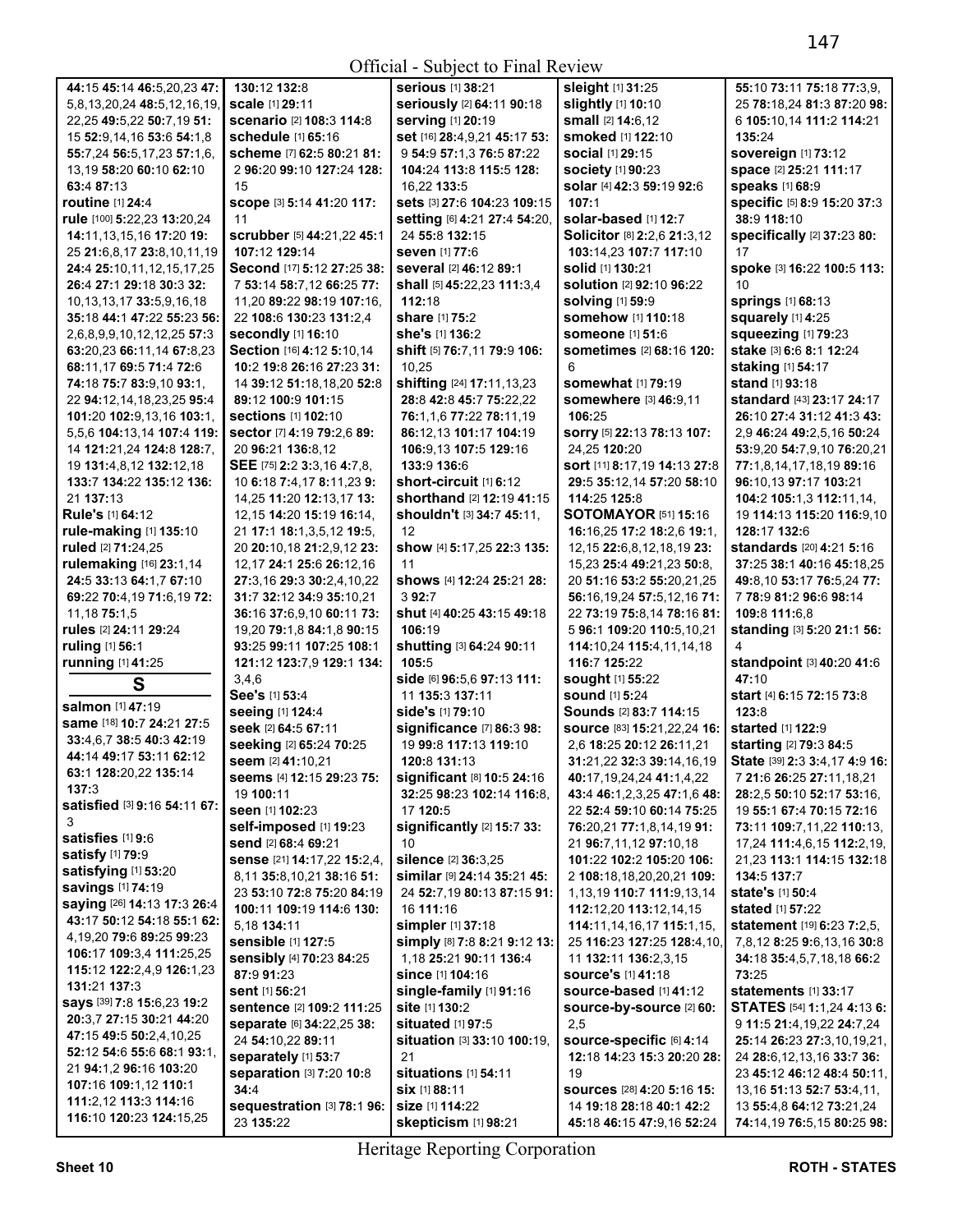Official - Subject to Final Review

| 2.6 104:18 109:3 112:14               | submitted [3] 112:21 137:           | technologies [3] 78:4,7        | threaten [6] 64:15 65:6 90:   | turn [4] 11:17,18 76:18 77:       |
|---------------------------------------|-------------------------------------|--------------------------------|-------------------------------|-----------------------------------|
| 114:10,14,19 116:18 135:              | 18.20                               | 136:25                         | 2.6 91:6 99:20                | 20                                |
| 19                                    | submitting [1] 67:4                 | technology [8] 15:22,25        | three [6] 37:22 58:17 66:17   | turning [1] 59:11                 |
|                                       |                                     |                                |                               |                                   |
| states' [1] 4:25                      | subsection [3] 103:17,18            | 16:3 31:10 43:6 97:6 113:      | 111:21 122:18 123:10          | twice [2] 107:22 108:6            |
| status [3] 64:3 66:23 74:25           | 131:19                              | 23 131:22                      | threshold [3] 10:13 119:4     | two [29] 12:6,8 13:1 16:3,9       |
| <b>statute</b> [91] 7:9,23 8:20,21,   | substantial [1] 90:4                | tees [1] 51:17                 | 124:11                        | 18:8, 10 23:7 24:10 27:16         |
| 24 9:2,3,17 10:21 12:22               | substantive [1] 52:20               | telecom [1] 29:9               | tilt [1] 96:8                 | 29:5 34:16 37:5 52:21 53:         |
|                                       | subtract [2] 12:5,6                 |                                | time-of-day [3] 11:22 47:7    |                                   |
| 14:14,22 15:11,13 18:10,              |                                     | tells [3] 45:2 131:20 133:4    |                               | 7 70:1 75:9,14,16 76:12,24        |
| 24 19:21 20:3,7,22 25:14              | sufficient [1] 10:12                | temporary [1] 22:1             | 48:2                          | 98:12 99:1 107:9 108:2            |
| 28:20 29:7,12 34:21 35:25             | <b>suggest</b> [5] 26:25 33:18      | tend [1] 11:1                  | tiny [1] 122:17               | 110:12 113:23 129:13 130:         |
| 37:23 38:2,15 40:14 41:20             | 58:25 80:16 103:2                   | term [5] 31:8 43:3 61:20 90:   | tobacco [14] 13:24 17:5 58:   | 16                                |
| 42:13 44:16 45:1,16,17 50:            | Suggested [1] 70:20                 | 9 116:9                        | 10,11 61:18 87:16 122:6,      | type [7] 59:14 80:13 82:15        |
|                                       |                                     |                                |                               |                                   |
| 17 51:12 57:14 58:6.16 59:            | suggesting [2] 14:4 110:            | terminology [2] 15:20 97:      | 14, 15 123: 5, 7 124: 15, 16  | 84:11 89:8 99:15 114:22           |
| 8 62:14 64:12,19 65:4,19              | 16                                  | 23                             | 126:13                        | types [6] 51:19 52:22 59:22       |
| 79:24 82:11 83:14,24,25               | suggests [3] 8:10 30:23             | terms [7] 5:15 19:9 31:13,     | today [9] 25:24 30:2 73:8     | 77:24 91:3 100:25                 |
| 84:24 87:18 88:5,11,23 91:            | 84:9                                | 18 44:16 52:19 74:17           | 131:2 133:16 134:9.15         |                                   |
| 23 92:15 93:4,9 98:22 99:             | supersede [1] 23:11                 | territory [1] 136:10           | 135:15 136:21                 | U                                 |
|                                       |                                     |                                |                               | U.S [1] 36:7                      |
| 24 100:4 101:22 102:10                | Support [3] 4:23 110:19,20          | test [1] 121:11                | together [1] 5:14             | UARG [6] 57:23 58:18 79:          |
| 103:13 104:20 105:8,9                 | Suppose [3] 69:19 84:1              | tested [1] 125:19              | tomorrow [1] 14:11            |                                   |
| 109:25 117:15 119:5,8                 | 122:8                               | text [18] 6:19 8:21,24 35:24,  | took [4] 56:7 74:10 77:1      | 23 82:7 98:13 123:12              |
| 120:24,25 121:10,11 123:6             | supposed [4] 27:8,10 46:4           | 25 40:6 52:12 54:3 59:5        | 127:6                         | Ultimately [2] 79:15 90:6         |
|                                       | 126:9                               |                                | tools [6] 4:22 6:20,24 82:5   | unambiguous [1] 36:3              |
| 124:7,13,13,16 125:12,19              |                                     | 82:6 102:11 104:8 110:19       |                               | unchanged [1] 77:17               |
| 127:13,18 133:4 135:18                | <b>SUPREME [2] 1:1,24</b>           | 120:11 125:10 132:8,22         | 83:15 132:1                   |                                   |
| 136:13.20                             | surely [1] 111:15                   | 133:4                          | totally [4] 11:3 46:19 52:21  | under [42] 5:5 10:1 11:15         |
| <b>statutes</b> [2] <b>18:16 26:5</b> | <b>surprise</b> [1] 130:10          | text-based [2] 9:1 35:23       | 67:2                          | 16:12 17:6 21:5 29:24 36:         |
| statutory [20] 4:22 5:15 6:           | Surprised [1] 84:10                 | textual [3] 6:24 131:19 132:   | touched [1] 87:6              | 13 38:14,20 60:21 61:6 74:        |
| 20 14:1 29:18,24 31:25 40:            | surprising [7] 79:8 84:6,           | 15                             | towards [2] 24:2 108:12       | 24 76:20 77:2 89:10 90:9          |
|                                       |                                     |                                |                               | 91:13 100:8 103:6,19 104:         |
| 6,11 53:24 54:14 60:21 77:            | 17 126:11,12,16 127:8               | textual-based [1] 26:17        | traceable [1] 21:14           | 12,13 105:11 108:3 111:3,         |
| 13 89:11 99:10 101:14                 | survival [2] 89:6 90:19             | that'll [1] 49:18              | tracks [1] 88:18              | 4 112:20,21 113:12 118:18         |
| 110:19 127:24 128:15 130:             | <b>suspend [1] 70:1</b>             | themselves [1] 17:11           | trade [1] 51:25               |                                   |
| 13                                    | sweeping [1] 82:13                  | theories $[1]$ 29:25           | trading [26] 27:22 37:24 53:  | 119:11 120:24 124:6,8             |
| stay [9] 6:1 22:1 49:14 69:3          | synonymously [1] 35:19              | theory [2] 14:1 79:11          | 21 64:16 74:9,15 88:22 96:    | 128:2,19 132:2 133:20             |
| 71:16 86:17,21,22 134:10              | system [67] 10:23,23,25 11:         | there's [47] 10:5 17:17 21:    | 20,23 97:7 101:17 102:4,5     | 135:20 136:6,19                   |
|                                       |                                     |                                |                               | undergone [1] 67:1                |
| staying [1] 61:17                     | 2,4,10,16 13:4 16:6 17:19           | 22 25:1 27:16 29:4 41:7        | 103:9 104:10 107:6.20         | underground [2] 46:9,11           |
| stent [1] 12:5                        | 18:14 19:2,14 26:4 27:6,9           | 43:4 44:11,23 53:14 54:10,     | 110:3 113:19 116:21 124:      | underscores [1] 91:8              |
| step [3] 17:3 80:23 115:21            | 28:4,21 30:21 31:8,12 32:           | 13 55:9 58:5 61:24 68:7        | 5 127:23 129:12 131:24        |                                   |
| <b>stepped</b> [1] 58:8               | 4 39:18 42:14 44:25 45:7            | 72:23 73:11 80:15 83:17        | 132:20 133:9                  | understand [9] 16:25 48:6         |
| still [11] 11:17 24:11 25:7.          | 46:1 49:25 50:22 51:2,3,8,          | 84:8,23 85:2,18 86:7 97:       | traditional [6] 5:1,14 82:4,  | 56:14 67:16 72:2 75:19 82:        |
| 17 32:1 33:2,12 57:11 75:             | 14 53:12 64:21 65:4 78:3,           | 16 99:8 103:10,15 104:17       | 5 83:15 137:7                 | 1 85:7 111:24                     |
|                                       |                                     |                                |                               | understanding [5] 30:25           |
| 3 76:10 84:11                         | 23 79:4 80:24 81:6 89:17            | 107:11 113:14 114:4 116:       | transform [1] 99:19           | 57:24 58:1,2,5                    |
| <b>stock [1] 100:23</b>               | 90:9.13.20 91:15.25 96:4.5.         | 2 120:10,14 121:12,18 124:     | transformational [1] 99:      | understands [1] 127:24            |
| stop [3] 19:22 20:3 46:22             | 21 97:7.8 102:1 104:4.22            | 15 125:9.10 131:17 132:14.     | 14                            |                                   |
| stopped [1] 111:21                    | 105:4 106:18 111:8.13               | 17 134:24 135:6                | transformations [1] 90:5      | understood $[4]$ 34:3 83:13       |
| storage [2] 97:1,20                   | 112:24 113:1,5,7 114:4              | thereby [1] 48:1               | transformative [6] 5:18 8:    | 117:18 129:21                     |
| <b>store</b> [1] <b>11:24</b>         | 128:21 129:2 133:13                 | therefore [3] 11:23 67:12      | 2.15 34:25 101:4 137:5        | undertake [3] 73:13 90:4          |
|                                       |                                     |                                |                               | 91:5                              |
| straight [1] 92:22                    | systems [5] 14:24 30:13             | 94:11                          | transforms [1] 136:13         | undertaking [1] 75:4              |
| stratospheric [1] 38:1                | 50:14 104:7 115:6                   | thereof [1] 132:6              | transgressing [1] 99:12       | undoing [2] 6:4 25:8              |
| street [1] 86:4                       | Τ                                   | thereof' [1] 104:3             | treat [1] 53:19               |                                   |
| stretch [1] 5:10                      |                                     | they've [1] 68:5               | trees [1] 108:16              | unfortunately [1] 30:20           |
| strike [1] 43:24                      | tailor [1] 28:17                    | thick [1] 108:1                | tremendous [2] 67:1 90:1      | unhappy [1] 79:17                 |
| stringent [5] 27:20 75:17             | tailoring [1] 28:15                 | thinking [4] 38:3 60:8 61:     | tried [2] 79:18 129:11        | unheralded [2] 98:22 100:         |
|                                       | talked [7] 22:25 31:12,14           | 23 84:2                        |                               | 2                                 |
| 76:21 77:9.18                         | 34:2,5 113:25 136:1                 |                                | triggers $[1]$ 108:21         | <b>UNITED [6] 1:1,24 11:4 24:</b> |
| strong [2] 21:4 25:3                  |                                     | thinks [1] 93:8                | trouble [1] 76:4              |                                   |
| <b>stronger</b> [1] 58:23             | talks [7] 10:22 29:8 40:15          | third [2] 58:12 67:6           | troubled [1] 75:21            | 7 36:23 48:4                      |
| <b>strongly</b> [2] 23:2 24:22        | 105:9,12 109:10 112:17              | <b>THOMAS</b> [21] 6:15 7:1,14 | true [13] 13:15 14:21 23:16   | unless [3] 5:7,9 23:21            |
| structure [6] 40:6 50:1,3             | <b>task</b> [2] <b>44:18 78:25</b>  | 8:7,20 9:7 22:16 40:10,14      | 28:3,12 30:4,16 31:7 35:      | unprecedented [1] 64:14           |
| 82:6 105:8 132:23                     | taxes [1] 90:11                     | 41:7,14,21 42:17 55:17 66:     | 23 49:17 72:5 96:5 134:18     | unreasonable [2] 89:24            |
|                                       | teach [1] 125:14                    |                                |                               | 91:7                              |
| structured [1] 83:8                   | <b>tease</b> [2] <b>17:23 18:10</b> | 1,7,9 71:14 92:18 102:20       | try [7] 70:23 84:19 85:12 86: | unregulated [1] 109:6             |
| stuff [1] 106:9                       |                                     | 117:4                          | 8 91:9 103:2 107:3            | until [4] 63:25 69:4 77:4 85:     |
| subject [3] 29:9 62:8 77:10           | technical [5] 31:1 36:9 39:         | Thomas's [1] 44:12             | trying [10] 8:8 31:25 51:23   |                                   |
| subjected [1] 66:23                   | 21 59:14 87:19                      | though [9] 5:6 21:20 41:22     | 76:23 83:25 88:5 94:24        | 1                                 |
| <b>submission</b> [2] 9:24 70:15      | technically [1] 57:2                | 58:13 69:8 80:5 85:17 94:      | 122:24 133:10 135:4           | unwound [1] 21:17                 |
| <b>submit</b> [1] 111:5               | technological [4] 14:9 92:          | 23 131:7                       | turbines [1] 107:1            | up [15] 9:9 51:17 52:17 62:       |
| submits [1] 52:18                     | 10 96:22 104:3                      |                                |                               | 24 80:25 83:2 87:7 88:4           |
|                                       |                                     | thousands $[1]$ 5:3            | turbo-charged [1] 107:11      |                                   |